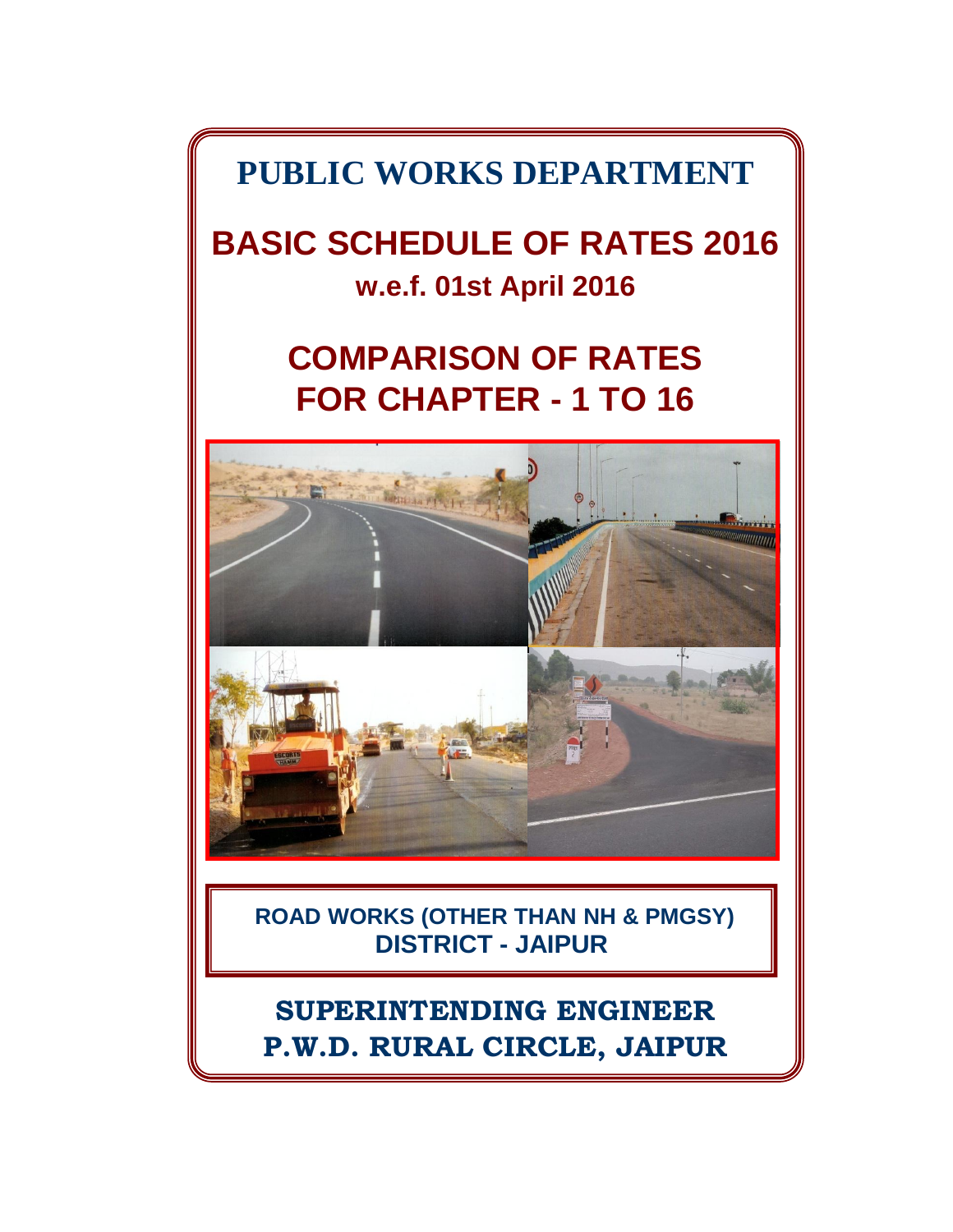| SI. No. | <b>Description of Labour</b> | Unit | Rate (Rs.) |
|---------|------------------------------|------|------------|
| $L-01$  | <b>Bhisti</b>                | day  | 189.00     |
| $L-02$  | <b>Bitumen Sprayer</b>       | day  | 209.00     |
| $L-03$  | Blacksmith                   | day  | 259.00     |
| $L-04$  | <b>Blaster</b>               | day  | 209.00     |
| $L-05$  | Carpenter 1st Class          | day  | 309.00     |
| $L-06$  | Chips spreader               | day  | 189.00     |
| $L-07$  | Chiseller                    | day  | 209.00     |
| $L-08$  | Dresser (Skilled)            | day  | 209.00     |
| $L-09$  | <b>Driller</b>               | day  | 209.00     |
| $L-10$  | Electrician                  | day  | 309.00     |
| $L-11$  | Fitter                       | day  | 309.00     |
| $L-12$  | Mason (1st class)            | day  | 359.00     |
| $L-13$  | Mason (2nd Class)            | day  | 309.00     |
| $L-14$  | Mate                         | day  | 209.00     |
| $L-15$  | Mazdoor (Unskilled)          | day  | 189.00     |
| $L-16$  | Mazdoor (Semi skilled)       | day  | 199.00     |
| $L-17$  | Mazdoor (Skilled)            | day  | 209.00     |
| $L-18$  | Painter (Ist class)          | day  | 334.00     |
| $L-19$  | Plumber                      | day  | 309.00     |
| $L-20$  | Surveyor                     | day  | 359.00     |
| $L-21$  | White Washer                 | day  | 189.00     |

## **BASIC RATES (A) Labour**

(i)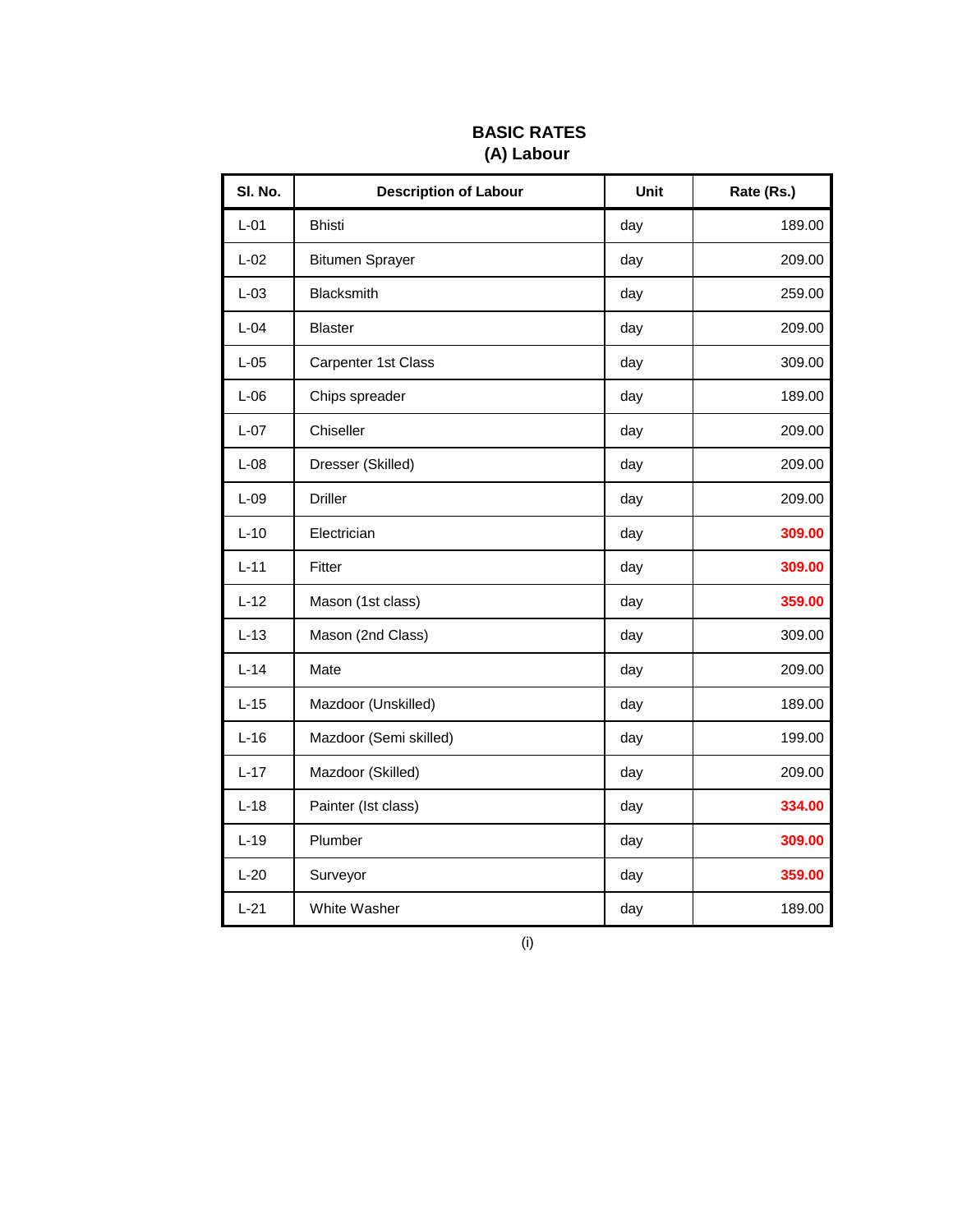| Sr. No. | <b>Description of</b>                                   |                                      |            | <b>Output of Machine</b> |                 | Usage Rates in Rs. |
|---------|---------------------------------------------------------|--------------------------------------|------------|--------------------------|-----------------|--------------------|
|         | <b>Machine</b>                                          | <b>Activity</b>                      | Unit       | Output                   | Unit            | Rate               |
| PM-001  | Air Compressor 210 cfm                                  | Supplying compressed air             | cfm        |                          | 210.00 per hour | 210.00             |
| PM-002  | Batch mix HMP 40-60 TPH                                 | BM, DBM, SDBC, PM                    | t/h        | 50.00                    | per hour        | 12,600.00          |
| PM-003  | Batch type HMP 30/40 TPH                                | BM, DBM, SDBC, PM                    | t/h        | 35.00                    | per hour        | 9,450.00           |
| PM-004  | Bitumen boiler oil fired                                |                                      |            |                          |                 |                    |
|         | 200<br>litre                                            | Heating of bitumen                   | litre / h  | 400.00                   | per hour        | 105.00             |
|         | 1000<br>litre                                           |                                      | litre / h  | 2000.00                  | per hour        | 190.00             |
| PM-005  | Bitumen emulsion pressure distributor                   | Applying bitumen tack coat           | sqm/h      | 1750.00                  | per hour        | 275.00             |
| PM-006  | Concrete mixer 0.28/0.4 cum                             | Mixing of ingradients                | cum/h      | 2.50                     | per hour        | 265.00             |
| PM-007  | Crane upto 8T                                           | Lifting of materials                 |            |                          | per hour        | 475.00             |
| PM-008  | Dozer D 50                                              | Dozing cutting                       | cum/h      | 200.00                   | per hour        | 1,000.00           |
|         |                                                         |                                      | cum/h      | 100.00                   |                 | 660.00             |
| PM-009  | Electric generator set, 125 KVA                         | Electricity generation               | <b>KVA</b> | 100.00                   | per hour        | 1,000.00           |
| PM-010  | <b>Emulsion Sprayer with Tractor</b>                    | Spraying of Emulsion                 |            |                          | per hour        | 200.00             |
| PM-011  | Front end-loader 1 cum bucket capacity @<br>45 cum/hour | Loading Aggregates                   | cum/h      | 45.00                    | per hour        | 630.00             |
|         |                                                         | Loading Soil                         | cum/h      | 100.00                   |                 | 630.00             |
| PM-012  | Hydraulic broom with tractor                            | Surface cleaning                     | sqm/h      | 1250.00                  | per hour        | 210.00             |
| PM-013  | Hydraulic Excavator 0.9 cum                             | Excavation                           | cum/h      | 100.00                   | per hour        | 630.00             |
| PM-014  | Hydraulic self propelled chip spreader                  | <b>Surface Dressing</b>              | sqm/h      | 1500.00                  | per hour        | 580.00             |
| PM-015  | Jack Hammer with tractor                                | Pavement breaking & rock<br>drilling | cum/h      | 05. to 1                 | per hour        | 160.00             |
| PM-016  | Joint Cutting Machine with 2-3 blades                   | Cutting of Joints                    | h          |                          | per hour        | 42.00              |
| PM-017  | Mixall 6-10 t capacity                                  | Mixing of bituminous<br>materials    | t/h        |                          | 8.00 per hour   | 265.00             |
| PM-018  |                                                         |                                      |            | 200.00                   |                 | 1,680.00           |
|         | Motor Grader                                            | Scarifier & levelling                | cum/h      | 110.00                   | per hour        |                    |
|         |                                                         |                                      |            | 50.00                    |                 | 1,155.00           |
| PM-019  | Needle vibrator                                         | Vibrating cement concrete<br>mix     | cum/h      | 3.50                     | per hour        | 55.00              |
| PM-020  | Paver finisher                                          | Laying/spreading                     | t/h        | 75.00                    | per hour        | 735.00             |
| PM-021  | Plate compactor                                         | Compaction                           | cum/h      |                          | per hour        | 65.00              |

#### **BASIC RATES (B) USAGE RATES OF PLANT & MACHINERY**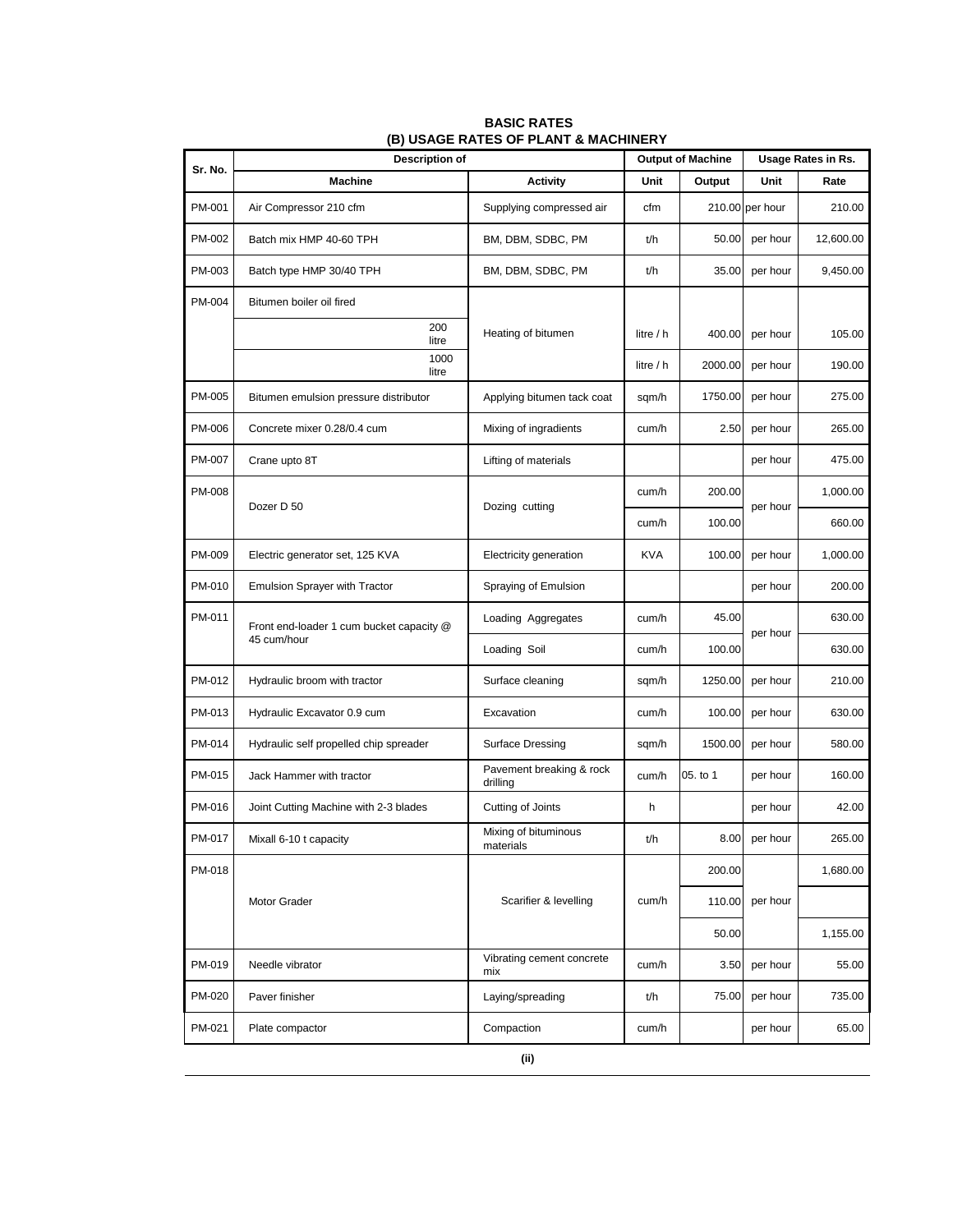| Sr. No. | <b>Description of</b>                      |                                       | <b>Output of Machine</b> |          | Usage Rates in Rs. |          |
|---------|--------------------------------------------|---------------------------------------|--------------------------|----------|--------------------|----------|
|         | <b>Machine</b>                             | <b>Activity</b>                       | Unit                     | Output   | Unit               | Rate     |
| PM-022  | Plate vibrator                             | Compaction                            | cum/h                    |          | per hour           | 60.00    |
| PM-023  | Screed vibrator                            | Compaction                            | cum/h                    |          | per hour           | 80.00    |
| PM-024  | Smooth wheeled 80-100 kN tandem roller     | Compaction of Sub-base/<br>Asphalt    | cum/h                    | 30.00    | per hour           | 180.00   |
| PM-025  | Stone crusher (Integrated) of 200 TPH      | Crushing of Spalls                    | t/h                      | 200.00   | per hour           | 8,610.00 |
| PM-026  | Three wheel 80-100 kN Static Roller        | Compaction/ Rolling                   |                          |          |                    | 180.00   |
|         |                                            | Earth:- Embankment or sub-<br>grade   | cum/h                    | 80/70    |                    | 180.00   |
|         |                                            | Sub-base G-I                          | cum/h                    | 10.00    |                    | 180.00   |
|         |                                            | Sub-base G-II/G-III                   | cum/h                    | 8.00     |                    | 180.00   |
|         |                                            | <b>WMM</b>                            | cum/h                    | 16.00    |                    | 180.00   |
|         |                                            | <b>BUSG</b>                           | cum/h                    | 10.00    | per hour           | 180.00   |
|         |                                            | BM 50/75 mm                           | cum/h                    | 12.00    |                    | 180.00   |
|         |                                            | Premix 20 mm                          | sqm/h                    | 250.00   |                    | 180.00   |
|         |                                            | Seal Coat                             | sqm/h                    | 500.00   |                    | 180.00   |
|         |                                            | Surface Dressing 1st Coat             | sqm/h                    | 400.00   |                    | 180.00   |
|         |                                            | Surface Dressing 2ndCoat              | sqm/h                    | 500.00   |                    | 180.00   |
| PM-027  | Tipper 5.5 cum/10 t                        | Carriage                              | cum/trip                 | 5.50     | per hour           | 475.00   |
| PM-028  | <b>Tractor with Disc Harrows</b>           | Pulverisation of soil                 | cum/h                    | 80.00    | per hour           | 170.00   |
| PM-029  | Tractor with ripper @ 60 cum per hour      | Ripping Pavements,<br>uprooting trees | cum/h                    | 60.00    | per hour           | 170.00   |
| PM-030  | Tractor with trolley                       | Transportation of materials           | t/trip                   | 3 to 5   | per hour           | 210.00   |
| PM-031  | Tractor mount with Rotavator/Grader        | Scarifier/Mixing/Grading              | cum/h                    | 25.00    | per hour           | 170.00   |
| PM-032  | Truck 10 t capacity                        | Carriage                              | cum/trip                 |          | 5.50 per hour      | 265.00   |
| PM-033  |                                            | Compaction of soil WMM                | cum/h                    | 100.00   |                    | 630.00   |
|         | Vibratory roller 80-100 kN                 | Compaction of BM                      | cum/h                    | 60.00    | per hour           | 630.00   |
| PM-034  | Water tanker 6 kl capacity (Truck Mounted) | Carriage of water                     | litre / h                | 12000.00 | per hour           | 300.00   |
| PM-035  | Wet mix plant (Pug Mill)                   | Wet Mix                               | cum/h                    | 25.00    | per hour           | 3,150.00 |

**(iii)**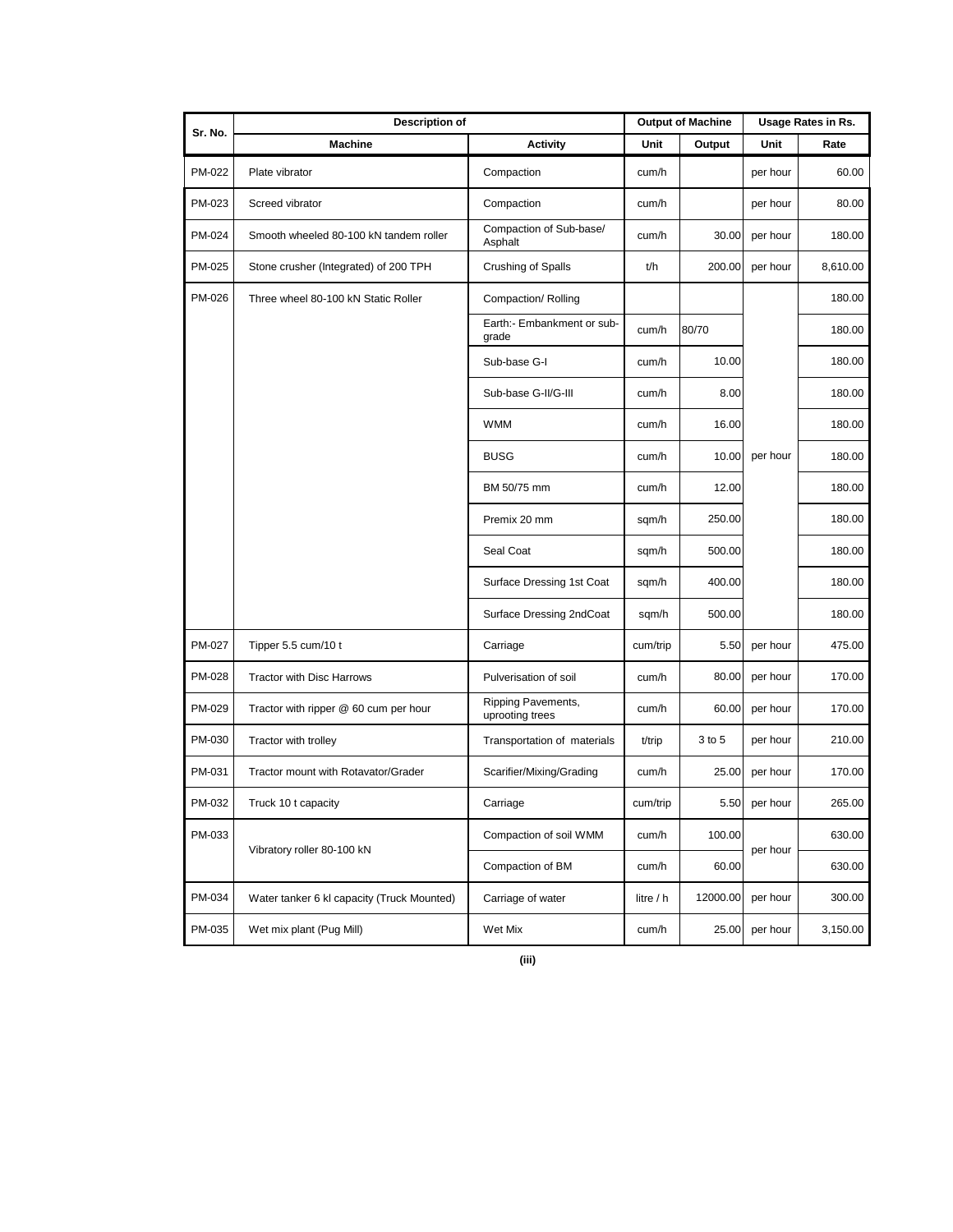# **BASIC RATES (C) USAGE RATES OF MATERIAL Material at work site or Plant with average lead of 20 Km**

| SI. No. | <b>Description</b>                                                           | Unit | Rate (Rs) |
|---------|------------------------------------------------------------------------------|------|-----------|
| M-001   | AC pipe 100 mm dia                                                           | Rmt  | 37.00     |
| M-002   | Aggregate - For 37.5 mm Maximum size - 22.4 mm to 5.6 mm                     | cum  | 700.00    |
| M-003   | Aggregate - For 37.5 mm Maximum size - 45 mm to 22.5 mm                      | cum  | 650.00    |
| M-004   | Aggregate - For 37.5 mm Maximum size - Below 5.6 mm                          | cum  | 600.00    |
| M-005   | Aggregate - For 53 mm Maximum size - 22.5 mm to 5.6 mm                       | cum  | 660.00    |
| M-006   | Aggregate - For 53 mm Maximum size - 63 mm to 45 mm                          | cum  | 610.00    |
| M-007   | Aggregate - For 53 mm Maximum size - Below 5.6 mm                            | cum  | 560.00    |
| M-008   | Aggregate - Grading I (40 mm nominal Size) 10 mm - 5 mm                      | cum  | 650.00    |
| M-009   | Aggregate - Grading I (40 mm nominal Size) 25 mm - 10 mm                     | cum  | 700.00    |
| M-010   | Aggregate - Grading I (40 mm nominal Size) 37.25 mm - 25 mm                  | cum  | 650.00    |
| M-011   | Aggregate - Grading I (40 mm nominal Size) 5 mm and below                    | cum  | 600.00    |
| M-012   | Aggregate - Grading II (19 mm nominal Size) 10 mm - 5 mm                     | cum  | 700.00    |
| M-013   | Aggregate - Grading II (19 mm nominal Size) 25 mm - 10 mm                    | cum  | 750.00    |
| M-014   | Aggregate - Grading II (19 mm nominal Size) 5 mm and below                   | cum  | 600.00    |
| M-015   | Aggregate 10 mm                                                              | cum  | 720.00    |
| M-016   | Aggregate 20 mm                                                              | cum  | 800.00    |
| M-017   | Aggregate 40 mm                                                              | cum  | 690.00    |
| M-018   | Aggregate- Crushable type such as moorum or Gravel for<br>Grading I          | cum  | 220.00    |
| M-019   | Aggregate- Crushable type such as moorum or Gravel for<br>Grading II         | cum  | 210.00    |
| M-020   | Aggregate- Crushable type such as moorum or Gravel for<br><b>Grading III</b> | cum  | 200.00    |
| M-021   | Aggregate-Grading I 90 mm to 45 mm                                           | cum  | 380.00    |
| M-022   | Aggregate-Grading II 63 mm to 45 mm                                          | cum  | 600.00    |
| M-023   | Aggregate-Grading III 53 mm to 22.4 mm                                       | cum  | 630.00    |
| M-024   | Aggregates 22.4 mm to 2.36 mm for wet mix macadam                            | cum  | 650.00    |
| M-025   | Aggregates 45 mm to 22.4 mm for wet mix macadam                              | cum  | 700.00    |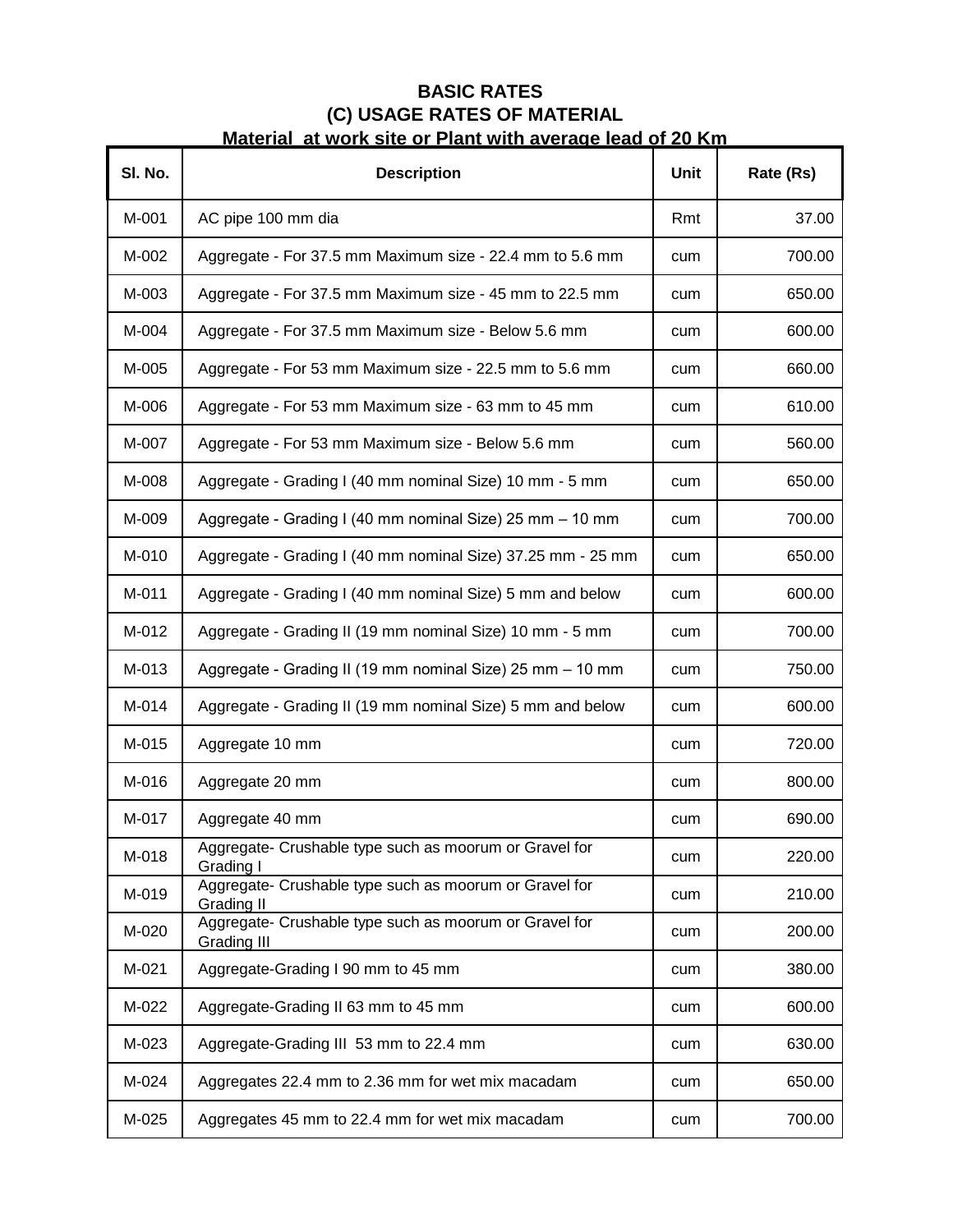| SI. No. | <b>Description</b>                | Unit | Rate (Rs) |
|---------|-----------------------------------|------|-----------|
| M-026   | Aluminium sheeting (1.5 mm thick) | sqm  | 8,250.00  |

# (iv)

| M-027 | Aluminium Studs 100 mm x 100 mm fitted with lense reflectors | Nos.  | 80.00     |
|-------|--------------------------------------------------------------|-------|-----------|
| M-028 | Bamboo (1st Class) 85 mm - 100 mm dia, 2.0 m long            | Nos.  | 100.00    |
| M-029 | Bamboo (1st Class) 85 mm - 100 mm dia, 2.5 m long            | Nos.  | 100.00    |
| M-030 | Bamboo (1st Class) 85 mm - 100 mm dia, 3.0 m long            | Nos.  | 120.00    |
| M-031 | Bamboo (1st Class) 85 mm - 100 mm dia, 4.5 m - 5.5 m long    | Nos.  | 140.00    |
| M-032 | Bamboo (2nd Class) 75mm dia, 1.8 m - 2.5 m long              | Nos.  | 90.00     |
| M-033 | Bamboo (2nd Class) 75mm dia, 2.1 m - 3.0 m long              | Nos.  | 100.00    |
| M-034 | <b>Barbed wire</b>                                           | kg    | 70.00     |
| M-035 | <b>Binding Material</b>                                      | cum   | 225.00    |
| M-036 | <b>Binding wire</b>                                          | kg    | 65.00     |
| M-037 | Bitumen (Crumb Rubber Modified)                              | tonne | 32,770.00 |
| M-040 | Bitumen (VG-30)                                              | t     | 28,100.00 |
| M-041 | Bitumen (VG-10)                                              | t     | 27,160.00 |
| M-042 | Bitumen Emulsion (RS-1)                                      | t     | 22,600.00 |
| M-043 | Bitumen Emulsion (SS-1)                                      | t     | 22,150.00 |
| M-044 | <b>Bituminous sealant</b>                                    | litre | 105.00    |
| M-045 | <b>Blasted rubble</b>                                        | cum   | 410.00    |
| M-046 | <b>Blasting material</b>                                     | kg    | 33.00     |
| M-047 | Bond stone (400 mm x 150 mm x 150 mm)                        | Nos.  | 33.00     |
| M-048 | <b>Brick 1st Class</b>                                       | Nos.  | 4.50      |
| M-049 | Cement                                                       | t     | 4,000.00  |
| M-050 | <b>Cement Primer</b>                                         | litre | 28.00     |
| M-051 | Chlorprene Elastomer or Closed Cell Foam Sealing Element     | m     | 65.00     |
| M-052 | Compensation for earth taken from private land               | cum   | 7.00      |
| M-053 | Compressible Fibre Board                                     | sqm   | 950.00    |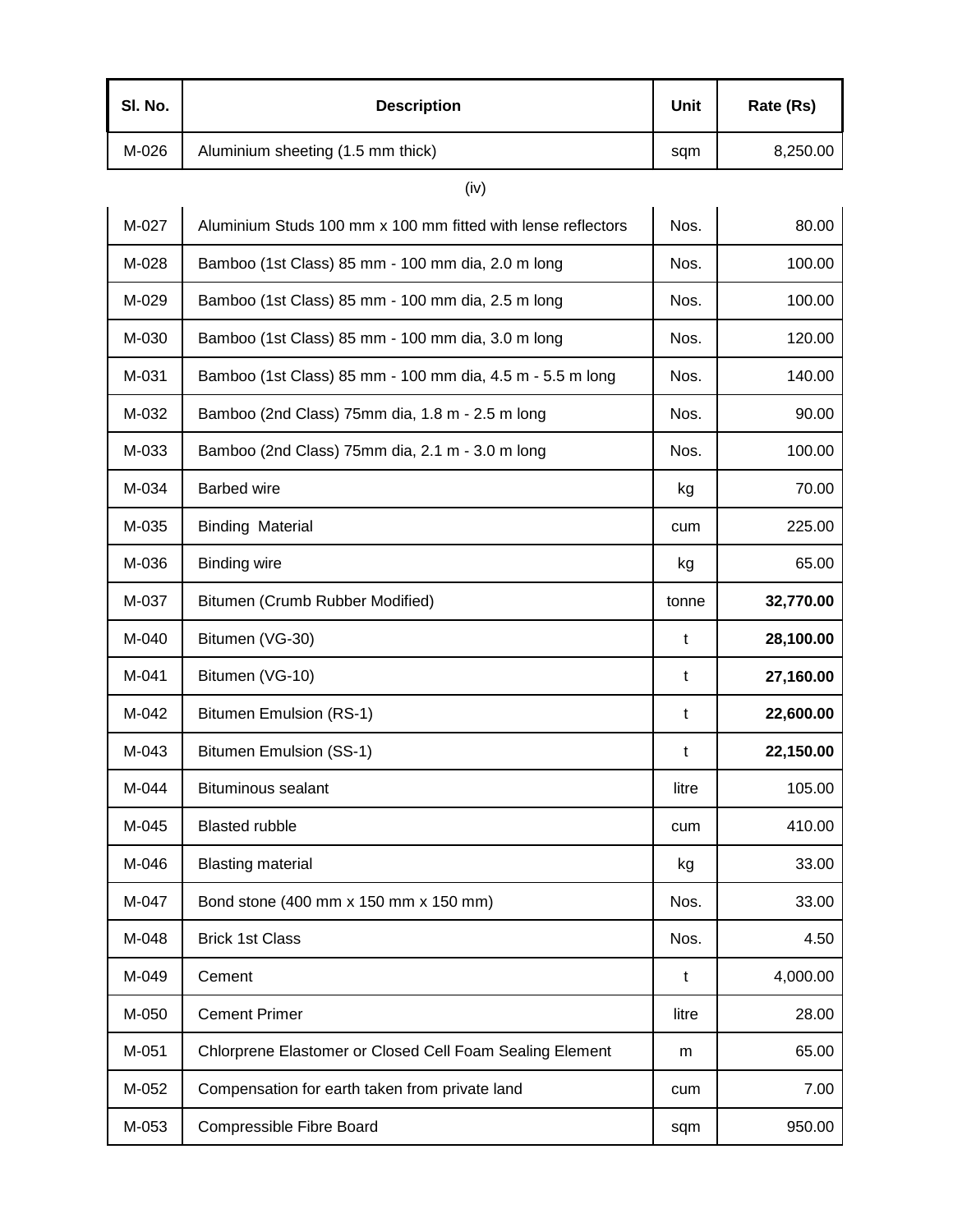| SI. No. | <b>Description</b>                                  | Unit | Rate (Rs) |
|---------|-----------------------------------------------------|------|-----------|
| M-054   | Copper plate                                        | kg   | 850.00    |
| M-055   | Corbelling Stones (300 mm x 150 mm x 150 mm)        | Nos. | 80.00     |
| M-056   | <b>Corrosion Resistant Structural Steel Grating</b> | kg   | 65.00     |

 $\mathbf{r}$ 

┱

| M-057 | Credit for excavated rock found suitable for use                                   | cum   | 90.00     |
|-------|------------------------------------------------------------------------------------|-------|-----------|
| M-058 | Crow bars 40 mm dia (hire charges)                                                 | hour  | 6.50      |
| M-059 | Crushed Sand or Grit Passing 2.36 mm and retained on 180 micro                     | cum   | 500.00    |
| M-060 | <b>Crushed Slag</b>                                                                | cum   | 450.00    |
| M-061 | Crushed Stone Aggregate 26.5 mm to 75 micron                                       | cum   | 750.00    |
| M-062 | Crushed Stone chipping 13.2 mm nominal size                                        | cum   | 860.00    |
| M-063 | Crushed Stone Chipping 6.7 mm size 100% passing 11.2 mm<br>and retained on 2.36 mm | cum   | 650.00    |
| M-064 | Crushed Stone Chipping 6.7 mm size 100% passing 9.5 mm and<br>retained on 2.36 mm  | cum   | 650.00    |
| M-065 | Crushed Stone chipping 9.5 mm nominal size                                         | cum   | 750.00    |
| M-066 | Crushed Stone Coarse Aggregate Passing 53 mm and retained<br>on 2.8 mm             | cum   | 650.00    |
| M-067 | Curing compound                                                                    | litre | 140.00    |
| M-068 | Debonding strips                                                                   | Rmt   | 230.00    |
| M-069 | Edge Stone (450 mm x 350 mm x 100 mm)                                              | Nos.  | 65.00     |
| M-070 | Edge Stone (450 mm x 350 mm x 200 mm)                                              | Nos.  | 135.00    |
| M-071 | Elastomeric bearing assembly                                                       | Nos.  | 14,810.00 |
| M-072 | <b>Electric Detonator</b>                                                          | each  | 27.00     |
| M-073 | <b>Epoxy Paint</b>                                                                 | litre | 550.00    |
| M-074 | <b>Epoxy Primer</b>                                                                | litre | 600.00    |
| M-075 | Farmyard manure                                                                    | cum   | 500.00    |
| M-076 | Fevicol adhesive                                                                   | kg    | 140.00    |
| M-077 | Filter media                                                                       | cum   | 290.00    |
| M-078 | Fine aggregate/Crushed sand 2.36 mm to 75 micron                                   | cum   | 520.00    |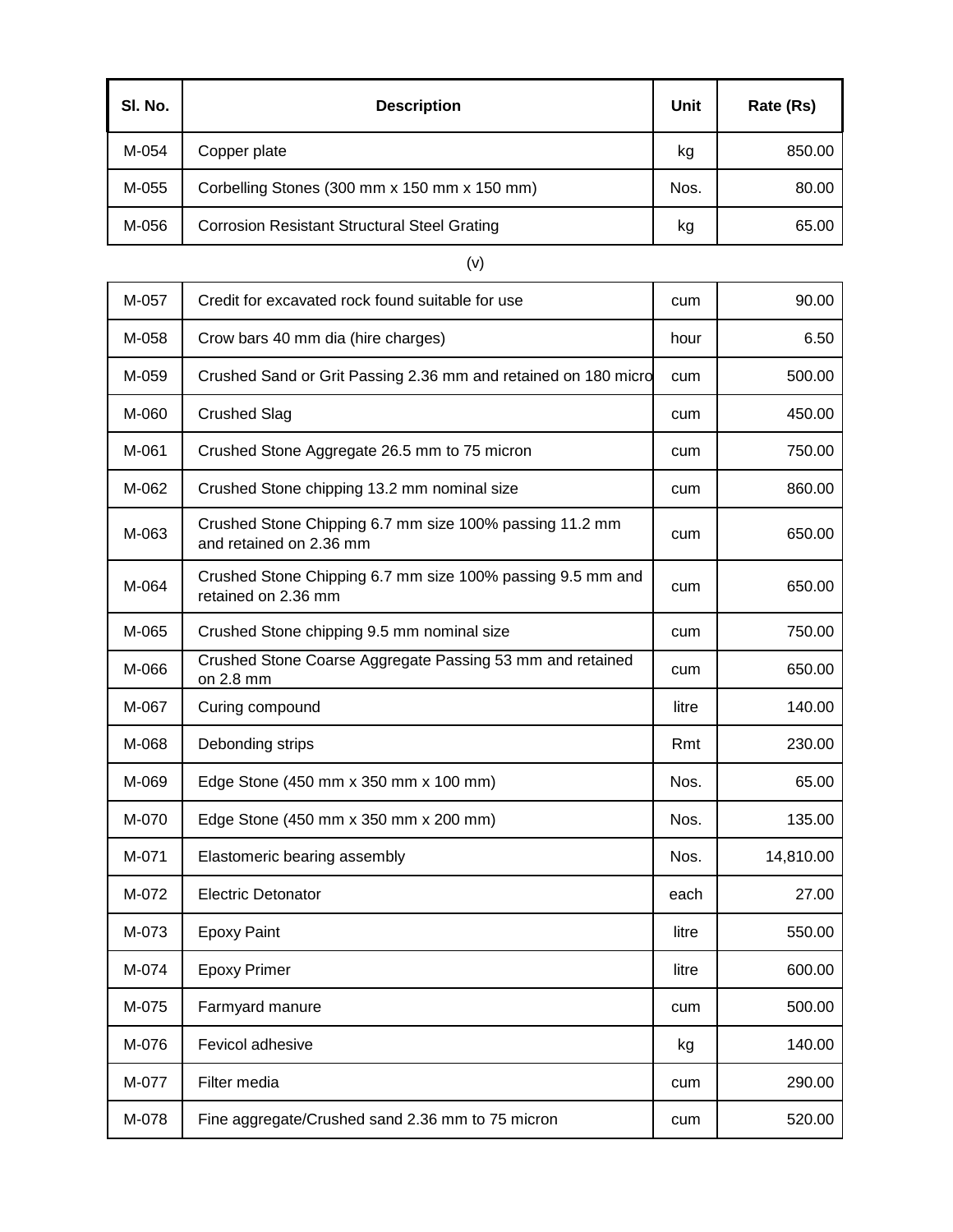| SI. No. | <b>Description</b>                                          | Unit | Rate (Rs) |
|---------|-------------------------------------------------------------|------|-----------|
| M-079   | Galvanised angle                                            | kg   | 65.00     |
| M-080   | Galvanised angle Section 100 mm x 100 mm of 12 mm thickness | kg   | 65.00     |
| M-081   | Gelatine 80 per cent                                        | kg   | 140.00    |
| M-082   | GI Pipe 100 mm dia                                          | Rmt  | 480.00    |
| M-083   | GI Pipe 50 mm dia                                           | Rmt  | 310.00    |

(vi)

٦

Т

Г

Т

| M-084 | <b>GI</b> wires                                                                                       | kg   | 70.00     |
|-------|-------------------------------------------------------------------------------------------------------|------|-----------|
| M-085 | Graded stone aggregate                                                                                | cum  | 635.00    |
| M-086 | Granular material (Natural occuring, soil gravel mixture / quarry<br>waste, kankar, laterite, dhandla | cum  | 240.00    |
| M-087 | Hand Broken Metal 40 mm size                                                                          | cum  | 440.00    |
| M-088 | Indigo                                                                                                | kg   | 200.00    |
| M-089 | Interlocking Blocks with 60 mm thickness                                                              | sqm  | 465.00    |
| M-090 | Interlocking Blocks with 80 mm thickness                                                              | sqm  | 610.00    |
| M-091 | Interlocking Blocks with 100 mm thickness                                                             |      | 765.00    |
| M-092 | Joint filler board                                                                                    | sqm  | 1,050.00  |
| M-093 | Jute netting, open weave 25 mm square opening                                                         | sqm  | 375.00    |
| M-094 | Jute rope 12 mm dia                                                                                   | Rmt  | 12.00     |
| M-095 | Key Aggregates passing 22.4 mm and retained on 2.8 mm                                                 | cum  | 630.00    |
| M-096 | Lime                                                                                                  | t    | 3,700.00  |
| M-097 | Lime putty                                                                                            | t    | 5,600.00  |
| M-098 | Local Wood Piles (1st Class) 150-200 mm dia ,6m long                                                  | Nos. | 270.00    |
| M-099 | Local Wood Piles (1st Class) 100 mm x 75 mm                                                           | cum  | 2,260.00  |
| M-100 | Loose stone                                                                                           | cum  | 420.00    |
| M-101 | MS clamps                                                                                             | Nos. | 6.50      |
| M-102 | <b>MS Flat / Structural Steel</b>                                                                     | t    | 45,000.00 |
| M-103 | MS Sheet Tube (47 mm x 47 mm x 12 SWG Sheet)                                                          | kg   | 48.00     |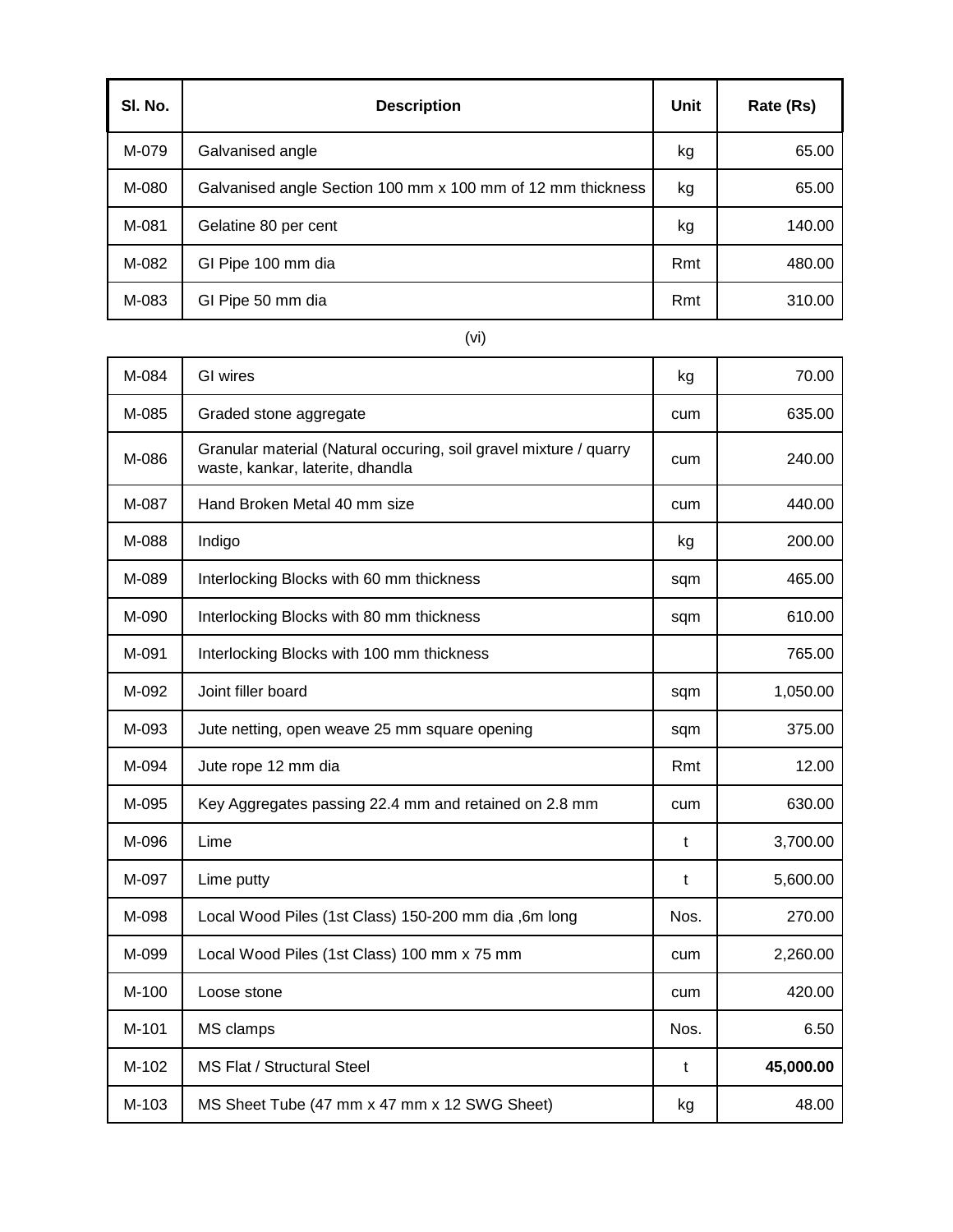| SI. No. | <b>Description</b>           | Unit  | Rate (Rs) |
|---------|------------------------------|-------|-----------|
| M-104   | MS Sheet 1.5 mm thick        | sqm   | 740.00    |
| M-105   | MS Sheet 2 mm thick          | sqm   | 980.00    |
| M-106   | Nuts, Bolts and Rivets       | t     | 42,750.00 |
| M-107   | Paint (Synthetic Enamel)     | litre | 290.00    |
| M-108   | Plasticizer                  | litre | 150.00    |
| M-109   | Polythene sheet (125 micron) | sqm   | 100.00    |
| M-110   | Polythene Sheething          | Nos.  | 100.00    |

(vii)

| M-111 | Quarried Stone 150-200 mm size      | cum   | 300.00    |
|-------|-------------------------------------|-------|-----------|
| M-112 | RCC Pipe NP3 (1200 mm dia)          | Rmt   | 5,225.00  |
| M-113 | RCC Pipe NP3 (1000 mm dia)          | Rmt   | 3,655.00  |
| M-114 | RCC Pipe NP3 (750 mm dia)           | Rmt   | 2,610.00  |
| M-115 | RCC Pipe NP3 (600 mm dia)           | Rmt   | 1,460.00  |
| M-116 | RCC Pipe NP3 (300 mm dia)           | Rmt   | 560.00    |
| M-117 | RCC Pipe NP4 (1200 mm dia)          | Rmt   | 6,165.00  |
| M-118 | RCC Pipe NP4 (1000 mm dia)          | Rmt   | 4,285.00  |
| M-119 | RCC Pipe NP4 (750 mm dia)           | Rmt   | 2,880.00  |
| M-120 | RCC Pipe NP4 (600 mm dia)           | Rmt   | 2,300.00  |
| M-121 | RCC Pipe NP4 (300 mm dia)           | Rmt   | 855.00    |
| M-122 | Red-oxide Primer                    | litre | 180.00    |
| M-123 | Road marking paint                  | litre | 250.00    |
| M-124 | Sand (Coarse)                       | cum   | 1,000.00  |
| M-125 | Sand (Fine)                         | cum   | 1,000.00  |
| M-126 | Seeds                               | kg    | 4,170.00  |
| M-127 | Steel Pipe 50 mm dia                | Rmt   | 220.00    |
| M-128 | Steel Reinforcement (HYSD Bars)     | t     | 42,750.00 |
| M-129 | Steel Reinforcement (MS Round Bars) | t     | 41,800.00 |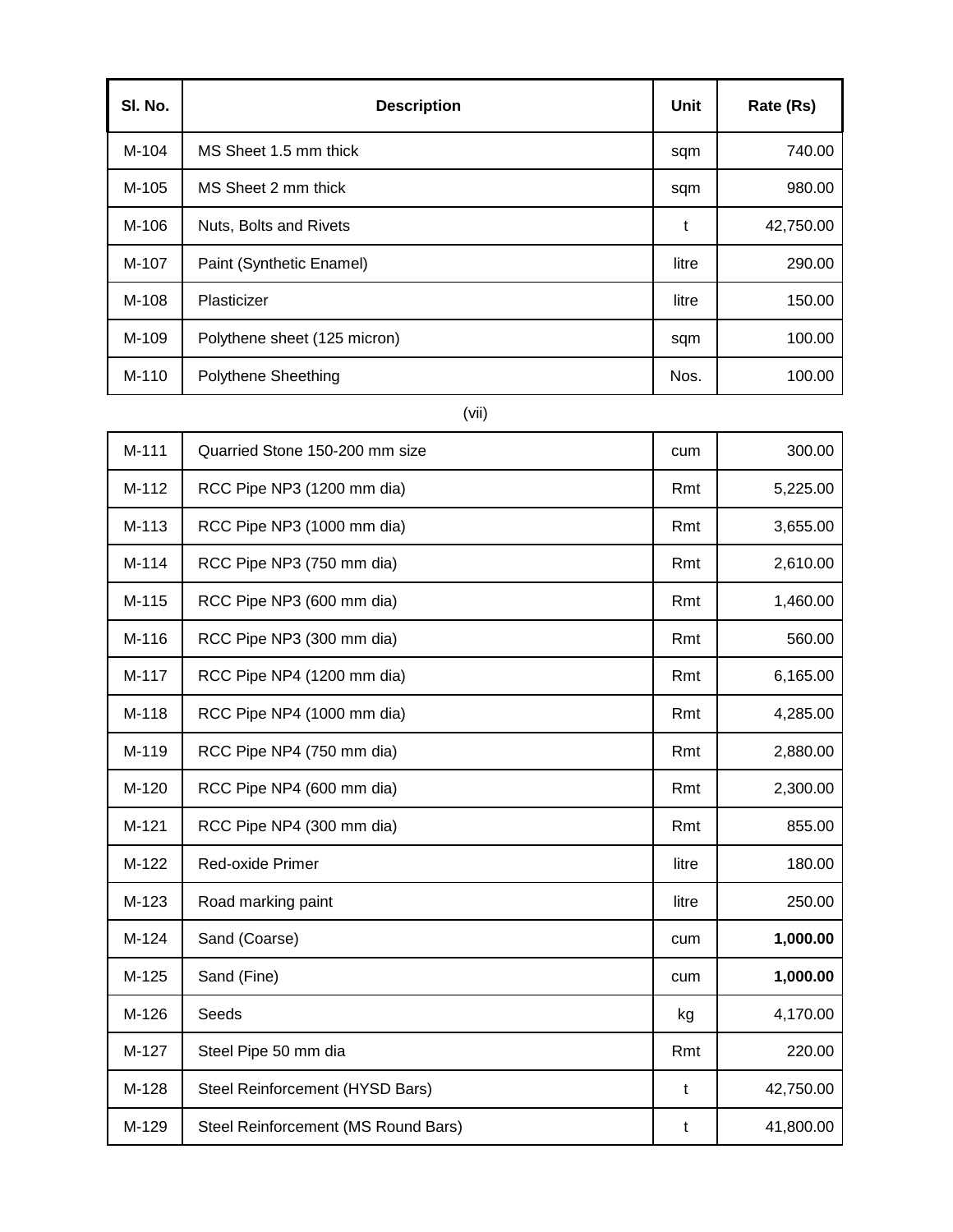| SI. No. | <b>Description</b>                                      | Unit | Rate (Rs) |
|---------|---------------------------------------------------------|------|-----------|
| M-130   | Steel Reinforcement (TMT Bars)                          | t    | 43,700.00 |
| M-131   | Stone Boulder of size 150 mm and below                  | cum  | 400.00    |
| M-132   | Stone Chips 12 mm size                                  | cum  | 760.00    |
| M-133   | Stone Chips 13.2 mm to 5.6 mm                           | cum  | 700.00    |
| M-134   | Stone Crushed Aggregate 11.2 mm to 0.09 mm              | cum  | 600.00    |
| M-135   | Stone for Coarse Rubble Masonry 1st Sort                | cum  | 950.00    |
| M-136   | Stone for Coarse Rubble Masonry 2nd Sort                | cum  | 850.00    |
| M-137   | Stone for Random Rubble Masonry                         | cum  | 650.00    |
| M-138   | Stone for Stone Set Pavement (300 mm x 200 mm x 150 mm) | Nos. | 11.00     |

### (viii)

| M-139 | Stone Screening - Type A 13.2 mm for Grading-1                                                                      | cum  | 450.00 |
|-------|---------------------------------------------------------------------------------------------------------------------|------|--------|
| M-140 | Stone Screening - Type A 13.2 mm for Grading-2                                                                      | cum  | 400.00 |
| M-141 | Stone Screening - Type B 11.2 mm for Grading-2                                                                      | cum  | 400.00 |
| M-142 | Stone Screening - Type B 11.2 mm for Grading-3                                                                      | cum  | 400.00 |
| M-143 | Stone spall                                                                                                         | cum  | 400.00 |
| M-144 | <b>Traffic cones</b>                                                                                                | Nos. | 425.00 |
| M-145 | Water                                                                                                               | kl   | 110.00 |
| M-146 | Wooden sleepers (250 mm x 250 mm x 125 mm) (hire charges)                                                           | Nos. | 27.00  |
| M-147 | Well graded granular sub-base material of Grading-I as per table<br>400.1 of Specifications                         | cum  | 350.00 |
| M-148 | Well graded granular sub-base material of Grading-II as per table<br>400.1 of Specifications                        | cum  | 330.00 |
| M-149 | Well graded granular sub-base material of Grading-III as per<br>table 400.1 of Specifications                       | cum  | 305.00 |
| M-150 | Well graded gravel/soil aggregate base material of Grading-A as<br>per table 400.2 of Specifications                | cum  | 400.00 |
| M-151 | Well graded gravel/soil aggregate base material of Grading-B as<br>per table 400.2 of Specifications                | cum  | 365.00 |
| M-152 | Well graded gravel/soil aggregate base material of Grading-C as<br>per table 400.2 of Specifications                | cum  | 340.00 |
| M-153 | Well graded gravel/soil aggregate surface course material as per<br>table 400.3 of Specifications                   | cum  | 340.00 |
| M-154 | Well graded gravel/soil aggregate base material of nominal<br>maximum size 80 mm as per Table 2.3 of IRC SP 77-2008 | cum  | 490.00 |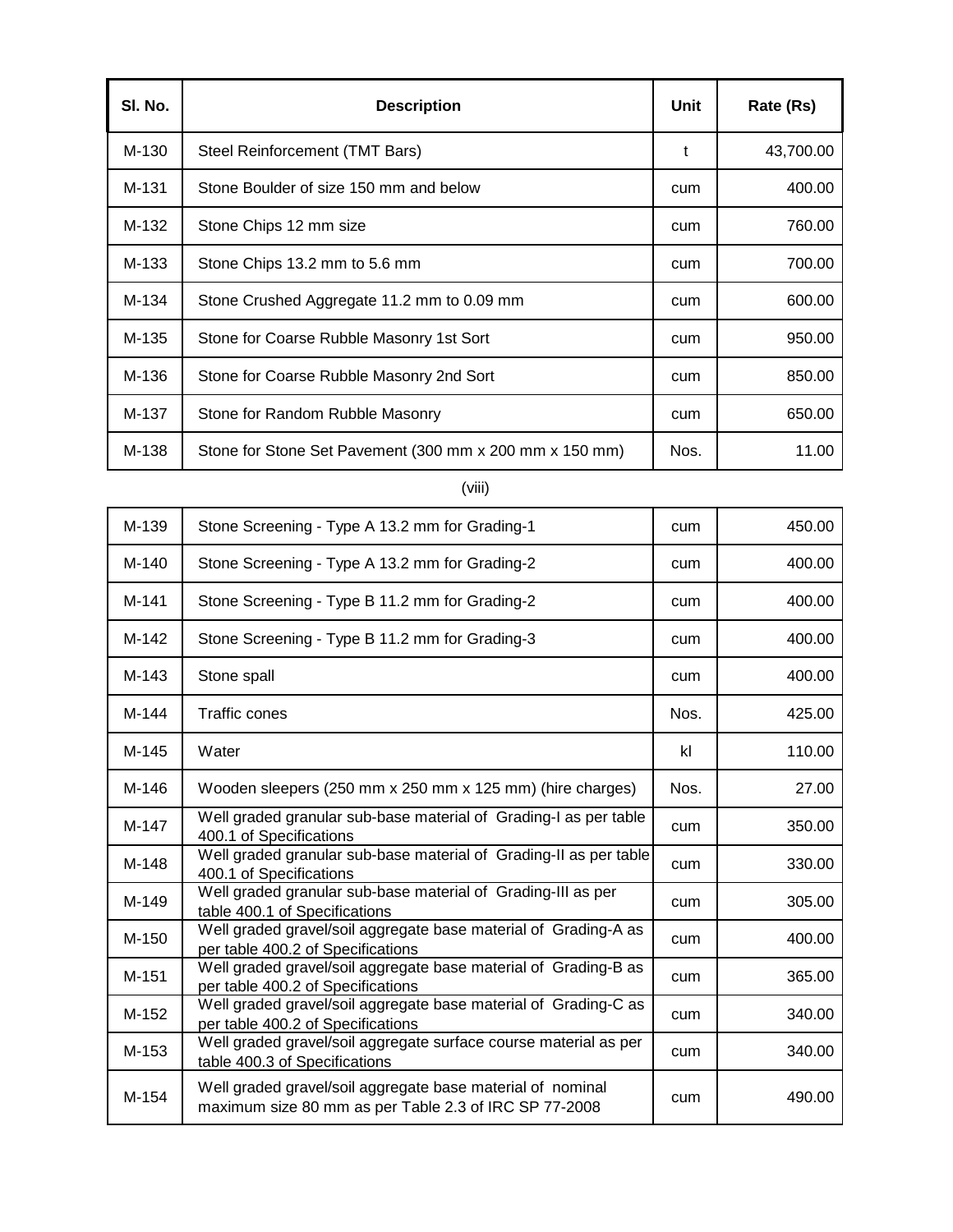| SI. No. | <b>Description</b>                                                                                                  | Unit | Rate (Rs) |
|---------|---------------------------------------------------------------------------------------------------------------------|------|-----------|
| M-155   | Well graded gravel/soil aggregate base material of nominal<br>maximum size 40 mm as per Table 2.3 of IRC SP 77-2008 | cum  | 465.00    |
| M-156   | Well graded gravel/soil aggregate base material of nominal<br>maximum size 20 mm as per Table 2.3 of IRC SP 77-2008 | cum  | 445.00    |
| M-157   | Well graded gravel/soil aggregate base material of nominal<br>maximum size 10 mm as per Table 2.3 of IRC SP 77-2008 | cum  | 420.00    |
| M-158   | Well graded gravel/soil aggregate base material of nominal<br>maximum size 5 mm as per Table 2.3 of IRC SP 77-2008  | cum  | 400.00    |
| M-159   | Aggregate-Grading II 63 mm to 45 mm Hand Broken                                                                     | cum  | 460.00    |

(ix)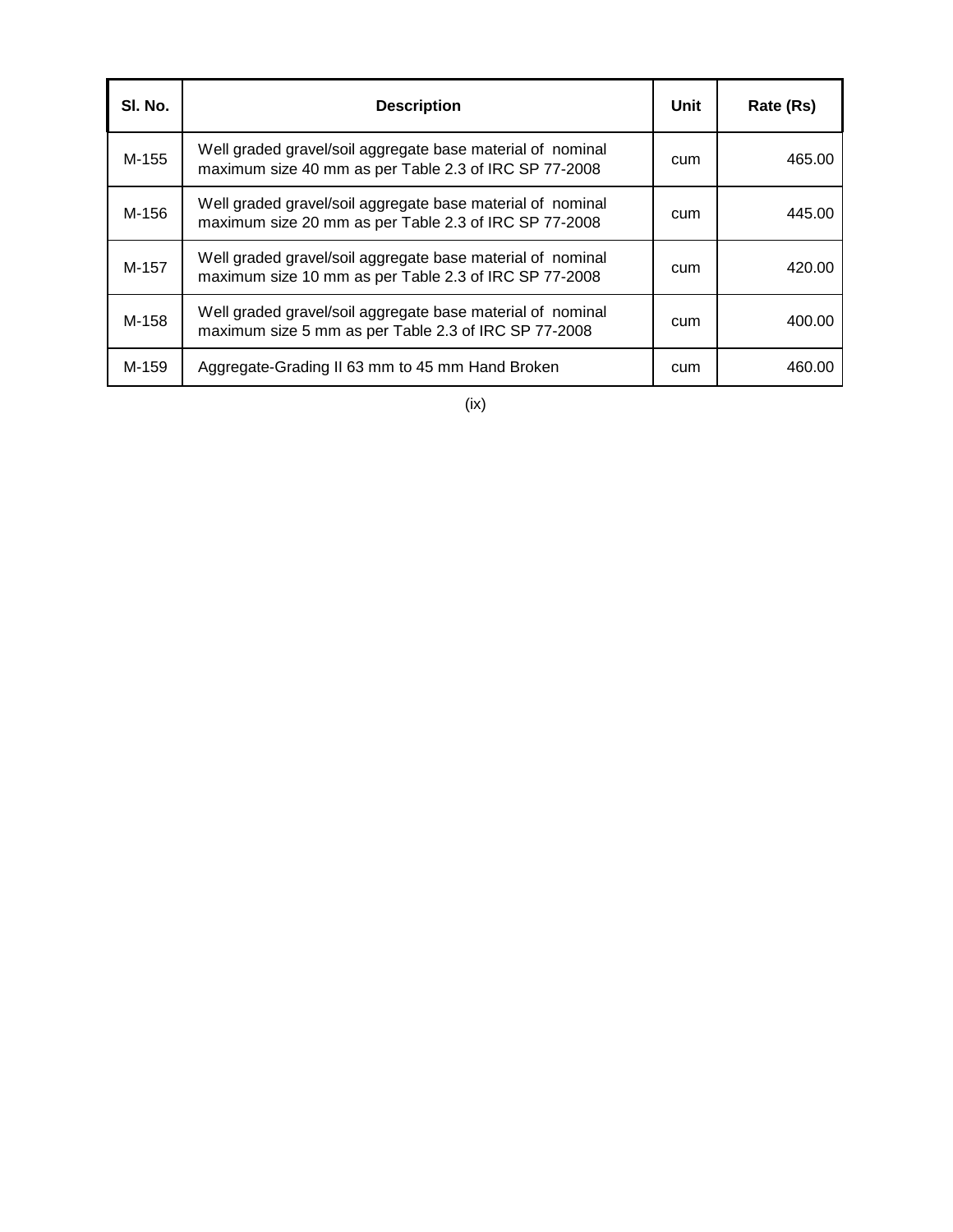| S.No.          | <b>Material</b>              | Refinary  | Refinary<br>Rate | Excise/<br>Custo<br>m duty | Edu.<br><b>Cess</b> | Hr<br>Edu.<br><b>Cess</b> | <b>Total</b> | <b>Central</b><br><b>Seles</b><br>Tax | <b>Total</b><br>Value | Lead | Fright                             | Trans-<br>portation<br><b>Charges</b> | <b>Total Cost</b> | <b>Unit</b> | Cost<br>Adopted |
|----------------|------------------------------|-----------|------------------|----------------------------|---------------------|---------------------------|--------------|---------------------------------------|-----------------------|------|------------------------------------|---------------------------------------|-------------------|-------------|-----------------|
|                |                              |           |                  | 14%                        | 2%                  | 1%                        |              | 2%                                    |                       |      |                                    |                                       |                   |             |                 |
|                | <b>Bulk Bitumen</b>          |           |                  |                            |                     |                           |              |                                       |                       |      |                                    |                                       |                   |             |                 |
|                | Bitumen (VG-10)              | Mathura   | 22246            | 3114.00                    | 62.00               | 31.00                     | 25453.00     | 509.00                                | 25962.00              | 600  | per MT<br>$\overline{2}$<br>per Km | 1200                                  | 27162.00 Per MT   |             | 27160.00        |
| 2              | Bitumen (VG-30)              | Mathura   | 23046            | 3226.00                    | 65.00               | 32.00                     | 26369.00     | 527.00                                | 26896.00              | 600  | per MT<br>2<br>per Km              | 1200                                  | 28096.00 Per MT   |             | 28100.00        |
| $\overline{2}$ | Bitumen (VG-40)              | Mathura   | 23546            | 3296.00                    | 66.00               | 33.00                     | 26941.00     | 539.00                                | 27480.00              | 600  | per MT<br>$\overline{2}$<br>per Km | 1600                                  | 29080.00 Per MT   |             | 29080.00        |
| 3              | Bitumen CRMB-60              | Mathura   | 27046            | 3786.00                    | 76.00               | 38.00                     | 30946.00     | 619.00                                | 31565.00              | 600  | per MT<br>$\overline{2}$<br>per Km | 1200                                  | 32765.00 Per MT   |             | 32770.00        |
| $\overline{4}$ | <b>Bitumen Emulsion (SS)</b> | Haldia    | 17606            | 2465.00                    | 49.00               | 25.00                     | 20145.00     | 403.00                                | 20548.00              | 800  | per MT<br>2<br>per Km              | 1600                                  | 22148.00 Per MT   |             | 22150.00        |
| 5              | <b>Bitumen Emulsion (RS)</b> | Haldia    | 17996            | 2519.00                    | 50.00               | 25.00                     | 20590.00     | 412.00                                | 21002.00              | 800  | per MT<br>$\overline{2}$<br>per Km | 1600                                  | 22602.00 Per MT   |             | 22600.00        |
|                | <b>Packed Bitumen</b>        |           |                  |                            |                     |                           |              |                                       |                       |      |                                    |                                       |                   |             |                 |
|                | Bitumen (VG-10)              | Mathura   | 26146            | 3660.44                    | 73.21               | 36.60                     | 29916.25     | 598.33                                | 30515.00              | 600  | per MT<br>$\overline{2}$<br>per Km | 1200                                  | 31715.00 Per MT   |             | 31720.00        |
| 2              | Bitumen (VG-30)              | Mathura   | 26946            | 3772.44                    | 75.45               | 37.72                     | 30831.61     | 616.63                                | 31448.00              | 600  | per MT<br>$\overline{2}$<br>per Km | 1200                                  | 32648.00 Per MT   |             | 32650.00        |
| 4              | Bitumen CRMB-60              | Haldia    | 28236            | 3953.04                    | 79.06               | 39.53                     | 32307.63     | 646.15                                | 32954.00              | 800  | per MT<br>2<br>per Km              | 1600                                  | 34554.00 Per MT   |             | 34550.00        |
|                | <b>Bitumen Emulsion (SS)</b> | Bahadurga | 24206            | 3388.84                    | 67.78               | 33.89                     | 27696.51     | 553.93                                | 28250.00              | 600  | per MT<br>$\overline{2}$<br>per Km | 1200                                  | 29450.00 Per MT   |             | 29450.00        |
| $\overline{2}$ | <b>Bitumen Emulsion (RS)</b> | Bahadurga | 23086            | 3232.04                    | 64.64               | 32.32                     | 26415.00     | 528.30                                | 26943.00              | 600  | per MT<br>$\overline{2}$<br>per Km | 1200                                  | 28143.00 Per MT   |             | 28140.00        |

### **Rate of Bituminous Material (I.O.C. Rates as on 09-03-2016)**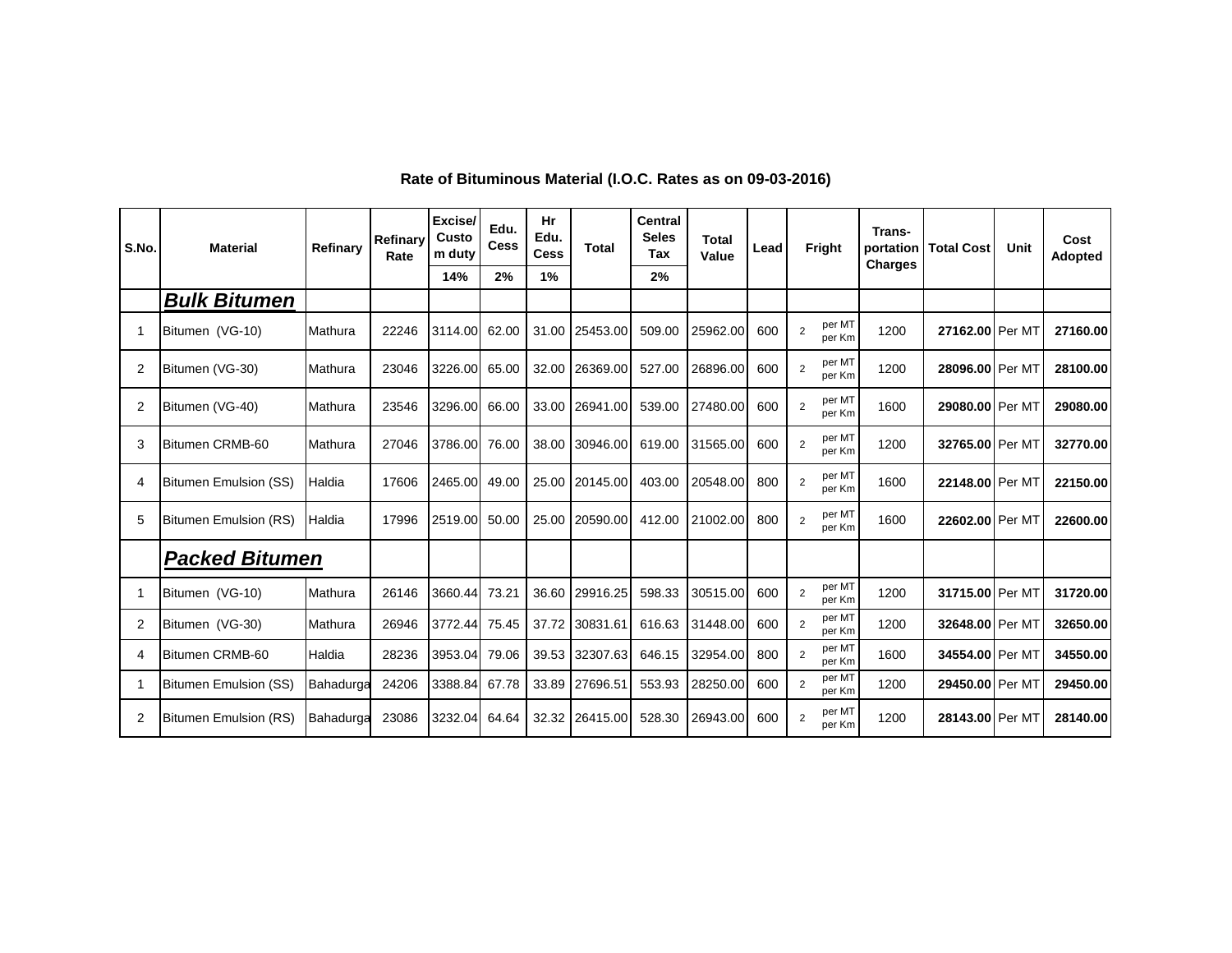

### **Bitumen Prices**

#### **Ex-Refinery prices exclusive of taxes (Rs./Metric tonne)**

### **Applicable from: March 09, 2016**

| <b>BITUMEN (BULK)</b>   |         | <b>GRADES</b> |         |
|-------------------------|---------|---------------|---------|
|                         | $VG-10$ | $VG-30$       | $VG-40$ |
| PORT REF(Mumbai)        | 21046   | 21846         | 22346   |
| <b>KOCHI</b>            | 21046   | 21846         | 22346   |
| <b>KOYALI</b>           | 21046   | 21846         | 22146   |
| <b>MATHURA</b>          | 22246   | 23046         | 23546   |
| <b>PANIPAT</b>          | 22546   | 23346         | 23846   |
| <b>HALDIA</b>           | 20346   | 21146         | 21446   |
| <b>CHENNAI</b>          | 21146   | 21946         | 22446   |
| <b>BARAUNI</b>          | 21376   | 22176         |         |
|                         |         |               |         |
| <b>BITUMEN (PACKED)</b> |         |               |         |
| PORT REF(Mumbai)        | 24946   | 25746         | 26246   |
| <b>KOCHI</b>            | 24946   | 25746         | 26246   |
| <b>KOYALI</b>           | 24946   | 25746         | 26246   |
| <b>MATHURA</b>          | 26146   | 26946         | 27446   |
| <b>PANIPAT</b>          | 26446   | 27246         | 27746   |
| <b>HALDIA</b>           | 24246   | 25046         | 25546   |
| <b>CHENNAI</b>          | 25046   | 25846         | 26346   |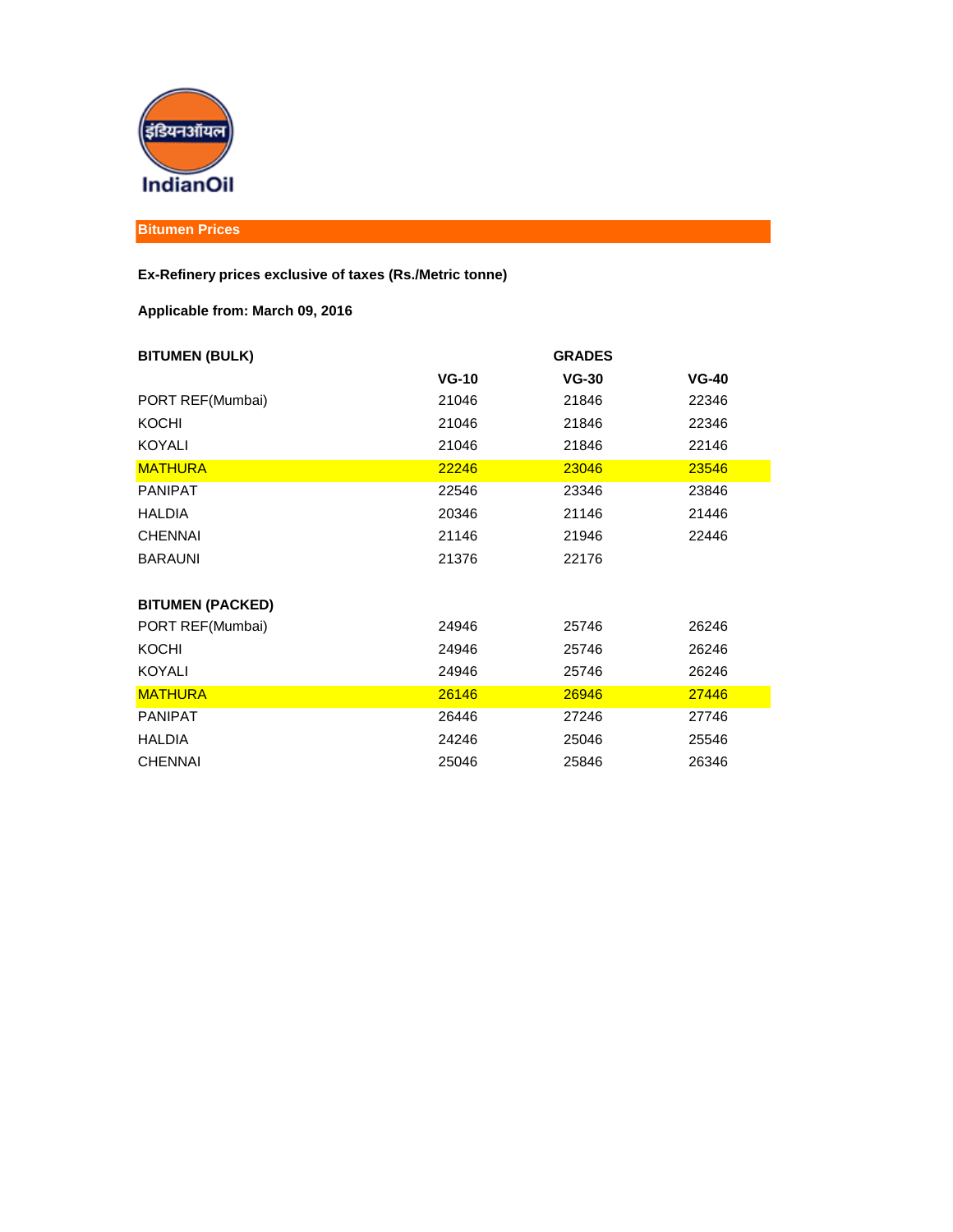

**EMULSIONS/MT Prices**

| Applicable from: March 09, 2016 |              |                              |             |  |  |  |
|---------------------------------|--------------|------------------------------|-------------|--|--|--|
| <b>LOCATIONS</b>                |              | <b>GRADES (SETTING TYPE)</b> |             |  |  |  |
|                                 | <b>RAPID</b> | <b>MEDIUM</b>                | <b>SLOW</b> |  |  |  |
| <b>EMULSION (BULK)</b>          |              |                              |             |  |  |  |
|                                 |              |                              |             |  |  |  |
| <b>HALDIA</b>                   | 17996        | 18196                        | 17606       |  |  |  |
| CHENNAI                         | 18596        |                              | 19736       |  |  |  |
| <b>EMULSION (PACKED)</b>        |              |                              |             |  |  |  |
| CHENNAI                         | 23086        |                              | 24206       |  |  |  |

(1) Above Prices are in Rs./MT

(2) Above prices are excluding Duties, State Specific Cost and Local Taxes.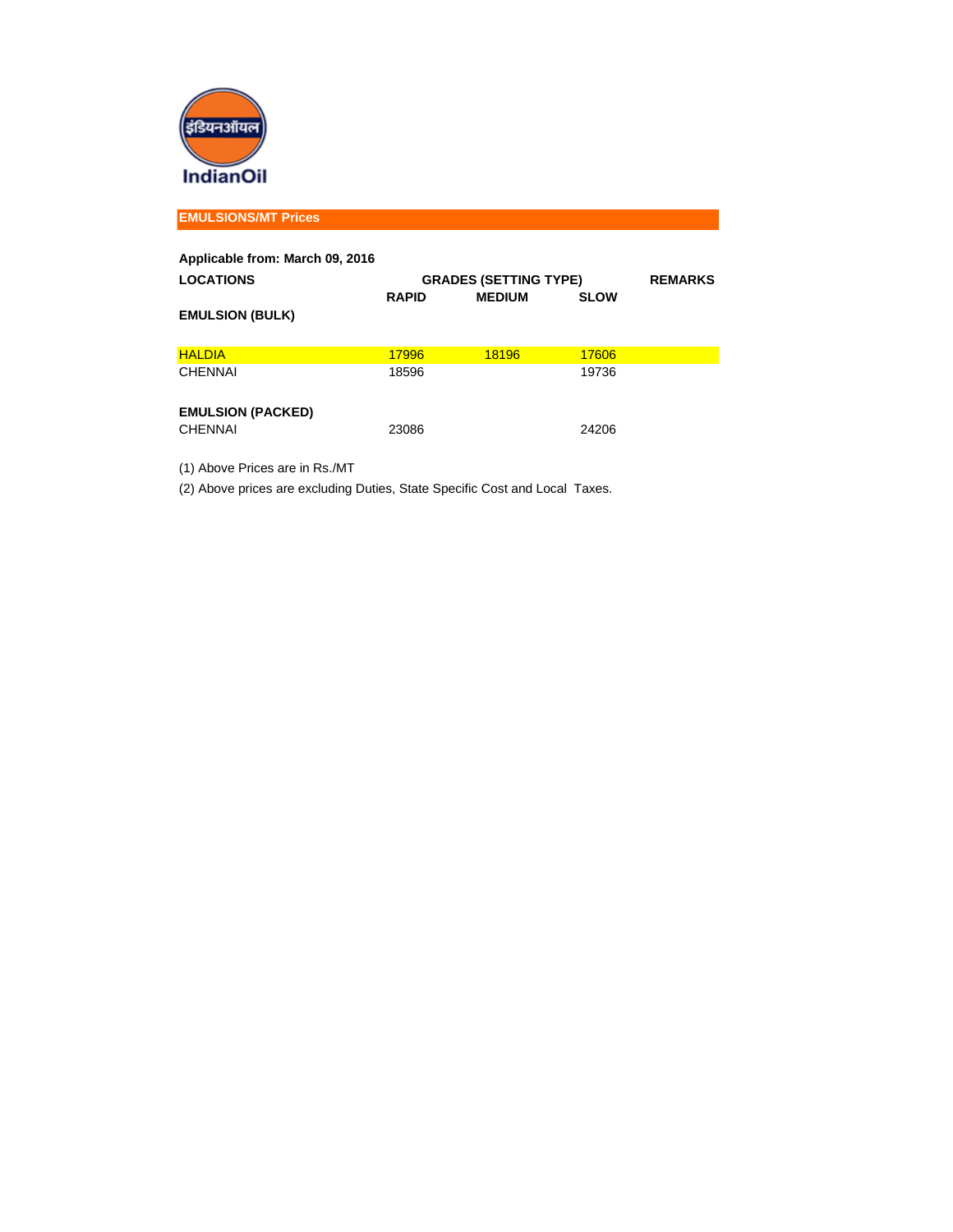

**CRMB/MT Prices**

#### **Applicable from: March 09, 2016**

| <b>BITUMEN (BULK)</b> | <b>GRADES</b>  |         |  |
|-----------------------|----------------|---------|--|
|                       | <b>CRMB-55</b> | CRMB-60 |  |
| KOYALI                | 24856          | 25376   |  |
| <b>PANIPAT</b>        | 26276          | 26736   |  |
| <b>HALDIA</b>         | 23766          | 24186   |  |
| <b>MATHURA</b>        | 26676          | 27046   |  |
| <b>CHENNAI</b>        | 24676          | 25076   |  |

#### **BITUMEN (PACKED)**

| <b>HAI DIA</b> | 27836 | 28236 |
|----------------|-------|-------|
|                |       |       |

#### **Note:**

(1) Above Prices are in Rs./MT

(2) Above prices are excluding Duties, State Specific Cost and Local Taxes.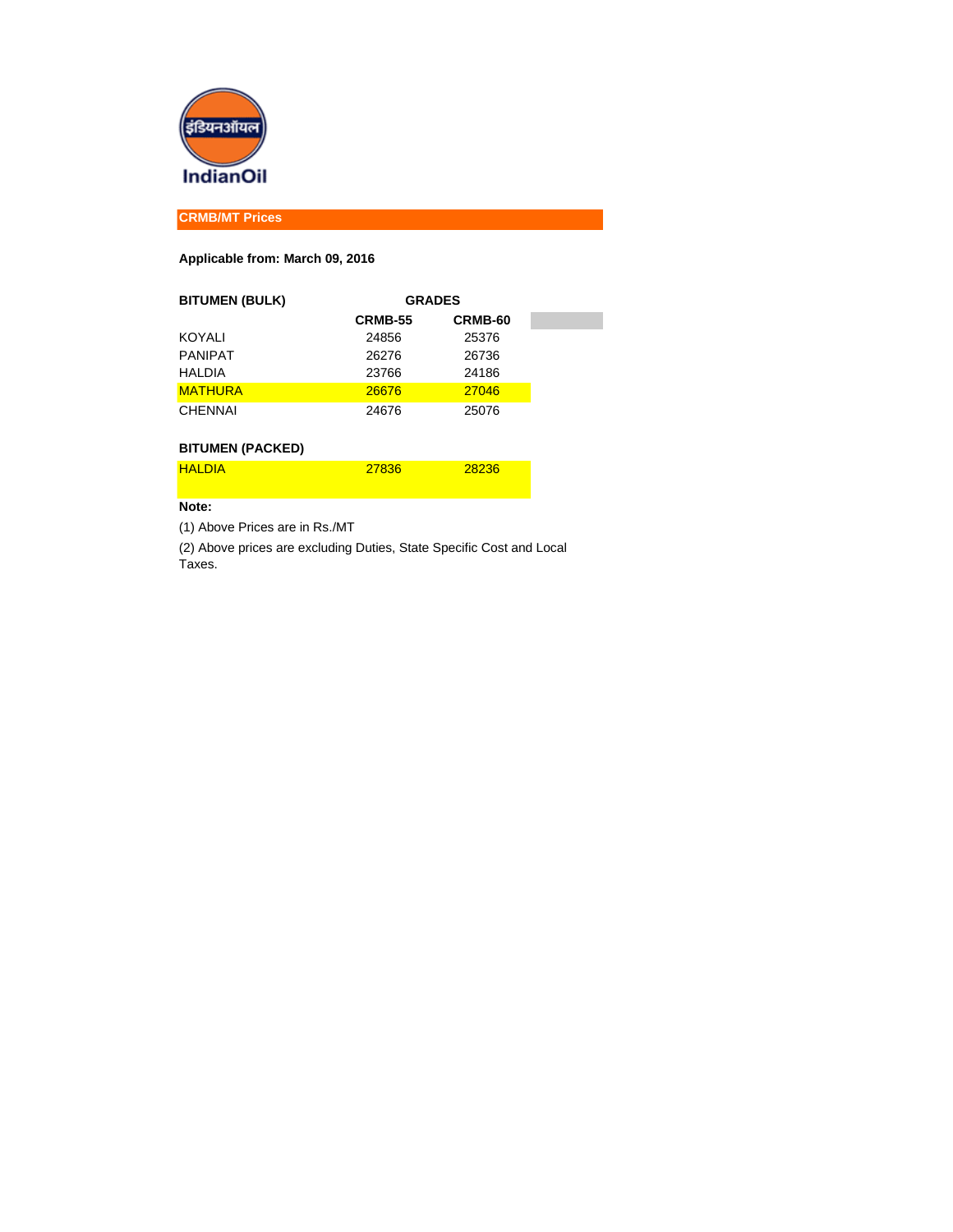|             | PWD RURAL CIRCLE, JAIPUR SUMMARY OF RATES FOR ROAD BSR APRIL 2016                               |                                                                                                                                                                                                 |           |       |  |  |  |  |  |  |
|-------------|-------------------------------------------------------------------------------------------------|-------------------------------------------------------------------------------------------------------------------------------------------------------------------------------------------------|-----------|-------|--|--|--|--|--|--|
| ltem<br>No. |                                                                                                 | <b>Description</b>                                                                                                                                                                              | Unit      | Rates |  |  |  |  |  |  |
|             | <b>Chapter 1 - LOADING, UNLOADING, CARRIAGE CRUSHING OF MATERIALS AND</b><br><b>SETTING OUT</b> |                                                                                                                                                                                                 |           |       |  |  |  |  |  |  |
| 1.1         |                                                                                                 | Loading and Unloading of Lime, Aggregate, Stone Boulder, Brick<br>Aggregate, Kankar, Building Rubbish, Crushed Slag, Stone for<br>Masonry Work by Manual Means                                  |           |       |  |  |  |  |  |  |
|             | (i)                                                                                             | Loading of Lime, Aggregate, Stone Boulder, Brick Aggregate,<br>Kankar, Building Rubbish, Crushed Slag, Stone for Masonry<br>Work by manual means including a lead upto 30 m                     | Cum       | 40.00 |  |  |  |  |  |  |
|             | (ii)                                                                                            | Loading of Earth, Sand, Moorum, Manure, Flyash by manual<br>means including a lead upto 30 m                                                                                                    | Cum       | 20.00 |  |  |  |  |  |  |
|             | (iii)                                                                                           | Unloading of Lime, Aggregate, Stone Boulder, Brick Aggregate,<br>Kankar, Building Rubbish, Crushed Slag, Stone for Masonry<br>Work by manual means including a lead upto 30 m                   | Cum       | 20.00 |  |  |  |  |  |  |
|             |                                                                                                 | (iv) Unloading of Earth, Sand, Moorum, Manure, Flyash by manual<br>means including a lead upto 30 m                                                                                             | Cum       | 10.75 |  |  |  |  |  |  |
| 1.2         |                                                                                                 | Loading and Unloading Lime, Aggregate, Stone Boulder, Brick<br>Aggregate, Kankar, Building Rubbish, Crushed Slag, Stone for<br>Masonry Work by Mechanical Means                                 |           |       |  |  |  |  |  |  |
|             | (i)                                                                                             | Loading of Lime, Aggregate, Stone Boulder, Brick Aggregate,<br>Kankar, Building Rubbish, Crushed Slag, Stone for Masonry<br>Work by mechanical means including a lead upto 30 m                 | Cum       | 29.50 |  |  |  |  |  |  |
|             | (ii)                                                                                            | Loading of Earth, Sand, Moorum, Manure, Flyash by<br>mechanical means including a lead upto 30 m.                                                                                               | Cum       | 12.00 |  |  |  |  |  |  |
|             | (iii)                                                                                           | Unloading of Earth, Sand, Lime, Moorum, Aggregate, Stone<br>Boulder, Brick Aggregate, Kankar, Building Rubbish, Manure,<br>Crushed Slag, Flyash, Stone for Masonry Work by mechanical<br>means. | Cum       | 3.75  |  |  |  |  |  |  |
| 1.3         |                                                                                                 | Loading, Unloading and Stacking of Bricks by Manual Means                                                                                                                                       |           |       |  |  |  |  |  |  |
|             | (i)                                                                                             | Loading of Bricks by manual means including a lead upto 30 m                                                                                                                                    | 1000 Nos. | 65.00 |  |  |  |  |  |  |
|             | (ii)                                                                                            | Unloading and Stacking of Bricks by manual means including a<br>lead upto 30 m                                                                                                                  | 1000 Nos. | 65.00 |  |  |  |  |  |  |
| 1.4         |                                                                                                 | Loading and Unloading of Cement by Manual Means                                                                                                                                                 |           |       |  |  |  |  |  |  |
|             | (i)                                                                                             | Loading of Cement by manual means including a lead upto 30<br>m                                                                                                                                 | Tonne     | 54.00 |  |  |  |  |  |  |
|             | (ii)                                                                                            | Unloading of Cement by manual means including a lead upto<br>30 m                                                                                                                               | Tonne     | 54.00 |  |  |  |  |  |  |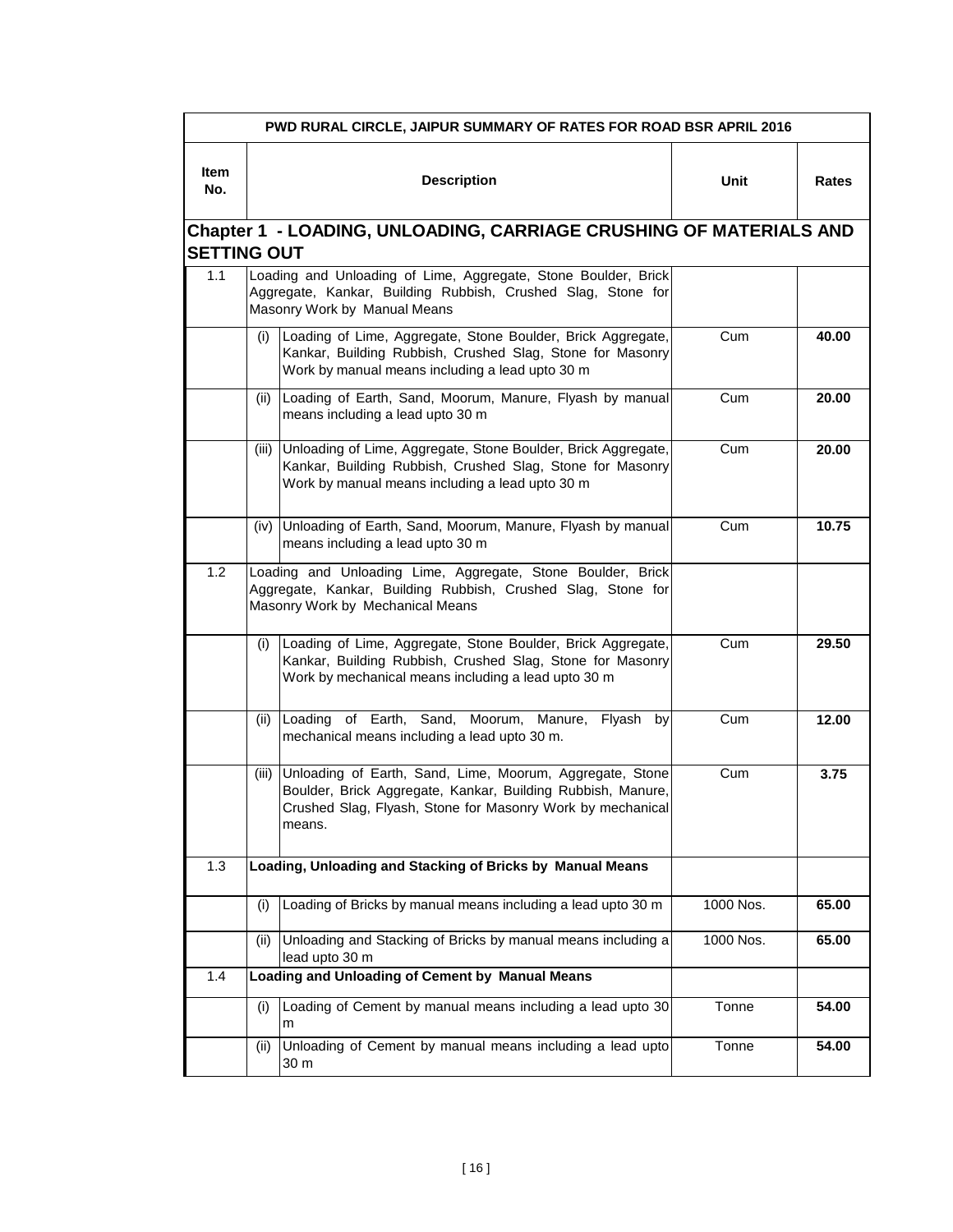| ltem<br>No. |       |              | <b>Description</b>                                                                                                                                        | Unit     | Rates  |
|-------------|-------|--------------|-----------------------------------------------------------------------------------------------------------------------------------------------------------|----------|--------|
| 1.5         |       | manual means | Loading and Unloading of Structural Steel and Steel Bars by                                                                                               |          |        |
|             | (i)   |              | Loading of Structural Steel, Steel Bars by manual means<br>including a lead upto 30 m                                                                     | Tonne    | 60.00  |
|             | (ii)  |              | Unloading of Structural Steel, Steel Bars by manual means<br>including a lead upto 30 m                                                                   | Tonne    | 60.00  |
| 1.6         |       |              | Loading and Unloading of Bitumen Drums by Manual Means                                                                                                    |          |        |
|             | (i)   | upto 30 m    | Loading of Bitumen Drums by manual means including a lead                                                                                                 | Tonne    | 61.00  |
|             | (ii)  |              | Unloading of Bitumen Drums by Manual Means including a lead<br>upto 30 m                                                                                  | Tonne    | 54.00  |
| 1.7         |       |              | Loading and Unloading of Timber by Manual Means                                                                                                           |          |        |
|             | (i)   |              | Loading of Timber by manual means including a lead upto 30 m                                                                                              | Tonne    | 90.00  |
|             | (ii)  | m            | Unloading of Timber by manual means including a lead upto 30                                                                                              | Tonne    | 90.00  |
| 1.8         |       |              | Loading and Unloading of C.C. Blocks, Kerb, etc.                                                                                                          |          |        |
|             | (i)   |              | Loading with care C.C. Blocks, km Stone, 200 m Stone,<br>Boundary Pillar, Kerb, Channel, Bond Stone, etc. by manual<br>means including a lead upto 30 m   | Cum      | 143.00 |
|             | (ii)  |              | Unloading with care C.C. Blocks, km Stone, 200 m Stone,<br>Boundary Pillar, Kerb, Channel, Bond Stone, etc. by manual<br>means including a lead upto 30 m | Cum      | 143.00 |
| 1.9         |       |              | <b>Loading and Unloading of Hume Pipes</b>                                                                                                                |          |        |
|             | (i)   |              | Loading of RCC Hume pipes by mechanical means including a<br>lead upto 30 m                                                                               |          |        |
|             |       | А.           | 1000 / 1200 mm dia Hume pipe                                                                                                                              | Per Pipe | 43.00  |
|             |       | В.           | 750 mm dia Hume pipe                                                                                                                                      | Per Pipe | 25.00  |
|             |       | C.           | 600/450 mm dia Hume pipe                                                                                                                                  | Per Pipe | 18.00  |
|             | (ii)  |              | Unloading of RCC Hume pipe by manual means including a<br>lead upto 30 m                                                                                  |          |        |
|             |       | Α.           | 1000/1200 mm dia RCC Hume pipes                                                                                                                           | Per Pipe | 158.00 |
|             |       | В.           | 750 mm dia Hume pipe                                                                                                                                      | Per Pipe | 129.00 |
|             |       | C.           | 600/450 mm dia Hume pipe                                                                                                                                  | Per Pipe | 96.00  |
|             | (iii) |              | Unloading of RCC Hume pipes by mechanical means including<br>a lead upto 30 m                                                                             |          |        |
|             |       | А.           | 1000/1200 mm dia Hume pipe                                                                                                                                | Per Pipe | 31.00  |
|             |       | В.           | 750 mm dia Hume pipe                                                                                                                                      | Per Pipe | 19.00  |
|             |       | С.           | 600/450 mm dia Hume pipe                                                                                                                                  | Per Pipe | 13.00  |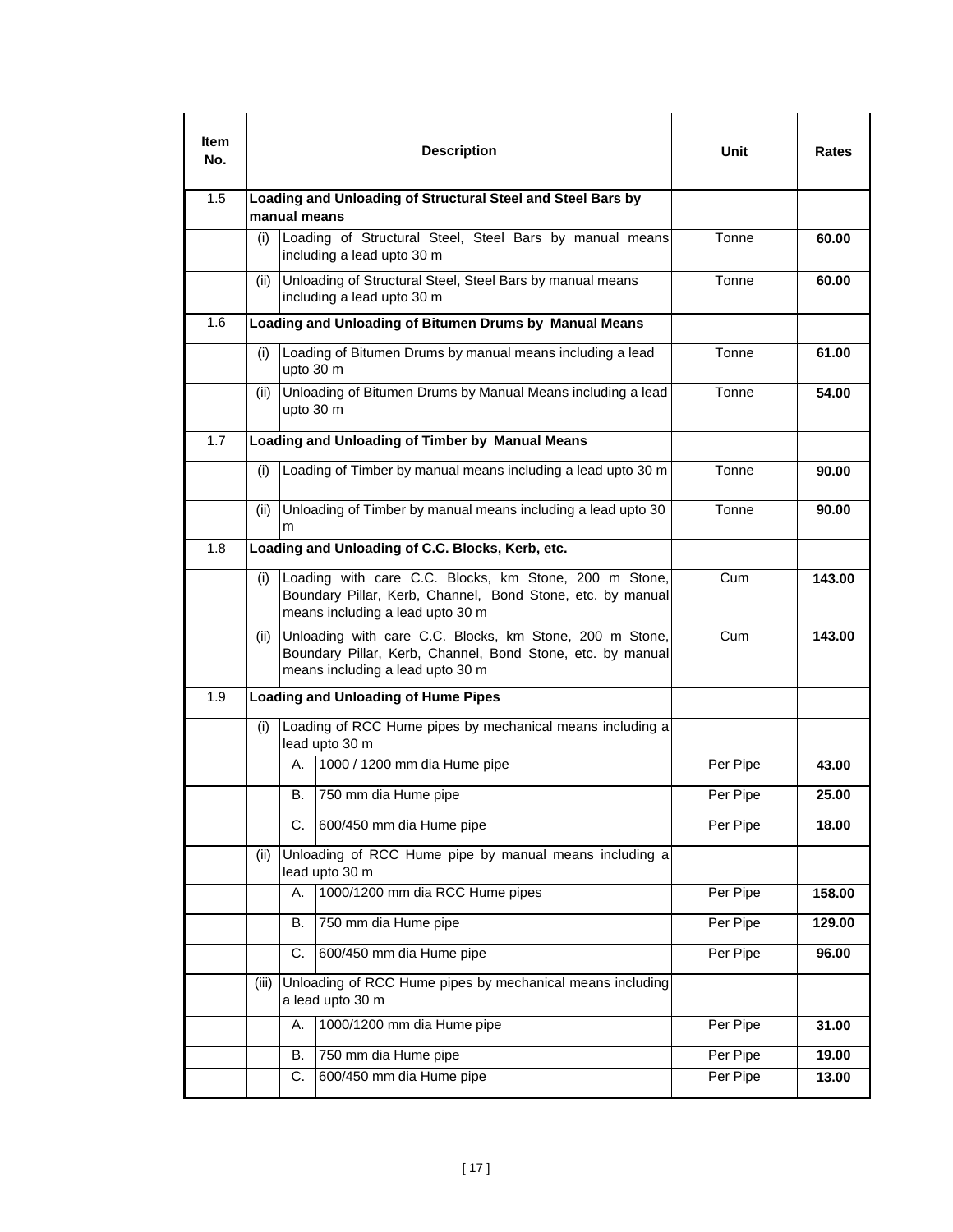| ltem<br>No. | <b>Description</b>                                                                                                                                                                                                                                                                                                                                     | Unit | Rates  |
|-------------|--------------------------------------------------------------------------------------------------------------------------------------------------------------------------------------------------------------------------------------------------------------------------------------------------------------------------------------------------------|------|--------|
| 1.10        | Haulage excluding Loading & Unloading                                                                                                                                                                                                                                                                                                                  |      |        |
|             | Haulage of materials by tipper excluding cost of loading, unloading<br>and stacking.                                                                                                                                                                                                                                                                   |      |        |
|             | Case-I: Surfaced Road                                                                                                                                                                                                                                                                                                                                  | T.km | 3.30   |
|             | Case-II: Unsurfaced Gravel Road                                                                                                                                                                                                                                                                                                                        | T.km | 4.40   |
|             | Case-III: Katcha Track and Track in River Bed/Nallah Bed and Choe<br>Bed                                                                                                                                                                                                                                                                               | T.km | 8.50   |
| 1.11        | Supply of Quarried stone and hand breaking                                                                                                                                                                                                                                                                                                             |      |        |
|             | Supply of quarried stone and hand breaking into coarse<br>(i)<br>aggregate to Grading 1 (63 mm to 45 mm) as per Table 400-9<br>of MoRTH Specifications.                                                                                                                                                                                                | Cum  | 610.00 |
|             | Supply of quarried stone and hand breaking into coarse<br>(ii)<br>aggregate to Grading 2 (53 mm to 22.4 mm) as per Table 400-9<br>of MoRTH Specifications.                                                                                                                                                                                             | Cum  | 670.00 |
| 1.12        | Crushing of Stone Aggregates 100 per cent passing through 53<br>mm sieve as per Table 400-13 of MoRTH Specifications.                                                                                                                                                                                                                                  |      |        |
|             | Crushing of stone boulders of 150 mm size in an integrated stone<br>crushing unit of 200 t/h capacity comprising of primary and<br>secondary crushing units, belt conveyor and vibrating screens to<br>obtain stone aggregates 100 per cent passing through 53 mm sieve<br>as per Table 400-13 of MoRTH Specifications including the cost of<br>stone. | Cum  | 460.00 |
| 1.13        | Crushing of Stone Aggregates 100 per cent passing through<br>26.5 mm sieve as per Table 500-21 of MoRTH Specifications.                                                                                                                                                                                                                                |      |        |
|             | Crushing of stone boulders of 150 mm size in an integrated stone<br>crushing unit of 200 t/h capacity comprising of primary and<br>secondary crushing units, belt conveyor and vibrating screens to<br>obtain stone aggregates 100 per cent passing through 26.5 mm<br>sieve as per Table 500-21 of MoRTH Specifications including the                 | Cum  | 465.00 |
| 1.14        | Crushing of Stone Aggregates Nominal Size 13 mm as per<br>Table 500-21 of MoRTH Specifications.                                                                                                                                                                                                                                                        |      |        |
|             | Crushing of stone boulders of 150 mm size in an integrated stone<br>crushing unit of 200 t/h capacity comprising of primary and<br>secondary crushing units, belt conveyor and vibrating screens to<br>obtain stone aggregates of 13 mm nominal size as per Table 500-21<br>of MoRTH Specifications including the cost of stone.                       | Cum  | 590.00 |
| 1.15        | Crushing of Stone Aggregates 10 mm Nominal Size as per Table<br>500-21 of MoRTH Specifications.                                                                                                                                                                                                                                                        |      |        |
|             | Crushing of stone boulders of 150 mm size in an integrated stone<br>crushing unit of 200 t/h capacity comprising of primary and<br>secondary crushing units, belt conveyor and vibrating screens to<br>obtain stone aggregates of 10 mm nominal size as per Table 500-21<br>of MoRTH Specifications including the cost of stone.                       | Cum  | 610.00 |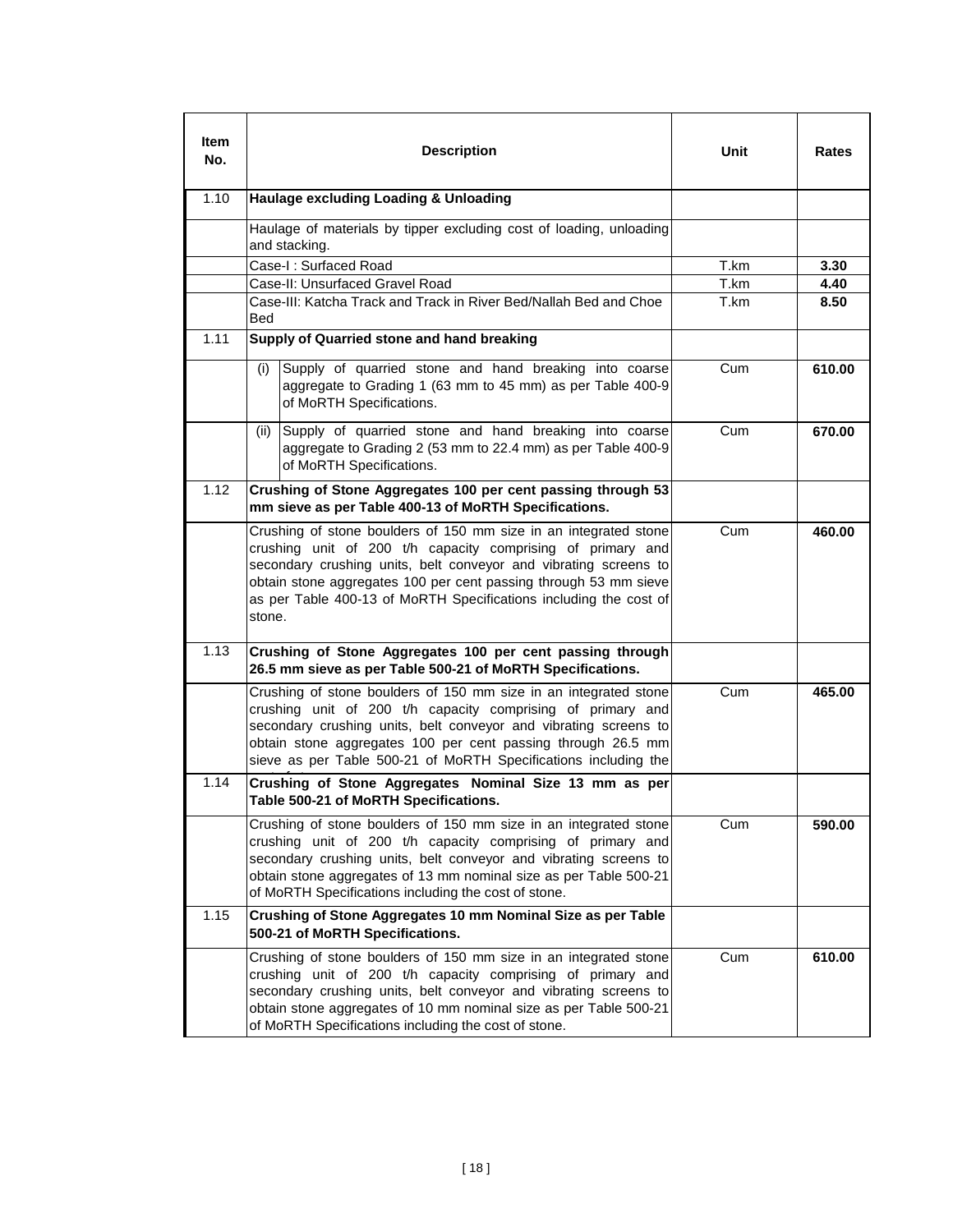| <b>Item</b><br>No. | <b>Description</b>                                                                                                                                                                                                                                                                                                                                                                                                 | Unit   | Rates    |
|--------------------|--------------------------------------------------------------------------------------------------------------------------------------------------------------------------------------------------------------------------------------------------------------------------------------------------------------------------------------------------------------------------------------------------------------------|--------|----------|
| 1.16               | <b>Setting Out</b>                                                                                                                                                                                                                                                                                                                                                                                                 |        |          |
|                    | Construction of reference bench mark (1 No.), working bench mark<br>(4 Nos.) and near all drainage structures and bridges (as per<br>direction of Engineer-in-charge), reference pillar/ burgees @ 50m<br>interval on both side of formation width including marking of centre<br>line, setting out curves, recording of levels, white washing and<br>lettering etc. complete as per MoRTH specifications cl. 109. | Per Km | 53590.00 |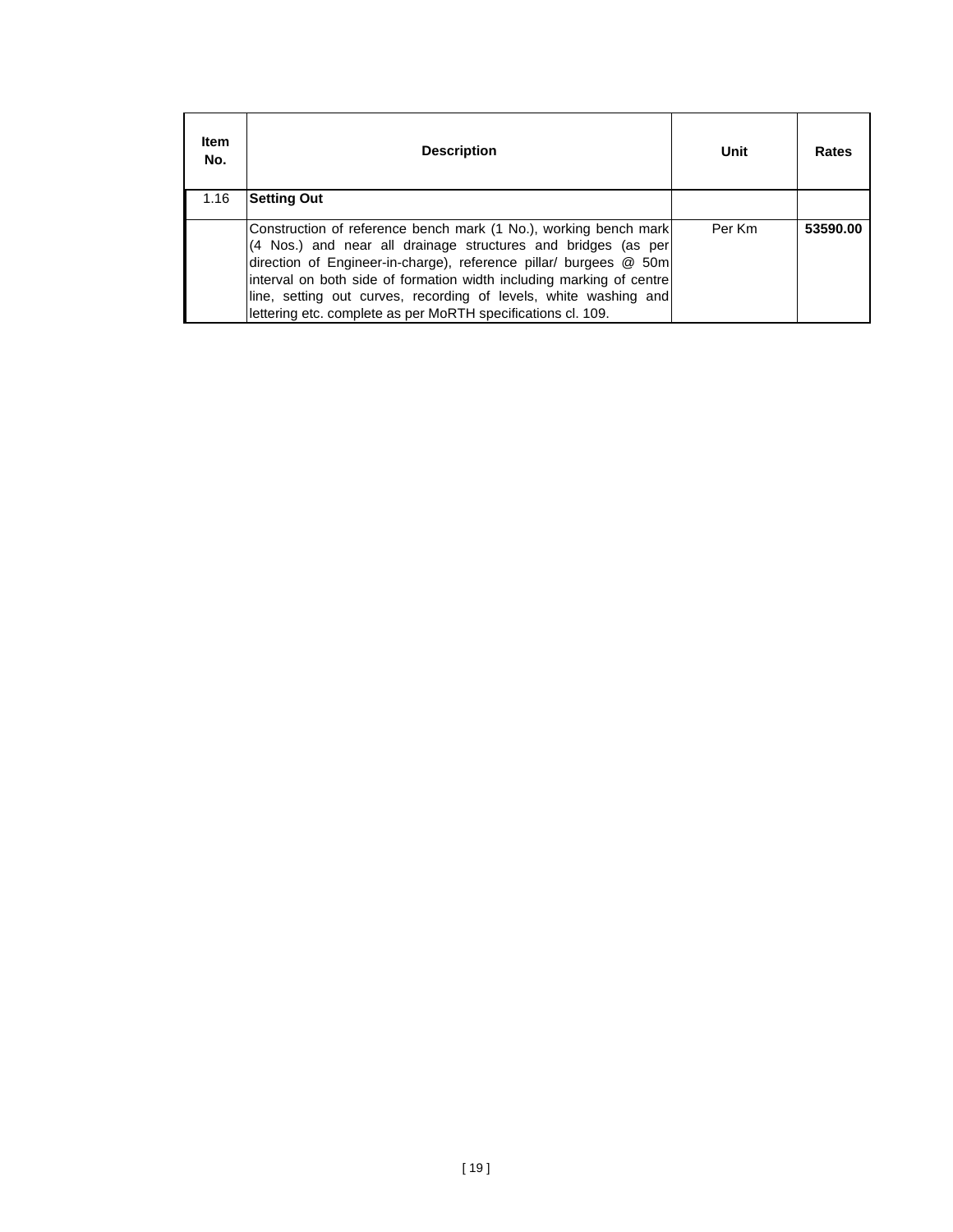| ltem<br>No.                                                                              |                            |       | <b>Description</b>                                                                                                                                                                                                                                                                                                                                                                                                                                         | Unit    | Rates    |  |
|------------------------------------------------------------------------------------------|----------------------------|-------|------------------------------------------------------------------------------------------------------------------------------------------------------------------------------------------------------------------------------------------------------------------------------------------------------------------------------------------------------------------------------------------------------------------------------------------------------------|---------|----------|--|
| <b>Chapter 2 - SITE CLEARANCE</b><br>2.1<br><b>Clearing Grass and Removal of Rubbish</b> |                            |       |                                                                                                                                                                                                                                                                                                                                                                                                                                                            |         |          |  |
|                                                                                          |                            |       |                                                                                                                                                                                                                                                                                                                                                                                                                                                            |         |          |  |
|                                                                                          | 201.                       |       | Clearing grass and removal of rubbish up to a distance of 30 m<br>outside the periphery of the area as per MoRTH Specification Clause                                                                                                                                                                                                                                                                                                                      |         |          |  |
|                                                                                          | By Manual Means<br>Hectare |       |                                                                                                                                                                                                                                                                                                                                                                                                                                                            |         | 7930.00  |  |
| 2.2                                                                                      |                            |       | <b>Clearing and Grubbing Road Land</b>                                                                                                                                                                                                                                                                                                                                                                                                                     |         |          |  |
|                                                                                          |                            |       | Clearing and grubbing road land including uprooting wild vegetation,<br>grass, bushes, shrubs, saplings and trees of girth upto 300 mm,<br>removal of stumps of such trees cut earlier and disposal of<br>unserviceable materials and stacking of serviceable material to be<br>used or auctioned, upto a lead of 1000 m including removal and<br>disposal of top organic soil not exceeding 150 mm in thickness as<br>per MoRTH Specification Clause 201. |         |          |  |
|                                                                                          | (1)                        |       | By Manual Means                                                                                                                                                                                                                                                                                                                                                                                                                                            |         |          |  |
|                                                                                          |                            | (A)   | In area of non-thorny jungle                                                                                                                                                                                                                                                                                                                                                                                                                               | Hectare | 30070.00 |  |
|                                                                                          |                            | (B)   | In area of thorny jungle                                                                                                                                                                                                                                                                                                                                                                                                                                   | Hectare | 40320.00 |  |
|                                                                                          | (II)                       |       | By Mechanical Means                                                                                                                                                                                                                                                                                                                                                                                                                                        |         |          |  |
|                                                                                          |                            | (A)   | In area of non-thorny jungle                                                                                                                                                                                                                                                                                                                                                                                                                               | Hectare | 12402.00 |  |
|                                                                                          |                            | (B)   | In area of thorny jungle                                                                                                                                                                                                                                                                                                                                                                                                                                   | Hectare | 15220.00 |  |
| 2.3                                                                                      |                            |       | Cutting of Trees including Cutting of Trunks, Branches and<br><b>Removal of Stumps</b>                                                                                                                                                                                                                                                                                                                                                                     |         |          |  |
|                                                                                          |                            |       | Cutting of trees, including cutting of trunks, branches and removal of<br>stumps & roots, refilling, compaction of backfilling and stacking of<br>serviceable material by manual means with all lifts as per MoRTH<br>Specification Clause 201.                                                                                                                                                                                                            |         |          |  |
|                                                                                          | Α.                         |       | Lead upto 100 m                                                                                                                                                                                                                                                                                                                                                                                                                                            |         |          |  |
|                                                                                          |                            | (i)   | Girth above 300 mm to 600 mm                                                                                                                                                                                                                                                                                                                                                                                                                               | Each    | 132.00   |  |
|                                                                                          |                            | (ii)  | Girth above 600 mm to 900 mm                                                                                                                                                                                                                                                                                                                                                                                                                               | Each    | 230.00   |  |
|                                                                                          |                            | (iii) | Girth above 900 mm to 1800 mm                                                                                                                                                                                                                                                                                                                                                                                                                              | Each    | 465.00   |  |
|                                                                                          |                            | (iv)  | Girth above 1800 mm to 2700 mm                                                                                                                                                                                                                                                                                                                                                                                                                             | Each    | 895.00   |  |
|                                                                                          |                            | (v)   | Girth above 2700 mm to 4500 mm                                                                                                                                                                                                                                                                                                                                                                                                                             | Each    | 1865.00  |  |
|                                                                                          |                            | (vi)  | Girth above 4500 mm                                                                                                                                                                                                                                                                                                                                                                                                                                        | Each    | 5530.00  |  |
|                                                                                          | В.                         |       | Lead upto 1000 m                                                                                                                                                                                                                                                                                                                                                                                                                                           |         |          |  |
|                                                                                          |                            | (i)   | Girth above 300 mm to 600 mm                                                                                                                                                                                                                                                                                                                                                                                                                               | Each    | 138.00   |  |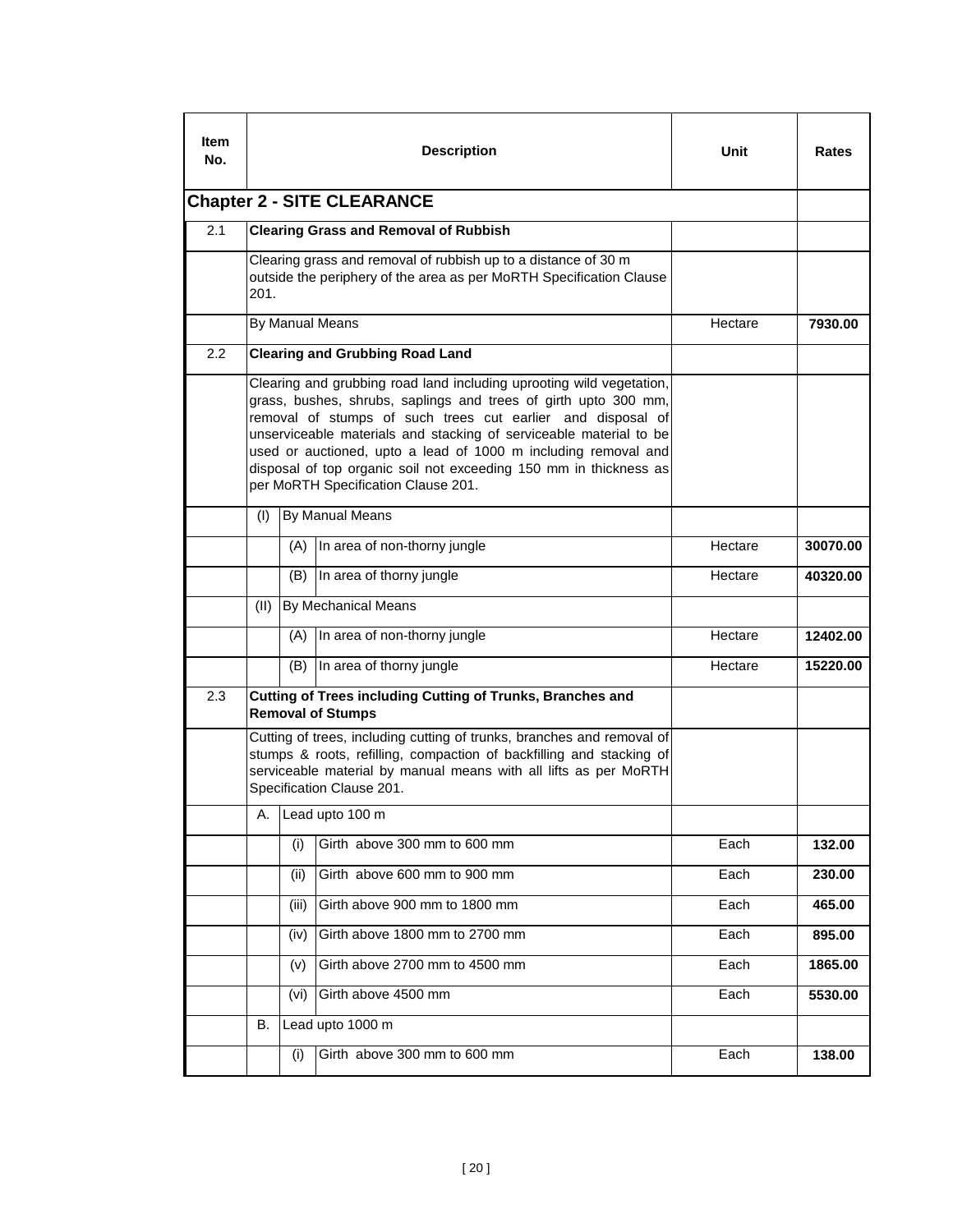| ltem<br>No. |     |       | <b>Description</b>                                                                                                                                                                                                                                                                                                                                                                                                | Unit | Rates   |
|-------------|-----|-------|-------------------------------------------------------------------------------------------------------------------------------------------------------------------------------------------------------------------------------------------------------------------------------------------------------------------------------------------------------------------------------------------------------------------|------|---------|
|             |     | (ii)  | Girth above 600 mm to 900 mm                                                                                                                                                                                                                                                                                                                                                                                      | Each | 252.00  |
|             |     | (iii) | Girth above 900 mm to 1800 mm                                                                                                                                                                                                                                                                                                                                                                                     | Each | 505.00  |
|             |     | (iv)  | Girth above 1800 mm to 2700 mm                                                                                                                                                                                                                                                                                                                                                                                    | Each | 954.00  |
|             |     | (v)   | Girth above 2700 mm to 4500 mm                                                                                                                                                                                                                                                                                                                                                                                    | Each | 1920.00 |
|             |     | (vi)  | Girth above 4500 mm                                                                                                                                                                                                                                                                                                                                                                                               | Each | 5665.00 |
| 2.4         |     |       | <b>Uprooting and Removing Stumps &amp; Roots</b>                                                                                                                                                                                                                                                                                                                                                                  |      |         |
|             |     |       | Uprooting and Removing Stumps & roots, compaction of backfilling<br>and stacking of servicable material by manual means as per MoRTH<br>Specification Clause 201.                                                                                                                                                                                                                                                 |      |         |
|             | А.  |       | Lead upto 100 m                                                                                                                                                                                                                                                                                                                                                                                                   |      |         |
|             |     | (i)   | Girth above 300 mm to 600 mm                                                                                                                                                                                                                                                                                                                                                                                      | Each | 74.00   |
|             |     | (ii)  | Girth above 600 mm to 900 mm                                                                                                                                                                                                                                                                                                                                                                                      | Each | 120.00  |
|             |     | (iii) | Girth above 900 mm to 1800 mm                                                                                                                                                                                                                                                                                                                                                                                     | Fach | 280.00  |
|             |     | (iv)  | Girth above 1800 mm to 2700 mm                                                                                                                                                                                                                                                                                                                                                                                    | Fach | 545.00  |
|             |     | (v)   | Girth above 2700 mm to 4500 mm                                                                                                                                                                                                                                                                                                                                                                                    | Each | 1120.00 |
|             |     | (vi)  | Girth above 4500 mm                                                                                                                                                                                                                                                                                                                                                                                               | Each | 3190.00 |
|             | В.  |       | Lead upto 1000 m                                                                                                                                                                                                                                                                                                                                                                                                  |      |         |
|             |     | (i)   | Girth above 300 mm to 600 mm                                                                                                                                                                                                                                                                                                                                                                                      | Each | 74.00   |
|             |     | (ii)  | Girth above 600 mm to 900 mm                                                                                                                                                                                                                                                                                                                                                                                      | Each | 132.00  |
|             |     | (iii) | Girth above 900 mm to 1800 mm                                                                                                                                                                                                                                                                                                                                                                                     | Each | 280.00  |
|             |     | (iv)  | Girth above 1800 mm to 2700 mm                                                                                                                                                                                                                                                                                                                                                                                    | Each | 560.00  |
|             |     | (v)   | Girth above 2700 mm to 4500 mm                                                                                                                                                                                                                                                                                                                                                                                    | Each | 1132.00 |
|             |     | (vi)  | Girth above 4500 mm                                                                                                                                                                                                                                                                                                                                                                                               | Each | 3265.00 |
| 2.5         |     |       | <b>Dismantling of Structures</b>                                                                                                                                                                                                                                                                                                                                                                                  |      |         |
|             |     |       | Dismantling of existing structures like culverts, bridges, retaining<br>walls and other structure comprising of masonry, cement concrete,<br>wood work, steel work, including T&P and scaffolding wherever<br>necessary, sorting the dismantled material, disposal of unserviceable<br>material and stacking the serviceable material with all lifts and lead of<br>1000 m as per MoRTH Specification Clause 202. |      |         |
|             | (1) |       | By Manual Means                                                                                                                                                                                                                                                                                                                                                                                                   |      |         |
|             |     | (A)   | Lime Concrete                                                                                                                                                                                                                                                                                                                                                                                                     | Cum  | 206.00  |
|             |     | (B)   | <b>Cement Concrete</b>                                                                                                                                                                                                                                                                                                                                                                                            | Cum  | 279.00  |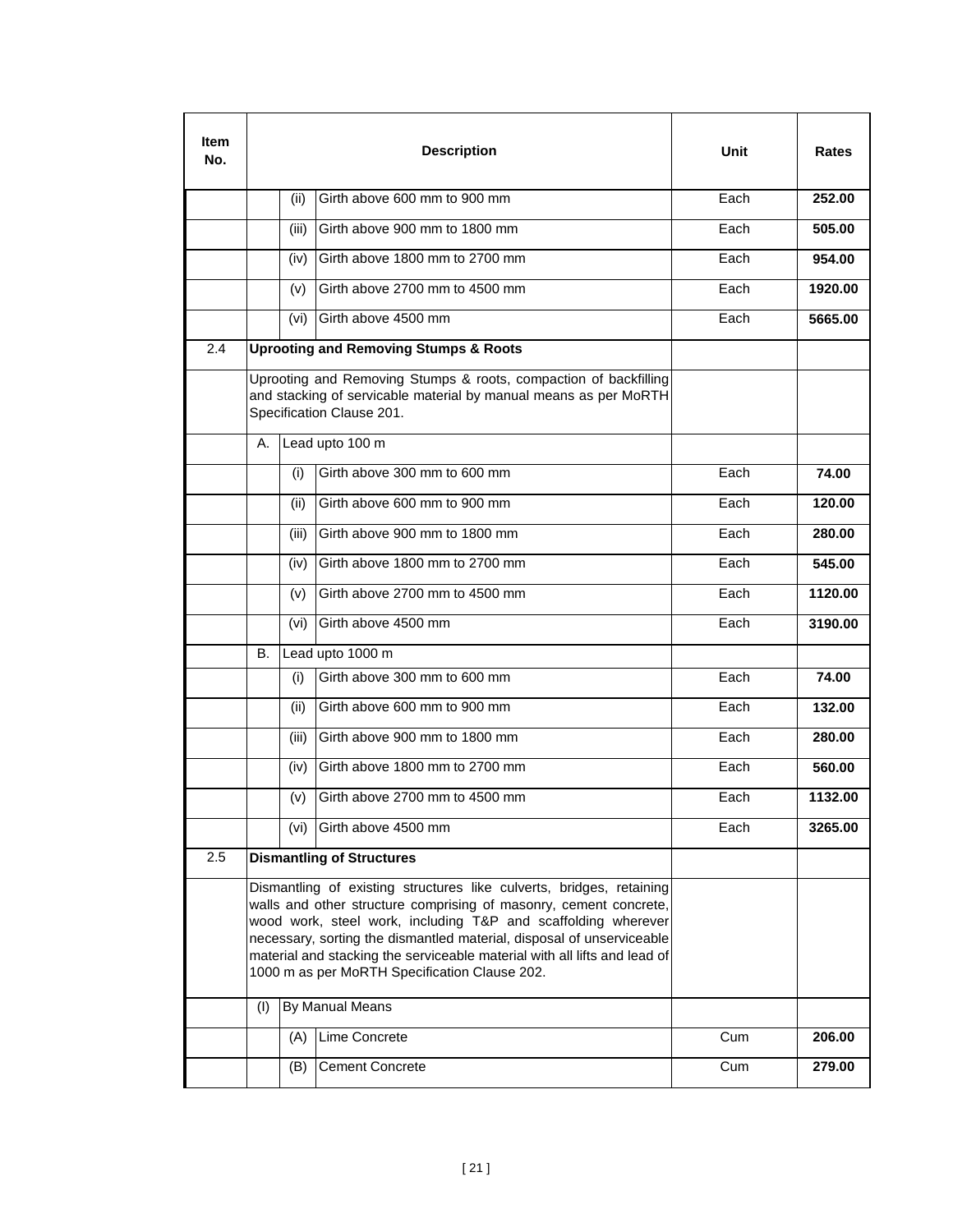| No. | <b>Description</b> |             |                                                                                                                                                                                                                                                                                      | Unit           | <b>Rates</b>                                                                           |
|-----|--------------------|-------------|--------------------------------------------------------------------------------------------------------------------------------------------------------------------------------------------------------------------------------------------------------------------------------------|----------------|----------------------------------------------------------------------------------------|
|     |                    |             | (C) Reinforced Cement Concrete                                                                                                                                                                                                                                                       | Cum            | 644.00                                                                                 |
|     | (11)               |             | <b>By Mechanical Means</b>                                                                                                                                                                                                                                                           |                |                                                                                        |
|     |                    | (A)         | <b>Cement Concrete</b>                                                                                                                                                                                                                                                               | Cum            | 297.00                                                                                 |
|     |                    | (B)         | Reinforced Cement Concrete                                                                                                                                                                                                                                                           | Cum            | 464.00                                                                                 |
| 2.6 |                    |             | <b>Dismantling Brick/Tile Work</b>                                                                                                                                                                                                                                                   |                |                                                                                        |
|     |                    | Clause 202. | Dismantling of existing structures like culverts, bridges, retaining<br>walls and other structures comprising of brick masonry, including<br>disposal of unserviceable material and stacking the serviceable<br>material with all lift and lead of 1000 m as per MoRTH Specification |                |                                                                                        |
|     |                    |             | (A) Lime mortar                                                                                                                                                                                                                                                                      | Cum            | 132.00                                                                                 |
|     |                    |             | (B) Cement mortar                                                                                                                                                                                                                                                                    | Cum            | 178.00                                                                                 |
|     |                    |             | (C) Mud Mortar                                                                                                                                                                                                                                                                       | Cum            | 109.00                                                                                 |
|     |                    |             | (D) Dry Brick Pitching or Brick Soling                                                                                                                                                                                                                                               | Cum            | 108.00                                                                                 |
| 2.7 | 202.               |             | Dismantling Stone Masonry as per MoRTH Specification Clause                                                                                                                                                                                                                          |                |                                                                                        |
|     |                    |             |                                                                                                                                                                                                                                                                                      |                |                                                                                        |
|     |                    | Clause 202. | Dismantling of existing structures like culverts, bridges, retaining<br>walls and other structure comprising of stone masonry, including<br>disposal of unserviceable material and stacking the serviceable<br>material with all lift and lead of 1000 m as per MoRTH Specification  |                |                                                                                        |
|     |                    |             | (A) Rubble Stone Masonry in Lime Mortar                                                                                                                                                                                                                                              | Cum            |                                                                                        |
|     |                    |             | (B) Rubble Stone Masonry in Cement Mortar                                                                                                                                                                                                                                            | Cum            |                                                                                        |
|     |                    |             | (C) Rubble Stone Masonry in Mud Mortar                                                                                                                                                                                                                                               | Cum            |                                                                                        |
|     |                    |             | (D) Dry Rubble Masonry                                                                                                                                                                                                                                                               | Cum            |                                                                                        |
|     |                    |             | (E) Dismantling Stone Pitching / Dry Stone Spalls                                                                                                                                                                                                                                    | Cum            |                                                                                        |
|     | (F)                |             | Dismantling boulders laid in wire crates including opening of<br>crates and stacking dismantled materials                                                                                                                                                                            | Cum            |                                                                                        |
| 2.8 |                    |             | Dismantling Wood Work Wrought and Planed Fixed in Frames of<br>Trusses upto a height of 5 m above Plinth Level as per MoRTH<br>Specification Clause 202.                                                                                                                             | Cum            |                                                                                        |
| 2.9 |                    |             | Dismantling Steel Work in all Types of Sections upto a height of 5 m<br>above Plinth Level excluding Cutting of rivet as per MoRTH<br>Specification Clause 202.                                                                                                                      |                |                                                                                        |
|     |                    |             | (A) Including dismembering                                                                                                                                                                                                                                                           | Tonne          |                                                                                        |
|     | (B)                |             | Excluding dismembering<br>Extra over Items (A) and (B) for cutting rivets                                                                                                                                                                                                            | Tonne<br>Tonne | 148.00<br>178.00<br>132.00<br>120.00<br>108.00<br>138.00<br>361.00<br>860.00<br>590.00 |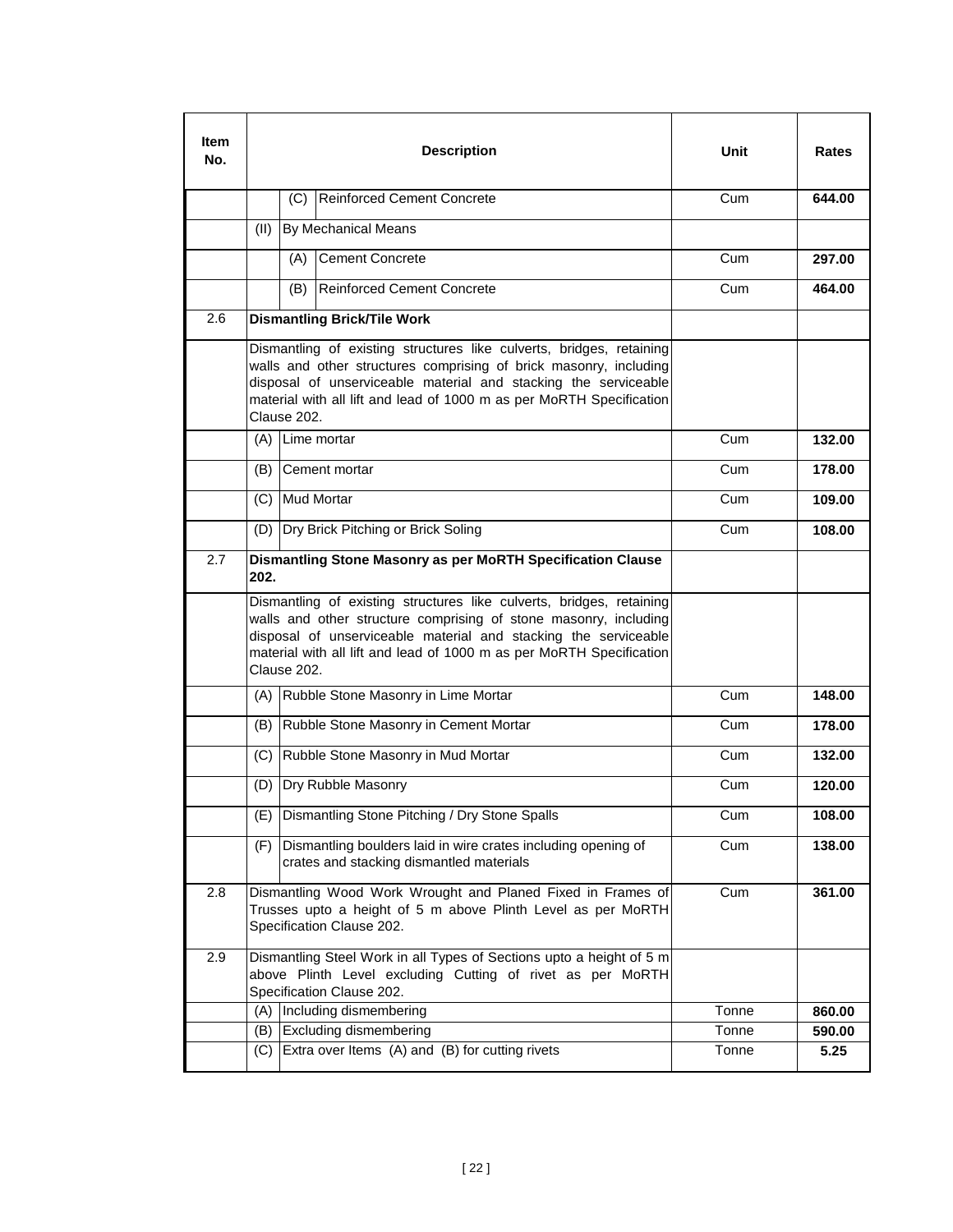| Item<br>No. |                                                                                                                                                                                                                                                                                                                     |            | <b>Description</b>                                                                                                                                                                                                                          | Unit      | <b>Rates</b> |
|-------------|---------------------------------------------------------------------------------------------------------------------------------------------------------------------------------------------------------------------------------------------------------------------------------------------------------------------|------------|---------------------------------------------------------------------------------------------------------------------------------------------------------------------------------------------------------------------------------------------|-----------|--------------|
| 2.10        |                                                                                                                                                                                                                                                                                                                     |            | Scraping of bricks dismantled from brick work including stacking as<br>per MoRTH Specification Clause 202.                                                                                                                                  | 1000 Nos. | 690.00       |
| 2.11        |                                                                                                                                                                                                                                                                                                                     |            | Scraping of Stone from Dismantled Stone Masonry as per MoRTH<br>Specification Clause 202.                                                                                                                                                   |           |              |
|             |                                                                                                                                                                                                                                                                                                                     |            | In Cement or Lime Mortar                                                                                                                                                                                                                    | Cum       | 275.00       |
| 2.12        |                                                                                                                                                                                                                                                                                                                     |            | Scraping Plaster in Lime or Cement Mortar from Brick / Stone<br>Masonry as per MoRTH Specification Clause 202.                                                                                                                              | Sqm       | 7.75         |
| 2.13        |                                                                                                                                                                                                                                                                                                                     |            | Removing all types of Hume pipes and stacking within a lead of 1000<br>m including Earthwork and Dismantling of Masonry Works as per<br>MoRTH Specification Clause 202.                                                                     |           |              |
|             | (A)                                                                                                                                                                                                                                                                                                                 |            | Upto 600 mm dia Hume pipe                                                                                                                                                                                                                   | Rmt.      | 96.00        |
|             |                                                                                                                                                                                                                                                                                                                     |            | (B) Above 600 mm to 900 mm dia Hume pipe                                                                                                                                                                                                    | Rmt.      | 132.00       |
|             | (C)                                                                                                                                                                                                                                                                                                                 |            | Above 900 mm dia Hume pipe                                                                                                                                                                                                                  | Rmt.      | 230.00       |
| 2.14        |                                                                                                                                                                                                                                                                                                                     |            | <b>Dismantling of Flexible Pavements</b>                                                                                                                                                                                                    |           |              |
|             |                                                                                                                                                                                                                                                                                                                     | Clause 202 | Dismantling of flexible pavements and disposal of dismantled<br>materials upto a lead of 100 m, stacking serviceable and<br>unserviceable materials separately as per MoRTH Specification                                                   |           |              |
|             | (1)                                                                                                                                                                                                                                                                                                                 |            | By Manual Means                                                                                                                                                                                                                             |           |              |
|             |                                                                                                                                                                                                                                                                                                                     | (A)        | <b>Bituminous Courses</b>                                                                                                                                                                                                                   | Cum       | 405.00       |
|             |                                                                                                                                                                                                                                                                                                                     | (B)        | <b>Granular Courses</b>                                                                                                                                                                                                                     | Cum       | 285.00       |
|             | (II)                                                                                                                                                                                                                                                                                                                |            | By Mechanical Means                                                                                                                                                                                                                         |           |              |
|             |                                                                                                                                                                                                                                                                                                                     | (A)        | <b>Bituminous Courses</b>                                                                                                                                                                                                                   | Cum       | 157.00       |
| 2.15        |                                                                                                                                                                                                                                                                                                                     |            | Dismantling of Cement Concrete Pavements as per MoRTH<br><b>Specification Clause 202.</b>                                                                                                                                                   |           |              |
|             | Dismantling of cement concrete pavements by mechanical means<br>using pneumatic tools breaking to pieces not exceeding 0.02 cum in<br>volume and stock piling at designated locations and disposal of<br>dismantled materials upto a lead of 1000 m, stacking serviceable and<br>unserviceable materials separately |            |                                                                                                                                                                                                                                             | Cum       | 605.00       |
| 2.16        |                                                                                                                                                                                                                                                                                                                     |            | <b>Dismantling Guard Rails</b>                                                                                                                                                                                                              |           |              |
|             |                                                                                                                                                                                                                                                                                                                     |            | Dismantling guard rails by manual means and disposal of dismantled<br>material with all lifts and upto a lead of 1000 m, stacking serviceable<br>materials and unserviceable materials separately as per MoRTH<br>Specification Clause 202. | Rmt.      | 40.00        |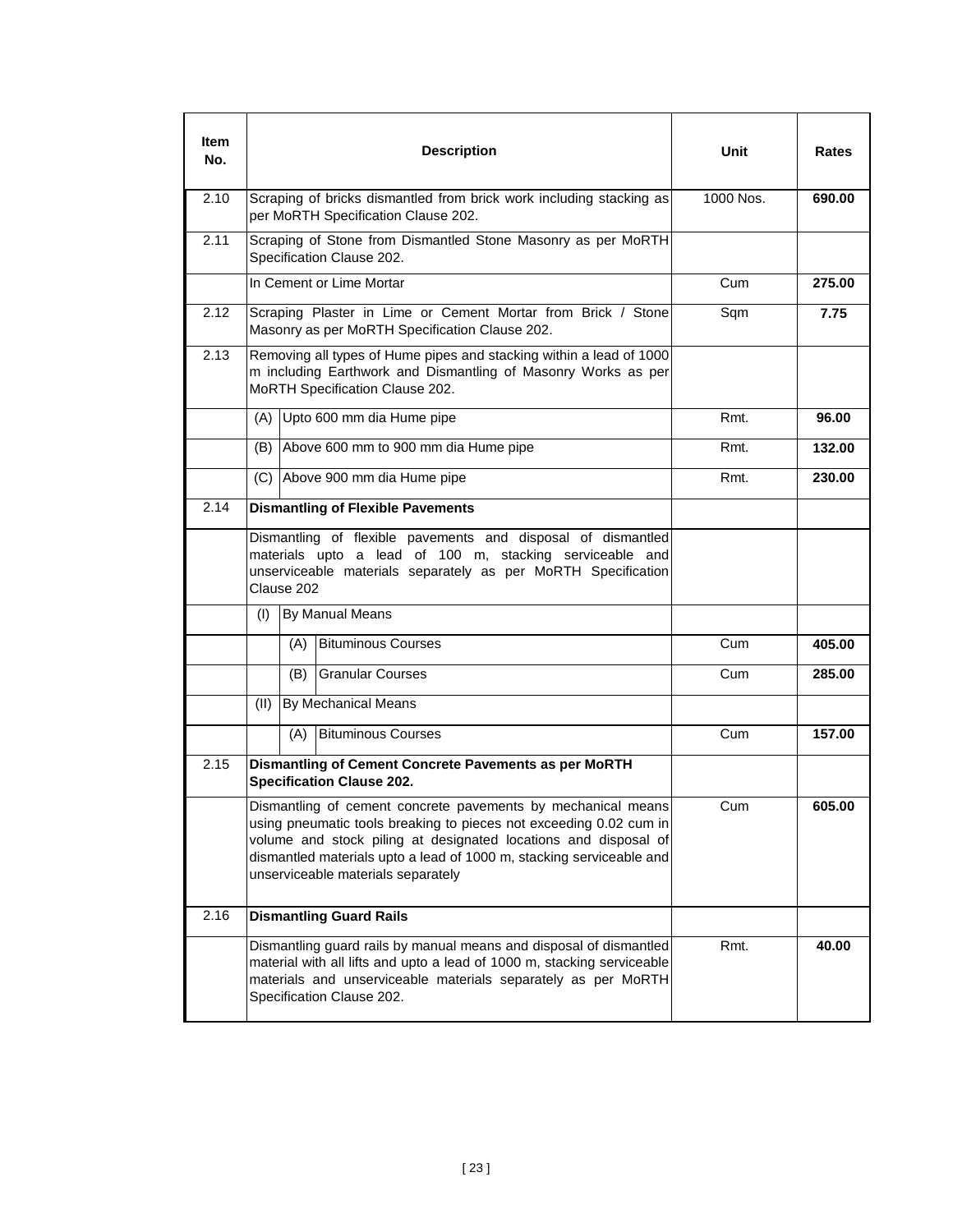| ltem<br>No. |      | <b>Description</b>                                                                                                                                                                                                                                                                                                                                    | Unit | Rates  |
|-------------|------|-------------------------------------------------------------------------------------------------------------------------------------------------------------------------------------------------------------------------------------------------------------------------------------------------------------------------------------------------------|------|--------|
| 2.17        |      | <b>Dismantling Kerb Stones</b>                                                                                                                                                                                                                                                                                                                        |      |        |
|             |      | Dismantling kerb stones by manual means and disposal of<br>dismantled material with all lifts and upto a lead of 1000 m as per<br>MoRTH Specification Clause 202.                                                                                                                                                                                     | Rmt. | 7.75   |
| 2.18        |      | <b>Dismantling Kerb Stone Channels</b>                                                                                                                                                                                                                                                                                                                |      |        |
|             |      | Dismantling kerb stone channels by manual means and disposal of<br>dismantled material with all lifts and upto a lead of 1000 m as per<br>MoRTH Specification Clause 202.                                                                                                                                                                             | Rmt. | 11.75  |
| 2.19        |      | <b>Dismantling Kilometre Stones</b>                                                                                                                                                                                                                                                                                                                   |      |        |
|             |      | Dismantling of kilometre stones including cutting of earth, foundation<br>and disposal of dismantled material with all lifts and lead upto 1000<br>m and backfilling of pit as per MoRTH Specification Clause 202.                                                                                                                                    |      |        |
|             | (A)  | 5th km Stone                                                                                                                                                                                                                                                                                                                                          | Rmt. | 184.00 |
|             | (B)  | Ordinary km Stones                                                                                                                                                                                                                                                                                                                                    | Rmt. | 108.00 |
|             |      | $(C)$ 200 m Stones                                                                                                                                                                                                                                                                                                                                    | Rmt. | 23.00  |
| 2.20        |      | <b>Dismantling of Fencing</b>                                                                                                                                                                                                                                                                                                                         |      |        |
|             |      | Dismantling of barbed wire fencing / wire mesh fencing including<br>posts, foundation concrete, backfilling of pit by manual means<br>including disposal of dismantled material with all lifts and upto a lead<br>of 1000 m, stacking serviceable material and unserviceable material<br>separately as per MoRTH Specification Clause 202.            | Rmt. | 28.50  |
| 2.21        |      | <b>Dismantling of CI Water Pipe Line</b>                                                                                                                                                                                                                                                                                                              |      |        |
|             | and  | Dismantling of CI water pipe line 600 mm dia including disposal with<br>all lifts and lead upto 1000 m and stacking of serviceable material<br>unserviceable material separately under supervision of<br>concerned department as per MoRTH Specification Clause 202.                                                                                  | Rmt. | 86.00  |
| 2.22        |      | Removal of Cement Concrete Pipe of Sewer Gutter                                                                                                                                                                                                                                                                                                       |      |        |
|             | 202. | Removal of cement concrete pipe of sewer gutter 1500 mm dia under<br>the supervision of concerned department including disposal with all<br>lifts and upto a lead of 1000 m and stacking of serviceable and<br>unserviceable material separately but excluding earth excavation and<br>dismantling of masonry works as per MoRTH Specification Clause | Rmt. | 97.00  |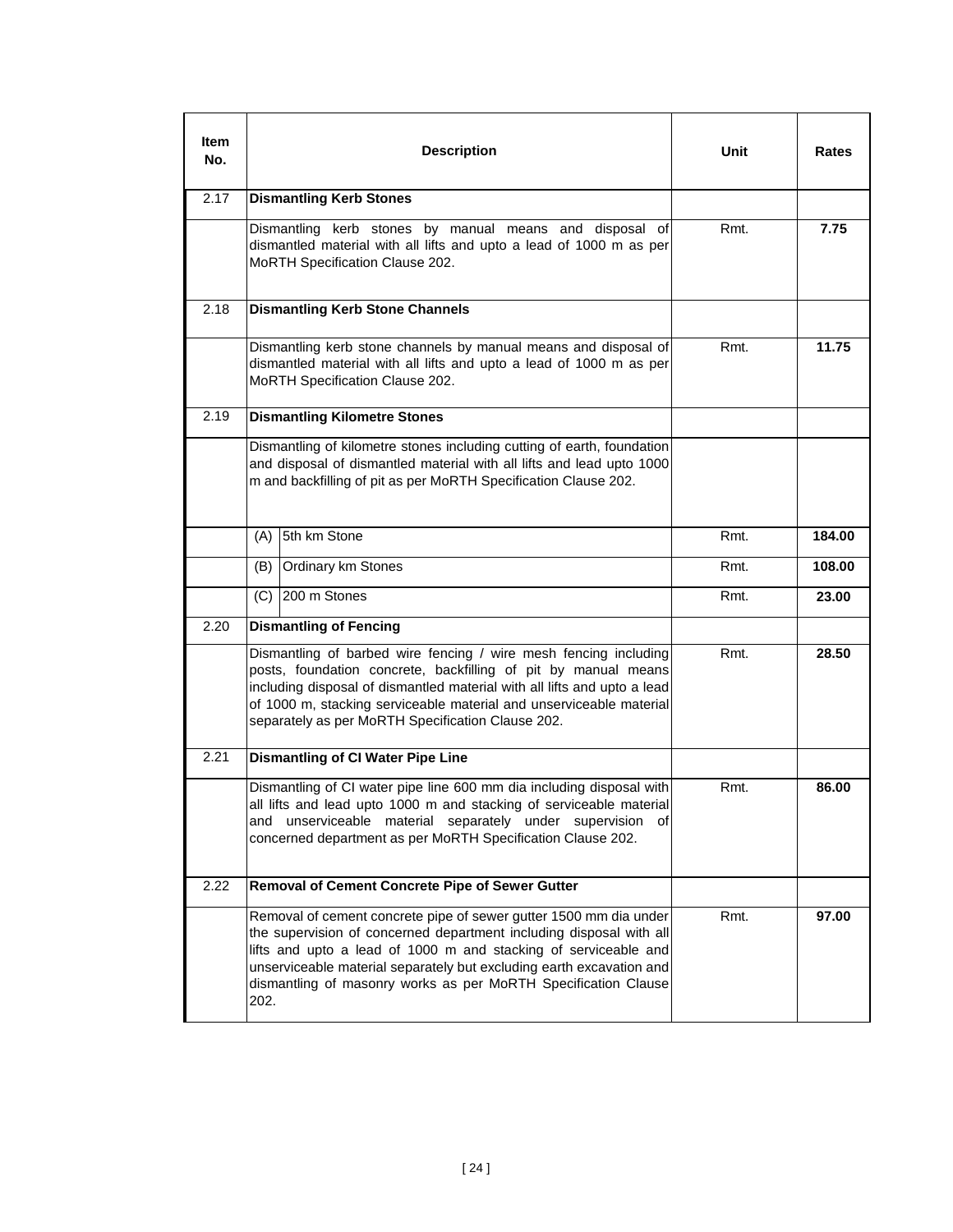| <b>Item</b><br>No. | <b>Description</b>                                                                                                                                                                                                                                                                                                                          | Unit | Rates |
|--------------------|---------------------------------------------------------------------------------------------------------------------------------------------------------------------------------------------------------------------------------------------------------------------------------------------------------------------------------------------|------|-------|
| 2.23               | <b>Removal of Telephone/Electric Poles and Lines</b>                                                                                                                                                                                                                                                                                        |      |       |
|                    | Removal of telephone/electric poles with wires including excavation<br>and dismantling of foundation concrete and lines under the<br>supervision of concerned department, disposal with all lifts and upto<br>a lead of 1000 m and stacking the serviceable and unserviceable<br>material separately as per MoRTH Specification Clause 202. | Each | 97.00 |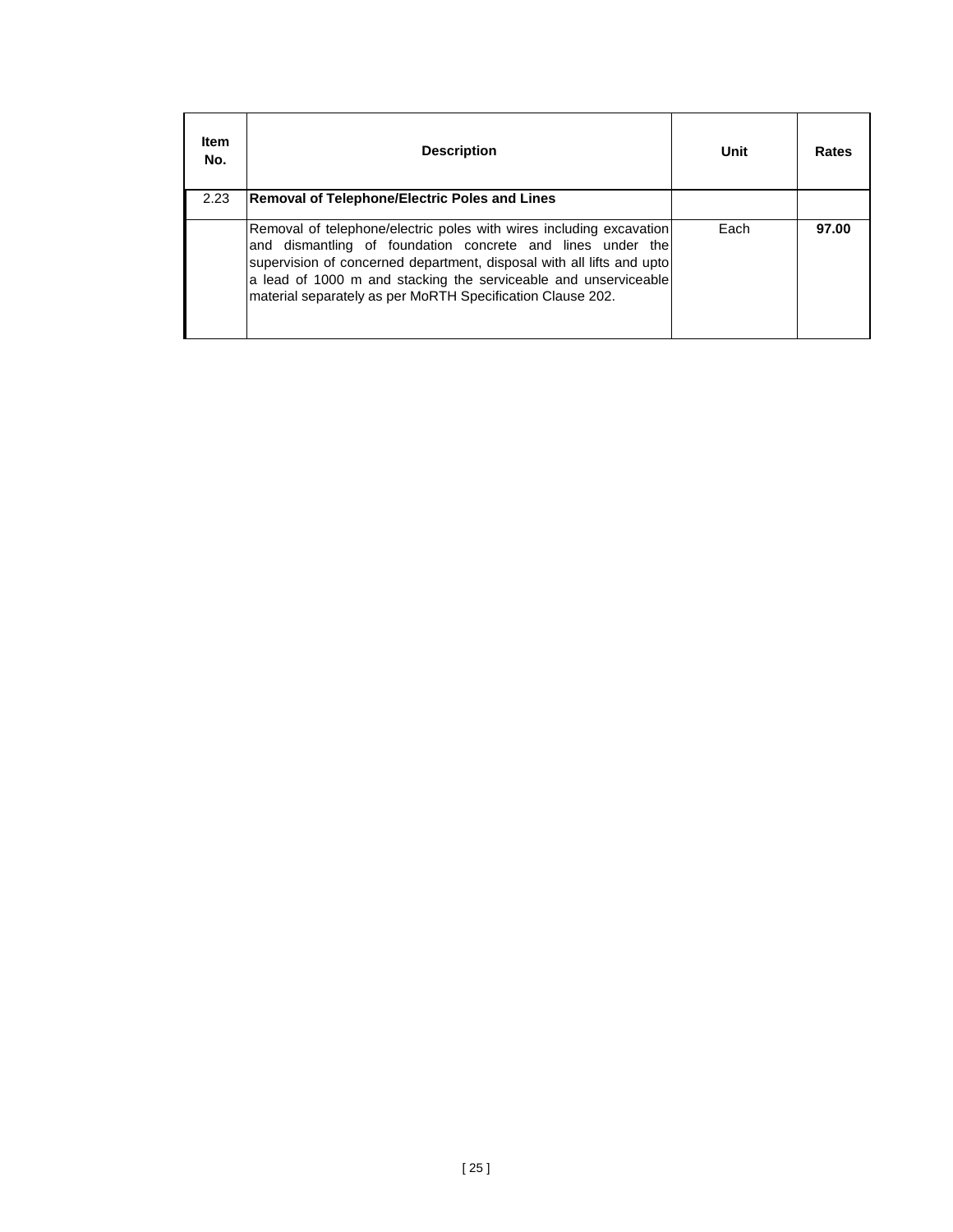| ltem<br>No. | <b>Description</b>                                                                                                                                                                                                                                                                                             | Unit | Rates  |  |  |  |
|-------------|----------------------------------------------------------------------------------------------------------------------------------------------------------------------------------------------------------------------------------------------------------------------------------------------------------------|------|--------|--|--|--|
|             | <b>Chapter 3-EARTHWORK, EROSION CONTROL AND DRAINAGE</b><br>3.1<br><b>Preparation of Foundation for Embankment</b>                                                                                                                                                                                             |      |        |  |  |  |
|             |                                                                                                                                                                                                                                                                                                                |      |        |  |  |  |
|             | Scarifying Existing Granular Surface to a Depth of 50 mm by<br><b>Manual Means</b>                                                                                                                                                                                                                             |      |        |  |  |  |
|             | Scarifying existing granular surface to a depth of 50 mm and disposal<br>of scarified material with a lift upto 3 m and leads upto 1000 m as per<br>MoRTH Specification Clause 305.4.3                                                                                                                         | Sqm  | 10.75  |  |  |  |
| 3.2         | <b>Preparation of Foundation for Embankment</b>                                                                                                                                                                                                                                                                |      |        |  |  |  |
|             | Scarifying Existing Bituminous Surface to a Depth of 150 mm by<br><b>Mechanical Means</b>                                                                                                                                                                                                                      |      |        |  |  |  |
|             | Scarifying the existing bituminous road surface to a depth of 150 mm<br>and disposal of scarified material with a lift upto 3 m and lead upto<br>1000 m as per MoRTH Specification Clause 305.4.3                                                                                                              | Sqm  | 7.00   |  |  |  |
| 3.3         | <b>Construction of Embankment with Material Obtained from</b><br><b>Roadway Cutting</b>                                                                                                                                                                                                                        |      |        |  |  |  |
|             | Construction of embankment with approved materials deposited at<br>site obtained from roadway cutting and excavation from drain and<br>foundation or other structures graded and compacted to meet<br>requirement of Tables 300-1 and 300-2 as per MoRTH Specification<br><b>Clause 305.3</b>                  | Cum  | 40.00  |  |  |  |
|             | Note :- Deduct if excavated earth as per item No. 3.5 (ii) is used<br>and pushed for filling in embankment.                                                                                                                                                                                                    | Cum  | 5.00   |  |  |  |
| 3.4         | <b>Construction of Embankment with Material Obtained from</b><br><b>Borrow Pits</b>                                                                                                                                                                                                                            |      |        |  |  |  |
|             | Construction of embankment with approved material obtained<br>(i)<br>from borrow pits with a lift upto 1.5 m, transporting to site,<br>spreading, grading to required slope and compacting to meet<br>requirement of Tables 300-1 and 300-2 with a lead upto 1000 m<br>as per MoRTH Specification Clause 305.3 | Cum  | 123.00 |  |  |  |
|             | (ii)<br>Construction of embankment with approved material obtained<br>from borrow pits with a lift upto 1.5 m, transporting to site,<br>spreading, grading to required slope and compacting to meet<br>requirement of Tables 300-1 and 300-2 with a lead upto 50 m<br>as per MoRTH Specification Clause 305.3  | Cum  | 57.00  |  |  |  |
| 3.5         | Excavation in Cutting in Soil by manual means with lead<br>(i)<br>upto 50 m                                                                                                                                                                                                                                    |      |        |  |  |  |
|             | Excavation for roadway in soil using manual means for carrying<br>of cut earth to embankment site with a lift upto 1.5 m and lead<br>upto 50 m as per MoRTH Specification Clause 301.3                                                                                                                         | Cum  | 65.00  |  |  |  |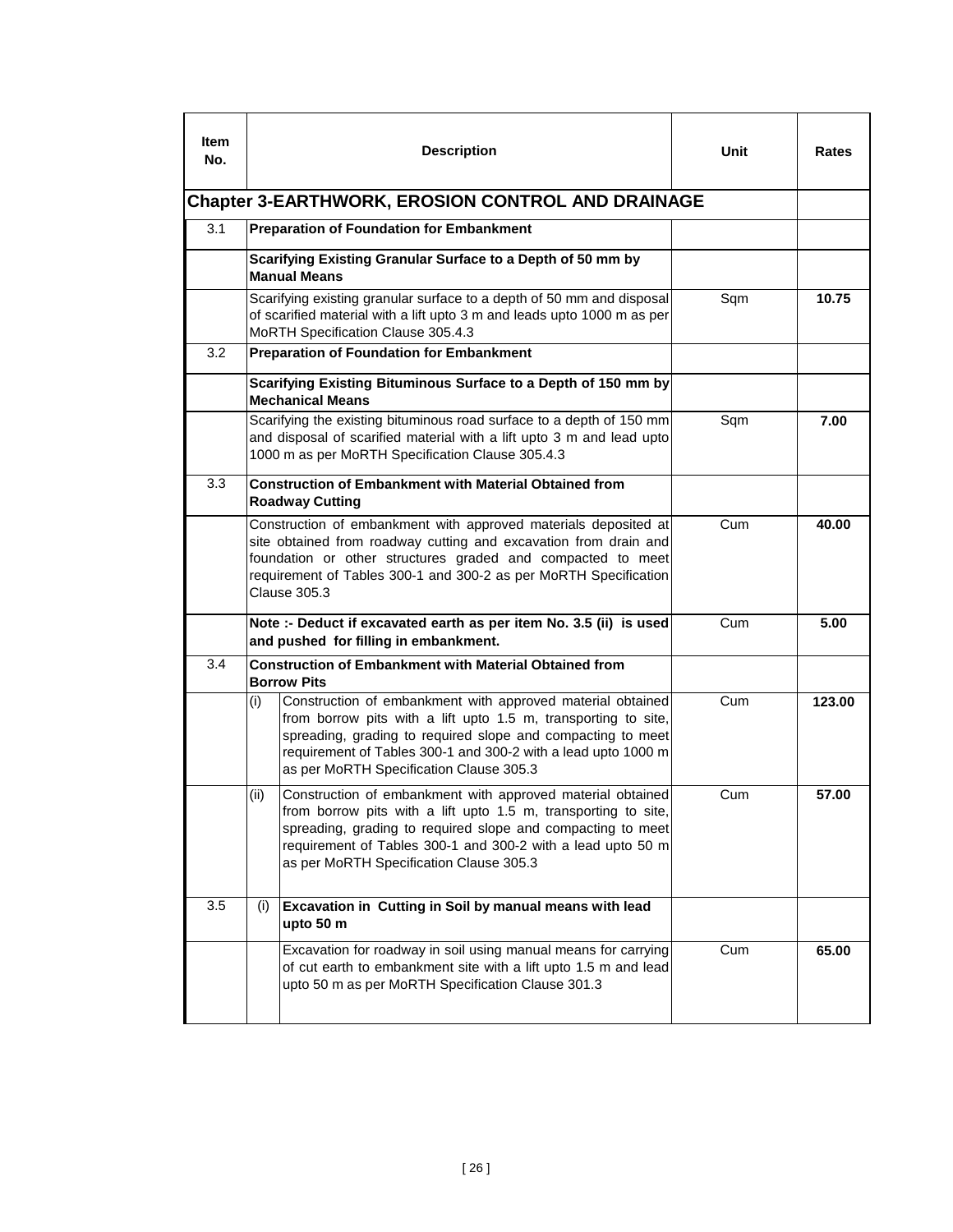| ltem<br>No. |          | <b>Description</b>                                                                                                                                                                                                                                                                                                                                                                    | Unit | Rates  |
|-------------|----------|---------------------------------------------------------------------------------------------------------------------------------------------------------------------------------------------------------------------------------------------------------------------------------------------------------------------------------------------------------------------------------------|------|--------|
|             | (ii)     | Excavation in Soil with Dozer with lead upto 100 m                                                                                                                                                                                                                                                                                                                                    |      |        |
|             |          | Excavation for roadway in soil by mechanical means including<br>cutting and pushing the earth to site of embankment upto a<br>distance of 100 m, including trimming bottom and side slopes in<br>accordance with requirements of lines, grades and cross-<br>sections.                                                                                                                | Cum  | 23.00  |
|             | (iii)    | <b>Excavation in Soil using Hydraulic Excavator and Tippers</b><br>with disposal upto 1000 m                                                                                                                                                                                                                                                                                          |      |        |
|             |          | Excavation for roadwork in soil with hydraulic excavator of 0.9<br>cum bucket capacity including cutting and loading in tippers,<br>trimming bottom and side slopes, in accordance with<br>requirements of lines, grades and cross-sections, and<br>transporting to the embankment location with a lift upto 1.5 m<br>and lead upto 1000 m as per MoRTH Specification Clause<br>301.3 | Cum  | 31.00  |
| 3.6         |          | <b>Excavation in Marshy Soil</b>                                                                                                                                                                                                                                                                                                                                                      |      |        |
|             | 301.3.6. | Excavation for roadway in marshy soil with hydraulic excavator 0.9<br>cum bucket capacity including cutting and loading in tippers and<br>disposal with a lift upto 1.5 m and lead upto 1000 m, trimming of<br>bottom and side slopes in accordance with requirements of lines,<br>grades and cross- sections as per MoRTH Specification Clause                                       | Cum  | 32.00  |
| 3.7         |          | Removal of Unsuitable Soil with Disposal upto 1000 m                                                                                                                                                                                                                                                                                                                                  |      |        |
|             |          | Removal of unsuitable soil including excavation, loading and disposal<br>upto 1000 m lead but excluding compaction ground supporting<br>embankment subgrade replacement by suitable soil, which shall be<br>paid separately as per Clause 305.3.4 as per MoRTH Specification<br>Clause 301.3.11                                                                                       | Cum  | 31.00  |
| 3.8         | (i)      | <b>Excavation in ordinary Rock by manual means</b>                                                                                                                                                                                                                                                                                                                                    |      |        |
|             |          | Excavation in ordinary rock using manual means including<br>loading in a truck and carrying of excavated material to<br>embankment site with a lift upto 1.5 m and lead upto 50 m as<br>per MoRTH Specification Clause 301.3.5.                                                                                                                                                       | Cum  | 108.00 |
|             | (ii)     | Excavation in Ordinary Rock with Dozer with lead upto 100<br>m                                                                                                                                                                                                                                                                                                                        |      |        |
|             |          | Excavation for roadway in ordinary rock by deploying a dozer D-<br>50 including cutting and pushing the cut earth to site of<br>embankment upto a distance of 100 m (average lead 50 m),<br>trimming bottom and side slopes in accordance with the<br>requirements of lines, grades and cross-sections with lift upto<br>1.5 m.                                                       | Cum  | 29.00  |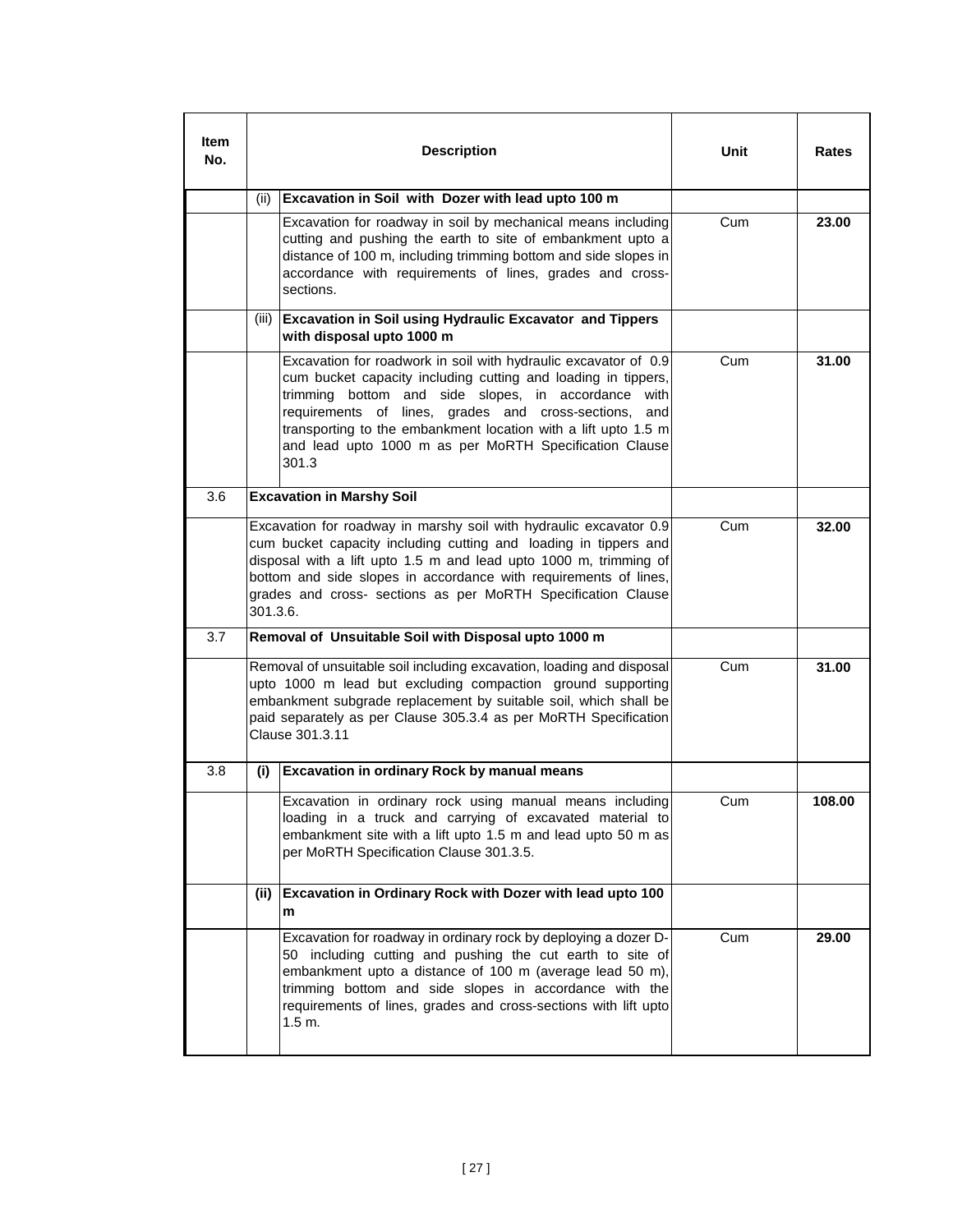| ltem<br>No. | <b>Description</b> |                                                                                                                                                                                                                                                                                                                                                 |                                                                                                                                                                                                                                                                                                                                                                                 | Unit | Rates  |
|-------------|--------------------|-------------------------------------------------------------------------------------------------------------------------------------------------------------------------------------------------------------------------------------------------------------------------------------------------------------------------------------------------|---------------------------------------------------------------------------------------------------------------------------------------------------------------------------------------------------------------------------------------------------------------------------------------------------------------------------------------------------------------------------------|------|--------|
|             | (iii)              |                                                                                                                                                                                                                                                                                                                                                 | <b>Excavation in Ordinary Rock using Hydraulic Excavator</b><br>and Tippers with disposal upto 1000 m                                                                                                                                                                                                                                                                           |      |        |
|             |                    |                                                                                                                                                                                                                                                                                                                                                 | Excavation for roadway in ordinary rock with hydraulic<br>excavator of 0.9 cum bucket capacity including cutting and<br>loading in tippers, transporting to embankment site with a lift<br>upto 1.5 m and lead upto 1000 m, trimming bottom and side<br>slopes in accordance with requirements of lines, grades and<br>cross-sections as per MoRTH Specification Clause 301.3.5 | Cum  | 44.00  |
| 3.9         |                    |                                                                                                                                                                                                                                                                                                                                                 | (i) Excavation in Hard Rock (requiring blasting) with disposal<br>upto 1000 m                                                                                                                                                                                                                                                                                                   |      |        |
|             |                    | Excavation for roadway in hard rock (requiring blasting) by<br>drilling, blasting and breaking, trimming of bottom and side<br>slopes in accordance with requirements of lines, grades and<br>cross-sections, loading and disposal of cut rock with a lift upto<br>1.5 m and leads upto 1000 m as per MoRTH Specification<br>Clause 301.3.5     |                                                                                                                                                                                                                                                                                                                                                                                 | Cum  | 177.00 |
|             |                    |                                                                                                                                                                                                                                                                                                                                                 | (ii) Excavation in Hard Rock (blasting prohibited)                                                                                                                                                                                                                                                                                                                              |      |        |
|             |                    | trimming                                                                                                                                                                                                                                                                                                                                        | Excavation for roadway in hard rock (blasting prohibited) with<br>rock breakers including breaking rock, loading in tippers and<br>disposal with a lift upto 1.5 m and lead upto 1000 metres,<br>bottom and side slopes in accordance with<br>requirements of lines, grades and cross- sections as per<br>MoRTH Specification Clause 301.3.5                                    |      |        |
|             |                    | (A)                                                                                                                                                                                                                                                                                                                                             | <b>Manual Means</b>                                                                                                                                                                                                                                                                                                                                                             | Cum  | 655.00 |
|             |                    | (B)                                                                                                                                                                                                                                                                                                                                             | <b>Mechanical Means</b>                                                                                                                                                                                                                                                                                                                                                         | Cum  | 226.00 |
|             |                    |                                                                                                                                                                                                                                                                                                                                                 | (iii) Excavation in Hard Rock (controlled blasting) with disposal<br>upto 1000 m                                                                                                                                                                                                                                                                                                |      |        |
|             |                    | Excavation for roadway in hard rock with controlled blasting by<br>drilling, blasting and breaking, trimming of bottom and side<br>slopes in accordance with requirements of lines, grades and<br>cross-sections, loading and disposal of cut rock with a lift upto<br>1.5 m and leads upto 1000 m as per MoRTH Specification<br>Clause 301.3.5 |                                                                                                                                                                                                                                                                                                                                                                                 | Cum  | 282.00 |
| 3.10        |                    |                                                                                                                                                                                                                                                                                                                                                 | Stripping, Storing and Relaying Top Soil from Right-of-Way                                                                                                                                                                                                                                                                                                                      |      |        |
|             |                    |                                                                                                                                                                                                                                                                                                                                                 | Stripping, storing and preservation of top soil by keeping it damp in<br>stock piles and keep wet till it is used by road side at 15 m internal                                                                                                                                                                                                                                 | Cum  | 86.00  |
|             |                    |                                                                                                                                                                                                                                                                                                                                                 | and re-application on embankment slopes, cut slopes and other                                                                                                                                                                                                                                                                                                                   |      |        |
|             |                    |                                                                                                                                                                                                                                                                                                                                                 | areas in localities where the available embankment material is not                                                                                                                                                                                                                                                                                                              |      |        |
|             |                    |                                                                                                                                                                                                                                                                                                                                                 | conducive to plant growth as per MoRTH Specification Clause                                                                                                                                                                                                                                                                                                                     |      |        |
|             |                    |                                                                                                                                                                                                                                                                                                                                                 | 301.3.2.& 305.3.3                                                                                                                                                                                                                                                                                                                                                               |      |        |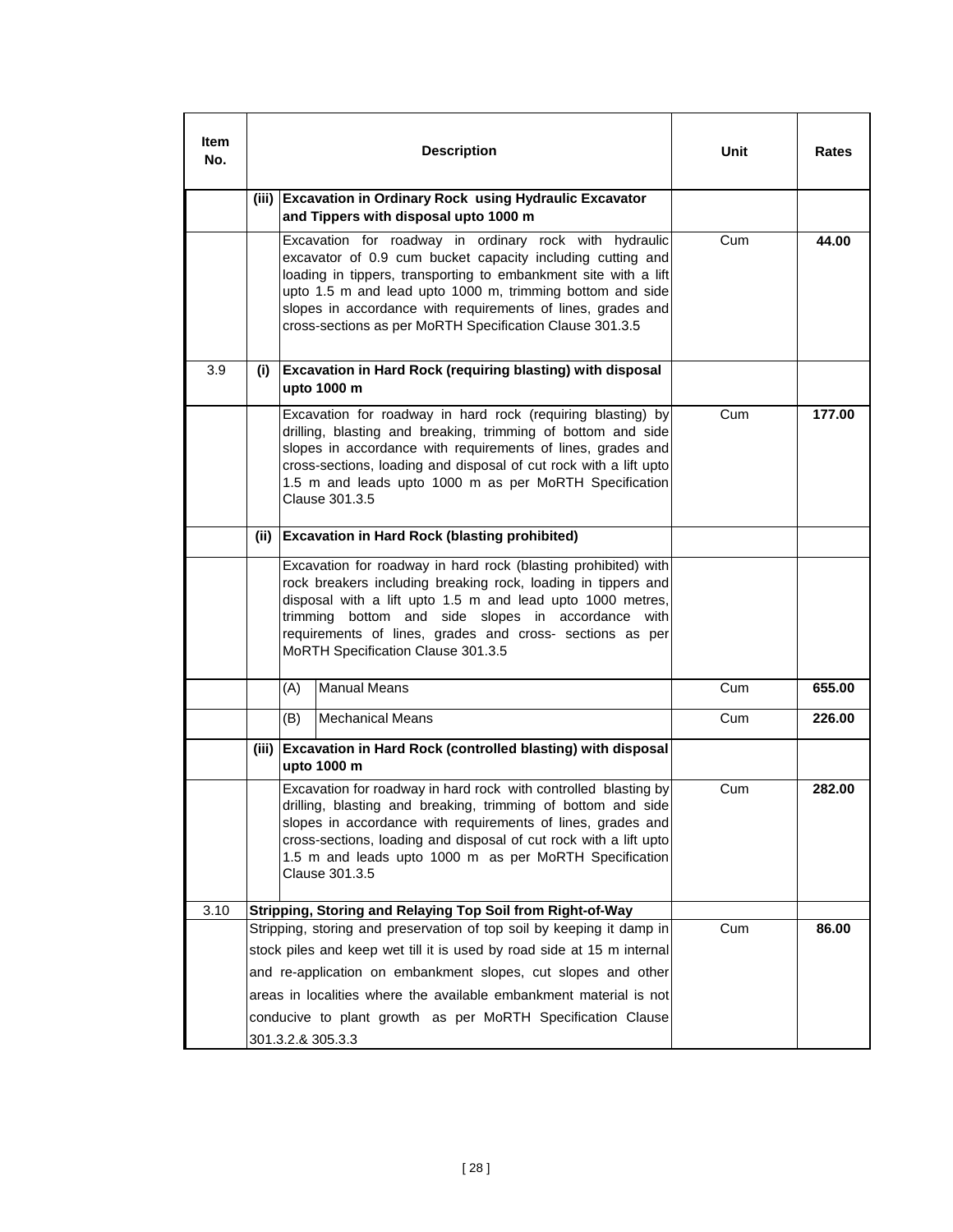| Item<br>No. | <b>Description</b>                                                                                                                                                                                                                                                                                                                                                                                   | Unit | <b>Rates</b> |
|-------------|------------------------------------------------------------------------------------------------------------------------------------------------------------------------------------------------------------------------------------------------------------------------------------------------------------------------------------------------------------------------------------------------------|------|--------------|
| 3.11        | Stripping, Storing and Relaying Top Soil from Borrow Areas in<br><b>Agricultural Fields</b>                                                                                                                                                                                                                                                                                                          |      |              |
|             | Stripping of top soil from borrow areas located in agriculture fields,<br>storing at a suitable place, spreading and relaying after taking the<br>borrow earth to maintain fertility of the agricultural field, finishing it to<br>the required levels to the satisfaction of the farmer/land owner as per<br>MoRTH Specification Clause 301.3.2.& 305.3.3                                           | Cum  | 82.00        |
| 3.12        | <b>Turfing with Sods</b>                                                                                                                                                                                                                                                                                                                                                                             |      |              |
|             | Furnishing and laying of the live sods of perennial turf forming grass<br>on embankment slope, verges or other locations shown on the<br>drawing or as directed by the Engineer including preparation of<br>ground, fetching of sods and watering as per MoRTH Specification<br>Clause 307.                                                                                                          | Sqm  | 73.00        |
| 3.13        | <b>Seeding and Mulching</b>                                                                                                                                                                                                                                                                                                                                                                          |      |              |
|             | Preparation of seed bed on previously laid top soil, furnishing and<br>placing of seeds, fertilizer, mulching material, applying bituminous<br>emulsion @ 0.23 litre per sqm and laying and fixing jute netting,<br>including watering for 3 months all as per MoRTH Specification<br>Clause 308.                                                                                                    | Sqm  | 617.00       |
| 3.14        | <b>Construction of Subgrade and Earthen Shoulders</b>                                                                                                                                                                                                                                                                                                                                                |      |              |
|             | (i)<br>Construction of subgrade and earthen shoulders with approved<br>material obtained from borrow pits with all lifts and leads,<br>transporting to site, spreading, grading to required slope and<br>compacted to meet requirement of Table 300-2 with lead upto<br>1000 m as per MoRTH Specification Clause 305.3                                                                               | Cum  | 124.00       |
|             | Construction of subgrade and earthen shoulders with approved<br>(ii)<br>material obtained from borrow pits with all lifts and leads,<br>transporting to site, spreading, grading to required slope and<br>compacted to meet requirement of Table 300-2 with lead upto<br>50 m as per MoRTH Specification Clause 305.3                                                                                | Cum  | 57.00        |
| 3.15        | <b>Compacting Original Ground</b>                                                                                                                                                                                                                                                                                                                                                                    |      |              |
|             | Compacting original ground supporting embankment<br>(i)                                                                                                                                                                                                                                                                                                                                              |      |              |
|             | Levelling<br>and<br>Compacting<br>Loosening,<br>original<br>ground<br>supporting embankment to facilitate placement of first layer of<br>embankment, scarified to a depth of 150 mm, mixed with water<br>at OMC and then compacted by rolling so as to achieve<br>minimum dry density as given in Tables 300-1 and 300-2 for<br>embankment construction as per MoRTH Specification Clause<br>305.3.4 | Cum  | 12.50        |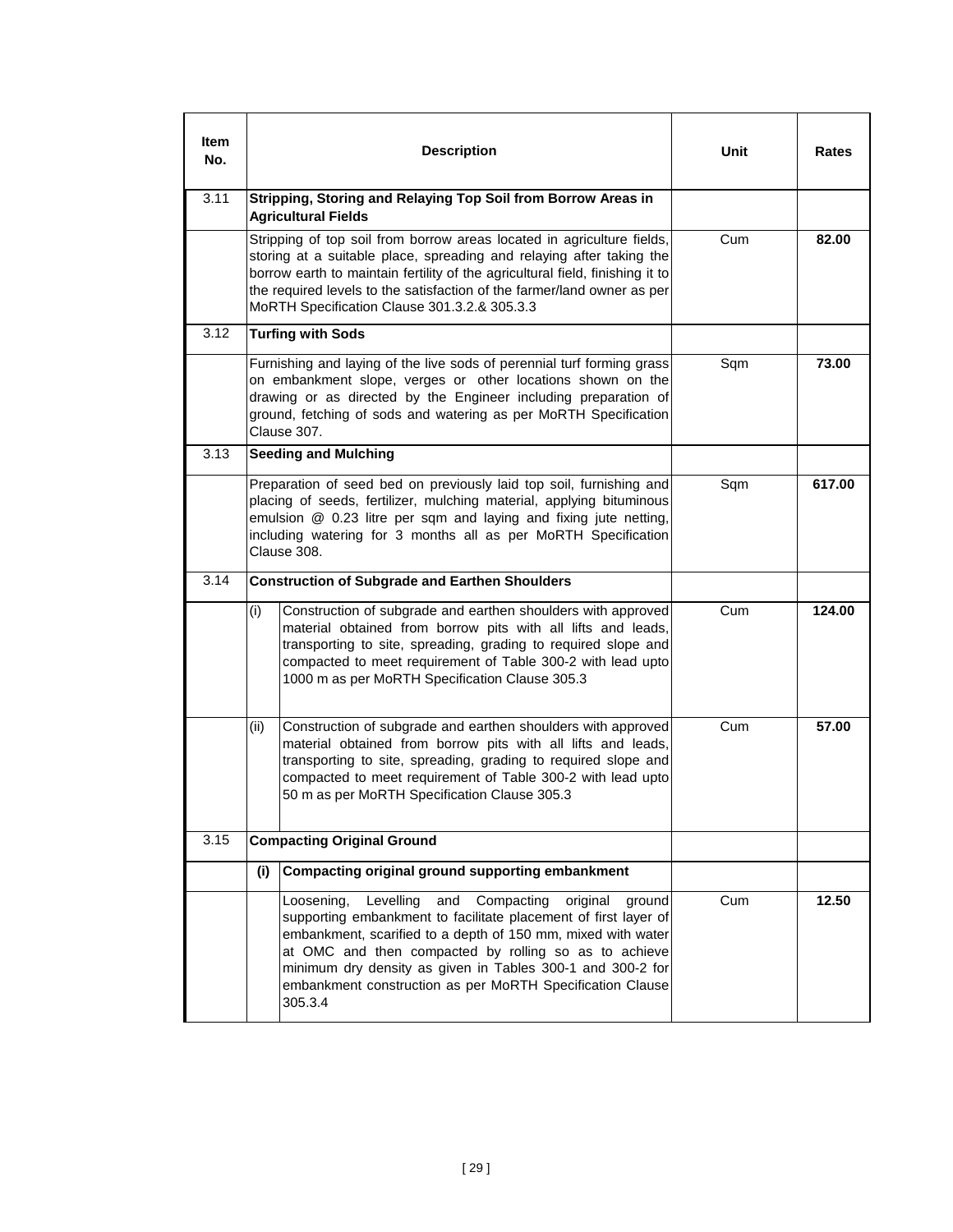| <b>Item</b><br>No. |      | <b>Description</b>                                                                                                                                                                                                                                                                                                                                                                                                | Unit | <b>Rates</b> |
|--------------------|------|-------------------------------------------------------------------------------------------------------------------------------------------------------------------------------------------------------------------------------------------------------------------------------------------------------------------------------------------------------------------------------------------------------------------|------|--------------|
|                    | (ii) | Compacting original ground supporting subgrade                                                                                                                                                                                                                                                                                                                                                                    |      |              |
|                    |      | Loosening of the ground upto a level of 300 mm below the<br>subgrade level, watered, graded and compacted in layers to<br>meet requirement of Tables 300-1 and 300-2 for subgrade<br>construction as per MoRTH Specification Clause 305.3.4                                                                                                                                                                       | Cum  | 35.00        |
| 3.16               |      | Repairs of damages caused by rain/spillage of water                                                                                                                                                                                                                                                                                                                                                               |      |              |
|                    |      | Preparation and surface treatment of formation by removing mud and<br>slurry, watering to the extent needed to maintain the desired moisture<br>content, trimming to the required line, grade, profile and rolling with<br>three wheel 80-100 kN static roller, complete as per MoRTH<br>Specification Clause 305.3.8                                                                                             | Sqm  | 1.00         |
| 3.17               |      | <b>Presplitting Rock Excavation Slopes</b>                                                                                                                                                                                                                                                                                                                                                                        |      |              |
|                    |      | Carrying out excavation in hard rock to achive a specified slope of<br>the rock face by controlled use of explosives and blasting<br>accessories in properly aligned and spaced drill holes, collection of<br>the excavated rock by a D-50 dozer, loading in tipper by a front end<br>loader and disposing of the material with a lift upto 1.5 m and lead<br>upto 1000 m as per MoRTH Specification Clause 303.2 | Sqm  | 122.00       |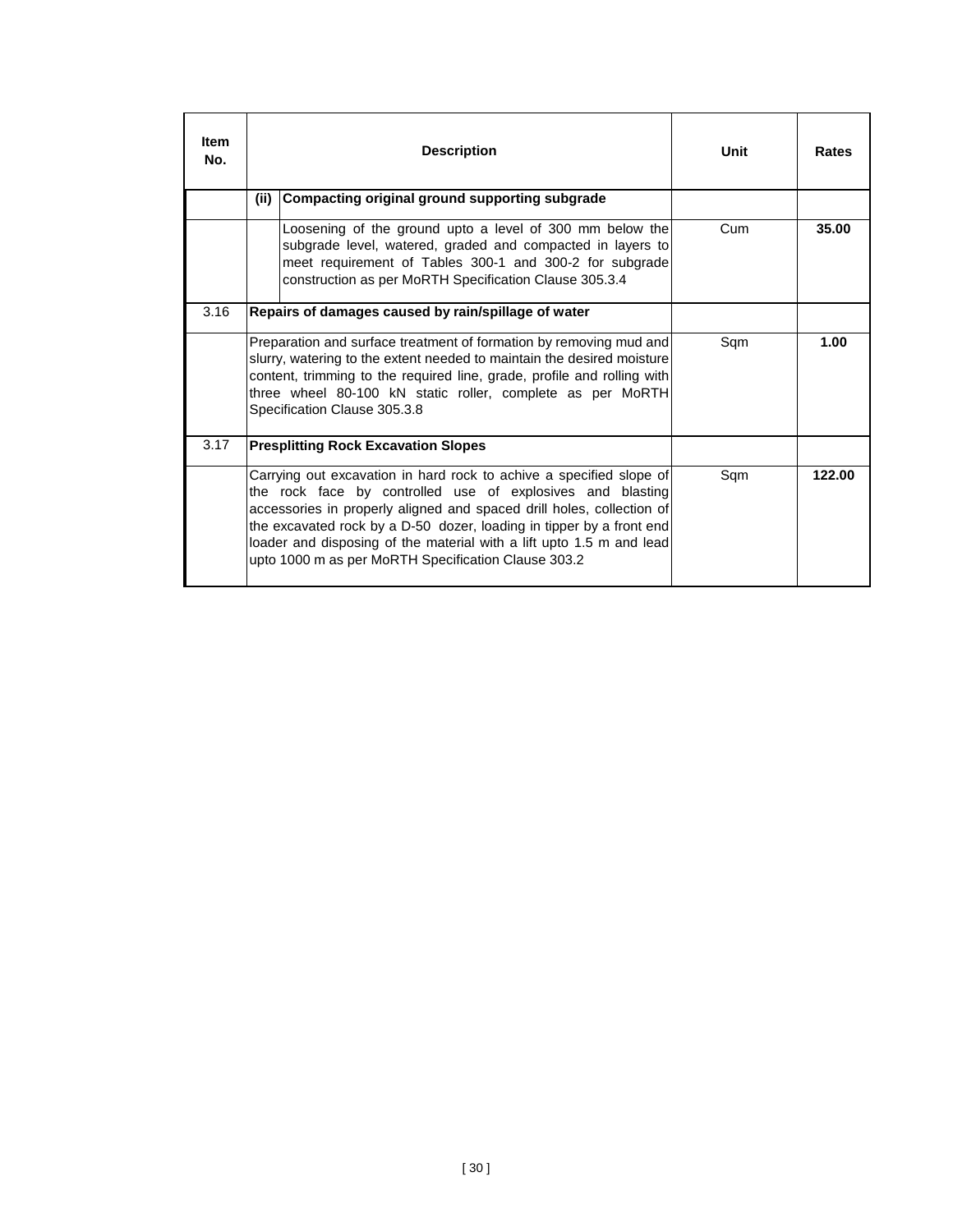| <b>Item</b><br>No. |       |     | <b>Description</b>                                                                                                                                                                                                                                                                                  | Unit | Rates |
|--------------------|-------|-----|-----------------------------------------------------------------------------------------------------------------------------------------------------------------------------------------------------------------------------------------------------------------------------------------------------|------|-------|
| 3.18               | (i)   |     | <b>Surface Drains in Soil</b>                                                                                                                                                                                                                                                                       |      |       |
|                    |       |     | Construction of unlined surface drains of average cross-<br>sectional area 0.40 sqm in soil to specified lines, grades, levels<br>and dimensions. Excavated material to be used in embankment<br>with a lift upto 3m and lead of 50 m (average lead 25 m) as per<br>MoRTH Specification Clause 309. |      |       |
|                    |       | (A) | <b>Manual Means</b>                                                                                                                                                                                                                                                                                 | Rmt. | 35.00 |
|                    |       | (B) | Mechanical Means                                                                                                                                                                                                                                                                                    | Rmt. | 8.00  |
|                    | (iii) |     | <b>Surface Drains in Ordinary Rock</b>                                                                                                                                                                                                                                                              |      |       |
|                    |       |     | Construction of unlined surface drain of average cross-<br>sectional area 0.4 sqm in ordinary rock to specified lines,<br>grades, levels and dimensions as per approved design and<br>MoRTH Specification Clause 309. Excavated material to be<br>used in embankment at site.                       |      |       |
|                    |       | (A) | <b>Manual Means</b>                                                                                                                                                                                                                                                                                 | Rmt. | 54.00 |
|                    |       | (B) | Mechanical Means                                                                                                                                                                                                                                                                                    | Rmt. | 18.00 |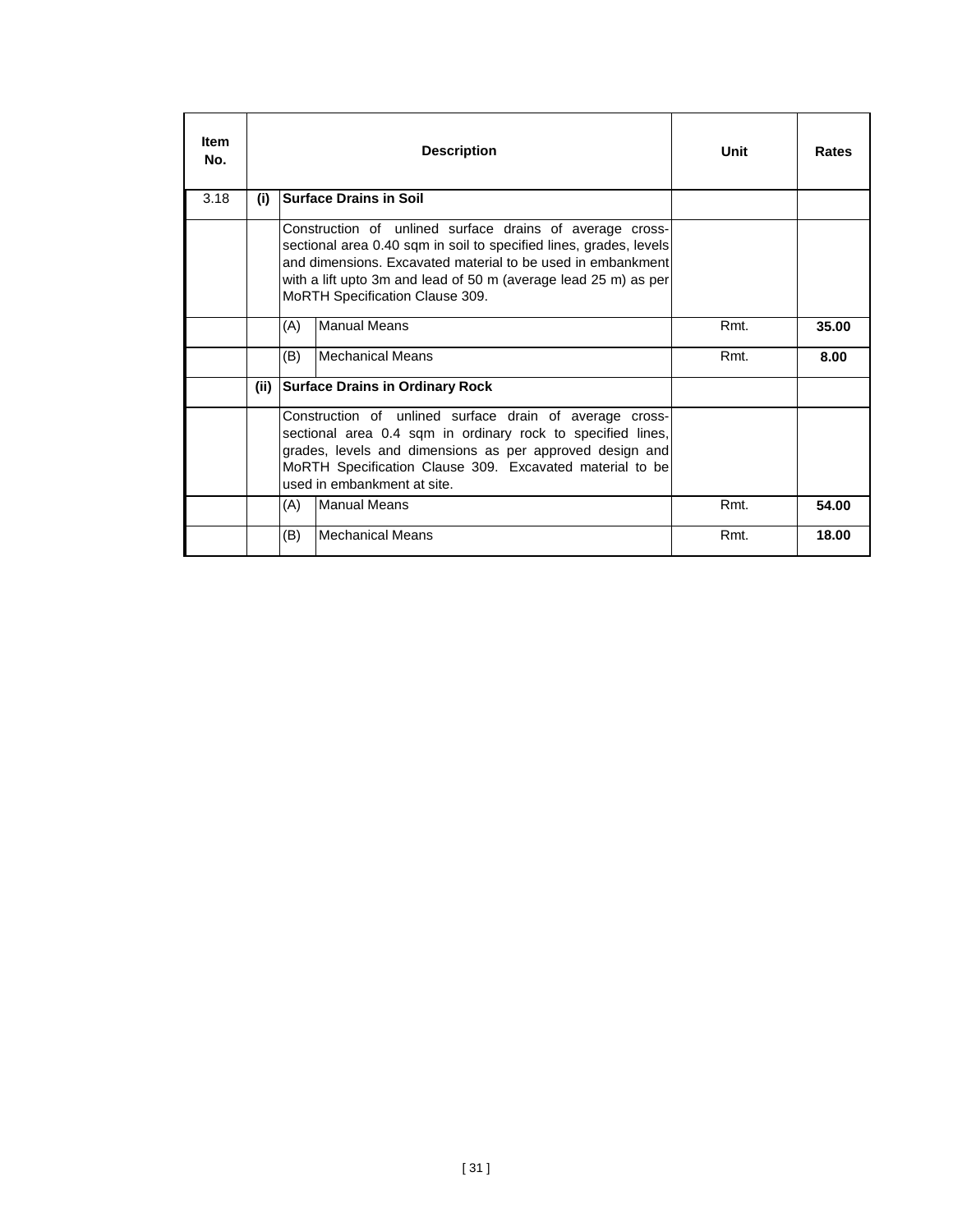| ltem<br>No. |                                                                                |       | <b>Description</b>                                                                                                                                                                                                                                                                                                                                                                                                                                                                                                                                                      | Unit | Rates  |  |  |  |  |  |
|-------------|--------------------------------------------------------------------------------|-------|-------------------------------------------------------------------------------------------------------------------------------------------------------------------------------------------------------------------------------------------------------------------------------------------------------------------------------------------------------------------------------------------------------------------------------------------------------------------------------------------------------------------------------------------------------------------------|------|--------|--|--|--|--|--|
|             | Chapter 4 - GRANULAR SUB-BASES, BASES (NON-BITUMINOUS) AND<br><b>SHOULDERS</b> |       |                                                                                                                                                                                                                                                                                                                                                                                                                                                                                                                                                                         |      |        |  |  |  |  |  |
| 4.1         |                                                                                |       | Granular Sub-base with Well Graded Material (Table 400-1)                                                                                                                                                                                                                                                                                                                                                                                                                                                                                                               |      |        |  |  |  |  |  |
|             | (A)                                                                            |       | By Mix in Place Method                                                                                                                                                                                                                                                                                                                                                                                                                                                                                                                                                  |      |        |  |  |  |  |  |
|             |                                                                                |       | Construction of granular sub-base by providing well graded<br>material, spreading in uniform layers with Tractor Mount Grader<br>on prepared surface, mixing by mix in place method with<br>rotavator at OMC, and compacting with smooth wheel roller to<br>achieve the desired density, complete as per MoRTH<br>Specification Clause 401.                                                                                                                                                                                                                             |      |        |  |  |  |  |  |
|             |                                                                                | (i)   | For Grading I Material                                                                                                                                                                                                                                                                                                                                                                                                                                                                                                                                                  | Cum  | 536.00 |  |  |  |  |  |
|             |                                                                                | (ii)  | For Grading II Material                                                                                                                                                                                                                                                                                                                                                                                                                                                                                                                                                 | Cum  | 509.00 |  |  |  |  |  |
|             |                                                                                | (iii) | For Grading III Material                                                                                                                                                                                                                                                                                                                                                                                                                                                                                                                                                | Cum  | 475.00 |  |  |  |  |  |
| 4.2         | i)                                                                             |       | Gravel/Soil Aggregate Base/Sub-base Nominal Maximum<br>size Grading 80 mm (Table 2.3 of IRC SP 77-2008)                                                                                                                                                                                                                                                                                                                                                                                                                                                                 |      |        |  |  |  |  |  |
|             |                                                                                | 2008  | Construction of Gravel / Soil Aggregate Sub-base/Base by<br>providing well graded material of nominal maximum size<br>grading 80 mm as per Table 2.3 of IRC SP 77-2008, spreading<br>in uniform layers with tractor mount appropriate grading<br>arrangements on prepared surface, mixing by mix in place<br>method at OMC with tractor mount appropriate rotavator<br>attachment and compaction with three wheel 80-100 KN Static<br>Roller capacity to achieve the desired density complete as per<br>specifications contained in Para 2.2, 3.6 and 3.7 of IRC SP 77- | Cum  | 724.00 |  |  |  |  |  |
|             | ii)                                                                            |       | Gravel/Soil Aggregate Base/Sub-base Nominal Maximum<br>size Grading 40 mm (Table 2.3 of IRC SP 77-2008)                                                                                                                                                                                                                                                                                                                                                                                                                                                                 |      |        |  |  |  |  |  |
|             |                                                                                | 2008  | Construction of Gravel / Soil Aggregate Sub-base/Base by<br>providing well graded material of nominal maximum size<br>grading 40 mm as per Table 2.3 of IRC SP 77-2008, spreading<br>in uniform layers with tractor mount appropriate grading<br>arrangements on prepared surface, mixing by mix in place<br>method at OMC with tractor mount appropriate rotavator<br>attachment and compaction with three wheel 80-100 KN Static<br>Roller capacity to achieve the desired density complete as per<br>specifications contained in Para 2.2, 3.6 and 3.7 of IRC SP 77- | Cum  | 690.00 |  |  |  |  |  |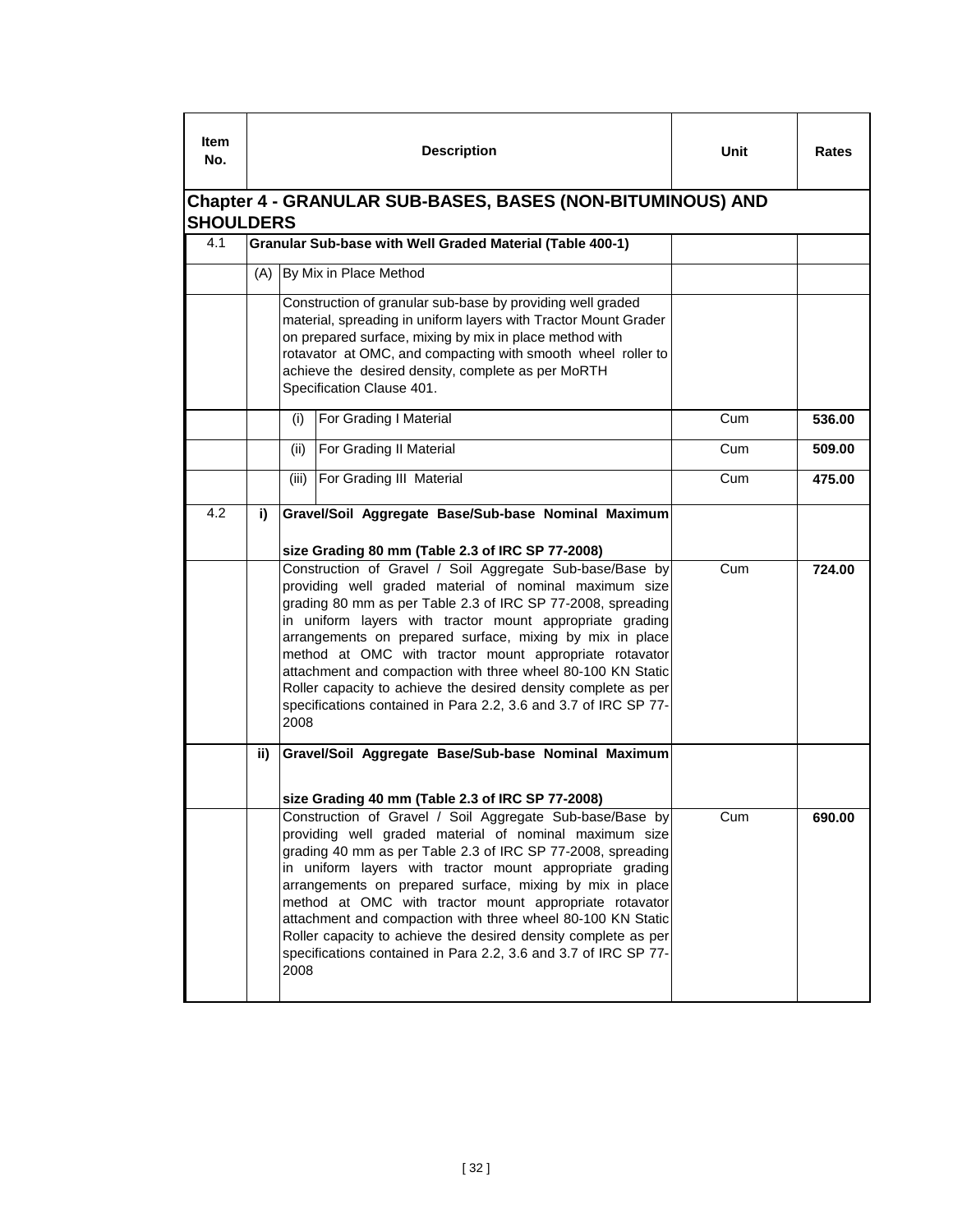| Item<br>No. |      | <b>Description</b>                                                                                                                                                                                                                                                                                                                                                                                                                                                                                                                                                              | Unit | Rates  |
|-------------|------|---------------------------------------------------------------------------------------------------------------------------------------------------------------------------------------------------------------------------------------------------------------------------------------------------------------------------------------------------------------------------------------------------------------------------------------------------------------------------------------------------------------------------------------------------------------------------------|------|--------|
|             | iii) | Gravel/Soil Aggregate Base/Sub-base Nominal Maximum                                                                                                                                                                                                                                                                                                                                                                                                                                                                                                                             |      |        |
|             |      | size Grading 20 mm (Table 2.3 of IRC SP 77-2008)                                                                                                                                                                                                                                                                                                                                                                                                                                                                                                                                |      |        |
|             |      | Construction of Gravel / Soil Aggregate Sub-base/Base by<br>providing well graded material of nominal maximum size<br>grading 20 mm as per Table 2.3 of IRC SP 77-2008, spreading<br>in uniform layers with tractor mount appropriate grading<br>arrangements on prepared surface, mixing by mix in place<br>method at OMC with tractor mount appropriate rotavator<br>attachment and compaction with three wheel 80-100 KN Static<br>Roller capacity to achieve the desired density complete as per<br>specifications contained in Para 2.2, 3.6 and 3.7 of IRC SP 77-<br>2008 | Cum  | 663.00 |
| 4.3         | i)   | Gravel/Soil Aggregate Base/Surface Nominal Maximum<br>size Grading 10 mm (Table 2.3 of IRC SP 77-2008)                                                                                                                                                                                                                                                                                                                                                                                                                                                                          |      |        |
|             |      | Construction of Gravel / Soil Aggregate Base/Surface by<br>providing well graded material of nominal maximum size<br>grading 10 mm as per Table 2.3 of IRC SP 77-2008, spreading<br>in uniform layers with tractor mount appropriate grading<br>arrangements on prepared surface, mixing by mix in place<br>method at OMC with tractor mount appropriate rotavator<br>attachment and compaction with three wheel 80-100 KN Static<br>Roller capacity to achieve the desired density complete as per<br>specifications contained in Para 2.2, 3.6 and 3.7 of IRC SP 77-          | Cum  | 600.00 |
|             | ii)  | Gravel/Soil Aggregate Base/Surface Nominal Maximum<br>size Grading 5 mm (Table 2.3 of IRC SP 77-2008)                                                                                                                                                                                                                                                                                                                                                                                                                                                                           |      |        |
|             |      | Construction of Gravel / Soil Aggregate Base/Surface by<br>providing well graded material of nominal maximum size<br>grading 5 mm as per Table 2.3 of IRC SP 77-2008, spreading<br>in uniform layers with tractor mount appropriate grading<br>arrangements on prepared surface, mixing by mix in place<br>method at OMC with tractor mount appropriate rotavator<br>attachment and compaction with three wheel 80-100 KN Static<br>Roller capacity to achieve the desired density complete as per<br>specifications contained in Para 2.2, 3.6 and 3.7 of IRC SP 77-<br>2008   | Cum  | 580.00 |
| 4.4         |      | Lime Stabilisation for Improving Sub grade                                                                                                                                                                                                                                                                                                                                                                                                                                                                                                                                      |      |        |
|             |      | Laying and spreading available soil in the subgrade on a prepared<br>surface, pulverising, mixing the spread soil in place with rotavator<br>with 2 per cent slaked lime having minimum 70 per cent of contents<br>of CaO, grading with motor grader and compacting with the smooth<br>wheel road roller at OMC to the desired density to form a layer of<br>improved Sub-grade as per MoRTH Specification Cluase 402.                                                                                                                                                          |      |        |
|             | (A)  | By Manual Means                                                                                                                                                                                                                                                                                                                                                                                                                                                                                                                                                                 | Cum  | 224.00 |
|             | (B)  | By Mechanical Means                                                                                                                                                                                                                                                                                                                                                                                                                                                                                                                                                             | Cum  | 219.00 |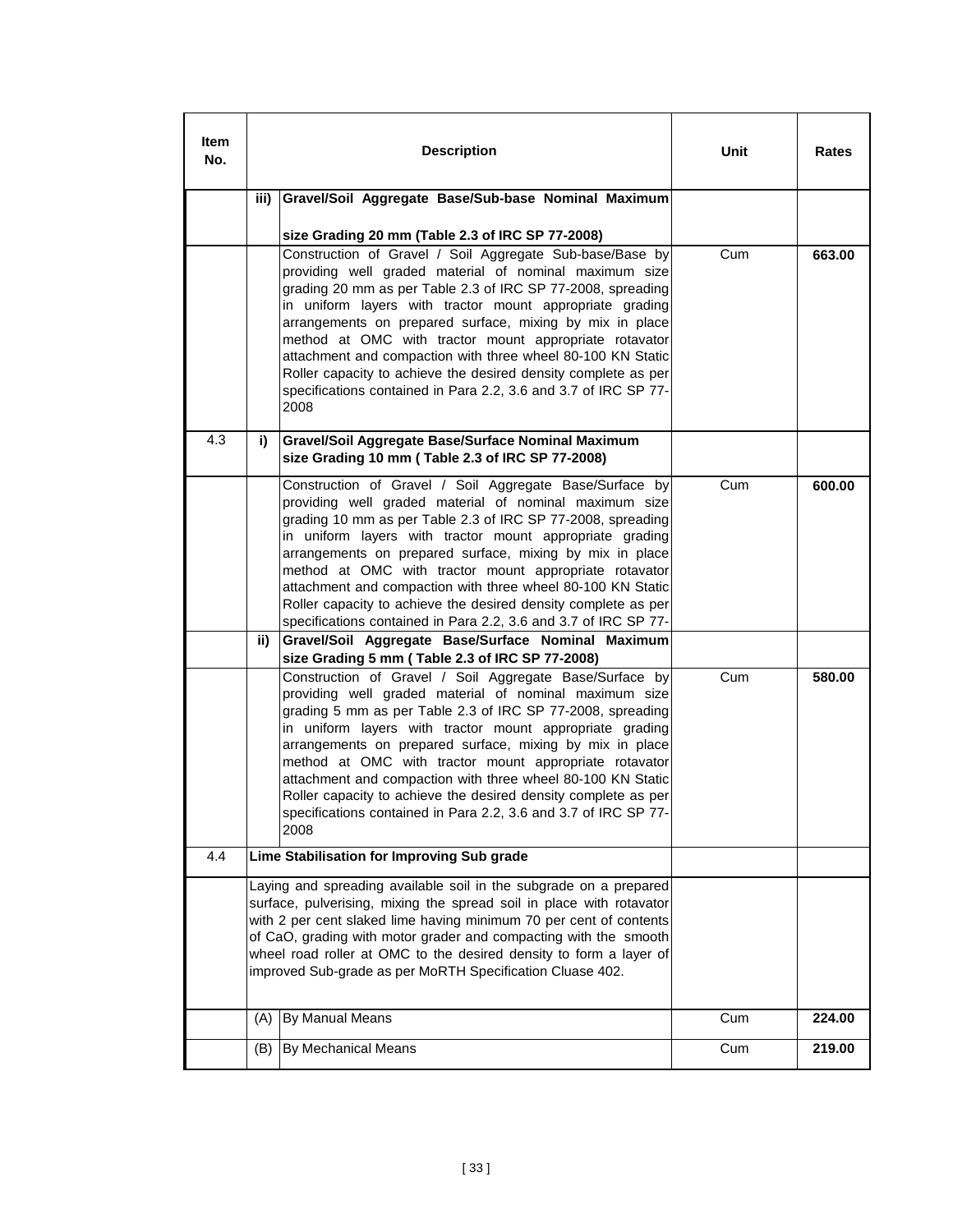| ltem<br>No. |                                                                                                                                                                                                                                                                                                                                                                                                                                                                                                                                                                                             |  |     | <b>Description</b>                                                                                                                                                                                                                                                                                                                                                                                                                                         | Unit       | Rates             |
|-------------|---------------------------------------------------------------------------------------------------------------------------------------------------------------------------------------------------------------------------------------------------------------------------------------------------------------------------------------------------------------------------------------------------------------------------------------------------------------------------------------------------------------------------------------------------------------------------------------------|--|-----|------------------------------------------------------------------------------------------------------------------------------------------------------------------------------------------------------------------------------------------------------------------------------------------------------------------------------------------------------------------------------------------------------------------------------------------------------------|------------|-------------------|
| 4.5         |                                                                                                                                                                                                                                                                                                                                                                                                                                                                                                                                                                                             |  |     | Water Bound Macadam Sub-base/base with Stone Screening                                                                                                                                                                                                                                                                                                                                                                                                     |            |                   |
|             | 1)                                                                                                                                                                                                                                                                                                                                                                                                                                                                                                                                                                                          |  |     |                                                                                                                                                                                                                                                                                                                                                                                                                                                            |            |                   |
|             |                                                                                                                                                                                                                                                                                                                                                                                                                                                                                                                                                                                             |  |     | Providing, laying, spreading and compacting stone aggregates<br>of specific sizes to water bound macadam specification<br>including spreading in uniform thickness, hand packing, rolling<br>with smooth wheel roller 80-100 kN in stages to proper grade<br>and camber, applying and brooming, stone screening & binding<br>materials to fill-up the interstices of coarse aggregate, watering<br>and compacting to the required density grading 1 as per |            |                   |
|             | <b>WBM Grading 1</b><br>MoRTH Specification Clause 404.<br>Using Hand Broken Aggregate<br>I<br>By Manual Means<br>(A)<br><b>By Mechanical Means</b><br>(B)<br>Ш<br>Using Crusher Broken Aggregate<br>By Manual Means<br>(A)<br>By Mechanical Means<br>(B)<br><b>WBM Grading 2</b><br>2)<br>Clause 404. using Crusher borken aggregate<br>By Manual Means<br>(A)<br>By Mechanical Means<br>(B)<br><b>Water Bound Macadam with Crushable Screenings</b><br><b>WBM Grading 1</b><br>1)<br>MoRTH Specification Clause 404.<br><b>Using Hand Broken Aggregate</b><br>L<br>By Manual Means<br>(A) |  |     |                                                                                                                                                                                                                                                                                                                                                                                                                                                            |            |                   |
|             |                                                                                                                                                                                                                                                                                                                                                                                                                                                                                                                                                                                             |  |     |                                                                                                                                                                                                                                                                                                                                                                                                                                                            | Cum        | 1115.00           |
|             |                                                                                                                                                                                                                                                                                                                                                                                                                                                                                                                                                                                             |  |     |                                                                                                                                                                                                                                                                                                                                                                                                                                                            | Cum        | 1015.00           |
|             |                                                                                                                                                                                                                                                                                                                                                                                                                                                                                                                                                                                             |  |     |                                                                                                                                                                                                                                                                                                                                                                                                                                                            |            |                   |
|             |                                                                                                                                                                                                                                                                                                                                                                                                                                                                                                                                                                                             |  |     |                                                                                                                                                                                                                                                                                                                                                                                                                                                            | Cum        | 1213.00           |
|             |                                                                                                                                                                                                                                                                                                                                                                                                                                                                                                                                                                                             |  |     |                                                                                                                                                                                                                                                                                                                                                                                                                                                            | Cum        | 1105.00           |
|             |                                                                                                                                                                                                                                                                                                                                                                                                                                                                                                                                                                                             |  |     |                                                                                                                                                                                                                                                                                                                                                                                                                                                            |            |                   |
|             |                                                                                                                                                                                                                                                                                                                                                                                                                                                                                                                                                                                             |  |     | Providing, laying, spreading and compacting stone aggregates<br>of specific sizes to water bound macadam specification<br>including spreading in uniform thickness, hand packing, rolling<br>with smooth wheel roller 80-100 kN in stages to proper grade<br>and camber, applying and brooming, stone screening to fill-up<br>the interstices of coarse aggregate, watering and compacting to<br>the required density Grading 2 as per MoRTH Specification |            |                   |
|             |                                                                                                                                                                                                                                                                                                                                                                                                                                                                                                                                                                                             |  |     |                                                                                                                                                                                                                                                                                                                                                                                                                                                            | Cum        | 1308.00           |
|             |                                                                                                                                                                                                                                                                                                                                                                                                                                                                                                                                                                                             |  |     |                                                                                                                                                                                                                                                                                                                                                                                                                                                            | Cum        | 1192.00           |
| 4.6         |                                                                                                                                                                                                                                                                                                                                                                                                                                                                                                                                                                                             |  |     |                                                                                                                                                                                                                                                                                                                                                                                                                                                            |            |                   |
|             |                                                                                                                                                                                                                                                                                                                                                                                                                                                                                                                                                                                             |  |     |                                                                                                                                                                                                                                                                                                                                                                                                                                                            |            |                   |
|             |                                                                                                                                                                                                                                                                                                                                                                                                                                                                                                                                                                                             |  |     | Providing, laying, spreading and compacting stone aggregates<br>of specific sizes to water bound macadam specification<br>including spreading in uniform thickness, hand packing, rolling<br>with three wheel 80-100 kN static roller in stages to proper<br>grade and camber, applying and brooming, crushable<br>screening to fill-up the interstices of coarse aggregate, watering<br>and compacting to the required density Grading 1 as per           |            |                   |
|             |                                                                                                                                                                                                                                                                                                                                                                                                                                                                                                                                                                                             |  |     |                                                                                                                                                                                                                                                                                                                                                                                                                                                            |            |                   |
|             |                                                                                                                                                                                                                                                                                                                                                                                                                                                                                                                                                                                             |  | (B) | By Mechanical Means                                                                                                                                                                                                                                                                                                                                                                                                                                        | Cum<br>Cum | 1000.00<br>930.00 |
|             |                                                                                                                                                                                                                                                                                                                                                                                                                                                                                                                                                                                             |  |     |                                                                                                                                                                                                                                                                                                                                                                                                                                                            |            |                   |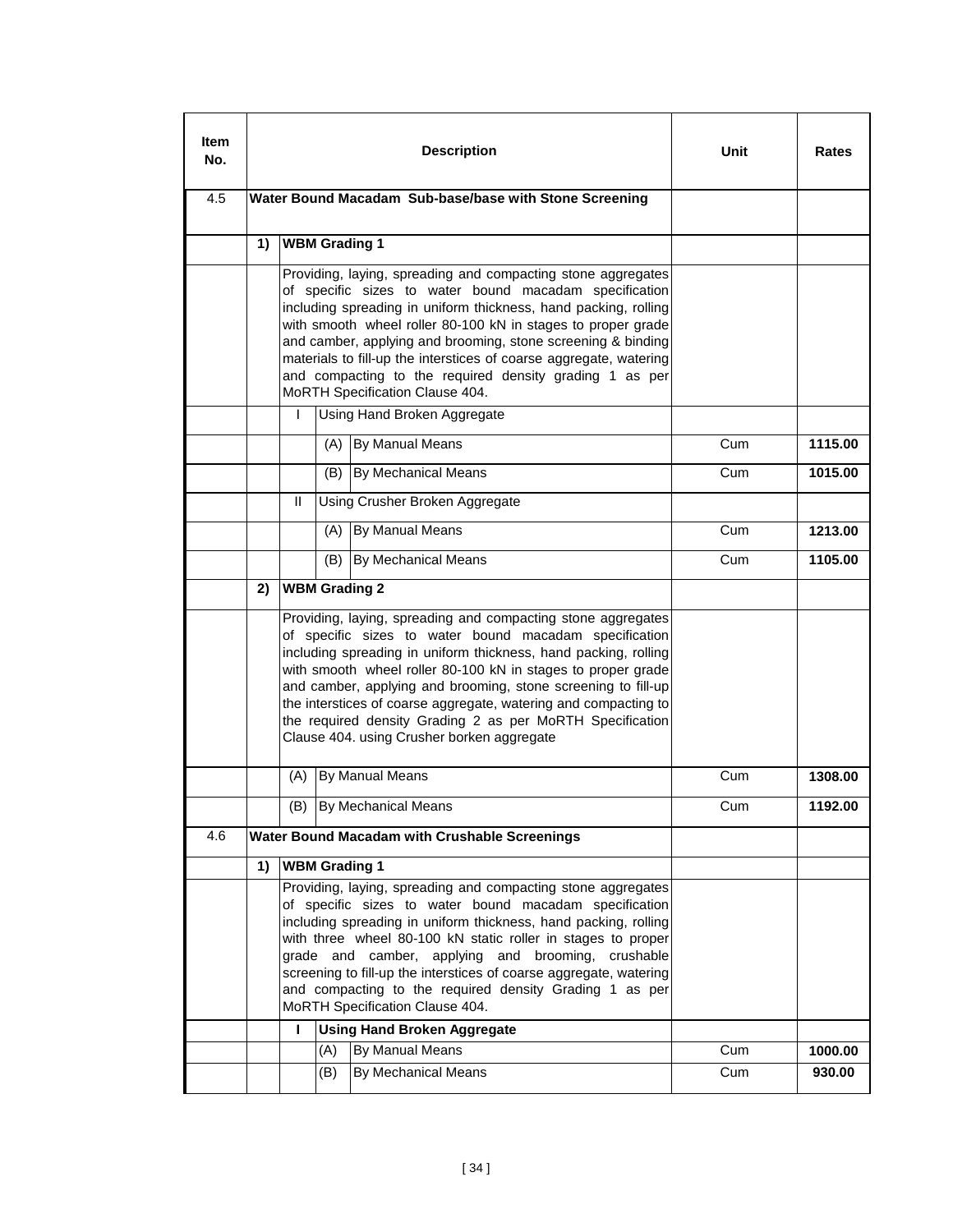| Item<br>No. |                                                                               |                                                                                                                                                                                                                                                                                                                                                                                                                                                                                                                                                                                                                                                                                                                                                                                                                                                                                                                                                                                                                                                                                                                                                                                                                                                                                                                                                                                              |     | <b>Description</b>                                                                                                                                                                                                                                        | Unit                                                                               | Rates   |  |
|-------------|-------------------------------------------------------------------------------|----------------------------------------------------------------------------------------------------------------------------------------------------------------------------------------------------------------------------------------------------------------------------------------------------------------------------------------------------------------------------------------------------------------------------------------------------------------------------------------------------------------------------------------------------------------------------------------------------------------------------------------------------------------------------------------------------------------------------------------------------------------------------------------------------------------------------------------------------------------------------------------------------------------------------------------------------------------------------------------------------------------------------------------------------------------------------------------------------------------------------------------------------------------------------------------------------------------------------------------------------------------------------------------------------------------------------------------------------------------------------------------------|-----|-----------------------------------------------------------------------------------------------------------------------------------------------------------------------------------------------------------------------------------------------------------|------------------------------------------------------------------------------------|---------|--|
|             |                                                                               | Ш                                                                                                                                                                                                                                                                                                                                                                                                                                                                                                                                                                                                                                                                                                                                                                                                                                                                                                                                                                                                                                                                                                                                                                                                                                                                                                                                                                                            |     | <b>Using Crusher Broken Aggregate</b>                                                                                                                                                                                                                     |                                                                                    |         |  |
|             |                                                                               |                                                                                                                                                                                                                                                                                                                                                                                                                                                                                                                                                                                                                                                                                                                                                                                                                                                                                                                                                                                                                                                                                                                                                                                                                                                                                                                                                                                              | (A) | By Manual Means                                                                                                                                                                                                                                           | Cum                                                                                | 1141.00 |  |
|             |                                                                               |                                                                                                                                                                                                                                                                                                                                                                                                                                                                                                                                                                                                                                                                                                                                                                                                                                                                                                                                                                                                                                                                                                                                                                                                                                                                                                                                                                                              | (B) | Labour                                                                                                                                                                                                                                                    | Cum                                                                                | 1034.00 |  |
|             | 2)                                                                            |                                                                                                                                                                                                                                                                                                                                                                                                                                                                                                                                                                                                                                                                                                                                                                                                                                                                                                                                                                                                                                                                                                                                                                                                                                                                                                                                                                                              |     | <b>WBM Grading 2</b>                                                                                                                                                                                                                                      |                                                                                    |         |  |
|             |                                                                               |                                                                                                                                                                                                                                                                                                                                                                                                                                                                                                                                                                                                                                                                                                                                                                                                                                                                                                                                                                                                                                                                                                                                                                                                                                                                                                                                                                                              |     | Providing, laying, spreading and compacting stone aggregates<br>of specific sizes to water bound macadam specification<br>including spreading in uniform thickness, hand packing, rolling<br>with three wheel 80-100 kN static roller in stages to proper |                                                                                    |         |  |
|             |                                                                               | (A)                                                                                                                                                                                                                                                                                                                                                                                                                                                                                                                                                                                                                                                                                                                                                                                                                                                                                                                                                                                                                                                                                                                                                                                                                                                                                                                                                                                          |     |                                                                                                                                                                                                                                                           | Cum                                                                                | 1179.00 |  |
|             |                                                                               | (B)                                                                                                                                                                                                                                                                                                                                                                                                                                                                                                                                                                                                                                                                                                                                                                                                                                                                                                                                                                                                                                                                                                                                                                                                                                                                                                                                                                                          |     |                                                                                                                                                                                                                                                           | Cum                                                                                | 1072.00 |  |
| 4.7         |                                                                               |                                                                                                                                                                                                                                                                                                                                                                                                                                                                                                                                                                                                                                                                                                                                                                                                                                                                                                                                                                                                                                                                                                                                                                                                                                                                                                                                                                                              |     |                                                                                                                                                                                                                                                           |                                                                                    |         |  |
|             |                                                                               |                                                                                                                                                                                                                                                                                                                                                                                                                                                                                                                                                                                                                                                                                                                                                                                                                                                                                                                                                                                                                                                                                                                                                                                                                                                                                                                                                                                              |     |                                                                                                                                                                                                                                                           |                                                                                    |         |  |
|             |                                                                               |                                                                                                                                                                                                                                                                                                                                                                                                                                                                                                                                                                                                                                                                                                                                                                                                                                                                                                                                                                                                                                                                                                                                                                                                                                                                                                                                                                                              |     |                                                                                                                                                                                                                                                           | Cum                                                                                | 1225.00 |  |
| 4.8         | Extra rate for carriage of mixed material additional lead from in item<br>4.7 |                                                                                                                                                                                                                                                                                                                                                                                                                                                                                                                                                                                                                                                                                                                                                                                                                                                                                                                                                                                                                                                                                                                                                                                                                                                                                                                                                                                              |     |                                                                                                                                                                                                                                                           |                                                                                    |         |  |
|             |                                                                               |                                                                                                                                                                                                                                                                                                                                                                                                                                                                                                                                                                                                                                                                                                                                                                                                                                                                                                                                                                                                                                                                                                                                                                                                                                                                                                                                                                                              |     |                                                                                                                                                                                                                                                           | Cum/Km.                                                                            | 4.80    |  |
|             | (ii)                                                                          |                                                                                                                                                                                                                                                                                                                                                                                                                                                                                                                                                                                                                                                                                                                                                                                                                                                                                                                                                                                                                                                                                                                                                                                                                                                                                                                                                                                              |     |                                                                                                                                                                                                                                                           | Cum/Km.                                                                            | 4.50    |  |
|             | (iii)                                                                         |                                                                                                                                                                                                                                                                                                                                                                                                                                                                                                                                                                                                                                                                                                                                                                                                                                                                                                                                                                                                                                                                                                                                                                                                                                                                                                                                                                                              |     |                                                                                                                                                                                                                                                           | Cum/Km.                                                                            | 4.00    |  |
| 4.9         |                                                                               |                                                                                                                                                                                                                                                                                                                                                                                                                                                                                                                                                                                                                                                                                                                                                                                                                                                                                                                                                                                                                                                                                                                                                                                                                                                                                                                                                                                              |     |                                                                                                                                                                                                                                                           |                                                                                    |         |  |
|             | А.                                                                            | grade and camber, applying and brooming, crushable<br>screening to fill-up the interstices of coarse aggregate, watering<br>and compacting to the required density Grading 2 as per<br>MoRTH Specification Clause 404. Using Crusher Broken<br>aggregate<br>By Manual Means<br>By Mechanical Means<br><b>Wet Mix Macadam</b><br>Providing, laying, spreading and compacting graded stone aggregate<br>to wet mix macadam specification including premixing the material<br>with water at OMC in mechanical mixer (Pug Mill), carriage of mixed<br>material by tipper to site, laying in uniform layers in sub-base/base<br>course on a well prepared sub-base and compacting with smooth<br>wheel roller of 80 to 100kN weight to achieve the desired density<br>including lighting, barricading and maintenance of diversion, etc as<br>per Tables 400-12 & 400-13 and MoRTH Specification Clause 406.<br>By Mechanical Means with 1 km lead<br>(i) $2nd$ Km. to 10th Km<br>11th Km. to 20th Km<br>Beyond 20th Km<br>Construction of Shoulders as per MoRTH Specification Clause 408.<br>The rate as applicable for sub-grade<br>Earthen Shoulders<br>construction may be adopted.<br><b>Hard Shoulders</b><br>Rate as applicable for sub-base and/or<br>В.<br>base may be adopted as per approved<br>design.<br>The rates may be adopted as applicable for<br><b>Paved Shoulders</b><br>С. |     |                                                                                                                                                                                                                                                           |                                                                                    |         |  |
|             |                                                                               |                                                                                                                                                                                                                                                                                                                                                                                                                                                                                                                                                                                                                                                                                                                                                                                                                                                                                                                                                                                                                                                                                                                                                                                                                                                                                                                                                                                              |     |                                                                                                                                                                                                                                                           |                                                                                    |         |  |
|             |                                                                               |                                                                                                                                                                                                                                                                                                                                                                                                                                                                                                                                                                                                                                                                                                                                                                                                                                                                                                                                                                                                                                                                                                                                                                                                                                                                                                                                                                                              |     |                                                                                                                                                                                                                                                           | different layers of pavement depending upon<br>approved design of paved shoulders. |         |  |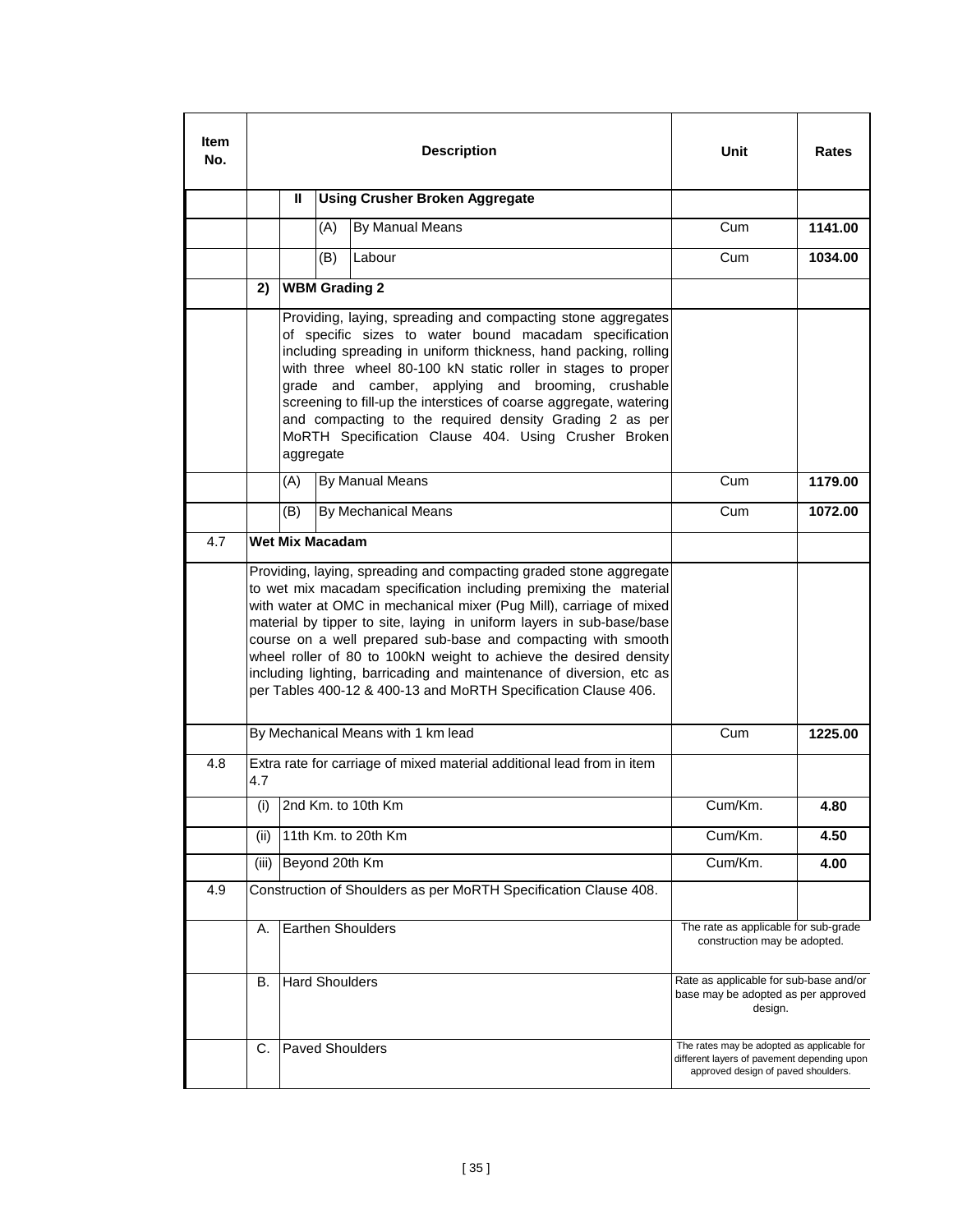| Item<br>No. |                     | <b>Description</b>                                                                                                                                                                                                                                                                                                                                                                                                                                                                                                                                                                                                                                                                                                    | Unit | Rates   |
|-------------|---------------------|-----------------------------------------------------------------------------------------------------------------------------------------------------------------------------------------------------------------------------------------------------------------------------------------------------------------------------------------------------------------------------------------------------------------------------------------------------------------------------------------------------------------------------------------------------------------------------------------------------------------------------------------------------------------------------------------------------------------------|------|---------|
| 4.10        |                     | Lime-Flyash Stablised Soil Sub-base                                                                                                                                                                                                                                                                                                                                                                                                                                                                                                                                                                                                                                                                                   |      |         |
|             |                     | Construction of sub-base using lime-flyash admixture with granular<br>soil, free from organic matter/deleterious material or clayey silts and<br>low plasticity clays having PI between 5 and 20 and liquid limit less<br>than 25 and commercial dry lime, slaked at site or pre-slaked with<br>CaO content not less than 50 per cent, flyash to conform to gradation<br>as per Clause 4.3 of IRC:SP:20, lime+flyash content ranging<br>between 10 to 30 per cent, the minimum un-confined compressive<br>strength and CBR value after 28-days curing and 4-days soaking to<br>be 0.75 MPa and 25 per cent respectively, all as specified in IRC:88<br>including a lead upto 1000 m as per MoRTH Specification Cluase | Cum  | 388.00  |
| 4.11        |                     | <b>Crusher Run Macadam Base</b>                                                                                                                                                                                                                                                                                                                                                                                                                                                                                                                                                                                                                                                                                       |      |         |
|             |                     | Providing crushed run stone aggregate greading conforming to table<br>400-14 depositing on a prepared surface by hauling vehicles,<br>spreading and mixing with a motor grader, watering and compacting<br>with a three wheel 80-100 kN static roller as per MoRTH<br>Specification Clause 407 to form a layer of sub-base/base                                                                                                                                                                                                                                                                                                                                                                                       |      |         |
|             | A)                  | By mix-in-place method                                                                                                                                                                                                                                                                                                                                                                                                                                                                                                                                                                                                                                                                                                |      |         |
|             | (i)                 | With 53 mm maximum size of aggregates                                                                                                                                                                                                                                                                                                                                                                                                                                                                                                                                                                                                                                                                                 | Cum  | 908.00  |
|             | (ii)                | With 37.5 mm maximum size of aggregates                                                                                                                                                                                                                                                                                                                                                                                                                                                                                                                                                                                                                                                                               | Cum  | 1061.00 |
|             | B)                  | By mixing plant method                                                                                                                                                                                                                                                                                                                                                                                                                                                                                                                                                                                                                                                                                                |      |         |
|             | (i)                 | With 53 mm maximum size of aggregates                                                                                                                                                                                                                                                                                                                                                                                                                                                                                                                                                                                                                                                                                 | Cum  | 1170.00 |
|             | (ii)                | With 37.5 mm maximum size of aggregates                                                                                                                                                                                                                                                                                                                                                                                                                                                                                                                                                                                                                                                                               | Cum  | 1235.00 |
| 4.12        | <b>Brick Soling</b> |                                                                                                                                                                                                                                                                                                                                                                                                                                                                                                                                                                                                                                                                                                                       |      |         |
|             | Clause 408.4.3.     | Laying brick soling layer on prepared sub-grade with brick on end<br>edging according to lines, graded and cross-section shown on the<br>drawing filling joints with sand and earth, spreading 25 mm thick<br>layer of earth over brick soling, watering and rolliing the same with<br>three wheel road roller 80-100 kN as per MoRTH Specification                                                                                                                                                                                                                                                                                                                                                                   | Sqm  | 275.00  |
| 4.13        |                     | <b>Stone Set Pavement</b>                                                                                                                                                                                                                                                                                                                                                                                                                                                                                                                                                                                                                                                                                             |      |         |
|             |                     | Providing and laying stone set pavement on prepared surface with<br>sub-base 100 mm thick compacted Granular Sub-base as per<br>Clause 401.3 and base 75 mm thick compacted water bound<br>macadam grading 1 as per Clause 404.3. The 150 mm thick<br>hammer dressed stones are laid in the herringbone or stretcher bond<br>pattern. The stones are compacted into the bedding sand of 40 mm<br>over the WBM base bounded by edge stone using suitable<br>compacting device. The gaps are filled with fine sand stone dust as<br>per MoRTH Specification Clause 408.                                                                                                                                                 | Sqm  | 465.00  |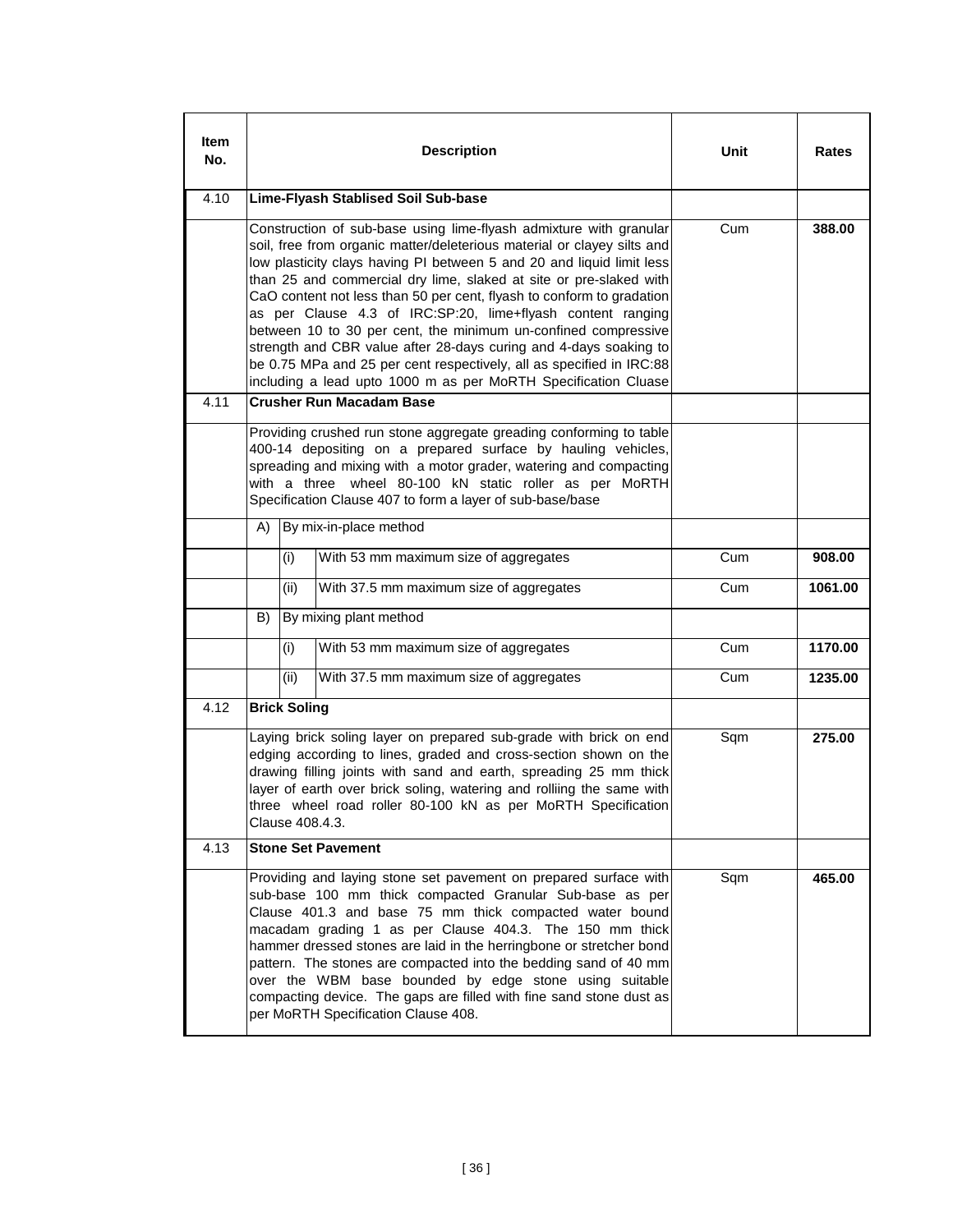| <b>Item</b><br>No. |       | <b>Description</b>                                                                                                                                                                                                                                                                                                  | Unit | Rates |
|--------------------|-------|---------------------------------------------------------------------------------------------------------------------------------------------------------------------------------------------------------------------------------------------------------------------------------------------------------------------|------|-------|
|                    |       | <b>Chapter 5 - BASES AND SURFACE COURSES (BITUMINOUS)</b>                                                                                                                                                                                                                                                           |      |       |
| 5.1                |       | <b>Prime Coat</b>                                                                                                                                                                                                                                                                                                   |      |       |
|                    | (i)   | Providing and applying primer coat with bitumen emulsion (SS-<br>1) on prepared surface of granular base(WBM/WMM) including<br>cleaning of road surface and spraying primer at the rate of 0.70-<br>1.0 kg/sqm using mechanical means as per MoRTH<br>Specification Clause 502                                      | Sqm  | 22.00 |
|                    | (ii)  | Providing and applying primer coat with Bitumen emulsion (SS-<br>1) on prepared surface of granular base (Stablised soil<br>baes/Crusher Run Macadam) including cleaning of road<br>surface and spraying primer at the rate of 0.90- 1.2 kg/sqm<br>using mechanical means as per MoRTH Specification Clause<br>502. | Sqm  | 27.00 |
| 5.2                |       | <b>Tack Coat</b>                                                                                                                                                                                                                                                                                                    |      |       |
|                    | (i)   | Providing and applying tack coat with Bitumen emulsion (RS-1)<br>using emulsion distributor at the rate of 0.20 to 0.30 kg per sqm<br>on the prepared bituminous surface cleaned with Hydraulic<br>broom as per MoRTH Specification Clause 503.                                                                     | Sqm  | 7.00  |
|                    | (ii)  | Providing and applying tack coat with Bitumen emulsion (RS-1)<br>using emulsion distributor at the rate of 0.25 to 0.30 kg per<br>sqm on the prepared granular surfaces treated with primer &<br>cleaned with Hydraulic broom as per MoRTH Specification<br>Clause 503.                                             | Sqm  | 8.00  |
|                    | (iii) | Providing and applying tack coat with Bitumen emulsion (RS-1)<br>using emulsion pressure distributor at the rate of 0.30 to 0.35<br>kg per sqm on the prepared non-bituminous surfaces (cement<br>concrete pavement) cleaned with Hydraulic broom as per<br>MoRTH Specification Clause 503.                         | Sqm  | 9.00  |
|                    |       | <b>Tack Coat using Bitumen (VG-10)</b>                                                                                                                                                                                                                                                                              |      |       |
|                    |       | (iv) Providing and applying tack coat with Bitumen VG-10 using<br>bitumen pressure distributor at the rate of 0.30 to 0.40 kg per<br>sqm on the prepared bituminous surface cleaned with Hydraulic<br>broom as per MoRTH Specification Clause 503 and IRC-16-<br>2008                                               | Sqm  | 11.00 |
|                    | (v)   | Providing and applying tack coat with Bitumen VG-10 using<br>bitumen pressure distributor at the rate of 0.35 to 0.45 kg per<br>sqm on the prepared granular surfaces treated with primer &<br>cleaned with Hydraulic broom as per MoRTH Specification<br>Clause 503 and IRC-16-2008.                               | Sqm  | 13.00 |
|                    | (vi)  | Providing and applying tack coat with Bitumen VG-10 using<br>bitumen pressure distributor at the rate of 0.40 to 0.50 kg per<br>sqm on the prepared non-bituminous surfaces (cement<br>concrete pavement) cleaned with Hydraulic broom as per<br>MoRTH Specification Clause 503 and IRC-16-2008.                    | Sqm  | 14.00 |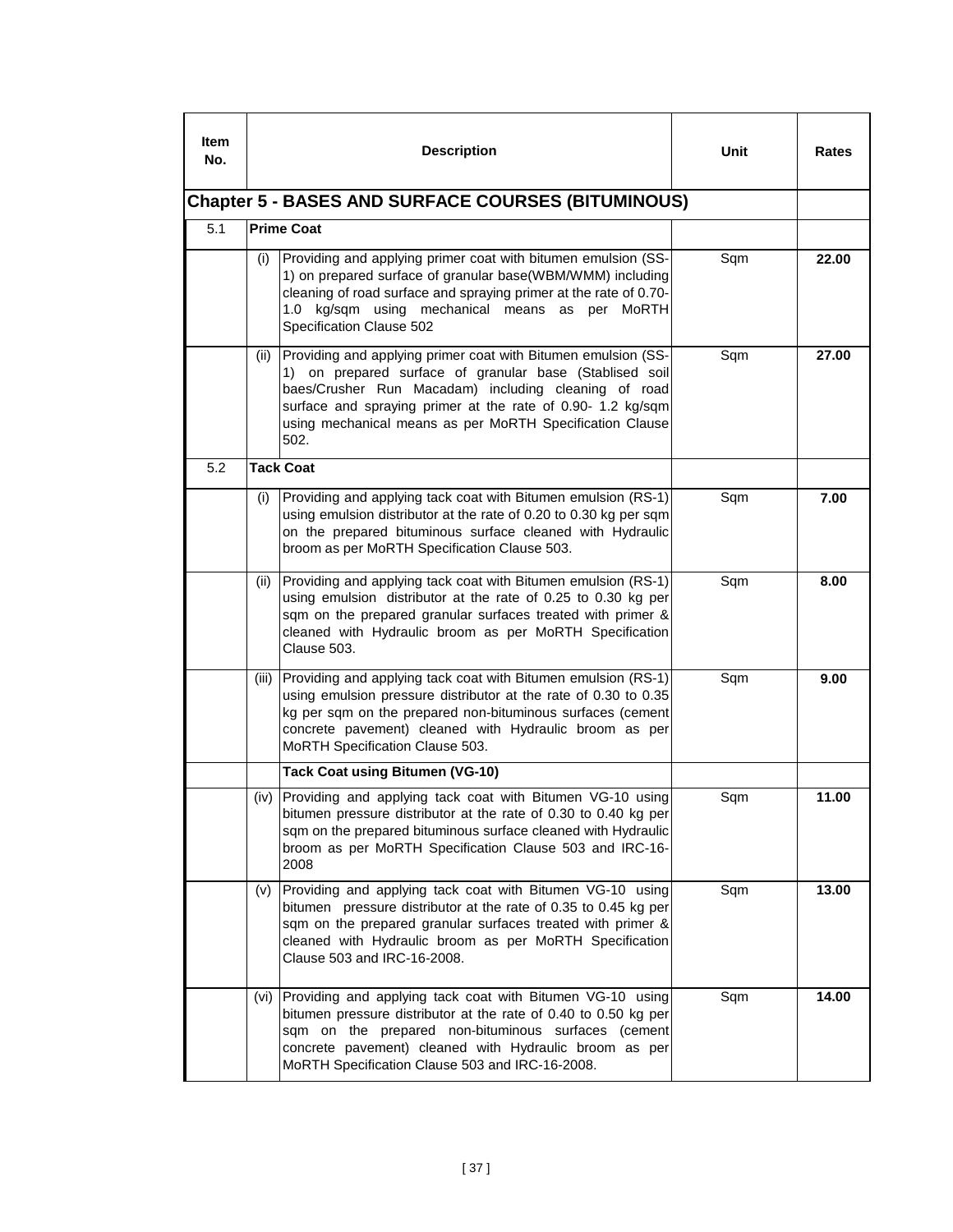| <b>Item</b><br>No. |                                                                                                                                                                                                                                                                                                                                                          |                           |       | <b>Description</b>                                                                                                                                                                                                                                                                                                                             | Unit | Rates   |
|--------------------|----------------------------------------------------------------------------------------------------------------------------------------------------------------------------------------------------------------------------------------------------------------------------------------------------------------------------------------------------------|---------------------------|-------|------------------------------------------------------------------------------------------------------------------------------------------------------------------------------------------------------------------------------------------------------------------------------------------------------------------------------------------------|------|---------|
| 5.3                |                                                                                                                                                                                                                                                                                                                                                          | <b>Bituminous Macadam</b> |       |                                                                                                                                                                                                                                                                                                                                                |      |         |
|                    | Providing and laying bituminous macadam with hot mix plant using<br>crushed aggregates of grading as per Table 500-7 premixed with<br>bituminous binder, transported to site with all leads laid over a<br>previously prepared surface with paver finisher to the required grade,<br>level and alignment and rolled to achieve the desired compaction as |                           |       |                                                                                                                                                                                                                                                                                                                                                |      |         |
|                    | (i)                                                                                                                                                                                                                                                                                                                                                      |                           |       | per MoRTH Specification Clause 504.<br>Bitumen (VG-10)                                                                                                                                                                                                                                                                                         | Cum  | 4525.00 |
|                    |                                                                                                                                                                                                                                                                                                                                                          |                           |       |                                                                                                                                                                                                                                                                                                                                                | МT   | 2057.00 |
|                    | (ii)                                                                                                                                                                                                                                                                                                                                                     |                           |       | Bitumen (VG-30)                                                                                                                                                                                                                                                                                                                                | Cum  | 4602.00 |
|                    |                                                                                                                                                                                                                                                                                                                                                          |                           |       |                                                                                                                                                                                                                                                                                                                                                | МT   | 2092.00 |
| 5.4                |                                                                                                                                                                                                                                                                                                                                                          |                           |       | Surface Dressing using Bituminous (Penetrations grade /<br>modified bitumen) Binder                                                                                                                                                                                                                                                            |      |         |
|                    |                                                                                                                                                                                                                                                                                                                                                          |                           |       | Providing and laying surface dressing as wearing course consisting<br>of a layer of bituminous binder laid on the prepared surface, followed<br>by a cover of crushed stone aggregates of specified size and rolling<br>with three wheel 80-100 kN static roller including cleaning the road<br>surface as per MoRTH Specification Clause 509. |      |         |
|                    | (A)                                                                                                                                                                                                                                                                                                                                                      | By Manual Means           |       |                                                                                                                                                                                                                                                                                                                                                |      |         |
|                    |                                                                                                                                                                                                                                                                                                                                                          |                           |       | Case - I: Nominal chipping size 13.2 mm                                                                                                                                                                                                                                                                                                        |      |         |
|                    |                                                                                                                                                                                                                                                                                                                                                          |                           | (1)   | Bitumen (VG-10)                                                                                                                                                                                                                                                                                                                                | Sqm  | 58.00   |
|                    |                                                                                                                                                                                                                                                                                                                                                          |                           | (II)  | Bitumen (VG-30)                                                                                                                                                                                                                                                                                                                                | Sqm  | 59.00   |
|                    |                                                                                                                                                                                                                                                                                                                                                          |                           | (iii) | Crumb Rubber Modified Bitumen                                                                                                                                                                                                                                                                                                                  | Sqm  | 64.00   |
|                    |                                                                                                                                                                                                                                                                                                                                                          |                           |       | Case - II: Nominal chipping size 9.5 mm                                                                                                                                                                                                                                                                                                        |      |         |
|                    |                                                                                                                                                                                                                                                                                                                                                          |                           | (1)   | Bitumen (VG-10)                                                                                                                                                                                                                                                                                                                                | Sqm  | 50.00   |
|                    |                                                                                                                                                                                                                                                                                                                                                          |                           | (II)  | Bitumen (VG-30)                                                                                                                                                                                                                                                                                                                                | Sqm  | 51.00   |
|                    |                                                                                                                                                                                                                                                                                                                                                          |                           | (iii) | Crumb Rubber Modified Bitumen                                                                                                                                                                                                                                                                                                                  | Sqm  | 55.00   |
|                    | (B)                                                                                                                                                                                                                                                                                                                                                      |                           |       | By Mechanical Means                                                                                                                                                                                                                                                                                                                            |      |         |
|                    |                                                                                                                                                                                                                                                                                                                                                          |                           |       | Case - I: Nominal chipping size 13.2 mm                                                                                                                                                                                                                                                                                                        |      |         |
|                    |                                                                                                                                                                                                                                                                                                                                                          |                           | (1)   | Bitumen (VG-10)                                                                                                                                                                                                                                                                                                                                | Sqm  | 43.00   |
|                    |                                                                                                                                                                                                                                                                                                                                                          |                           | (II)  | Bitumen (VG-30)                                                                                                                                                                                                                                                                                                                                | Sqm  | 44.00   |
|                    |                                                                                                                                                                                                                                                                                                                                                          |                           | (iii) | Crumb Rubber Modified Bitumen                                                                                                                                                                                                                                                                                                                  | Sqm  | 50.00   |
|                    |                                                                                                                                                                                                                                                                                                                                                          |                           |       | Case - II: Nominal chipping size 9.5 mm                                                                                                                                                                                                                                                                                                        |      |         |
|                    |                                                                                                                                                                                                                                                                                                                                                          |                           | (1)   | Bitumen (VG-10)                                                                                                                                                                                                                                                                                                                                | Sqm  | 37.00   |
|                    |                                                                                                                                                                                                                                                                                                                                                          |                           | (II)  | Bitumen (VG-30)                                                                                                                                                                                                                                                                                                                                | Sqm  | 38.00   |
|                    |                                                                                                                                                                                                                                                                                                                                                          |                           | (iii) | Crumb Rubber Modified Bitumen                                                                                                                                                                                                                                                                                                                  | Sqm  | 43.00   |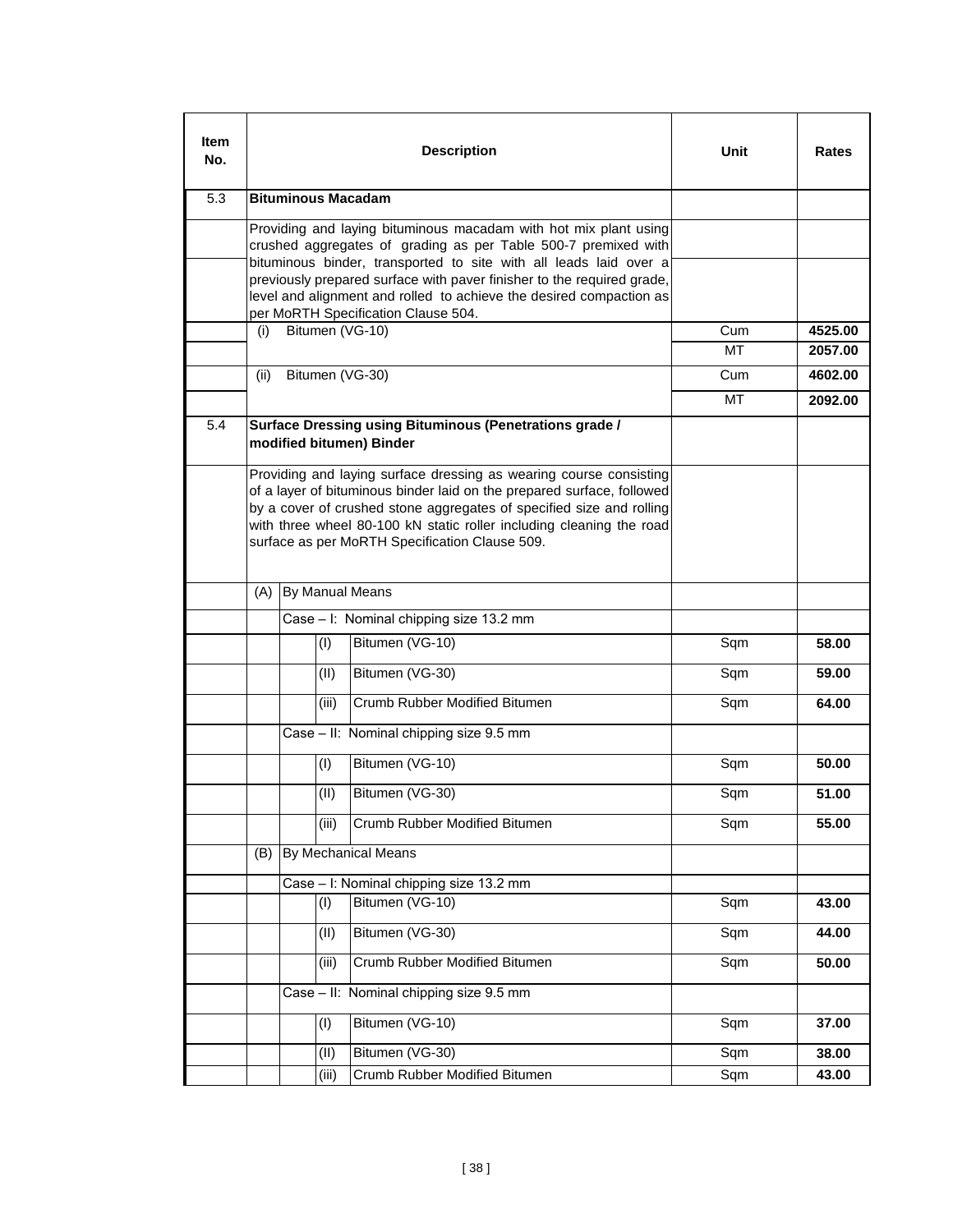| ltem<br>No. |      |      | <b>Description</b>                                                                                                                                                                                                                                                                                                                                                                                                                                                                                                                                     | Unit | Rates  |
|-------------|------|------|--------------------------------------------------------------------------------------------------------------------------------------------------------------------------------------------------------------------------------------------------------------------------------------------------------------------------------------------------------------------------------------------------------------------------------------------------------------------------------------------------------------------------------------------------------|------|--------|
| 5.5         |      |      | <b>Surface Dressing using Bitumen Emulsion</b>                                                                                                                                                                                                                                                                                                                                                                                                                                                                                                         |      |        |
|             |      |      | Providing and laying surface dressing as wearing course consisting<br>of a layer of bitumen emulsion laid on the prepared surface, followed<br>by a cover of crushed stone chippings of specified size and rolling<br>with 80-100 kN roller including cleaning the road surface as per<br>MoRTH Specification Clause 509.                                                                                                                                                                                                                              |      |        |
|             | (A)  |      | By Manual Means                                                                                                                                                                                                                                                                                                                                                                                                                                                                                                                                        |      |        |
|             |      |      | Case - I: Nominal aggregate size 13.2 mm                                                                                                                                                                                                                                                                                                                                                                                                                                                                                                               | Sqm  | 64.00  |
|             |      |      | Case - II: Nominal chipping size 9.5 mm                                                                                                                                                                                                                                                                                                                                                                                                                                                                                                                | Sqm  | 57.00  |
|             | (B)  |      | By Mechanical Means                                                                                                                                                                                                                                                                                                                                                                                                                                                                                                                                    |      |        |
|             |      |      | Case - I: Nominal chipping size 13.2 mm                                                                                                                                                                                                                                                                                                                                                                                                                                                                                                                | Sqm  | 50.00  |
|             |      |      | Case - II: Nominal chipping size 9.5 mm                                                                                                                                                                                                                                                                                                                                                                                                                                                                                                                | Sqm  | 45.00  |
| 5.6         |      |      | <b>Pre-coating Chips</b>                                                                                                                                                                                                                                                                                                                                                                                                                                                                                                                               |      |        |
|             |      |      | Pre-coating of chips with 1 per cent of paving bitumen by weight of<br>chips in a suitable mixer duly heated to 160 degree C as per MoRTH<br>Specification Clause 509.2.2                                                                                                                                                                                                                                                                                                                                                                              |      |        |
|             | (1)  |      | Bitumen (VG-10)                                                                                                                                                                                                                                                                                                                                                                                                                                                                                                                                        | Cum  | 704.00 |
|             | (II) |      | Bitumen (VG-30)                                                                                                                                                                                                                                                                                                                                                                                                                                                                                                                                        | Cum  | 721.00 |
| 5.7         |      |      | 20mm thick Open-Graded Premix Carpet using Bituminous<br>(penetration grade/modified bitumen) Binder                                                                                                                                                                                                                                                                                                                                                                                                                                                   |      |        |
|             |      |      | Providing, laying and rolling of open-graded premix carpet of 20 mm<br>thickness composed of 13.2 mm to 5.6 mm aggregates either using<br>penetration grade bitumen or emulsion to required line, grade and<br>level to serve as wearing course on a previously prepared base,<br>including mixing in a suitable plant, laying and rolling with a three<br>wheel 80-100 kN static roller capacity, finished to required level and<br>grades to be followed by seal coat of either Type A or Type B or Type<br>C as per MoRTH Specification Clause 510. |      |        |
|             |      |      | Case - I By Manual Means                                                                                                                                                                                                                                                                                                                                                                                                                                                                                                                               |      |        |
|             |      | (1)  | Bitumen (VG-10)                                                                                                                                                                                                                                                                                                                                                                                                                                                                                                                                        | Sqm  | 88.00  |
|             |      | (II) | Bitumen (VG-30)                                                                                                                                                                                                                                                                                                                                                                                                                                                                                                                                        | Sqm  | 90.00  |
|             |      | (IV) | Crumb Rubber Modified Bitumen                                                                                                                                                                                                                                                                                                                                                                                                                                                                                                                          | Sqm  | 97.00  |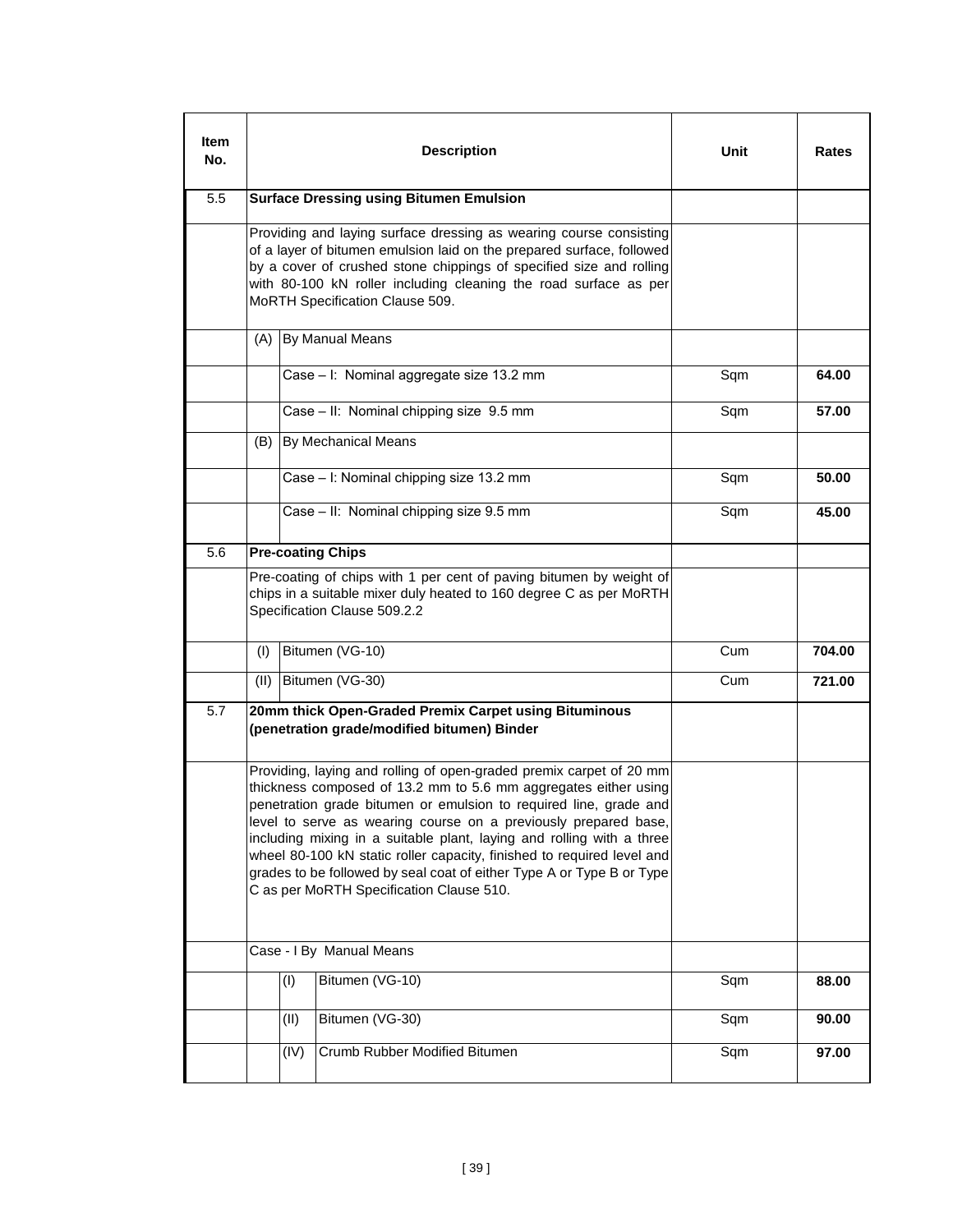| <b>Item</b><br>No. |                           |      | <b>Description</b>                                                                                                                                                                                                                                                                                                                                                                                                                                                                                | <b>Unit</b> | Rates   |
|--------------------|---------------------------|------|---------------------------------------------------------------------------------------------------------------------------------------------------------------------------------------------------------------------------------------------------------------------------------------------------------------------------------------------------------------------------------------------------------------------------------------------------------------------------------------------------|-------------|---------|
|                    |                           |      | Case - II By Mechanical Means                                                                                                                                                                                                                                                                                                                                                                                                                                                                     |             |         |
|                    | (1)                       |      | Bitumen (VG-10)                                                                                                                                                                                                                                                                                                                                                                                                                                                                                   | Sqm         | 93.00   |
|                    |                           |      |                                                                                                                                                                                                                                                                                                                                                                                                                                                                                                   | МT          | 2325.00 |
|                    | (II)                      |      | Bitumen (VG-30)                                                                                                                                                                                                                                                                                                                                                                                                                                                                                   | Sqm         | 94.00   |
|                    |                           |      |                                                                                                                                                                                                                                                                                                                                                                                                                                                                                                   | MT          | 2350.00 |
|                    | (IV)                      |      | Crumb Rubber Modified Bitumen                                                                                                                                                                                                                                                                                                                                                                                                                                                                     | Sqm         | 102.00  |
|                    |                           |      |                                                                                                                                                                                                                                                                                                                                                                                                                                                                                                   | МT          | 2550.00 |
| 5.8                | <b>Mix Seal Surfacing</b> |      |                                                                                                                                                                                                                                                                                                                                                                                                                                                                                                   |             |         |
|                    |                           |      | Providing, laying and rolling of close-graded premix surfacing<br>material of 20 mm thickness composed of 11.2 mm to 0.9 mm (Type-<br>A) or 13.2 mm to 0.9 mm (Type-B) aggregates using penetration<br>grade bitumen to required line, grade and level to serve as wearing<br>course on a previously prepared base, including mixing in a suitable<br>plant, laying and rolling with a three wheel 8-10 kN static roller and<br>finishing to required level and grades as per MoRTH Specification |             |         |
|                    | By Manual Means           |      |                                                                                                                                                                                                                                                                                                                                                                                                                                                                                                   |             |         |
|                    | Type A                    |      |                                                                                                                                                                                                                                                                                                                                                                                                                                                                                                   |             |         |
|                    |                           | (1)  | Bitumen (VG-10)                                                                                                                                                                                                                                                                                                                                                                                                                                                                                   | Sqm         | 106.00  |
|                    |                           | (II) | Bitumen (VG-30)                                                                                                                                                                                                                                                                                                                                                                                                                                                                                   | Sqm         | 109.00  |
|                    |                           | (IV) | Crumb Rubber Modified Bitumen                                                                                                                                                                                                                                                                                                                                                                                                                                                                     | Sqm         | 120.00  |
|                    | Type B                    |      |                                                                                                                                                                                                                                                                                                                                                                                                                                                                                                   |             |         |
|                    |                           | (1)  | Bitumen (VG-10)                                                                                                                                                                                                                                                                                                                                                                                                                                                                                   | Sqm         | 97.00   |
|                    |                           | (II) | Bitumen (VG-30)                                                                                                                                                                                                                                                                                                                                                                                                                                                                                   | Sqm         | 99.00   |
|                    |                           | (IV) | Crumb Rubber Modified Bitumen                                                                                                                                                                                                                                                                                                                                                                                                                                                                     | Sqm         | 109.00  |
|                    | By Mechanical Means       |      |                                                                                                                                                                                                                                                                                                                                                                                                                                                                                                   |             |         |
|                    | Type A                    |      |                                                                                                                                                                                                                                                                                                                                                                                                                                                                                                   |             |         |
|                    |                           | (1)  | Bitumen (VG-10)                                                                                                                                                                                                                                                                                                                                                                                                                                                                                   | Sqm         | 108.00  |
|                    |                           | (11) | Bitumen (VG-30)                                                                                                                                                                                                                                                                                                                                                                                                                                                                                   | Sqm         | 110.00  |
|                    |                           | (IV) | Crumb Rubber Modified Bitumen                                                                                                                                                                                                                                                                                                                                                                                                                                                                     | Sqm         | 122.00  |
|                    | Type B                    |      |                                                                                                                                                                                                                                                                                                                                                                                                                                                                                                   |             |         |
|                    |                           | (1)  | Bitumen (VG-10)                                                                                                                                                                                                                                                                                                                                                                                                                                                                                   | Sqm         | 99.00   |
|                    |                           | (11) | Bitumen (VG-30)                                                                                                                                                                                                                                                                                                                                                                                                                                                                                   | Sqm         | 101.00  |
|                    |                           | (IV) | Crumb Rubber Modified Bitumen                                                                                                                                                                                                                                                                                                                                                                                                                                                                     | Sqm         | 111.00  |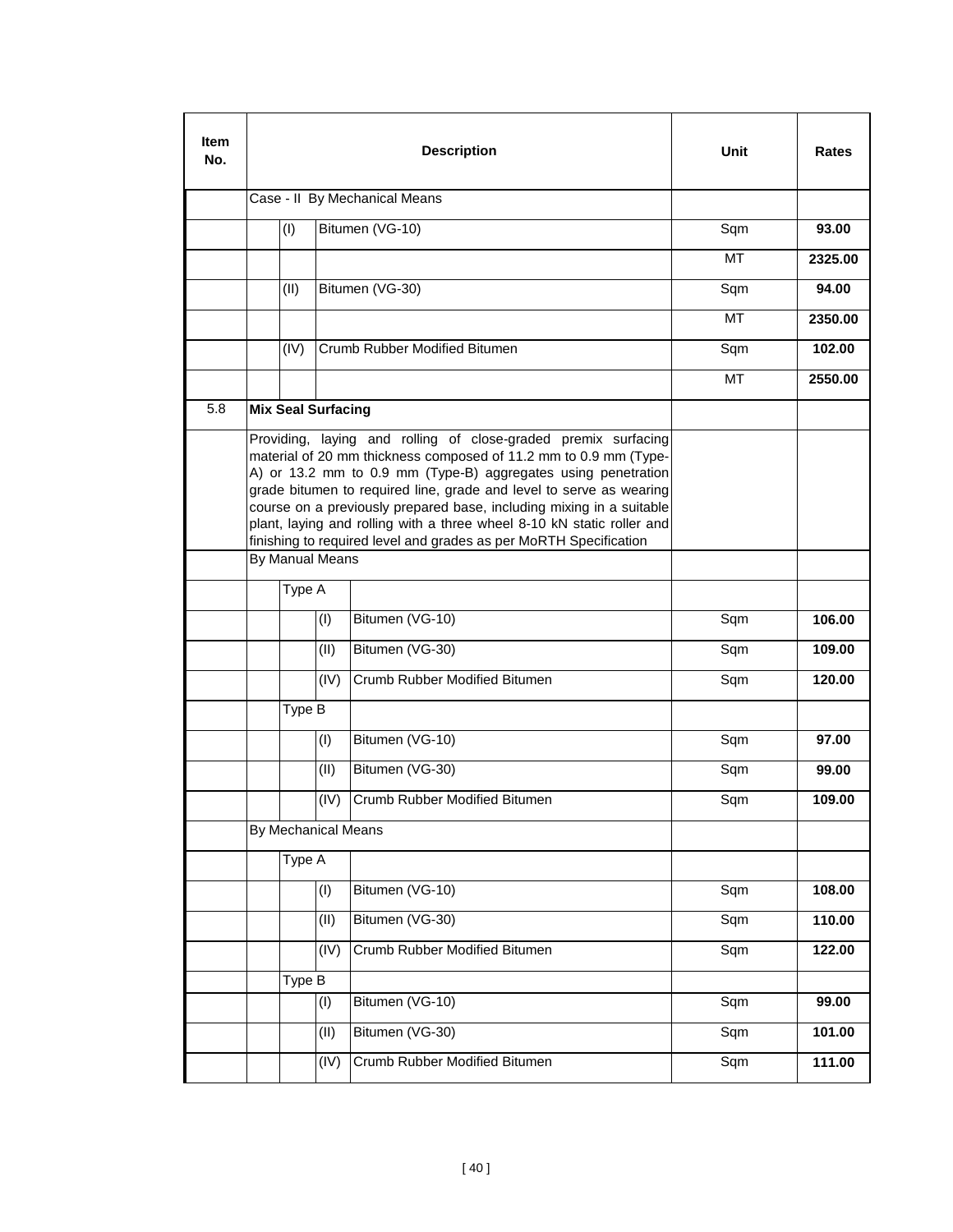| ltem<br>No. |    |                  |      | <b>Description</b>                                                                                                                  | Unit | Rates |
|-------------|----|------------------|------|-------------------------------------------------------------------------------------------------------------------------------------|------|-------|
| 5.9         |    | <b>Seal Coat</b> |      |                                                                                                                                     |      |       |
|             |    |                  |      | Providing and laying seal coat sealing the voids in a bituminous                                                                    |      |       |
|             |    |                  |      | surface laid to the specified levels, grade and cross fall using Type A,<br>Type B and Type C as per MoRTH Specification Clause 511 |      |       |
|             | А. |                  |      | By Manual Means                                                                                                                     |      |       |
|             |    |                  |      | Case - I: Type A                                                                                                                    |      |       |
|             |    |                  | (1)  | Bitumen (VG-10)                                                                                                                     | Sqm  | 43.00 |
|             |    |                  | (II) | Bitumen (VG-30)                                                                                                                     | Sqm  | 44.00 |
|             |    |                  | (IV) | Crumb Rubber Modified Bitumen                                                                                                       | Sqm  | 49.00 |
|             |    |                  |      | Case - II : Type B                                                                                                                  |      |       |
|             |    |                  | (1)  | Bitumen (VG-10)                                                                                                                     | Sqm  | 29.00 |
|             |    |                  | (II) | Bitumen (VG-30)                                                                                                                     | Sqm  | 29.00 |
|             |    |                  | (IV) | Crumb Rubber Modified Bitumen                                                                                                       | Sqm  | 33.00 |
|             | В. |                  |      | By Mechanical Means                                                                                                                 |      |       |
|             |    |                  |      | Case - I: Type A                                                                                                                    |      |       |
|             |    |                  | (1)  | Bitumen (VG-10)                                                                                                                     | Sqm  | 39.00 |
|             |    |                  | (II) | Bitumen (VG-30)                                                                                                                     | Sqm  | 40.00 |
|             |    |                  | (IV) | Crumb Rubber Modified Bitumen                                                                                                       | Sqm  | 45.00 |
|             |    |                  |      | Case - II : Type B                                                                                                                  |      |       |
|             |    |                  | (1)  | Bitumen (VG-10)                                                                                                                     | Sqm  | 30.00 |
|             |    |                  | (II) | Bitumen (VG-30)                                                                                                                     | Sqm  | 31.00 |
|             |    |                  | (IV) | Crumb Rubber Modified Bitumen                                                                                                       | Sqm  | 35.00 |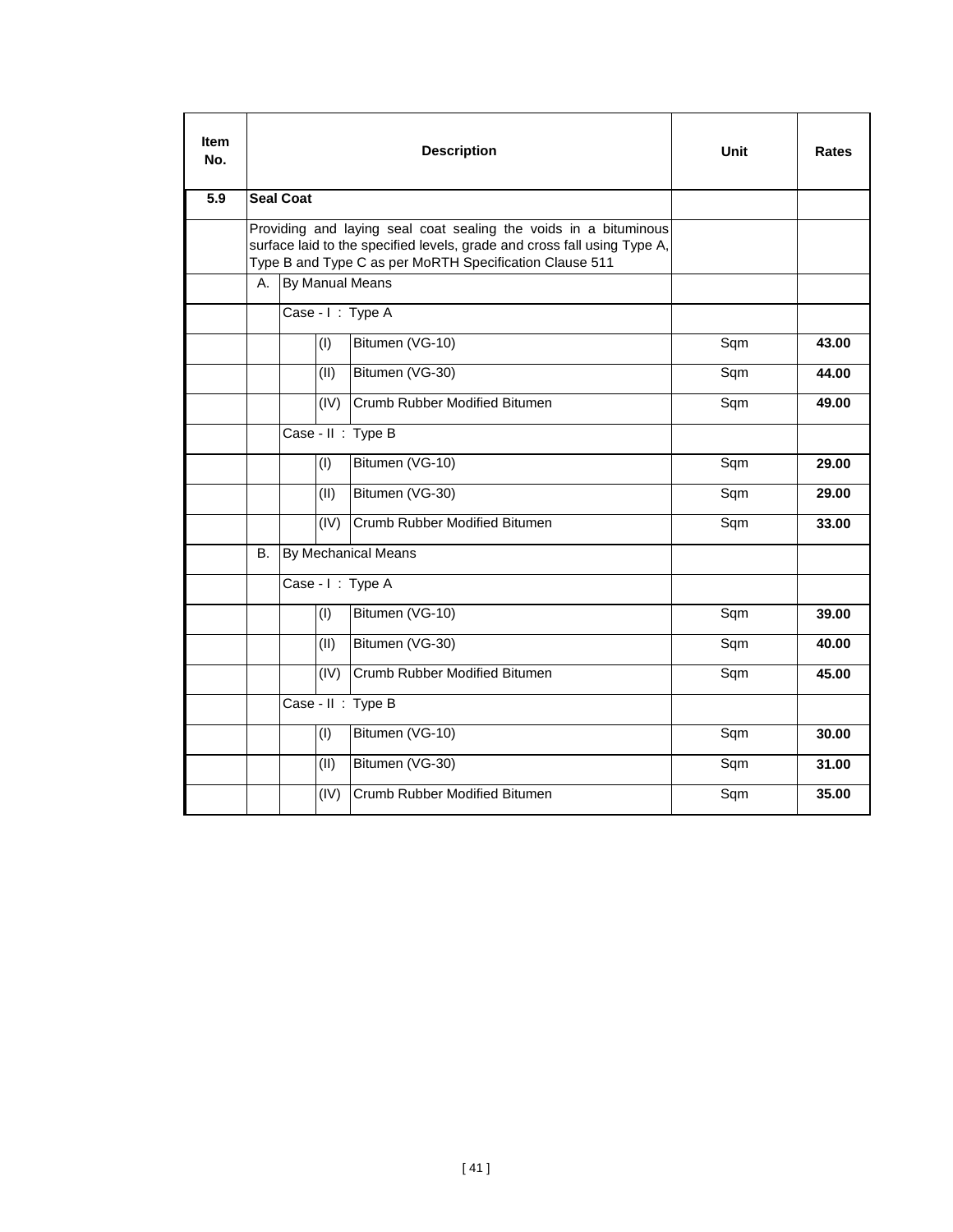| ltem<br>No. |                                                                                                                                                                                                                                                                                                                                                                                                                                                                                                                                                                                                                                                                                                                                                                                                                                                                                                                                                                                                                                                                                                            |     | <b>Description</b>                                                                                                                                                                                                                                                                                                          | Unit | Rates  |
|-------------|------------------------------------------------------------------------------------------------------------------------------------------------------------------------------------------------------------------------------------------------------------------------------------------------------------------------------------------------------------------------------------------------------------------------------------------------------------------------------------------------------------------------------------------------------------------------------------------------------------------------------------------------------------------------------------------------------------------------------------------------------------------------------------------------------------------------------------------------------------------------------------------------------------------------------------------------------------------------------------------------------------------------------------------------------------------------------------------------------------|-----|-----------------------------------------------------------------------------------------------------------------------------------------------------------------------------------------------------------------------------------------------------------------------------------------------------------------------------|------|--------|
|             |                                                                                                                                                                                                                                                                                                                                                                                                                                                                                                                                                                                                                                                                                                                                                                                                                                                                                                                                                                                                                                                                                                            |     | <b>Chapter 6 - CEMENT CONCRETE PAVEMENT</b>                                                                                                                                                                                                                                                                                 |      |        |
| 6.1         |                                                                                                                                                                                                                                                                                                                                                                                                                                                                                                                                                                                                                                                                                                                                                                                                                                                                                                                                                                                                                                                                                                            |     | <b>Cement Concrete Pavement</b>                                                                                                                                                                                                                                                                                             |      |        |
|             | Construction of un-reinforced, dowel jointed at expansion and<br>construction joint only, plain cement concrete pavement, thickness as<br>per design, over a prepared sub base, with 43 grade cement or any<br>other type as per Clause 602.2.2 M30 (Grade), coarse and fine<br>aggregates conforming to IS:383, maximum size of coarse aggregate<br>not exceeding 25 mm, mixed in a concrete mixer of not less than 0.2<br>cum capacity and appropriate weigh batcher using approved mix<br>design, laid in approved fixed side formwork (steel channel, laying<br>and fixing of 125 micron thick polythene film, wedges, steel plates<br>including levelling the formwork as per drawing), spreading the<br>concrete with shovels, rakes, compacted using needle, screed and<br>plate vibrators and finished in continuous operation including<br>provision of contraction and expansion, construction joints, applying<br>debonding strips, primer, sealant, dowel bars, near approaches to<br>bridge/culvert and construction joints, admixtures as approved,<br>curing of concrete slabs for 14-days, | Cum | 5516.00                                                                                                                                                                                                                                                                                                                     |      |        |
|             |                                                                                                                                                                                                                                                                                                                                                                                                                                                                                                                                                                                                                                                                                                                                                                                                                                                                                                                                                                                                                                                                                                            |     | using curing compound and water finishing to lines and grade as per<br>drawing and MoRTH Specification Clause 602 including vaccum<br>dewatering process with all required equipments                                                                                                                                       |      |        |
| 6.2         |                                                                                                                                                                                                                                                                                                                                                                                                                                                                                                                                                                                                                                                                                                                                                                                                                                                                                                                                                                                                                                                                                                            |     | <b>Rectangular Concrete Block Pavement</b>                                                                                                                                                                                                                                                                                  |      |        |
|             |                                                                                                                                                                                                                                                                                                                                                                                                                                                                                                                                                                                                                                                                                                                                                                                                                                                                                                                                                                                                                                                                                                            |     | Manufacturing, laying of cement concrete blocks of size 0.450 m x<br>0.300 m x 0.15 m of Cement Concrete (C.C.) M30 grade and<br>spreading 25 mm thick sand under neath and filling joints with sand<br>on existing W.B.M. base, as per IS 15658:2006.and all materials shall<br>conform to MoRTH Specification Clause 602. | Sqm  | 874.00 |
| 6.3         |                                                                                                                                                                                                                                                                                                                                                                                                                                                                                                                                                                                                                                                                                                                                                                                                                                                                                                                                                                                                                                                                                                            |     | Interlocking Concrete Block Pavement with M-30 Grade 0.30 Mtr<br>x 0.30 Mtr x 0.15 Mtr Edge Blocks (measurements shall be made<br>inner to inner side of edge blocks)                                                                                                                                                       |      |        |
|             | (i)                                                                                                                                                                                                                                                                                                                                                                                                                                                                                                                                                                                                                                                                                                                                                                                                                                                                                                                                                                                                                                                                                                        |     | Providing and Laying of Interlocking M-30 grade Concrete<br>Block Pavements having thickness 50 mm as per drawings and<br>as per IS 15658:2006.and all materials shall conform to MoRTH<br>Specification Clause 602.with M-30 Grade 0.30 Mtr x 0.30 Mtr x<br>0.15 Mtr Edge Blocks                                           |      |        |
|             |                                                                                                                                                                                                                                                                                                                                                                                                                                                                                                                                                                                                                                                                                                                                                                                                                                                                                                                                                                                                                                                                                                            | (a) | Category 'A' : Dentated units to key into each other on all<br>four faces Zigzag shape as per IRC:SP:63-2004                                                                                                                                                                                                                | Sqm  | 665.00 |
|             |                                                                                                                                                                                                                                                                                                                                                                                                                                                                                                                                                                                                                                                                                                                                                                                                                                                                                                                                                                                                                                                                                                            | (b) | Category 'B' : Dentated only two side like I, Z, T shape as<br>per IRC:SP:63-2004                                                                                                                                                                                                                                           | Sqm  | 591.00 |
|             |                                                                                                                                                                                                                                                                                                                                                                                                                                                                                                                                                                                                                                                                                                                                                                                                                                                                                                                                                                                                                                                                                                            | (C) | Category 'C' : Not dentated on any of its faces like<br>Hexagonal, Rectangular, Square shape as per IRC:SP:63-<br>2004                                                                                                                                                                                                      | Sqm  | 524.00 |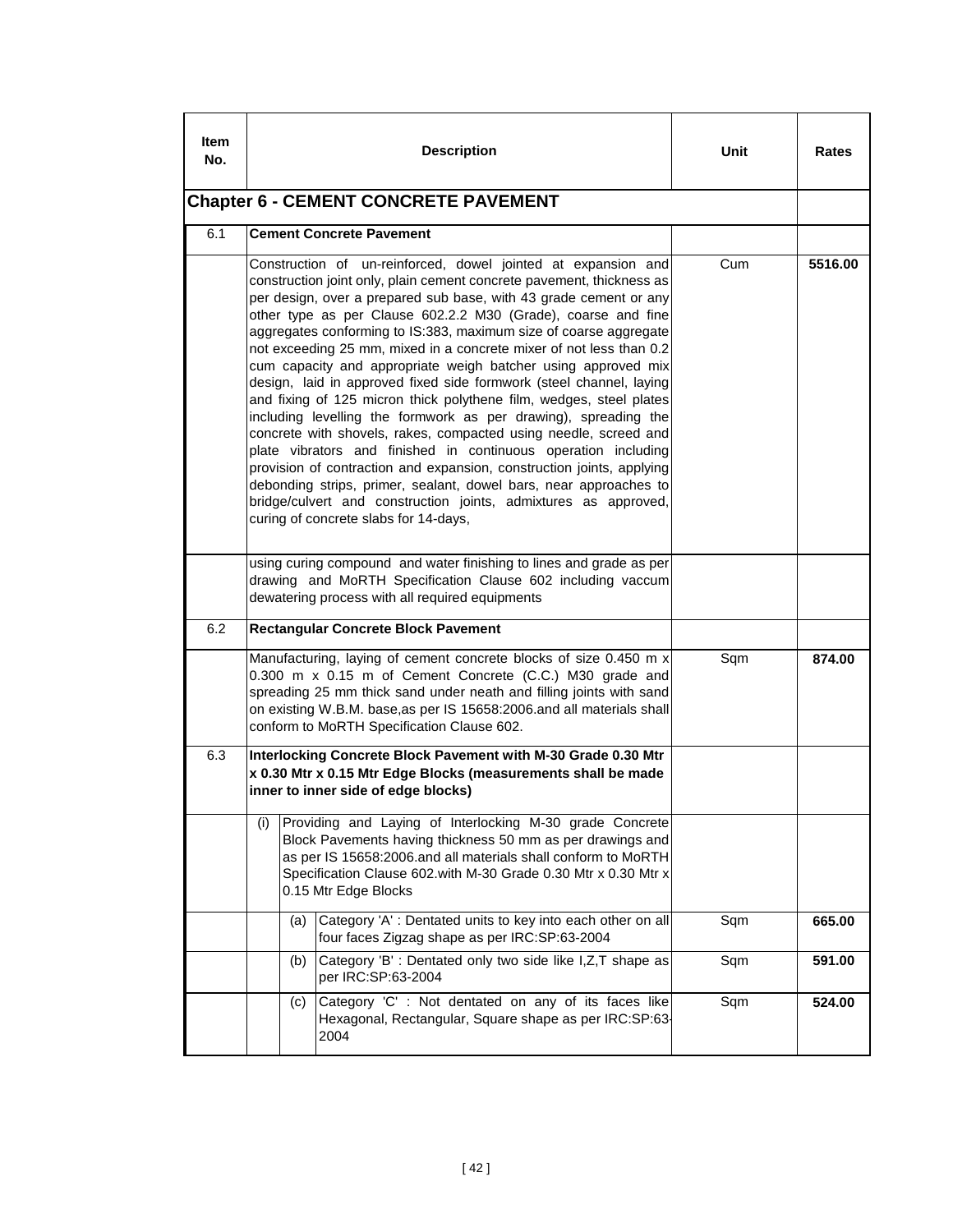| ltem<br>No. |       |                                                                                                                                                                                                                                                                                    | <b>Description</b>                                                                                                                                                                                                                                                                   | Unit | Rates   |
|-------------|-------|------------------------------------------------------------------------------------------------------------------------------------------------------------------------------------------------------------------------------------------------------------------------------------|--------------------------------------------------------------------------------------------------------------------------------------------------------------------------------------------------------------------------------------------------------------------------------------|------|---------|
|             | (ii)  |                                                                                                                                                                                                                                                                                    | Providing and Laying of Interlocking M-30 grade Concrete<br>Block Pavements having thickness 60 mm as per drawings and<br>as per IS 15658:2006.and materials conforming to MoRTH<br>Specification Clause 602 with M-30 Grade 0.30 Mtr x 0.30 Mtr x<br>0.15 Mtr Edge Blocks.          |      |         |
|             |       | (a)                                                                                                                                                                                                                                                                                | Category 'A' : Dentated units to key into each other on all<br>four faces Zigzag shape as per IRC:SP:63-2004                                                                                                                                                                         | Sqm  | 742.00  |
|             |       | (b)                                                                                                                                                                                                                                                                                | Category 'B' : Dentated only two side like I, Z, T shape as<br>per IRC:SP:63-2004                                                                                                                                                                                                    | Sqm  | 669.00  |
|             |       | (c)                                                                                                                                                                                                                                                                                | Category 'C' : Not dentated on any of its faces like<br>Hexagonal, Rectangular, Square shape as per IRC:SP:63-<br>2004                                                                                                                                                               | Sqm  | 595.00  |
|             | (iii) | Providing and Laying of Interlocking M-30 grade Concrete<br>Block Pavements having thickness 80 mm as per drawings and<br>as per IS 15658:2006.and all materials shall conform to MoRTH<br>Specification Clause 602 with M-30 Grade 0.30 Mtr x 0.30 Mtr x<br>0.15 Mtr Edge Blocks. |                                                                                                                                                                                                                                                                                      |      |         |
|             |       | (a)                                                                                                                                                                                                                                                                                | Category 'A' : Dentated units to key into each other on all<br>four faces Zigzag shape as per IRC:SP:63-2004                                                                                                                                                                         | Sqm  | 921.00  |
|             |       | (b)                                                                                                                                                                                                                                                                                | Category 'B' : Dentated only two side like I, Z, T shape as<br>per IRC:SP:63-2004                                                                                                                                                                                                    | Sqm  | 820.00  |
|             |       | (c)                                                                                                                                                                                                                                                                                | Category 'C' : Not dentated on any of its faces like<br>Hexagonal, Rectangular, Square shape as per IRC:SP:63-<br>2004                                                                                                                                                               | Sqm  | 673.00  |
|             | (iv)  |                                                                                                                                                                                                                                                                                    | Providing and Laying of Interlocking M-30 grade Concrete<br>Block Pavements having thickness 100 mm as per drawings<br>and as per IS 15658:2006.and all materials shall conform to<br>MoRTH Specification Clause 602. with M-30 Grade 0.30 Mtr x<br>0.30 Mtr x 0.15 Mtr Edge Blocks. |      |         |
|             |       | (a)                                                                                                                                                                                                                                                                                | Category 'A' : Dentated units to key into each other on all<br>four faces Zigzag shape as per IRC:SP:63-2004                                                                                                                                                                         | Sqm  | 1117.00 |
|             |       | (b)                                                                                                                                                                                                                                                                                | Category 'B' : Dentated only two side like I, Z, T shape as<br>per IRC:SP:63-2004                                                                                                                                                                                                    | Sqm  | 1027.00 |
|             |       | (C)                                                                                                                                                                                                                                                                                | Category 'C' : Not dentated on any of its faces like<br>Hexagonal, Rectangular, Square shape as per IRC:SP:63-<br>2004                                                                                                                                                               | Sqm  | 824.00  |
|             | (v)   |                                                                                                                                                                                                                                                                                    | Providing and Laying of Interlocking M-30 grade Concrete<br>Block Pavements having thickness 120 mm as per drawings<br>and as per IS 15658:2006.and all materials shall conform to<br>MoRTH Specification Clause 602. with M-30 Grade 0.30 Mtr x<br>0.30 Mtr x 0.15 Mtr Edge Blocks. | Sqm  |         |
|             |       | (a)                                                                                                                                                                                                                                                                                | Category 'A' : Dentated units to key into each other on all<br>four faces Zigzag shape as per IRC:SP:63-2004                                                                                                                                                                         | Sqm  | 1330.00 |
|             |       | (b)                                                                                                                                                                                                                                                                                | Category 'B' : Dentated only two side like I, Z, T shape as<br>per IRC:SP:63-2004                                                                                                                                                                                                    | Sqm  | 1223.00 |
|             |       | (c)                                                                                                                                                                                                                                                                                | Category 'C' : Not dentated on any of its faces like<br>Hexagonal, Rectangular, Square shape as per IRC:SP:63-<br>2004                                                                                                                                                               | Sqm  | 1020.00 |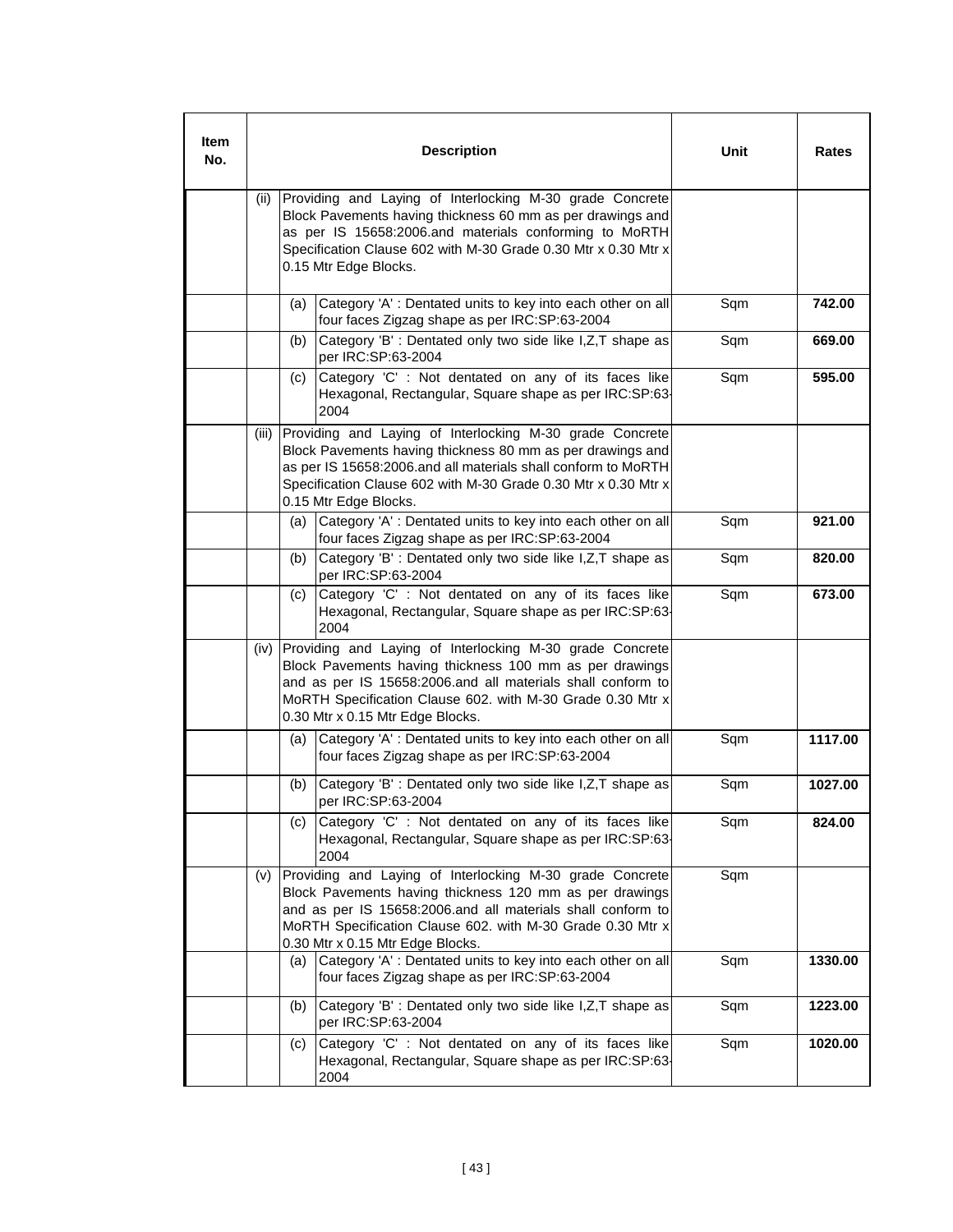| ltem<br>No. |       | <b>Description</b>                                                                                                                                                                                                                                         | Unit  | Rates  |  |  |  |  |  |  |
|-------------|-------|------------------------------------------------------------------------------------------------------------------------------------------------------------------------------------------------------------------------------------------------------------|-------|--------|--|--|--|--|--|--|
|             |       | <b>Chapter 7 - CAUSEWAY AND SUBMERSIBLE BRIDGES</b>                                                                                                                                                                                                        |       |        |  |  |  |  |  |  |
| 7.1         |       | Construction of Cut-off Walls/Head Walls                                                                                                                                                                                                                   |       |        |  |  |  |  |  |  |
|             | (i)   | Earthwork in excavation for structures as per drawing and<br>MoRTH specification Clause 305.                                                                                                                                                               |       |        |  |  |  |  |  |  |
|             |       | Rate as per item No.11.1 of Chapter 11                                                                                                                                                                                                                     | Cum   |        |  |  |  |  |  |  |
|             | (ii)  | Plain cement concrete M15 grade                                                                                                                                                                                                                            |       |        |  |  |  |  |  |  |
|             |       | Rate as per item No.11.4 (ii) of Chapter 11                                                                                                                                                                                                                | Cum   |        |  |  |  |  |  |  |
|             | (iii) | Brick masonry in cement mortar 1:4                                                                                                                                                                                                                         |       |        |  |  |  |  |  |  |
|             |       | Rate as per item No.11.5 (ii) of Chapter 11                                                                                                                                                                                                                | Cum   |        |  |  |  |  |  |  |
|             | (iv)  | Stone masonry in cement mortar 1:4                                                                                                                                                                                                                         |       |        |  |  |  |  |  |  |
|             |       | Rate as per item No.11.6 (ii) of Chapter 11                                                                                                                                                                                                                | Cum   |        |  |  |  |  |  |  |
|             | (v)   | Providing P.C.C M20 architectural coping on top of wall                                                                                                                                                                                                    |       |        |  |  |  |  |  |  |
|             |       | Rate as per item No.12.13 of Chapter 12                                                                                                                                                                                                                    | Sqm   |        |  |  |  |  |  |  |
| 7.2         |       | Preparation of Subgrade                                                                                                                                                                                                                                    |       |        |  |  |  |  |  |  |
|             |       | Rate as per item No.3.15 of Chapter 3                                                                                                                                                                                                                      | Cum   |        |  |  |  |  |  |  |
| 7.3         |       | Granular Sub-base                                                                                                                                                                                                                                          |       |        |  |  |  |  |  |  |
|             |       | Rate as per item No.4.1 of Chapter 4                                                                                                                                                                                                                       | Cum   |        |  |  |  |  |  |  |
| 7.4         |       | W.B.M. Base Course                                                                                                                                                                                                                                         |       |        |  |  |  |  |  |  |
|             |       | Rate as per item No.4.7 of Chapter 4                                                                                                                                                                                                                       | Cum   |        |  |  |  |  |  |  |
| 7.5         |       | <b>Cement Concrete Slab</b>                                                                                                                                                                                                                                |       |        |  |  |  |  |  |  |
|             |       | Rate as per item No.6.4 of Chapter 6                                                                                                                                                                                                                       | Cum   |        |  |  |  |  |  |  |
| 7.6         | (i)   | Providing and Laying Apron with Stone Boulders as per<br>Drawings & MoRTH Specification Clause 2503                                                                                                                                                        |       |        |  |  |  |  |  |  |
|             |       | Rate as per item No.14.1 of Chapter 14                                                                                                                                                                                                                     | Cum   |        |  |  |  |  |  |  |
|             | (ii)  | Providing and Laying of Boulder Apron Laid in Wire Crates as<br>per Drawings & MoRTH Specification Clause 2503                                                                                                                                             |       |        |  |  |  |  |  |  |
|             |       | Rate as per item No.14.2 of Chapter 14                                                                                                                                                                                                                     | Cum   |        |  |  |  |  |  |  |
|             | (iii) | Providing and Laying of Apron with Cement Concrete Blocks as<br>per Drawing and MoRTH Specification Clause 2503                                                                                                                                            |       |        |  |  |  |  |  |  |
|             |       | Rate as per item No.14.3 of Chapter 14                                                                                                                                                                                                                     | Cum   |        |  |  |  |  |  |  |
| 7.7         |       | <b>Guide Posts</b>                                                                                                                                                                                                                                         |       |        |  |  |  |  |  |  |
|             |       | Construction of RCC guide posts of 250 mm dia M25 grade cast-in-<br>situ with 20 mm nominal size aggregate, true to line and grade,<br>tolerance of vertical RCC posts not to exceed 1 in 500 as per<br>drawing and MoRTH Specification Clause 1700 & 1600 | Each. | 600.00 |  |  |  |  |  |  |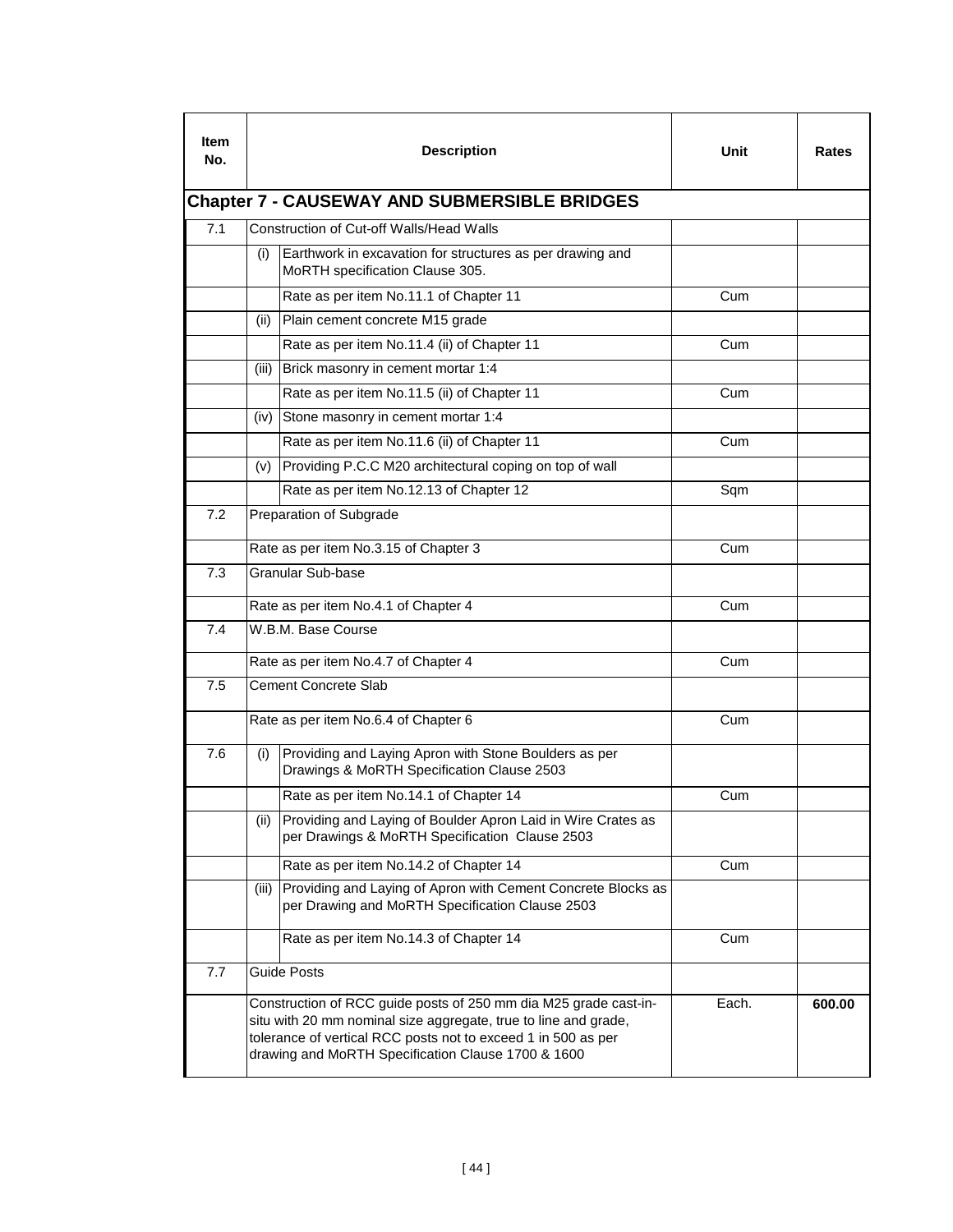| <b>Item</b><br>No. |      | <b>Description</b>                                                                               | Unit | Rates |
|--------------------|------|--------------------------------------------------------------------------------------------------|------|-------|
| 7.8                |      | Bedding for Causeway                                                                             |      |       |
|                    | (i)  | Type A (concrete cradle) Bedding Clause 2904                                                     |      |       |
|                    |      | As per item No.9.2 of Chapter 9                                                                  | Cum  |       |
|                    | (ii) | Type B (first class) Bedding Clause 2904                                                         |      |       |
|                    |      | As per item No.9.2 of Chapter 9                                                                  | Cum  |       |
| 7.9                |      | Laying Reinforced Cement Concrete Pipe NP3 as per drawing and<br>MoRTH specification Clause 2900 |      |       |
|                    |      | As per item No.9.3 of Chapter 9                                                                  | Rmt  |       |
| 7.10               |      | Laying Reinforced Cement Concrete Pipe NP4 as per MoRTH<br>specification Clause 2900             |      |       |
|                    |      | As per item No.9.4 of Chapter 9                                                                  | Rmt  |       |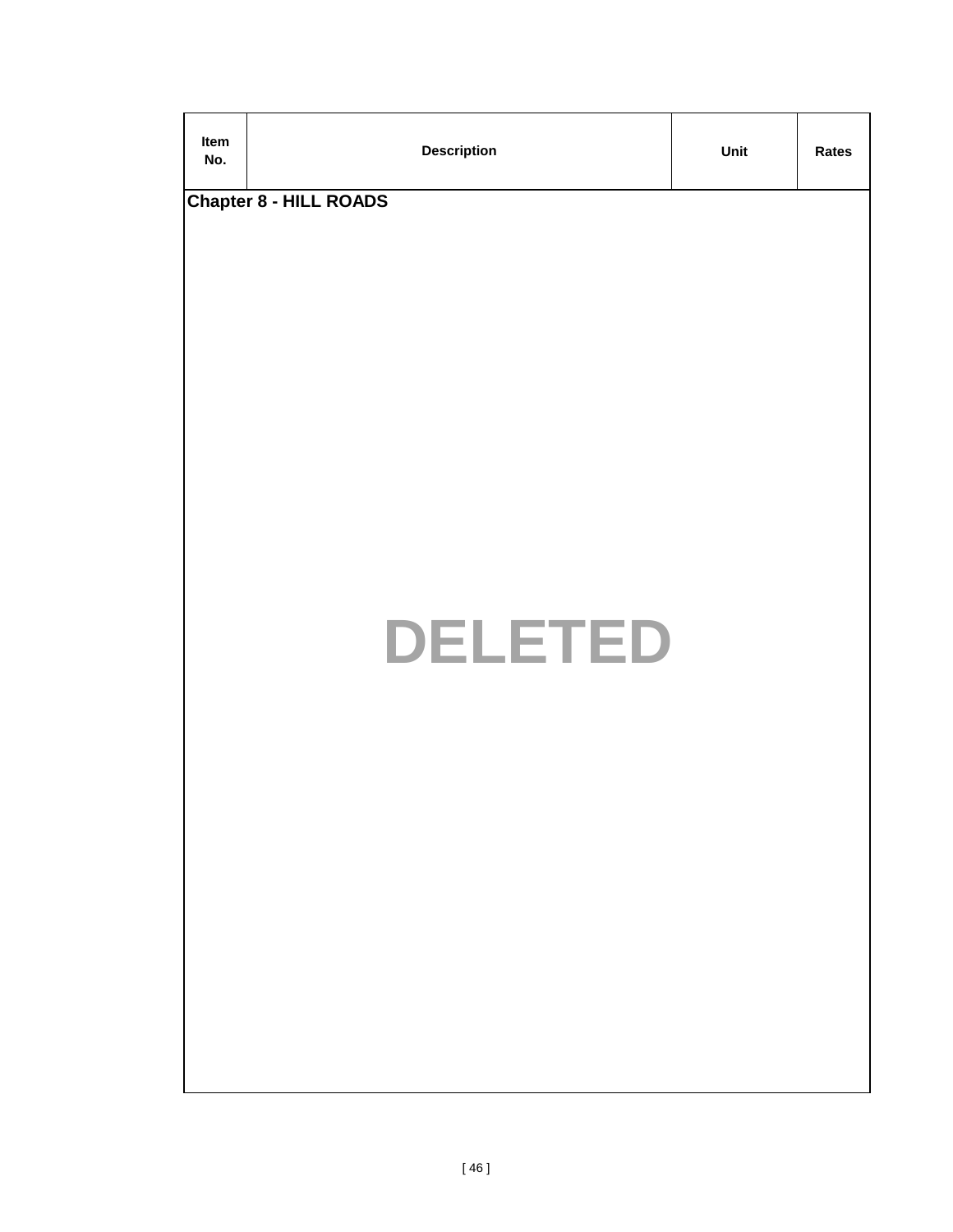| <b>Item</b><br>No.                                                          |                                                                                                                                                                                                                                                                                                                      | <b>Description</b>                                                                                                                                                                                                                                                                                                     | Unit | Rates   |  |  |  |  |  |
|-----------------------------------------------------------------------------|----------------------------------------------------------------------------------------------------------------------------------------------------------------------------------------------------------------------------------------------------------------------------------------------------------------------|------------------------------------------------------------------------------------------------------------------------------------------------------------------------------------------------------------------------------------------------------------------------------------------------------------------------|------|---------|--|--|--|--|--|
| <b>Chapter 9 - PIPE CULVERTS</b><br>9.1<br><b>Excavation for Structures</b> |                                                                                                                                                                                                                                                                                                                      |                                                                                                                                                                                                                                                                                                                        |      |         |  |  |  |  |  |
|                                                                             |                                                                                                                                                                                                                                                                                                                      |                                                                                                                                                                                                                                                                                                                        |      |         |  |  |  |  |  |
|                                                                             | Earthwork in excavation for foundation of structures upto 3 m depth<br>as per drawing and MoRTH specification Clause 2903 includding<br>setting out, construction of shoring and bracing, removal of stumps<br>and other deleterious matter, dressing of sides and bottom and<br>backfilling with approved material. |                                                                                                                                                                                                                                                                                                                        |      |         |  |  |  |  |  |
|                                                                             |                                                                                                                                                                                                                                                                                                                      | Rate as per item No.11.1 of Chapter 11                                                                                                                                                                                                                                                                                 | Cum  |         |  |  |  |  |  |
| 9.2                                                                         |                                                                                                                                                                                                                                                                                                                      | <b>Bedding for Pipe</b>                                                                                                                                                                                                                                                                                                |      |         |  |  |  |  |  |
|                                                                             | (i)                                                                                                                                                                                                                                                                                                                  | Type A (Concrete Cradle) Bedding                                                                                                                                                                                                                                                                                       |      |         |  |  |  |  |  |
|                                                                             |                                                                                                                                                                                                                                                                                                                      | Laying concrete cradle bedding with M15 Grade Cement<br>Concrete as per Clause 2904 (ii)                                                                                                                                                                                                                               |      |         |  |  |  |  |  |
|                                                                             |                                                                                                                                                                                                                                                                                                                      | Rate as per Item No.11.4 (II)(i) of Chapter 11                                                                                                                                                                                                                                                                         | Cum  |         |  |  |  |  |  |
|                                                                             | (ii)                                                                                                                                                                                                                                                                                                                 | Type B (First Class) Bedding                                                                                                                                                                                                                                                                                           |      |         |  |  |  |  |  |
|                                                                             |                                                                                                                                                                                                                                                                                                                      | Laying (First Class) bedding on well compacted sand, moorum<br>or approved granular material as per Clause 2904 (i)                                                                                                                                                                                                    |      |         |  |  |  |  |  |
|                                                                             |                                                                                                                                                                                                                                                                                                                      | Rate as per Item No.11.2 of Chapter 11                                                                                                                                                                                                                                                                                 | Cum  |         |  |  |  |  |  |
| 9.3                                                                         |                                                                                                                                                                                                                                                                                                                      | Providing and Laying Reinforced Cement Concrete Pipe NP3 as<br>per design in Single Row                                                                                                                                                                                                                                |      |         |  |  |  |  |  |
|                                                                             |                                                                                                                                                                                                                                                                                                                      | Providing and laying reinforced cement concrete pipe NP3 for<br>culverts on first class bedding of granular material in single row<br>including fixing collar with cement mortar 1:2 but excluding<br>excavation, protection works, backfilling, concrete and masonry<br>works in head walls and parapets Clause 2905. |      |         |  |  |  |  |  |
|                                                                             | (A)                                                                                                                                                                                                                                                                                                                  | 1200 mm dia                                                                                                                                                                                                                                                                                                            | Rmt  | 6065.00 |  |  |  |  |  |
|                                                                             | (B)                                                                                                                                                                                                                                                                                                                  | 1000 mm dia                                                                                                                                                                                                                                                                                                            | Rmt  | 4219.00 |  |  |  |  |  |
|                                                                             | (C)                                                                                                                                                                                                                                                                                                                  | 900 mm dia                                                                                                                                                                                                                                                                                                             |      | 3575.00 |  |  |  |  |  |
|                                                                             | (C)                                                                                                                                                                                                                                                                                                                  | 750 mm dia                                                                                                                                                                                                                                                                                                             | Rmt  | 3001.00 |  |  |  |  |  |
|                                                                             | (D)                                                                                                                                                                                                                                                                                                                  | 600 mm dia                                                                                                                                                                                                                                                                                                             | Rmt  | 1783.00 |  |  |  |  |  |
|                                                                             | (E)                                                                                                                                                                                                                                                                                                                  | 300 mm dia                                                                                                                                                                                                                                                                                                             | Rmt  | 665.00  |  |  |  |  |  |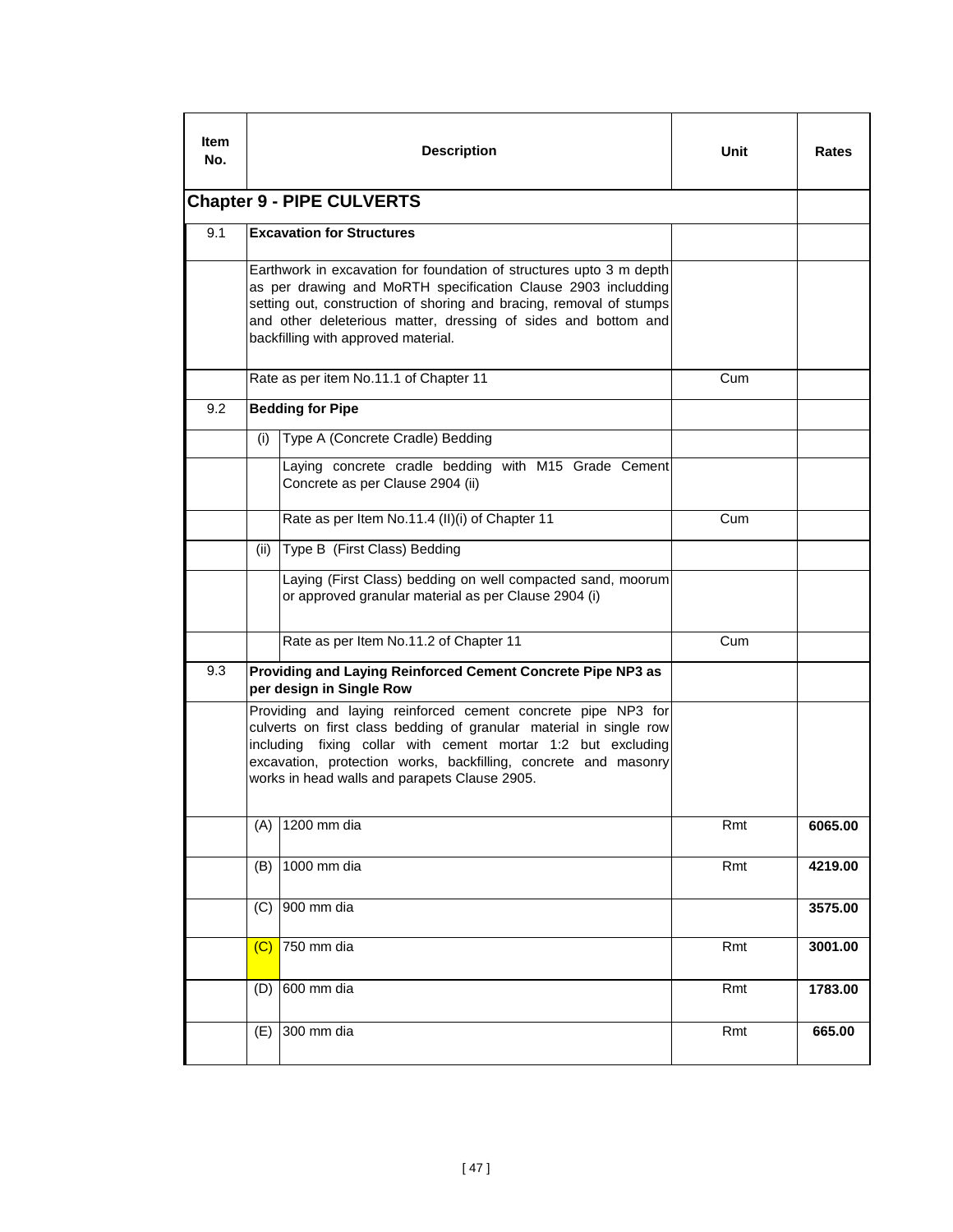| ltem<br>No. | <b>Description</b>                                                                                                                                                                                                                                                                                                            | Unit | Rates    |
|-------------|-------------------------------------------------------------------------------------------------------------------------------------------------------------------------------------------------------------------------------------------------------------------------------------------------------------------------------|------|----------|
| 9.4         | Providing and Laying Reinforced Cement Concrete Pipe NP4 as<br>per design in Single Row                                                                                                                                                                                                                                       |      |          |
|             | Providing and laying reinforced cement concrete pipe NP4 for<br>culverts on first class bedding of granular material in single row<br>including fixing collar with cement mortar 1:2 but excluding<br>excavation, protection works, backfilling, concrete and masonry<br>works in head walls and parapets Clause 2905.        |      |          |
|             | (A) 1200 mm dia                                                                                                                                                                                                                                                                                                               | Rmt  | 7117.00  |
|             | 1000 mm dia<br>(B)                                                                                                                                                                                                                                                                                                            | Rmt  | 4929.00  |
|             | (C) 750 mm dia                                                                                                                                                                                                                                                                                                                | Rmt  | 3305.00  |
| 9.5         | Providing and Laying Reinforced Cement Concrete Pipe NP3 as<br>per Design in Double Row                                                                                                                                                                                                                                       |      |          |
|             | Providing and laying reinforced cement concrete pipe NP3 for<br>culverts on first class bedding of granular material in double row<br>including fixing collar with cement mortar 1:2 but excluding<br>excavation, protection works, backfilling, concrete and masonry<br>works in head walls and parapets as per Clause 2905. |      |          |
|             | 1200 mm dia<br>(A)                                                                                                                                                                                                                                                                                                            | Rmt  | 12130.00 |
|             | 1000 mm dia<br>(B)                                                                                                                                                                                                                                                                                                            | Rmt  | 8439.00  |
|             | 900 mm dia<br>(C)                                                                                                                                                                                                                                                                                                             |      | 7150.00  |
|             | $(D)$ 750 mm dia                                                                                                                                                                                                                                                                                                              | Rmt  | 6002.00  |
| 9.6         | Providing and Laying Reinforced Cement Concrete Pipe NP4 as<br>per Design in Double Row                                                                                                                                                                                                                                       |      |          |
|             | Providing and laying reinforced cement concrete pipe NP4 for<br>culverts on first class bedding of granular material in double row<br>including fixing collar with cement mortar 1:2 but excluding<br>excavation, protection works, backfilling, concrete and masonry<br>works in head walls and parapets as per Clause 2905. |      |          |
|             | 1200 mm dia<br>(A)                                                                                                                                                                                                                                                                                                            | Rmt  | 14235.00 |
|             | 1000 mm dia<br>(B)                                                                                                                                                                                                                                                                                                            | Rmt  | 9857.00  |
|             | 750 mm dia<br>(C)                                                                                                                                                                                                                                                                                                             | Rmt  | 6611.00  |
| 9.7         | Laying Cement Concrete Pipe NP3 (burried conduits) on first class<br>bedding of granular material including fixing collar with cement sand<br>mortar 1:2 but excluding excavation, protection works, backfilling,<br>concrete and masonary work in head wall and parapets as per<br><b>Clause 2905.</b>                       |      |          |
|             | 500 mm dia                                                                                                                                                                                                                                                                                                                    | Rmt  | 673.00   |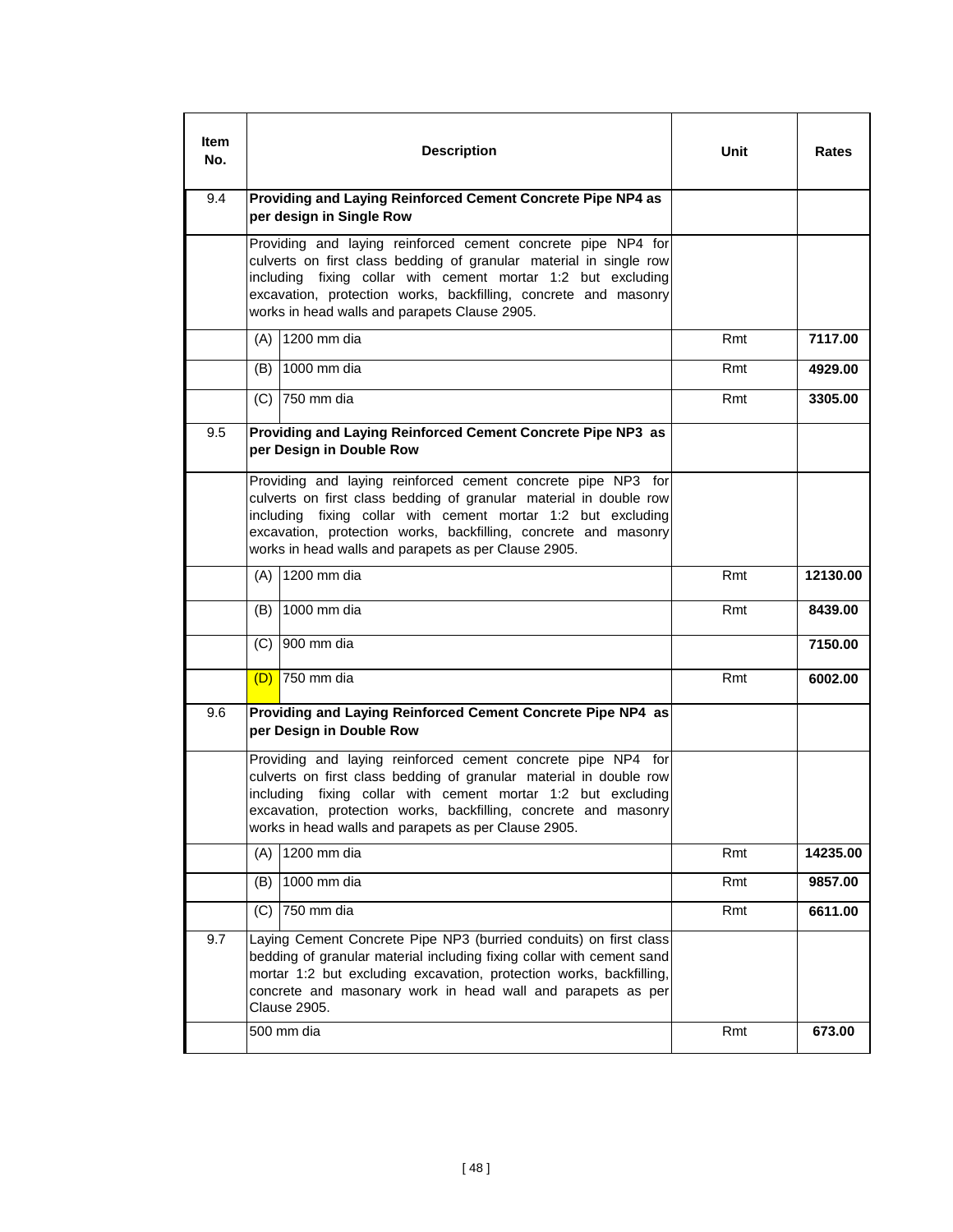| Item<br>No. |     | <b>Description</b>                                                                                                                                                                                                                                                                                      | Unit | Rates   |
|-------------|-----|---------------------------------------------------------------------------------------------------------------------------------------------------------------------------------------------------------------------------------------------------------------------------------------------------------|------|---------|
| 9.8         |     | Laying Cement Concrete Pipe NP4 (burried conduits) on first class<br>bedding of granular material including fixing collar with cement sand<br>mortar 1:2 but excluding excavation, protection works, backfilling,<br>concrete and masonary work in head wall and parapets as per<br><b>Clause 2905.</b> |      |         |
|             |     | 500 mm dia                                                                                                                                                                                                                                                                                              | Rmt  | 1006.00 |
| 9.9         |     | Plain Cement Concrete M10 (1:3:6 nominal mix) in levelling course<br>below open foundation of Head walls as per drawings & MoRTH<br>Specification Clause 2908                                                                                                                                           |      |         |
|             |     | Rate as per item No.11.4 of Chapter 11                                                                                                                                                                                                                                                                  | Cum  |         |
| 9.10        |     | Brick Masonry Work in cement mortar in foundation of Head walls<br>complete exculding pointing and plastering as per drawing and<br>MoRTH specification Clause 2908                                                                                                                                     |      |         |
|             |     | (A) Brick Masonry in 1:4 cement mortar                                                                                                                                                                                                                                                                  |      |         |
|             |     | Rate as per item No.11.5 (ii) Chapter 11                                                                                                                                                                                                                                                                | Cum  |         |
|             |     | $(B)$ In cement-lime mortar $(1:0.5:4.5)$                                                                                                                                                                                                                                                               |      |         |
|             |     | Rate as per item No.11.5 (iii) Chapter 11                                                                                                                                                                                                                                                               | Cum  |         |
| 9.11        |     | Stone Masonry Work in cement mortar in foundation of Head walls<br>complete as per drawing and MoRTH specification Clasue 2908                                                                                                                                                                          |      |         |
|             |     | $(A)$ In 1:4 cement mortar                                                                                                                                                                                                                                                                              |      |         |
|             |     | Rate as per item No.11.6 (II) (ii) Chapter 11                                                                                                                                                                                                                                                           | Cum  |         |
|             | (B) | In cement-lime mortar (1:0.5:4.5)                                                                                                                                                                                                                                                                       |      |         |
|             |     | Rate as per item No.11.6 (II) (iii) Chapter 11                                                                                                                                                                                                                                                          | Cum  |         |
| 9.12        |     | Pointing with Cement Mortar (1:3) on brickwork as per MoRTH<br>specification Clause 1312.3                                                                                                                                                                                                              |      |         |
|             |     | Rate as per item No.12.2 of Chapter 12                                                                                                                                                                                                                                                                  | Sqm  |         |
| 9.13        |     | Plastering with Cement Mortar (1:4), 15 mm thick on brickwork in<br>substructure as per MoRTH specification Clause 1312.4                                                                                                                                                                               |      |         |
|             |     | Rate as per item No.12.3 of Chapter 12                                                                                                                                                                                                                                                                  | Sqm  |         |
| 9.14        |     | Backfilling in Foundation Trenches as per drawing and MoRTH<br>specification Clause 2907                                                                                                                                                                                                                |      |         |
|             |     | Rate as per Item No.11.2 of Chapter 11                                                                                                                                                                                                                                                                  | Sqm  |         |
| 9.15        |     | Providing PCC M20 Architectural Coping on the top of wing wall,<br>return wall etc. complete as per drawing and MoRTH specification<br>Clause 1313                                                                                                                                                      |      |         |
|             |     | Rate as per Item No.12.13 of Chapter 12                                                                                                                                                                                                                                                                 | Rmt  |         |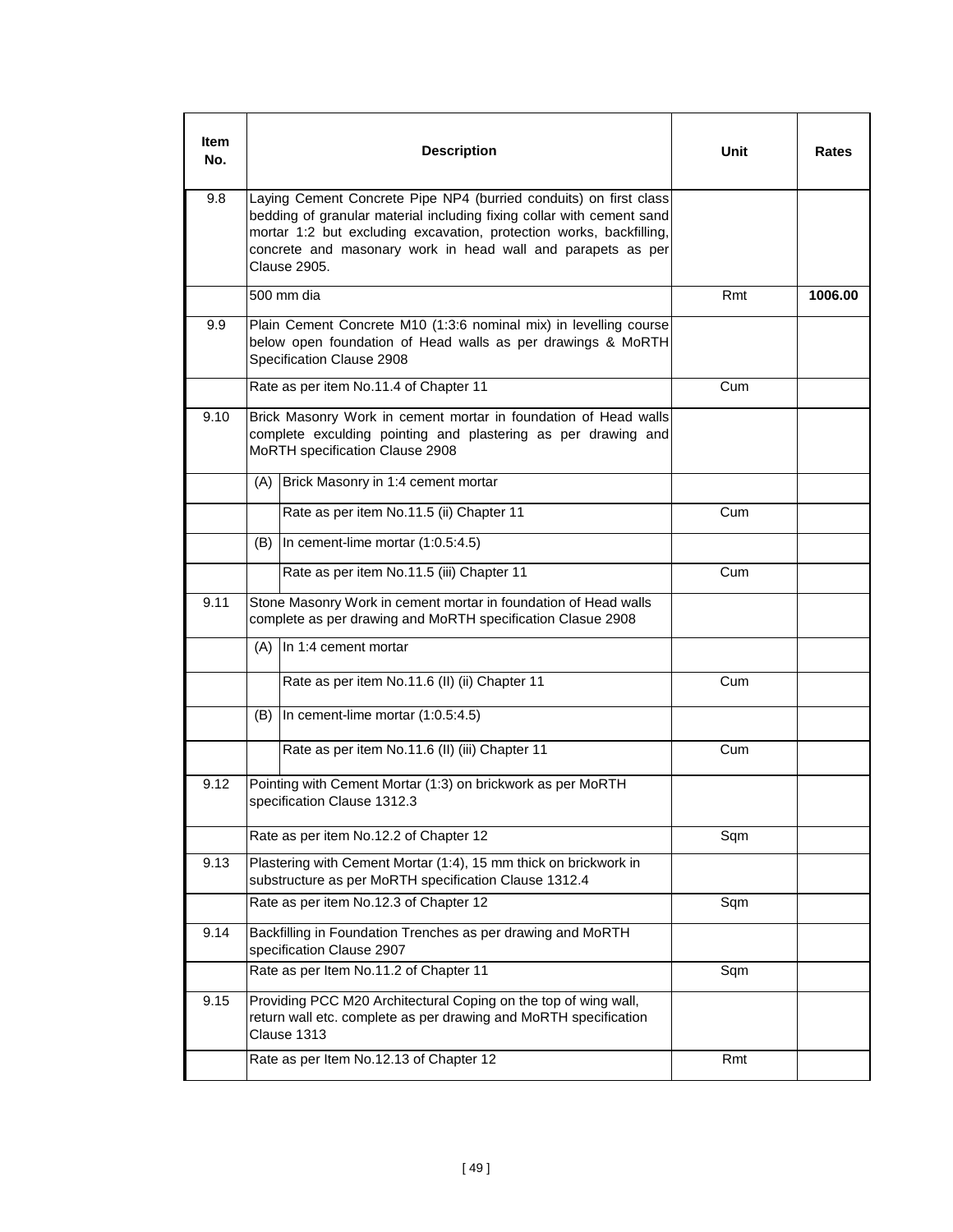| ltem<br>No. |     |                      |       | <b>Description</b>                                                                                                                                                                                                                                                                                                                                                                                                                                                                         | Unit                        | Rates   |  |
|-------------|-----|----------------------|-------|--------------------------------------------------------------------------------------------------------------------------------------------------------------------------------------------------------------------------------------------------------------------------------------------------------------------------------------------------------------------------------------------------------------------------------------------------------------------------------------------|-----------------------------|---------|--|
|             |     |                      |       | <b>Chapter 10 - TRAFFIC SIGNS, MARKINGS AND OTHER ROAD APPURTENANCES</b>                                                                                                                                                                                                                                                                                                                                                                                                                   |                             |         |  |
| 10.1        |     |                      |       | <b>Printing New Letters and Figures of any Shade</b>                                                                                                                                                                                                                                                                                                                                                                                                                                       |                             |         |  |
|             |     |                      |       | Printing new letter and figures of any shade with synthetic enamel<br>paint black or any other approved colour to give an even shade as<br>per drawings and MoRTH Specification Clause 801                                                                                                                                                                                                                                                                                                 |                             |         |  |
|             | i)  |                      |       | Hindi (Matras commas and the like not to be measured and Per Cm Height Per<br>paid for. Half letters shall be counted as half only)                                                                                                                                                                                                                                                                                                                                                        | Letter                      | 0.50    |  |
|             | ii) |                      |       | English and Roman                                                                                                                                                                                                                                                                                                                                                                                                                                                                          | Per Cm Height Per<br>Letter | 0.30    |  |
| 10.2        |     | <b>Traffic Signs</b> |       |                                                                                                                                                                                                                                                                                                                                                                                                                                                                                            |                             |         |  |
|             | А.  |                      |       | <b>Retro-reflectorised Traffic Signs</b>                                                                                                                                                                                                                                                                                                                                                                                                                                                   |                             |         |  |
|             |     |                      |       | encapsulated lens type reflective sheeting vide Clause<br>801.3.1 fixed over aluminium sheeting, 1.5 mm thick<br>supported on a mild steel angle iron post 75 mm x 75 mm<br>x 6 mm firmly fixed to the ground by means of properly<br>designed foundation with M15 grade cement concrete<br>450 mm x 450 mm x 600 mm, 600 mm below ground level<br>as per drawings and MoRTH Specification Clause 801                                                                                      |                             |         |  |
|             |     |                      | (i)   | 900 mm equilateral triangle                                                                                                                                                                                                                                                                                                                                                                                                                                                                | Each                        | 4907.00 |  |
|             |     |                      | (ii)  | 600 mm equilateral triangle                                                                                                                                                                                                                                                                                                                                                                                                                                                                | Each                        | 3102.00 |  |
|             |     |                      | (iii) | 600 mm circular                                                                                                                                                                                                                                                                                                                                                                                                                                                                            | Each                        | 4284.00 |  |
|             |     |                      | (iv)  | 800 mm x 600 mm rectangular                                                                                                                                                                                                                                                                                                                                                                                                                                                                | Each                        | 6116.00 |  |
|             |     |                      | (v)   | 600 mm x 450 mm rectangular                                                                                                                                                                                                                                                                                                                                                                                                                                                                | Each                        | 4163.00 |  |
|             |     |                      |       | (vi) $\left  600 \right $ mm x 600 mm square                                                                                                                                                                                                                                                                                                                                                                                                                                               | Each                        | 5000.00 |  |
|             |     |                      |       | (vii) 900 mm side octagon                                                                                                                                                                                                                                                                                                                                                                                                                                                                  | Each                        | 7902.00 |  |
|             |     | (2)                  |       | Providing and fixing of retro-reflectorised cautionary,<br>mandatory and informatory sign as per IRC:67 made of<br>encapsulated lens type reflective sheeting vide Clause<br>801.3.1, fixed over aluminium sheeting, 1.5 mm thick<br>supported on GI pipe 50 mm dia firmly fixed to the ground<br>by means of properly designed foundation with M-15<br>grade cement concrete 450 mm x 450 mm x 600 mm, 600<br>mm below ground level as per drawings and MoRTH<br>Specification Clause 801 |                             |         |  |
|             |     |                      | (i)   | 900 mm equilateral triangle                                                                                                                                                                                                                                                                                                                                                                                                                                                                | Each                        | 4828.00 |  |
|             |     |                      | (ii)  | 600 mm equilateral triangle                                                                                                                                                                                                                                                                                                                                                                                                                                                                | Each                        | 3024.00 |  |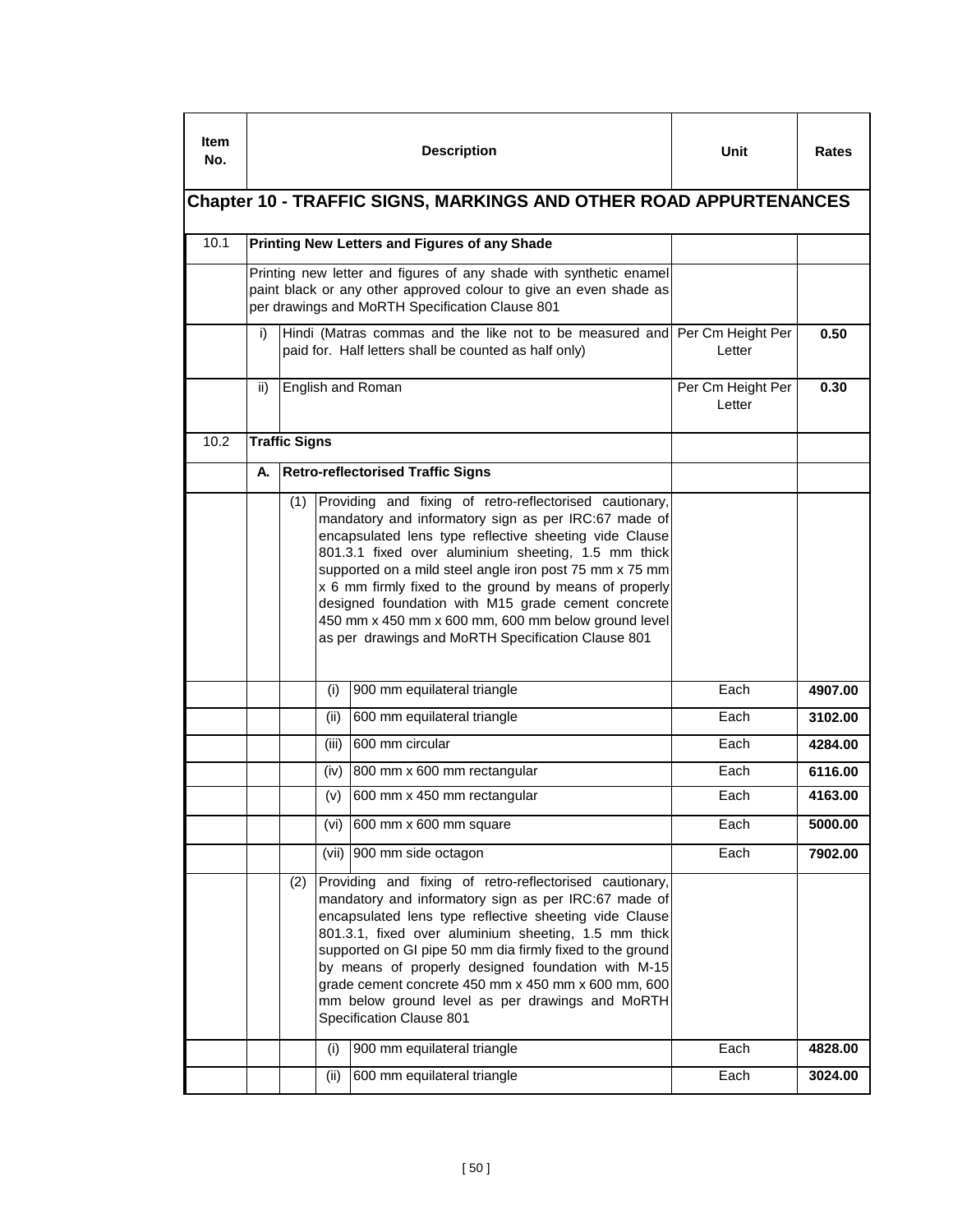| ltem<br>No. |   |                                                                                                                                                                                                                                                                                                                                                                                                                                                                                                                                                                                                                            |       | <b>Description</b>                                                                                                                                                                                                                                                                                                                                                                                                                                                               | Unit | Rates   |  |
|-------------|---|----------------------------------------------------------------------------------------------------------------------------------------------------------------------------------------------------------------------------------------------------------------------------------------------------------------------------------------------------------------------------------------------------------------------------------------------------------------------------------------------------------------------------------------------------------------------------------------------------------------------------|-------|----------------------------------------------------------------------------------------------------------------------------------------------------------------------------------------------------------------------------------------------------------------------------------------------------------------------------------------------------------------------------------------------------------------------------------------------------------------------------------|------|---------|--|
|             |   |                                                                                                                                                                                                                                                                                                                                                                                                                                                                                                                                                                                                                            | (iii) | 600 mm circular                                                                                                                                                                                                                                                                                                                                                                                                                                                                  | Each | 4205.00 |  |
|             |   |                                                                                                                                                                                                                                                                                                                                                                                                                                                                                                                                                                                                                            | (iv)  | 800 mm x 600 mm rectangular                                                                                                                                                                                                                                                                                                                                                                                                                                                      | Each | 6038.00 |  |
|             |   |                                                                                                                                                                                                                                                                                                                                                                                                                                                                                                                                                                                                                            | (v)   | 600 mm x 450 mm rectangular                                                                                                                                                                                                                                                                                                                                                                                                                                                      | Each | 4084.00 |  |
|             |   |                                                                                                                                                                                                                                                                                                                                                                                                                                                                                                                                                                                                                            | (vi)  | 600 mm x 600 mm square                                                                                                                                                                                                                                                                                                                                                                                                                                                           | Each | 4921.00 |  |
|             |   |                                                                                                                                                                                                                                                                                                                                                                                                                                                                                                                                                                                                                            |       | (vii) 900 mm side octagon                                                                                                                                                                                                                                                                                                                                                                                                                                                        | Each | 7824.00 |  |
|             |   | (3)                                                                                                                                                                                                                                                                                                                                                                                                                                                                                                                                                                                                                        |       | Providing and fixing of retro-reflectorised cautionary,<br>mandatory and informatory sign as per IRC:67 made of<br>encapsulated lens type reflective sheeting vide Clause<br>801.3.1, fixed over aluminium sheeting, 1.5 mm thick<br>supported on RCC Post 100 mm x 100 mm firmly fixed to<br>the ground by means of properly designed foundation<br>with M15 grade cement concrete 450 mm x 450 mm x<br>600 mm, 600 mm below ground level as per approved<br>drawing Clause 801 |      |         |  |
|             |   |                                                                                                                                                                                                                                                                                                                                                                                                                                                                                                                                                                                                                            | (i)   | 900 mm equilateral triangle                                                                                                                                                                                                                                                                                                                                                                                                                                                      | Each | 4342.00 |  |
|             |   |                                                                                                                                                                                                                                                                                                                                                                                                                                                                                                                                                                                                                            | (ii)  | 600 mm equilateral triangle                                                                                                                                                                                                                                                                                                                                                                                                                                                      | Each | 2537.00 |  |
|             |   |                                                                                                                                                                                                                                                                                                                                                                                                                                                                                                                                                                                                                            | (iii) | 600 mm circular                                                                                                                                                                                                                                                                                                                                                                                                                                                                  | Each | 3718.00 |  |
|             |   |                                                                                                                                                                                                                                                                                                                                                                                                                                                                                                                                                                                                                            | (iv)  | 800 mm x 600 mm rectangular                                                                                                                                                                                                                                                                                                                                                                                                                                                      | Each | 5551.00 |  |
|             |   |                                                                                                                                                                                                                                                                                                                                                                                                                                                                                                                                                                                                                            | (v)   | 600 mm x 450 mm rectangular                                                                                                                                                                                                                                                                                                                                                                                                                                                      | Each | 3597.00 |  |
|             |   |                                                                                                                                                                                                                                                                                                                                                                                                                                                                                                                                                                                                                            | (vi)  | 600 mm x 600 mm square                                                                                                                                                                                                                                                                                                                                                                                                                                                           | Each | 4435.00 |  |
|             |   |                                                                                                                                                                                                                                                                                                                                                                                                                                                                                                                                                                                                                            |       | (vii) 900 mm side octagon                                                                                                                                                                                                                                                                                                                                                                                                                                                        | Each | 7337.00 |  |
|             | В |                                                                                                                                                                                                                                                                                                                                                                                                                                                                                                                                                                                                                            |       | <b>Semi Reflective Traffic Signs</b>                                                                                                                                                                                                                                                                                                                                                                                                                                             |      |         |  |
|             |   | Providing and fixing of semi reflective cautionary, mandatory<br>and informatory sign board as per IRC:67 made of 1.5 mm thick<br>MS Sheet duly stove white colour in front and gray colour on<br>back with red reflective border of 65 mm width and required<br>letters and figures with reflective tape engineering grade of<br>required shade and colour supported and welded on 47mm x<br>47 mm x 12 SWG sheet tube firmly fixed to the ground by mean<br>of properly designed foundations with M-15 grade cement<br>concrete 450x450x600 mm, 600 mm below ground level as per<br>approved drawing and Specifications. |       |                                                                                                                                                                                                                                                                                                                                                                                                                                                                                  |      |         |  |
|             |   |                                                                                                                                                                                                                                                                                                                                                                                                                                                                                                                                                                                                                            | (i)   | 900 mm equilateral triangle                                                                                                                                                                                                                                                                                                                                                                                                                                                      | Each | 1484.00 |  |
|             |   |                                                                                                                                                                                                                                                                                                                                                                                                                                                                                                                                                                                                                            | (ii)  | 600 mm equilateral triangle                                                                                                                                                                                                                                                                                                                                                                                                                                                      | Each | 1322.00 |  |
|             |   |                                                                                                                                                                                                                                                                                                                                                                                                                                                                                                                                                                                                                            | (iii) | 600 mm circular                                                                                                                                                                                                                                                                                                                                                                                                                                                                  | Each | 1428.00 |  |
|             |   |                                                                                                                                                                                                                                                                                                                                                                                                                                                                                                                                                                                                                            | (iv)  | 800 mm x 600 mm rectangular                                                                                                                                                                                                                                                                                                                                                                                                                                                      | Each | 1592.00 |  |
|             |   |                                                                                                                                                                                                                                                                                                                                                                                                                                                                                                                                                                                                                            | (v)   | 600 mm x 450 mm rectangular                                                                                                                                                                                                                                                                                                                                                                                                                                                      | Each | 1417.00 |  |
|             |   |                                                                                                                                                                                                                                                                                                                                                                                                                                                                                                                                                                                                                            | (vi)  | 600 mm x 600 mm square                                                                                                                                                                                                                                                                                                                                                                                                                                                           | Each | 1492.00 |  |
|             |   |                                                                                                                                                                                                                                                                                                                                                                                                                                                                                                                                                                                                                            |       | (vii) 900 mm side octagon                                                                                                                                                                                                                                                                                                                                                                                                                                                        | Each | 1752.00 |  |
|             |   |                                                                                                                                                                                                                                                                                                                                                                                                                                                                                                                                                                                                                            |       | B-II. Add extra for providing and fixing definition plate of size 600 x<br>400 mm including all letters with above specifications                                                                                                                                                                                                                                                                                                                                                | Each | 198.00  |  |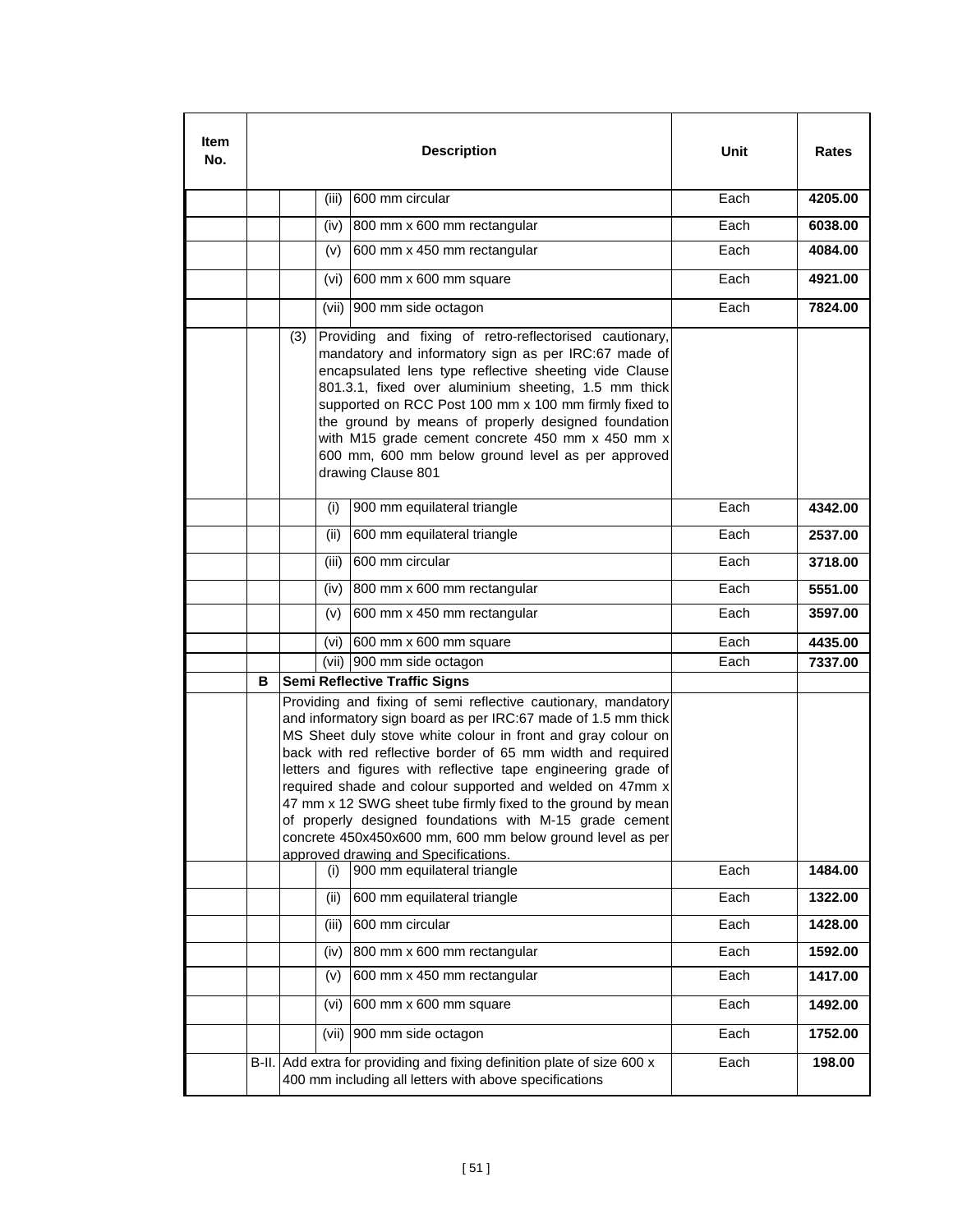| Item<br>No.<br>10.3 |    |       | <b>Description</b><br>Direction and Place Identification signs upto 0.9 sqm size board                                                                                                                                                                                                                                                                                                                                                                                                                                                                                                                                                                             | Unit | Rates    |
|---------------------|----|-------|--------------------------------------------------------------------------------------------------------------------------------------------------------------------------------------------------------------------------------------------------------------------------------------------------------------------------------------------------------------------------------------------------------------------------------------------------------------------------------------------------------------------------------------------------------------------------------------------------------------------------------------------------------------------|------|----------|
|                     |    |       |                                                                                                                                                                                                                                                                                                                                                                                                                                                                                                                                                                                                                                                                    |      |          |
|                     | А. |       | <b>Retro-reflectorised Traffic Signs</b>                                                                                                                                                                                                                                                                                                                                                                                                                                                                                                                                                                                                                           |      |          |
|                     |    | (i)   | Providing and erecting direction and place identification<br>retro-reflectorised sign as per IRC:67 made of<br>encapsulated lens type reflective sheeting vide Clause<br>801.3.1. fixed over aluminium sheeting, 2 mm thick with<br>area not exceeding 0.9 sqm supported on a mild steel<br>single angle iron post $75 \times 75 \times 6$ mm firmly fixed to the<br>ground by means of properly designed foundation with M-<br>15 grade cement concrete 450 x 450 x 600 mm, 600 mm<br>below ground level as per approved drawing and MoRTH<br>Clause<br>Specification<br>801.<br><b>Direction</b><br>and<br>Place<br>Identification signs upto 0.9 sqm size board | Sqm  | 11416.00 |
|                     |    | (ii)  | Providing and erecting direction and place identification<br>retro-reflectorised<br>sign<br>as per<br>IRC:67<br>made<br>οf<br>encapsulated lens type reflective sheeting vide Clause<br>801.3.1. fixed over aluminium sheeting, 2 mm thick with<br>area not exceeding 0.9 sqm supported on 2 inch dia GI<br>Pipe firmly fixed to the ground by means of properly<br>designed foundation with M-15 grade cement concrete<br>450 x 450 x 600 mm, 600 mm below ground level as per<br>approved drawing and MoRTH Specification Clause<br>801, upto 0.9 sqm size board.                                                                                                | Sqm  | 10585.00 |
|                     |    | (iii) | Providing and erecting direction and place identification<br>retro-reflectorised<br>sign<br>as<br>per<br>IRC:67<br>made of<br>encapsulated lens type reflective sheeting vide Clause<br>801.3.1, fixed over aluminium sheeting, 2 mm thick with<br>area not exceeding 0.9 sqm supported on RCC Post 100<br>mm x 100 mm firmly fixed to the ground by means of<br>properly designed foundation with M-15 grade cement<br>concrete 450 x 450 x 600 mm, 600 mm below ground<br>level as per approved drawing and MoRTH Specification<br>Clause 801, upto 0.9 sqm size board                                                                                           | Sqm  | 10016.00 |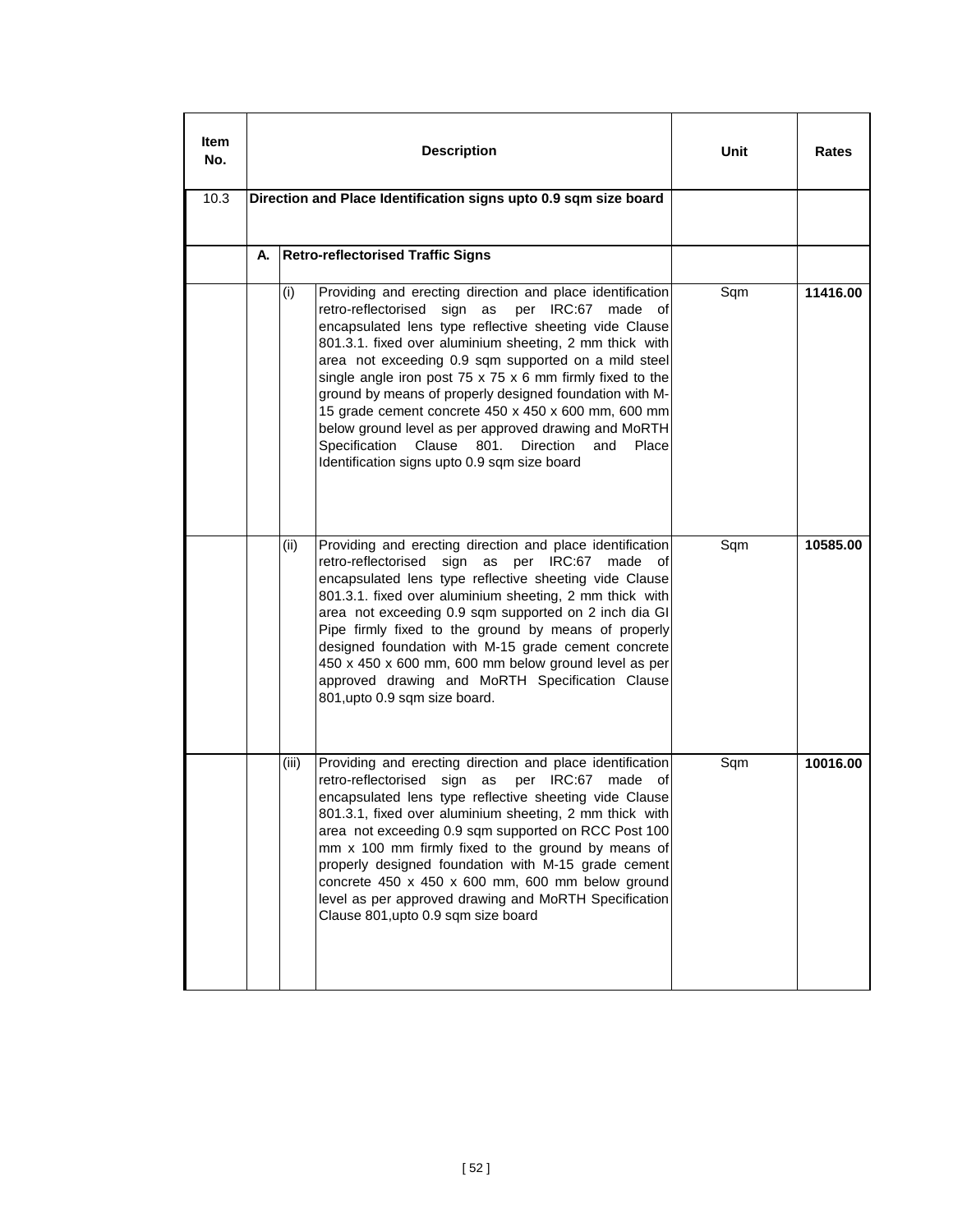| Item<br>No. |    | <b>Description</b>                                                                                                                                                                                                                                                                                                                                                                                                                                                                                                                                                                                                                                                                                                                                                                  | Unit | Rates    |  |  |
|-------------|----|-------------------------------------------------------------------------------------------------------------------------------------------------------------------------------------------------------------------------------------------------------------------------------------------------------------------------------------------------------------------------------------------------------------------------------------------------------------------------------------------------------------------------------------------------------------------------------------------------------------------------------------------------------------------------------------------------------------------------------------------------------------------------------------|------|----------|--|--|
|             | В. | <b>Semi-Reflective Traffic signs</b>                                                                                                                                                                                                                                                                                                                                                                                                                                                                                                                                                                                                                                                                                                                                                |      |          |  |  |
|             |    | Direction and place indentification signs up to 0.9 sqm size<br>board                                                                                                                                                                                                                                                                                                                                                                                                                                                                                                                                                                                                                                                                                                               |      |          |  |  |
|             |    | Providing and erecting direction and place identifications of<br>semi reflective sign boards as per IRC:67 made of 2 mm thick<br>M.S. Sheet duly stove enameled paint in white colour in front<br>and grey colour on back with red reflective border of 70 mm<br>width and required message, letters, figures with reflective<br>engineering grade tape of required shade and colour.<br>Supported and welded on 47 mm x 47mm of 12 SWG Square<br>tube of 3050 mm height duly strengthened by 25 mm x 5 mm<br>M/s flat iron on edges on back firmly fixed to the ground by<br>means of properly designed foundations with M-15 grade<br>cement concrete 450 mm x 450 mm x 600 mm, 600 mm below<br>ground level as per approved drawing and Specification upto<br>0.9 sqm size board | Sqm  | 2599.00  |  |  |
| 10.4        |    | Direction and Place Identification signs with size more than 0.9<br>sqm size board                                                                                                                                                                                                                                                                                                                                                                                                                                                                                                                                                                                                                                                                                                  |      |          |  |  |
|             | А. | <b>Retro-reflectorised Traffic Signs</b>                                                                                                                                                                                                                                                                                                                                                                                                                                                                                                                                                                                                                                                                                                                                            |      |          |  |  |
|             |    | Providing and erecting direction and place identification<br>(i)<br>retro-\reflectorised sign as<br>per IRC:67 made of<br>encapsulated lens type reflective sheeting vide Clause<br>801.3.1, fixed over aluminium sheeting, 2 mm thick with<br>area exceeding 0.9 sqm supported on mild steel angle<br>iron posts 75 mm x 75 mm x 6 mm, 2 Nos. firmly fixed to<br>the ground by means of properly designed foundation<br>with M-15 grade cement concrete 450 mm x 450 mm x<br>600 mm, 600 mm below ground level as per approved<br>drawing and MoRTH Specification Clause 801                                                                                                                                                                                                       | Sqm  | 11776.00 |  |  |
|             |    | Providing and erecting direction and place identification<br>(ii)<br>retro-reflectorised sign as per<br>IRC:67<br>made of<br>encapsulated lens type reflective sheeting vide Clause<br>801.3.1, fixed over aluminium sheeting, 2 mm thick with<br>area exceeding 0.9 sqm supported on dia GI Pipe firmly<br>fixed to the ground by means of properly designed<br>foundation with M-15 grade cement concrete 450 mm x<br>450 mm x 600 mm, 600 mm below ground level as per<br>approved drawing and MoRTH Specification Clause 801                                                                                                                                                                                                                                                    | Sqm  | 11672.00 |  |  |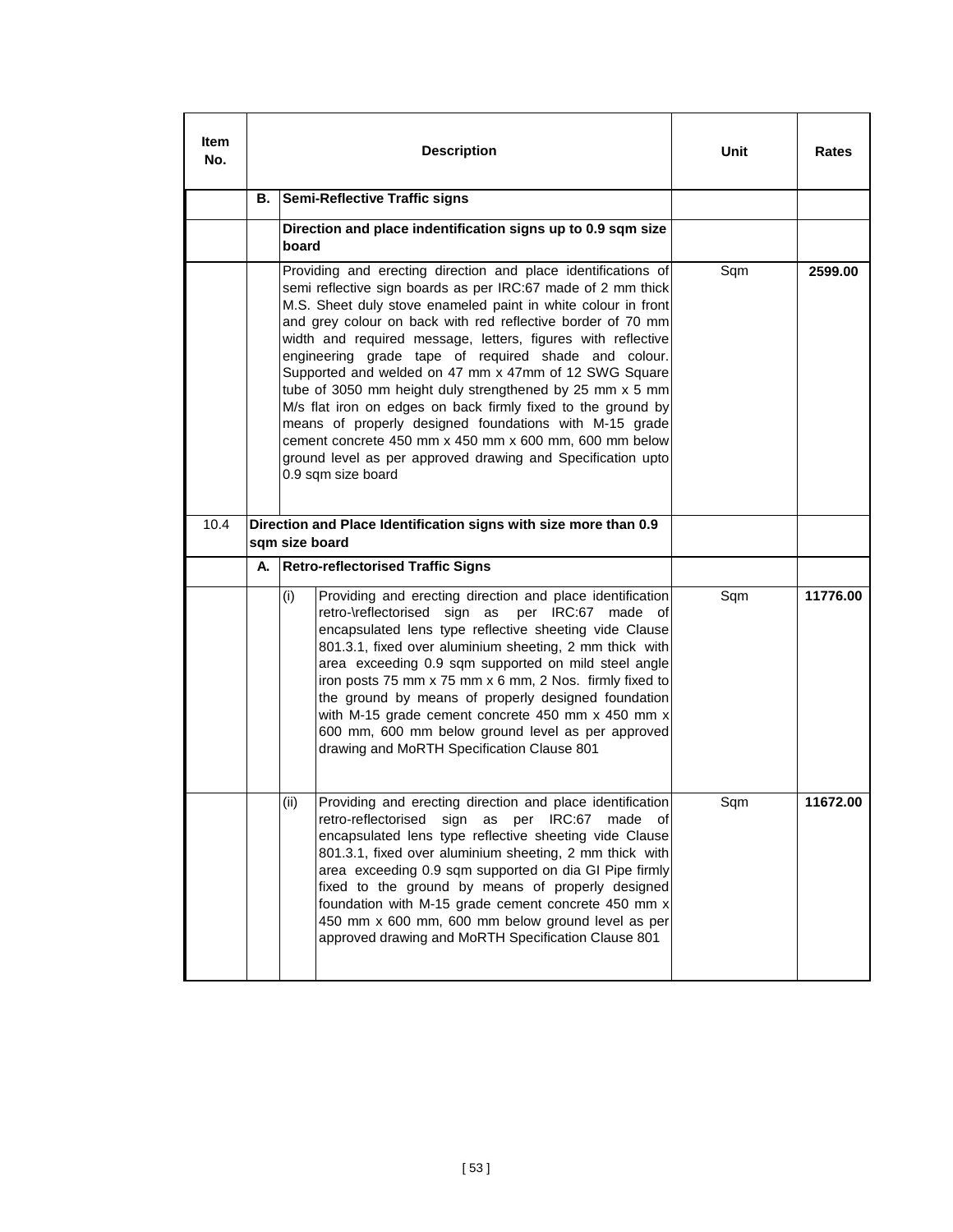| ltem<br>No. |                                                                                                                                                                                                                                 |                                                                                                                                                                                                            | Unit                                                                                                                                                                                                                                                                                                                                                                                                                                                                                                                                                                                                                                                                                                                                                                                                   | Rates |          |
|-------------|---------------------------------------------------------------------------------------------------------------------------------------------------------------------------------------------------------------------------------|------------------------------------------------------------------------------------------------------------------------------------------------------------------------------------------------------------|--------------------------------------------------------------------------------------------------------------------------------------------------------------------------------------------------------------------------------------------------------------------------------------------------------------------------------------------------------------------------------------------------------------------------------------------------------------------------------------------------------------------------------------------------------------------------------------------------------------------------------------------------------------------------------------------------------------------------------------------------------------------------------------------------------|-------|----------|
|             |                                                                                                                                                                                                                                 | (iii)                                                                                                                                                                                                      | Providing and erecting direction and place identification<br>retro- reflectorised sign as per IRC:67 made of<br>encapsulated lens type reflective sheeting vide Clause<br>801.3.1, fixed over aluminium sheeting, 2 mm thick with<br>area exceeding 0.9 sqm supported on RCC Posts 100<br>mm x 100 mm firmly fixed to the ground by means of<br>properly designed foundation with M 15 grade cement<br>concrete $450$ mm $x$ $450$ mm $x$ 600 mm, 600 mm below<br>ground level as per approved drawing and MoRTH<br>Specification Clause 801                                                                                                                                                                                                                                                           | Sqm   | 10156.00 |
|             | В.                                                                                                                                                                                                                              |                                                                                                                                                                                                            | <b>Semi-Reflective Traffic signs</b>                                                                                                                                                                                                                                                                                                                                                                                                                                                                                                                                                                                                                                                                                                                                                                   |       |          |
|             |                                                                                                                                                                                                                                 | sqm sign board                                                                                                                                                                                             | Direction and place identification signs more than 0.90                                                                                                                                                                                                                                                                                                                                                                                                                                                                                                                                                                                                                                                                                                                                                |       |          |
|             |                                                                                                                                                                                                                                 |                                                                                                                                                                                                            | Providing and erecting direction and place identification of semi<br>reflective sign boards as per IRC-67 made of 2 mm thick M.S.<br>Sheet duly stove enameled paint white colour in front and grey<br>colour on back with reflective border of 70 mm width and<br>required message, letters, figures with reflective tape of<br>engineering grade of required shade and colour. Supported<br>and welded on two nos. 47 mm x 47 mm of 12 SWG square<br>tube of 3050 mm height duly strengthened by 25 mm x 5 mm<br>MS flat iron on edges on back firmly fixed to the ground by<br>means of properly designed foundations with M-15 grade<br>cement concrete 450 mm x 450 mm x 600 mm, 600 mm below<br>ground level as per approved drawing and Specification with<br>size more than 0.9 sqm size board | Sqm   | 2869.00  |
| 10.5        |                                                                                                                                                                                                                                 | <b>Painting Two Coats on New Concrete Surfaces</b>                                                                                                                                                         |                                                                                                                                                                                                                                                                                                                                                                                                                                                                                                                                                                                                                                                                                                                                                                                                        |       |          |
|             |                                                                                                                                                                                                                                 | Painting two coats including primer coat after filling the surface with<br>synthetic enamel paint in all shades on new, plastered / concrete<br>surfaces as per drawing and MoRTH Specification Clause 801 | Sqm                                                                                                                                                                                                                                                                                                                                                                                                                                                                                                                                                                                                                                                                                                                                                                                                    | 69.00 |          |
| 10.6        |                                                                                                                                                                                                                                 | <b>Painting on Steel Surfaces</b>                                                                                                                                                                          |                                                                                                                                                                                                                                                                                                                                                                                                                                                                                                                                                                                                                                                                                                                                                                                                        |       |          |
|             | Providing and applying two coats of ready mix paint including primer<br>coat of approved brand on steel surface after through cleaning of<br>surface to give an even shade as per drawing and MoRTH<br>Specification Clause 801 |                                                                                                                                                                                                            |                                                                                                                                                                                                                                                                                                                                                                                                                                                                                                                                                                                                                                                                                                                                                                                                        | Sqm   | 69.00    |
| 10.7        |                                                                                                                                                                                                                                 |                                                                                                                                                                                                            | Painting on Concrete/Steel Surfaces with Epoxy                                                                                                                                                                                                                                                                                                                                                                                                                                                                                                                                                                                                                                                                                                                                                         |       |          |
|             | Painting two coats including prime coat with epoxy paint of approved<br>brand on concrete/steel surfaces after through cleaning of surface to<br>give an even shade as per drawing and MoRTH Specification Clause<br>801        |                                                                                                                                                                                                            |                                                                                                                                                                                                                                                                                                                                                                                                                                                                                                                                                                                                                                                                                                                                                                                                        | Sqm   | 126.00   |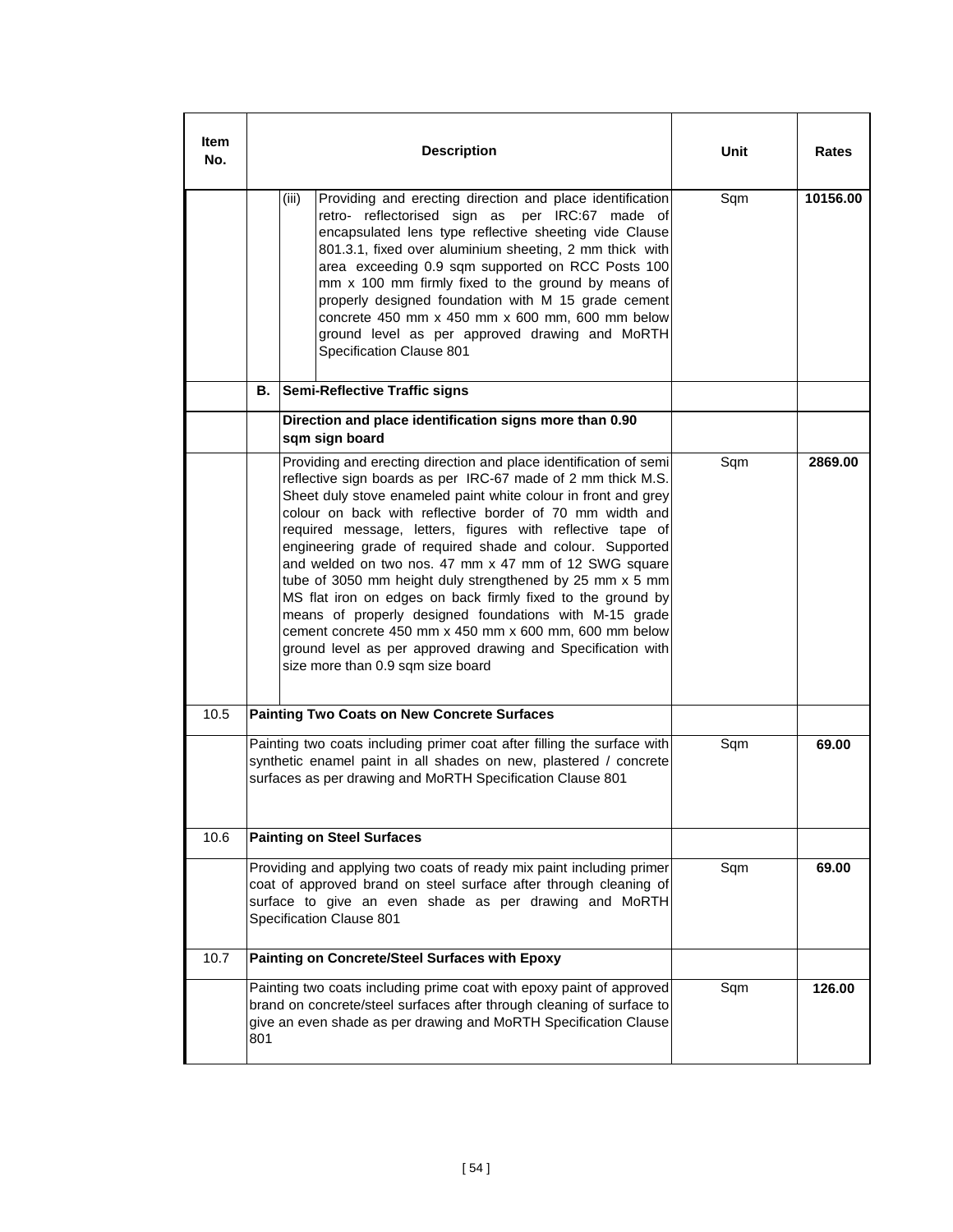| Item<br>No. | <b>Description</b>                                                                                                                                                                                                                                                                                                                                                                                                                                                                                                      | Unit | Rates   |
|-------------|-------------------------------------------------------------------------------------------------------------------------------------------------------------------------------------------------------------------------------------------------------------------------------------------------------------------------------------------------------------------------------------------------------------------------------------------------------------------------------------------------------------------------|------|---------|
| 10.8        | Painting lines, Dashes, Arrows, etc. on Road in Two Coats on<br><b>New Work</b>                                                                                                                                                                                                                                                                                                                                                                                                                                         |      |         |
|             | Painting lines, dashes, arrows, etc. on roads in two coats on new<br>work with ready mixed road marking paint conforming to IS:164 on<br>bituminous/concrete surface, including cleaning the surface of all dirt,<br>dust and other foreign matter, demarcation at site and traffic control<br>as per drawing and MoRTH Specification Clause 803                                                                                                                                                                        | Sqm  | 80.00   |
| 10.9        | Painting lines, Dashes, Arrows, etc. on Roads in Two Coats on<br>Old Work                                                                                                                                                                                                                                                                                                                                                                                                                                               |      |         |
|             | Painting lines, dashes, arrows, etc. on roads in two coats on old work<br>with ready mixed road marking paint conforming to IS:164 on<br>bituminous/concrete surface, including cleaning the surface of all dirt,<br>dust and other foreign matter, demarcation at site and traffic control<br>as per drawing and MoRTH specification Clause 803                                                                                                                                                                        | Sqm  | 52.00   |
| 10.10       | <b>Kilometre Stone</b>                                                                                                                                                                                                                                                                                                                                                                                                                                                                                                  |      |         |
|             | Reinforced cement concrete M15 grade kilometre stone/local stone<br>of standard design as per IRC:8 fixing in position including painting<br>and printing, etc as per drawing and MoRTH Specification Clause<br>801                                                                                                                                                                                                                                                                                                     |      |         |
|             | 5th Kilometre Stone (precast)<br>i)                                                                                                                                                                                                                                                                                                                                                                                                                                                                                     | Each | 2427.00 |
|             | <b>Ordinary Kilometer Stone (Precast)</b><br>ii)                                                                                                                                                                                                                                                                                                                                                                                                                                                                        | Each | 1439.00 |
|             | iii)<br>200 m stone (precast)                                                                                                                                                                                                                                                                                                                                                                                                                                                                                           | Each | 339.00  |
| 10.11       | <b>Boundary Pillar</b>                                                                                                                                                                                                                                                                                                                                                                                                                                                                                                  |      |         |
|             | Reinforced cement concrete M15 grade boundary pillars/local stone<br>of standard design as per IRC:25, fixed in position including finishing<br>and lettering but excluding painting as per drawing and MoRTH<br>Specification Clause 807                                                                                                                                                                                                                                                                               | Each | 355.00  |
| 10.12       | G.I Barbed Wire Fencing 1.2 m high                                                                                                                                                                                                                                                                                                                                                                                                                                                                                      |      |         |
|             | Providing and fixing 1.2 m high GI barbed wire fencing with 1.8 m<br>RCC posts 150 mm x 150 mm placed every 3 m centre-to-centre<br>founded in M15 grade cement concrete, 0.6 m below ground level,<br>every 15th post, last but one end post and corner post shall be<br>strutted on both sides and end post on one side only and provided<br>with 9 horizontal lines and 2 diagonals interwoven with horizontal<br>wires, fixed with GI staples, turn buckles etc. complete as per<br>MoRTH Specification Clause 808. | Rmt  | 345.00  |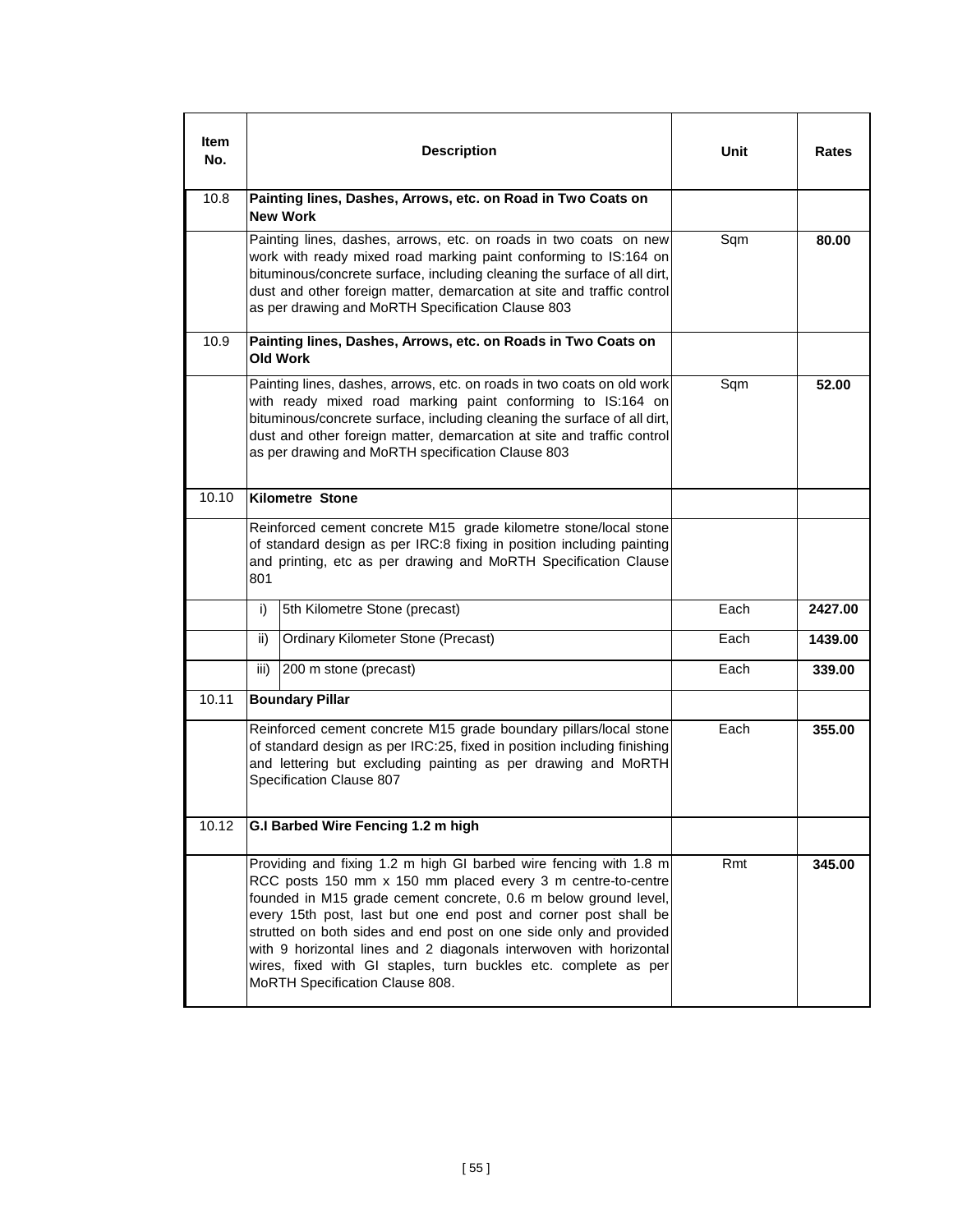| ltem<br>No. | <b>Description</b>                                                                                                                                                                                                                                                                                                                                                                                                                                                                                                                         | Unit | <b>Rates</b> |
|-------------|--------------------------------------------------------------------------------------------------------------------------------------------------------------------------------------------------------------------------------------------------------------------------------------------------------------------------------------------------------------------------------------------------------------------------------------------------------------------------------------------------------------------------------------------|------|--------------|
| 10.13       | G.I Barbed Wire Fencing 1.8 m high                                                                                                                                                                                                                                                                                                                                                                                                                                                                                                         |      |              |
|             | Providing and fixing 1.8 m high GI barbed wire fencing with 2.4 m<br>RCC M15 grade 150 mm x 150 mm concrete post placed every 3 m<br>centre-to-centre founded in M15 grade cement concrete, 0.6 m<br>below ground level, every 15th post, last but one end post and corner<br>post shall be strutted on both sides and end post on one side only<br>and provided with 12 horizontal lines and 2 diagonals interwoven<br>with horizontal wires, fixed with GI staples, turn buckles etc. complete<br>as per MoRTH Specification Clause 808. | Rmt  | 464.00       |
| 10.14       | Tubular Steel Railing on Medium Weight Steel Channel (ISMC<br>series) 100 mm x 50 mm                                                                                                                                                                                                                                                                                                                                                                                                                                                       |      |              |
|             | Providing, fixing and erecting 50 mm dia steel pipe railing in 3 rows<br>duly painted on medium weight steel channels (ISMC series) 100 mm<br>x 50 mm, 1.2 m high above ground, 2 m centre-to-centre, complete<br>as per approved drawings ad MoRTH Specification Clause 809                                                                                                                                                                                                                                                               | Rmt  | 1633.00      |
| 10.15       | Tubular Steel Railing on Precast RCC posts, 1.2 m high above<br><b>Ground Level</b>                                                                                                                                                                                                                                                                                                                                                                                                                                                        |      |              |
|             | Providing, fencing and erecting 50 mm dia painted steel pipe railing<br>in 3 rows on precast M-20 grade RCC vertical posts 175 mm x 175<br>mm x 1.8 m high (1.2 m above GI) with 3 holes 50 mm dia for pipe,<br>fixed 2 m centre-to- centre complete as per approved drawings and<br>MoRTH Specification Clause 809.                                                                                                                                                                                                                       | Rmt  | 1254.00      |
| 10.16       | <b>Traffic Cone</b>                                                                                                                                                                                                                                                                                                                                                                                                                                                                                                                        |      |              |
|             | Provision of red fluorescent with white reflective sleeve traffic cone<br>made of Low Density Polyethylene (LDPE) material with a square<br>base of 390 x 390 x 35 mm and a height of 770 mm, 4 kg in weight,<br>placed at 1.5 m interval, all as per BS:873 and as per MoRTH<br>Specification Clause 813.4                                                                                                                                                                                                                                | Each | 481.00       |
| 10.17       | <b>Rumble Strips</b>                                                                                                                                                                                                                                                                                                                                                                                                                                                                                                                       |      |              |
|             | Provision of 15 nos. rumble strips covered with premix bituminous<br>carpet, 15-20 mm high at centre, 250 mm wide placed at 1 m centre-<br>to-centre at approved locations to control speed, marked with white<br>strips of road marking paint as per MoRTH Specification Clause 803                                                                                                                                                                                                                                                       | Sqm  |              |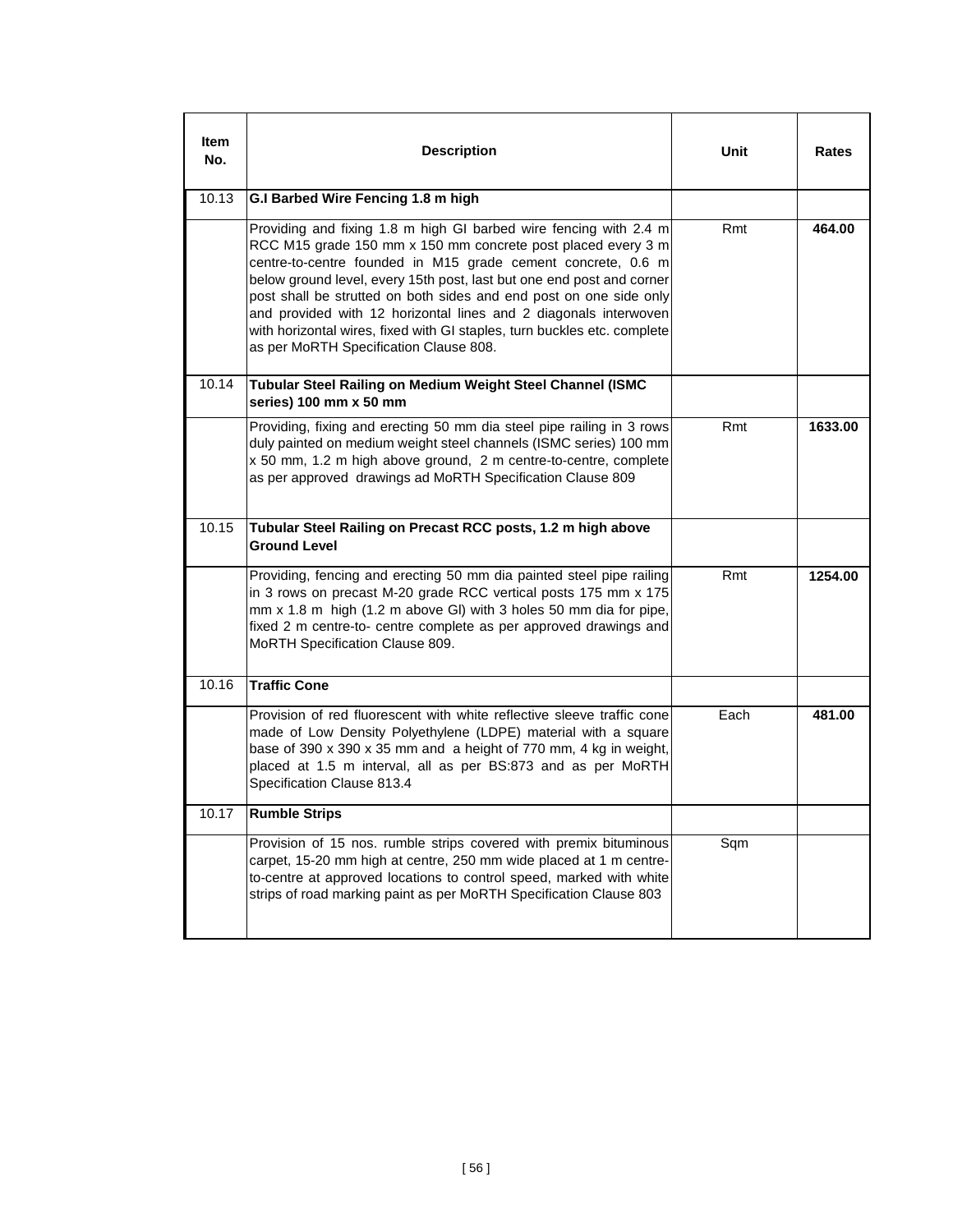| ltem<br>No. |          |                  | <b>Description</b>                                                                                                                                                                                                                                                                                                                                                                                                                                                                                                                                                                          | Unit   | Rates  |
|-------------|----------|------------------|---------------------------------------------------------------------------------------------------------------------------------------------------------------------------------------------------------------------------------------------------------------------------------------------------------------------------------------------------------------------------------------------------------------------------------------------------------------------------------------------------------------------------------------------------------------------------------------------|--------|--------|
| 10.18       |          |                  | <b>Safety Devices and Signs in Construction Zones</b>                                                                                                                                                                                                                                                                                                                                                                                                                                                                                                                                       |        |        |
|             |          |                  | Provision and fixing of traffic signs for limited period at suitable<br>locations in construction zone comprising of warning zone, approach<br>transition zone, working zone and terminal transition zone with a<br>minimum distance of 2-3 m from the edge of the carriageway. The<br>bottom edge of the lowest sign plate to be not less than 2 m above<br>the road level, fixed on 600 mm x 600 mm x 6 mm angle iron post,<br>founded and installed as per approved design and drawings,<br>removed and disposed of after completion of construction work, all<br>as per IRC:SP:55-2001. | Each   |        |
|             | a)       |                  | Diversion one km ahead                                                                                                                                                                                                                                                                                                                                                                                                                                                                                                                                                                      |        |        |
|             | b)       |                  | Traffic sign ahead                                                                                                                                                                                                                                                                                                                                                                                                                                                                                                                                                                          |        |        |
|             | C)       |                  | Road ahead closed                                                                                                                                                                                                                                                                                                                                                                                                                                                                                                                                                                           |        |        |
|             | d)       |                  | Men at work                                                                                                                                                                                                                                                                                                                                                                                                                                                                                                                                                                                 |        |        |
|             | e)       |                  | Road narrow                                                                                                                                                                                                                                                                                                                                                                                                                                                                                                                                                                                 |        |        |
|             | f)       |                  | Un-even road                                                                                                                                                                                                                                                                                                                                                                                                                                                                                                                                                                                |        |        |
|             | g)       |                  | Slippery road                                                                                                                                                                                                                                                                                                                                                                                                                                                                                                                                                                               |        |        |
|             | h)<br>i) | <b>Diversion</b> | Loose chippings                                                                                                                                                                                                                                                                                                                                                                                                                                                                                                                                                                             |        |        |
|             | j)       |                  | Do not enter                                                                                                                                                                                                                                                                                                                                                                                                                                                                                                                                                                                |        |        |
|             | k)       |                  | Road closed                                                                                                                                                                                                                                                                                                                                                                                                                                                                                                                                                                                 |        |        |
|             | $\vert$  | Stop             |                                                                                                                                                                                                                                                                                                                                                                                                                                                                                                                                                                                             |        |        |
|             | m)       | Slow             |                                                                                                                                                                                                                                                                                                                                                                                                                                                                                                                                                                                             |        |        |
|             | n)       |                  | Speed limit                                                                                                                                                                                                                                                                                                                                                                                                                                                                                                                                                                                 |        |        |
|             |          | Note:            | The rate for traffic signs are already worked out and<br>given elsewhere in this Chapter. The same may be<br>adopted.                                                                                                                                                                                                                                                                                                                                                                                                                                                                       |        |        |
| 10.19       |          |                  | Road Markers/Road Stud with Lens Reflector                                                                                                                                                                                                                                                                                                                                                                                                                                                                                                                                                  |        |        |
|             |          |                  | Providing and fixing of road stud 100 x 100 mm die cast in<br>aluminium, resistant to corrosive effect of salt and grit, fitted with<br>lense reflectors, installed in concrete or asphaltic surface by drilling<br>holes 30 mm upto a depth of 600 mm and bedded in a suitable<br>bituminous grout or epoxy mortar, all as per BS:873 (Part 4) 1973.as<br>per MoRTH Specification Clause 804.                                                                                                                                                                                              | Each   | 104.00 |
| 10.20       |          |                  | Marking Centre Line and stop lines etc. on road as per IRC pattern<br>with thermoplastic paint of approved quality and make with 8% glass<br>beads laid on the road surface at temperature 160" C with a special<br>applicator machine complete with a special applicator machine<br>complete with labour material and traffic diversion arrangements.                                                                                                                                                                                                                                      | P.Sqm. | 507.00 |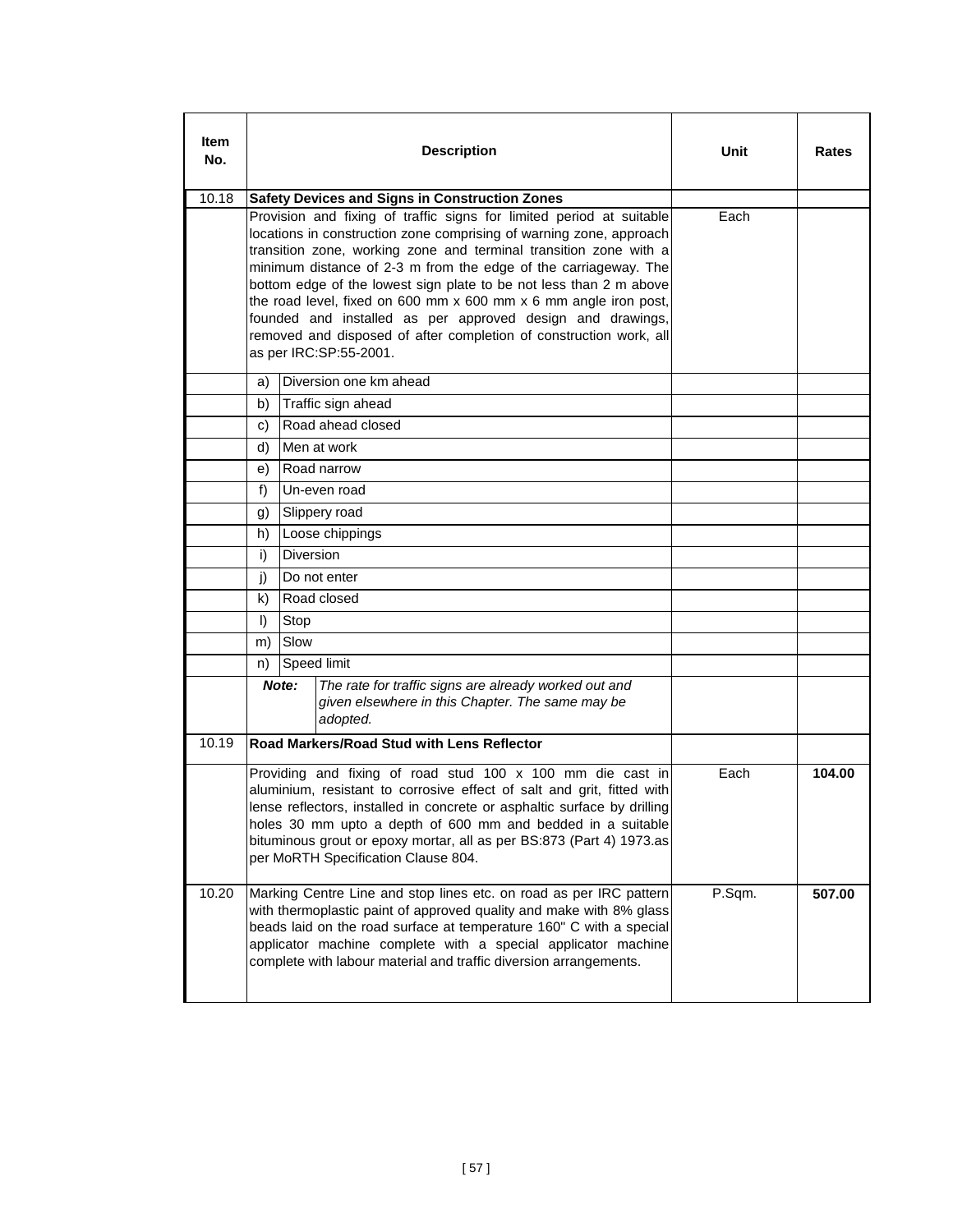| ltem<br>No. | <b>Description</b>                                                                                                                                                                                                                                                                                                                                                                                                                                                                                                                                                                                                                                                                                                                                                                                                                                                                                                                           | Unit   | Rates   |
|-------------|----------------------------------------------------------------------------------------------------------------------------------------------------------------------------------------------------------------------------------------------------------------------------------------------------------------------------------------------------------------------------------------------------------------------------------------------------------------------------------------------------------------------------------------------------------------------------------------------------------------------------------------------------------------------------------------------------------------------------------------------------------------------------------------------------------------------------------------------------------------------------------------------------------------------------------------------|--------|---------|
| 10.21       | Marking Centre Line and stop lines etc. on road as per IRC pattern<br>with thermoplastic paint of approved quality and make without glass<br>beads laid on the road surface at temperature 160" C with a special<br>applicator machine complete with a special applicator machine<br>complete with labour material and traffic diversion arrangements.                                                                                                                                                                                                                                                                                                                                                                                                                                                                                                                                                                                       | P.Sqm. | 485.00  |
| 10.22       | Providing and fixing Mukhya Mantri Sadak Yojana/ Mahatma Gandhi<br>Rajya Sadak Yojana informatory sign board with logo for roads<br>funded by State road fund having M.S. Definition plate of 1.60 mm<br>thickness frame to steel hollow dsection of 75mm x 75mm, 2.5m long<br>stove enamelled paint with hold fast including paint logo as per<br>approved design and colours. The logo shall be made out of 1.6mm<br>thick circular plate duly framed with MS angle 25x25x5 mm on back<br>and fix on 1200mm x 150mm rectangular steel base plate 1.6mm<br>thick, the base of circular shall be plain at the junction of base plate.<br>The size of definition plate shall be 1500x600mm and embedding the<br>posts by M-15 cement concrete block 45 cm x 45 cm x 60 cm, 60 cm<br>below ground level including lettering / writing and painting etc.<br>complete in all respect.as per MoRTH Specification Clause 801.                      | Each   | 7774.00 |
| 10.23       | Providing and fixing PVC Bump Speed Breakers size 350 mm x 250<br>mm x 50 mm fitted with key hooks complete with labour material and<br>traffic diversion arrangements.                                                                                                                                                                                                                                                                                                                                                                                                                                                                                                                                                                                                                                                                                                                                                                      | Rmt    | 2255.00 |
| 10.24       | Providing and laying rounded hump type speed breakers for crossing<br>speed 25 km/h as per IRC design including providing and applying<br>bitumen emulsion tack coat, making speed breaker in designed<br>profile with bituminous macadam, providing seal coat type B for<br>sealing the voids and marking chequered pattern with thermoplastic<br>paint complete as per IRC : 99-1988                                                                                                                                                                                                                                                                                                                                                                                                                                                                                                                                                       |        |         |
|             | (i)<br>3.70 meter wide and 10 cm high for general traffic                                                                                                                                                                                                                                                                                                                                                                                                                                                                                                                                                                                                                                                                                                                                                                                                                                                                                    | Rmt    | 2308.00 |
|             | 5.0 meter wide and 10 cm high for heavy truck and bus traffic<br>(ii)                                                                                                                                                                                                                                                                                                                                                                                                                                                                                                                                                                                                                                                                                                                                                                                                                                                                        | Rmt    | 2942.00 |
| 10.25       | Providing and Erecting typical Citizen's information Board as per<br>approved drawing & specification made of two MS sheet of 1.6 mm<br>thick each of size 900mm x 750mm stiffend by angle iron<br>25mmx25mm x 3mm all around the plate & plates fixed on frame of<br>75mm dia pipe of 12 SWG sheet (vertical post 3050 mm with angle<br>holdfasts and horizontal member 900mm) to be joined by embedded<br>in cement concrete M-15 grade of block of 600mmx 600mm x 750<br>mm size below ground level as per enclosed drawings & as directed<br>by Engineering incharge. All MS will be stove anmeled on both side<br>lettering. Figuring and border will be with ready mixed synthethic<br>enamel paint of superior quality in required shade and colour etc<br>complete in all respect. All sections of framed post and steel tube will<br>be painted with primer and two coat of epoxy paint as per drawing<br>and as per Specification. | Each   | 8451.00 |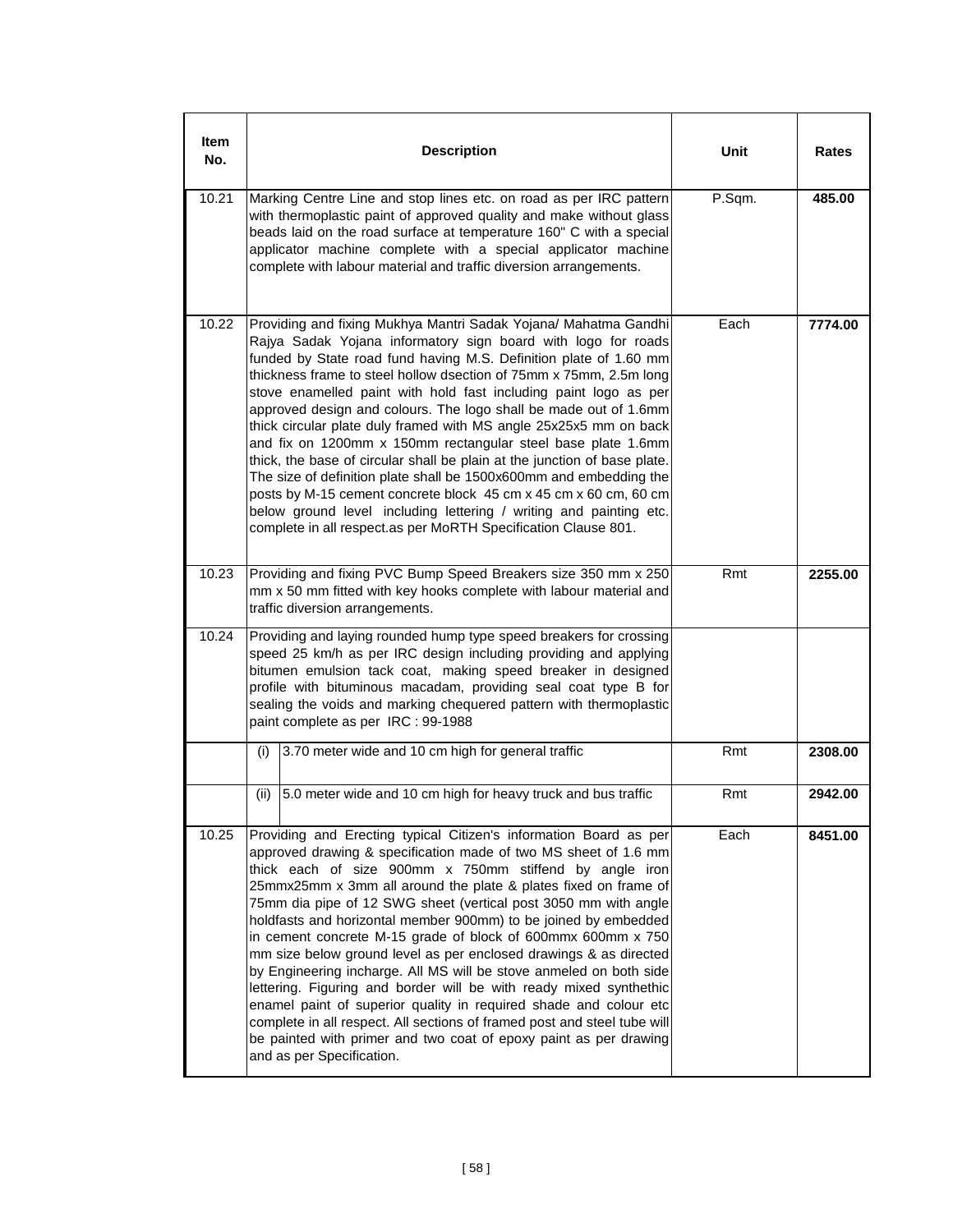| ltem<br>No. |                                                                                          |      | <b>Description</b>                                                                                                                                                                                                                                                                                                                                | Unit | Rates   |  |  |
|-------------|------------------------------------------------------------------------------------------|------|---------------------------------------------------------------------------------------------------------------------------------------------------------------------------------------------------------------------------------------------------------------------------------------------------------------------------------------------------|------|---------|--|--|
|             | <b>Chapter 11 - FOUNDATION</b><br>11.1<br><b>Excavation for Structures</b>               |      |                                                                                                                                                                                                                                                                                                                                                   |      |         |  |  |
|             |                                                                                          |      |                                                                                                                                                                                                                                                                                                                                                   |      |         |  |  |
|             |                                                                                          |      | Earthwork in excavation for structures as per drawing and MoRTH<br>specifications Clause 304.1 including setting out, construction of<br>shoring and bracing, removal of stumps and other deleterious<br>material and disposal upto a lead of 50 m, dressing of sides and<br>bottom and backfilling in trenches with excavated suitable material. |      |         |  |  |
|             | I.                                                                                       |      | Ordinary soil                                                                                                                                                                                                                                                                                                                                     |      |         |  |  |
|             |                                                                                          | (i)  | Upto 3 m depth                                                                                                                                                                                                                                                                                                                                    | Cum  | 155.00  |  |  |
|             |                                                                                          | (ii) | 3 m to 6 m depth                                                                                                                                                                                                                                                                                                                                  | Cum  | 184.00  |  |  |
|             | Ш.                                                                                       |      | Ordinary rock (not requiring blasting)                                                                                                                                                                                                                                                                                                            |      |         |  |  |
|             |                                                                                          |      | Upto 3 m depth                                                                                                                                                                                                                                                                                                                                    | Cum  | 195.00  |  |  |
|             | III.                                                                                     |      | Hard rock (requiring blasting)                                                                                                                                                                                                                                                                                                                    | Cum  | 345.00  |  |  |
|             | IV.                                                                                      |      | Hard rock (blasting prohibited)                                                                                                                                                                                                                                                                                                                   | Cum  | 348.00  |  |  |
|             | V.                                                                                       |      | Marshy soil                                                                                                                                                                                                                                                                                                                                       | Cum  | 290.00  |  |  |
| 11.2        | Fillling in foundation trenches as per drawing and MoRTH<br>specification Clause 304.3.7 |      |                                                                                                                                                                                                                                                                                                                                                   |      |         |  |  |
|             | I.                                                                                       |      | Sand filling                                                                                                                                                                                                                                                                                                                                      | Cum  | 820.00  |  |  |
|             | Ш.                                                                                       |      | Earth filling (For marshy soil)                                                                                                                                                                                                                                                                                                                   | Cum  | 103.00  |  |  |
| 11.3        |                                                                                          |      | Filling annular space around footing in rock as per MoRTH<br>specification Clause 2104.3                                                                                                                                                                                                                                                          |      |         |  |  |
|             |                                                                                          |      | P.C.C grade M 15                                                                                                                                                                                                                                                                                                                                  |      |         |  |  |
|             |                                                                                          |      | Nominal mix 1:2.5:5                                                                                                                                                                                                                                                                                                                               | Cum  | 3865.00 |  |  |
| 11.4        |                                                                                          |      | Providing concrete for plain/reinforced concrete in open foundations<br>complete as per drawings and MoRTH specifications Clause 1702,<br>1703, 2102 & 2104                                                                                                                                                                                       |      |         |  |  |
|             | I.                                                                                       |      | P.C.C grade M 10                                                                                                                                                                                                                                                                                                                                  |      |         |  |  |
|             |                                                                                          | (i)  | Nominal mix 1:3:6                                                                                                                                                                                                                                                                                                                                 | Cum  | 2816.00 |  |  |
|             |                                                                                          | (ii) | Nominal mix 1:3.6 (Hand mixing)                                                                                                                                                                                                                                                                                                                   | Cum  | 2776.00 |  |  |
|             | Ш.                                                                                       |      | P.C.C grade M 15                                                                                                                                                                                                                                                                                                                                  |      |         |  |  |
|             |                                                                                          | (i)  | Nominal mix (1:2.5:5)                                                                                                                                                                                                                                                                                                                             | Cum  | 3038.00 |  |  |
|             |                                                                                          | (ii) | Nominal mix 1:2.5:5 (Hand mixing)                                                                                                                                                                                                                                                                                                                 | Cum  | 2999.00 |  |  |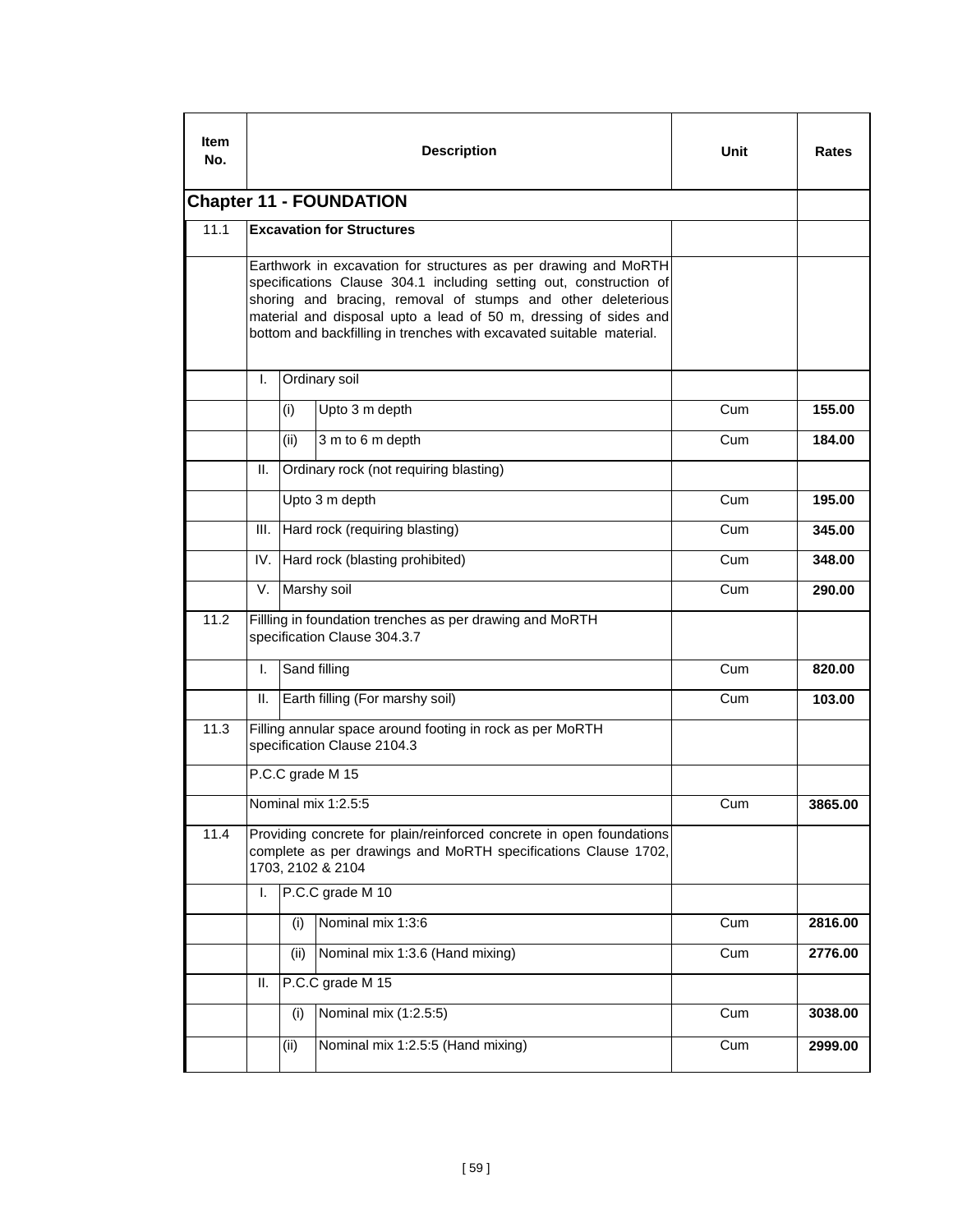| ltem<br>No. |       |       | <b>Description</b>                                                                                                                                                   | Unit  | Rates    |
|-------------|-------|-------|----------------------------------------------------------------------------------------------------------------------------------------------------------------------|-------|----------|
|             | III.  |       | $P.C.C. grade M 20$                                                                                                                                                  |       |          |
|             |       | (i)   | Nominal mix (1:2:4)                                                                                                                                                  | Cum   | 3212.00  |
|             |       | (ii)  | Nominal mix 1:2:4 (Hand mixed)                                                                                                                                       | Cum   | 3172.00  |
|             | IV.   |       | R.C.C grade M 20                                                                                                                                                     | Cum   | 3271.00  |
|             | V.    |       | R.C.C. grade M 25                                                                                                                                                    | Cum   | 3569.00  |
| 11.5        |       |       | Brick masonry work in cement mortar in foundation complete<br>excluding pointing and plastering as per drawing and MoRTH<br>specifications Clauses 1300, 2102 & 2104 |       |          |
|             | I.    |       | Brick masonry in 1:3 cement mortar                                                                                                                                   | Cum   | 3540.00  |
|             | Ш.    |       | Brick masonry in 1:4 cement mortar                                                                                                                                   | Cum   | 3290.00  |
|             | Ш.    |       | Brick masonry in cement-lime-mortar (1:0.5:4.5)                                                                                                                      | Cum   | 3560.00  |
| 11.6        | 2104. |       | Stone masonry work in cement mortar in foundation complete as per<br>drawing and MoRTH specifications Clauses 1402, 1405, 2102 &                                     |       |          |
|             | I.    |       | Coursed rubble masonry (1st sort)                                                                                                                                    |       |          |
|             |       | (i)   | In 1:3 cement mortar                                                                                                                                                 | Cum   | 3695.00  |
|             |       | (ii)  | In 1:4 cement mortar                                                                                                                                                 | Cum   | 3340.00  |
|             |       | (iii) | In cement-lime-sand mortar (1:0.5:4.5)                                                                                                                               | Cum   | 3705.00  |
|             | Ш.    |       | Coursed rubble masonry (2nd sort)                                                                                                                                    |       |          |
|             |       | (i)   | In 1:3 cement mortar                                                                                                                                                 | Cum   | 3291.00  |
|             |       | (ii)  | In 1:4 cement mortar                                                                                                                                                 | Cum   | 2522.00  |
|             |       | (iii) | In cement-lime-mortar (1:0.5:4.5)                                                                                                                                    | Cum   | 2906.00  |
|             | III.  |       | Random Rubble Masonry                                                                                                                                                |       |          |
|             |       | (i)   | In 1:3 cement mortar                                                                                                                                                 | Cum   | 3115.00  |
|             |       | (ii)  | In 1:4 cement mortar                                                                                                                                                 | Cum   | 2735.00  |
|             |       | (iii) | In 1:6 cement mortar                                                                                                                                                 | Cum   | 2268.00  |
|             |       | (iv)  | In cement lime mortar (1:0.5:4.5)                                                                                                                                    | Cum   | 3320.00  |
| 11.7        |       |       | Supplying, fitting and placing HYSD bar reinforcement in foundation<br>complete as per drawings and MoRTH specifications Clauses<br>1009,1600 and 2102               | Tonne | 53007.00 |
| 11.8        |       |       | Supplying, fitting and placingTMT bar reinforcement in foundation<br>complete as per drawings and MoRTH specifications Clauses<br>1009,1600 and 2102                 | Tonne | 54132.00 |
| 11.9        |       |       | Supplying, fitting and placing MS bar reinforcement in foundation<br>complete as per drawings and MoRTH specifications Clauses<br>1009,1600 and 2102                 | Tonne | 51883.00 |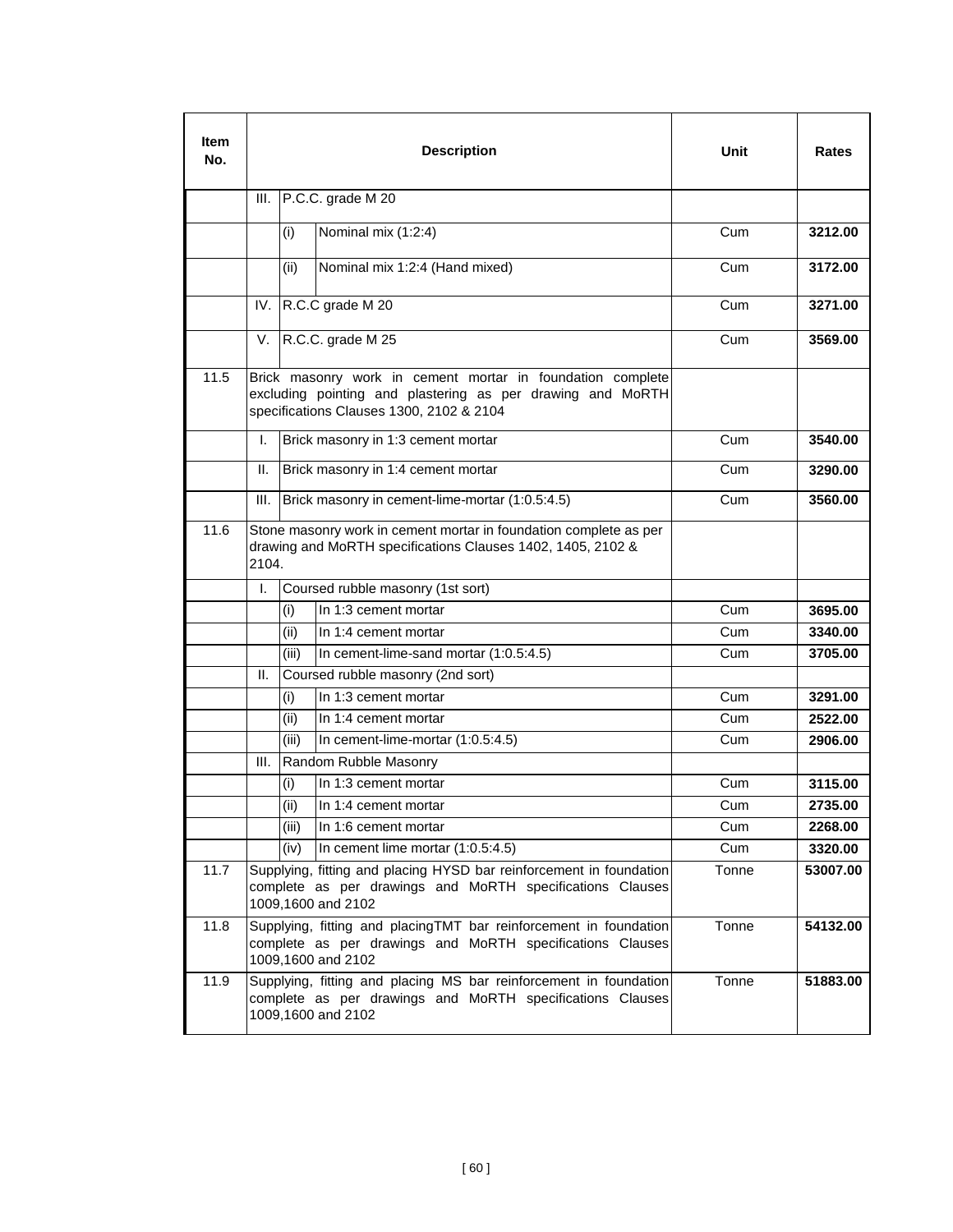| ltem<br>No. |                                                                                                                            |       | <b>Description</b>                                                                                                                                               | Unit | Rates   |  |  |  |
|-------------|----------------------------------------------------------------------------------------------------------------------------|-------|------------------------------------------------------------------------------------------------------------------------------------------------------------------|------|---------|--|--|--|
|             | <b>Chapter 12 - SUBSTRUCTURE</b>                                                                                           |       |                                                                                                                                                                  |      |         |  |  |  |
| 12.1        |                                                                                                                            |       | Brick masonry work in cement mortar in substructure complete<br>excepting pointing and plastering, as per drawing and MoRTH<br>specification Clauses 1300 & 2200 |      |         |  |  |  |
|             | L.                                                                                                                         |       | In 1:3 cement mortar                                                                                                                                             | Cum  | 3880.00 |  |  |  |
|             | II.                                                                                                                        |       | In 1:4 Cement mortar                                                                                                                                             | Cum  | 3590.00 |  |  |  |
|             | III.                                                                                                                       |       | In 1:5 cement mortar                                                                                                                                             | Cum  | 3060.00 |  |  |  |
|             | IV.                                                                                                                        |       | In cement lime mortar (1:0.5:4.5)                                                                                                                                | Cum  | 3920.00 |  |  |  |
| 12.2        |                                                                                                                            |       | Pointing with cement mortar (1:3) on Stone work as per drawing and<br>MoRTH specification Clauses 1406 and 2200                                                  | Sqm  | 73.00   |  |  |  |
| 12.2A       |                                                                                                                            |       | Plastering with cement mortar (1:4), 20 mm thick on Stone work.                                                                                                  | Sqm  | 126.00  |  |  |  |
| 12.3        |                                                                                                                            |       | Plastering with cement mortar (1:4), 15 mm thick on brickwork in<br>substructure as per MoRTH specification Clauses 1312.4 & 2200                                | Sqm  | 120.00  |  |  |  |
| 12.4        | Stone masonry in cement mortar for substructure complete as per<br>drawing & MoRTH specification Clauses 1402, 1405 & 2200 |       |                                                                                                                                                                  |      |         |  |  |  |
|             | I.                                                                                                                         |       | Coursed rubble masonry (1st sort)                                                                                                                                |      |         |  |  |  |
|             |                                                                                                                            | (i)   | In 1:3 cement mortar                                                                                                                                             | Cum  | 3837.00 |  |  |  |
|             |                                                                                                                            | (ii)  | In 1:4 cement mortar                                                                                                                                             | Cum  | 3652.00 |  |  |  |
|             |                                                                                                                            | (iii) | In 1:5 cement mortar                                                                                                                                             | Cum  | 3214.00 |  |  |  |
|             |                                                                                                                            | (iv)  | In cement lime mortar (1:0.5:4.5)                                                                                                                                | Cum  | 4019.00 |  |  |  |
|             | Ш.                                                                                                                         |       | Coursed Rubble masonry (2nd sort)                                                                                                                                |      |         |  |  |  |
|             |                                                                                                                            | (i)   | In 1:3 cement mortar                                                                                                                                             | Cum  | 3455.00 |  |  |  |
|             |                                                                                                                            | (ii)  | In 1:4 cement mortar                                                                                                                                             | Cum  | 3252.00 |  |  |  |
|             |                                                                                                                            | (iii) | In 1:5 cement mortar                                                                                                                                             | Cum  | 3143.00 |  |  |  |
|             |                                                                                                                            | (iv)  | In cement lime mortar (1:0.5:4.5)                                                                                                                                | Cum  | 3656.00 |  |  |  |
|             | III.                                                                                                                       |       | Random rubble masonry                                                                                                                                            |      |         |  |  |  |
|             |                                                                                                                            | (i)   | In 1:3 cement mortar                                                                                                                                             | Cum  | 3286.00 |  |  |  |
|             |                                                                                                                            | (ii)  | In 1:4 cement mortar                                                                                                                                             | Cum  | 2990.00 |  |  |  |
|             |                                                                                                                            | (iii) | In 1:5 cement mortar                                                                                                                                             | Cum  | 2780.00 |  |  |  |
|             |                                                                                                                            | (iv)  | In cement lime mortar (1:0.5:4.5)                                                                                                                                | Cum  | 3435.00 |  |  |  |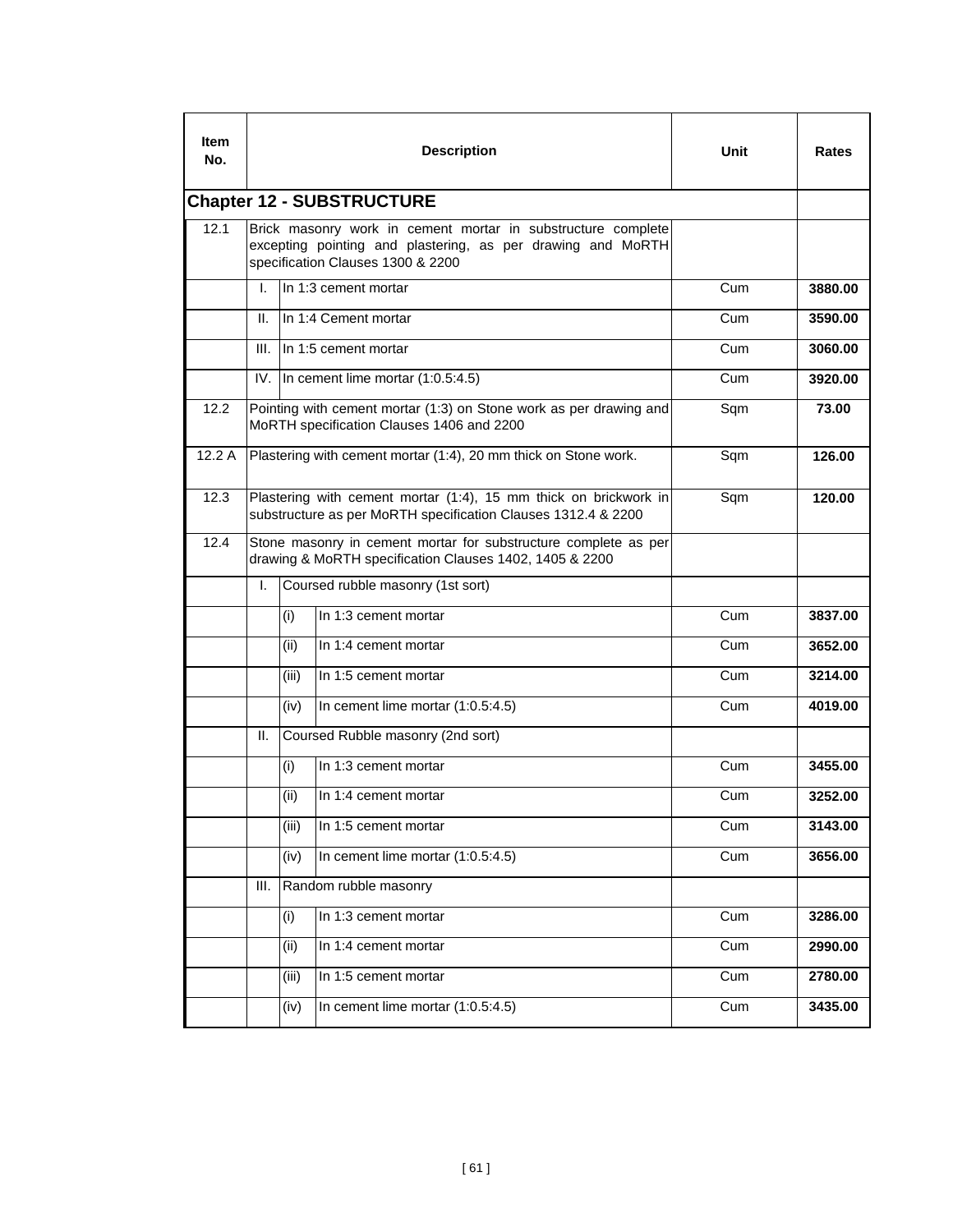| <b>Item</b><br>No. |                                                                                                                                                                                                                                                                                                                                                                             |      | <b>Description</b>                                                                                                                                                                                                                                                                                                                                                                                                       | Unit  | Rates    |
|--------------------|-----------------------------------------------------------------------------------------------------------------------------------------------------------------------------------------------------------------------------------------------------------------------------------------------------------------------------------------------------------------------------|------|--------------------------------------------------------------------------------------------------------------------------------------------------------------------------------------------------------------------------------------------------------------------------------------------------------------------------------------------------------------------------------------------------------------------------|-------|----------|
| 12.5               |                                                                                                                                                                                                                                                                                                                                                                             |      | Plain/reinforced cement concrete in substructure complete as per<br>drawings and MoRTH specification Clauses 1700 and 2200                                                                                                                                                                                                                                                                                               |       |          |
|                    |                                                                                                                                                                                                                                                                                                                                                                             |      | For height upto 5 m                                                                                                                                                                                                                                                                                                                                                                                                      |       |          |
|                    | I.                                                                                                                                                                                                                                                                                                                                                                          |      | P.C.C grade M 15                                                                                                                                                                                                                                                                                                                                                                                                         |       |          |
|                    |                                                                                                                                                                                                                                                                                                                                                                             | (i)  | Nominal mix (1:2.5:5)                                                                                                                                                                                                                                                                                                                                                                                                    | Cum   | 3214.00  |
|                    |                                                                                                                                                                                                                                                                                                                                                                             | (ii) | Nominal mix 1:2.5:5 (Hand mixing)                                                                                                                                                                                                                                                                                                                                                                                        | Cum   | 3171.00  |
|                    | Ш.                                                                                                                                                                                                                                                                                                                                                                          |      | P.C.C. grade M 20                                                                                                                                                                                                                                                                                                                                                                                                        |       |          |
|                    |                                                                                                                                                                                                                                                                                                                                                                             | (i)  | Nominal mix (1:2:4)                                                                                                                                                                                                                                                                                                                                                                                                      | Cum   | 3397.00  |
|                    |                                                                                                                                                                                                                                                                                                                                                                             | (ii) | Nominal mix 1:2:4 (Hand mixed)                                                                                                                                                                                                                                                                                                                                                                                           | Cum   | 3355.00  |
|                    | III.                                                                                                                                                                                                                                                                                                                                                                        |      | R.C.C grade M 20                                                                                                                                                                                                                                                                                                                                                                                                         | Cum   | 3460.00  |
|                    | IV.                                                                                                                                                                                                                                                                                                                                                                         |      | R.C.C. grade M 25                                                                                                                                                                                                                                                                                                                                                                                                        | Cum   | 3784.00  |
| 12.6               | Supplying, fitting and placing HYSD bar reinforcement (Fe 415) in<br>substructrue complete as per drawings and MoRTH specification<br>Clauses 1009,1600 & 2202                                                                                                                                                                                                              |      |                                                                                                                                                                                                                                                                                                                                                                                                                          | Tonne | 53100.00 |
| 12.7               |                                                                                                                                                                                                                                                                                                                                                                             |      | Supplying, fitting and placing TMT bar reinforcement (Fe 415) in<br>substructrue complete as per drawings and MoRTH specification<br>Clauses 1009,1600 & 2202                                                                                                                                                                                                                                                            | Tonne | 54224.00 |
| 12.8               |                                                                                                                                                                                                                                                                                                                                                                             |      | Supplying, fitting and placing with MS bar reinforcement (Fe 415) in<br>substructrue complete as per drawings and MoRTH specification<br>Clauses 1009,1600 & 2202                                                                                                                                                                                                                                                        | Tonne | 51975.00 |
| 12.9               | Providing<br>weepholes<br>in<br>brick<br>masonry/stone<br>Each.<br>masonry,<br>66.00<br>plain/reinforced concrete abutment, wing wall, return wall with 100<br>mm dia AC pipe extending through the full width of the structures<br>with slope of 1(V):20(H) towards drawing face complete as per<br>drawing and MoRTH specification Clauses 1409, 2204.4, 2206.4 &<br>2706 |      |                                                                                                                                                                                                                                                                                                                                                                                                                          |       |          |
| 12.10              |                                                                                                                                                                                                                                                                                                                                                                             |      | Backfilling behind abutment, wing wall and return wall complete as<br>per drawings & MoRTH specification Clause 304.3.7 & 2204.6                                                                                                                                                                                                                                                                                         |       |          |
|                    | $\vert$                                                                                                                                                                                                                                                                                                                                                                     |      | Granular material                                                                                                                                                                                                                                                                                                                                                                                                        | Cum   | 430.00   |
|                    | $\parallel$                                                                                                                                                                                                                                                                                                                                                                 |      | Sandy material                                                                                                                                                                                                                                                                                                                                                                                                           | Cum   | 1000.00  |
| 12.11              |                                                                                                                                                                                                                                                                                                                                                                             |      | Providing and laying filter media with granular crushed aggregates as<br>per specification to a thickness of not less than 600 mm with smaller<br>size towards the soil and bigger size towards the wall and providing<br>over the entire surface behind abutment, wing wall, return wall to the<br>full height, compacted to firm condition complete as per drawing and<br>MoRTH specification Clause 2204.6 & 2504.2.2 | Cum   | 655.00   |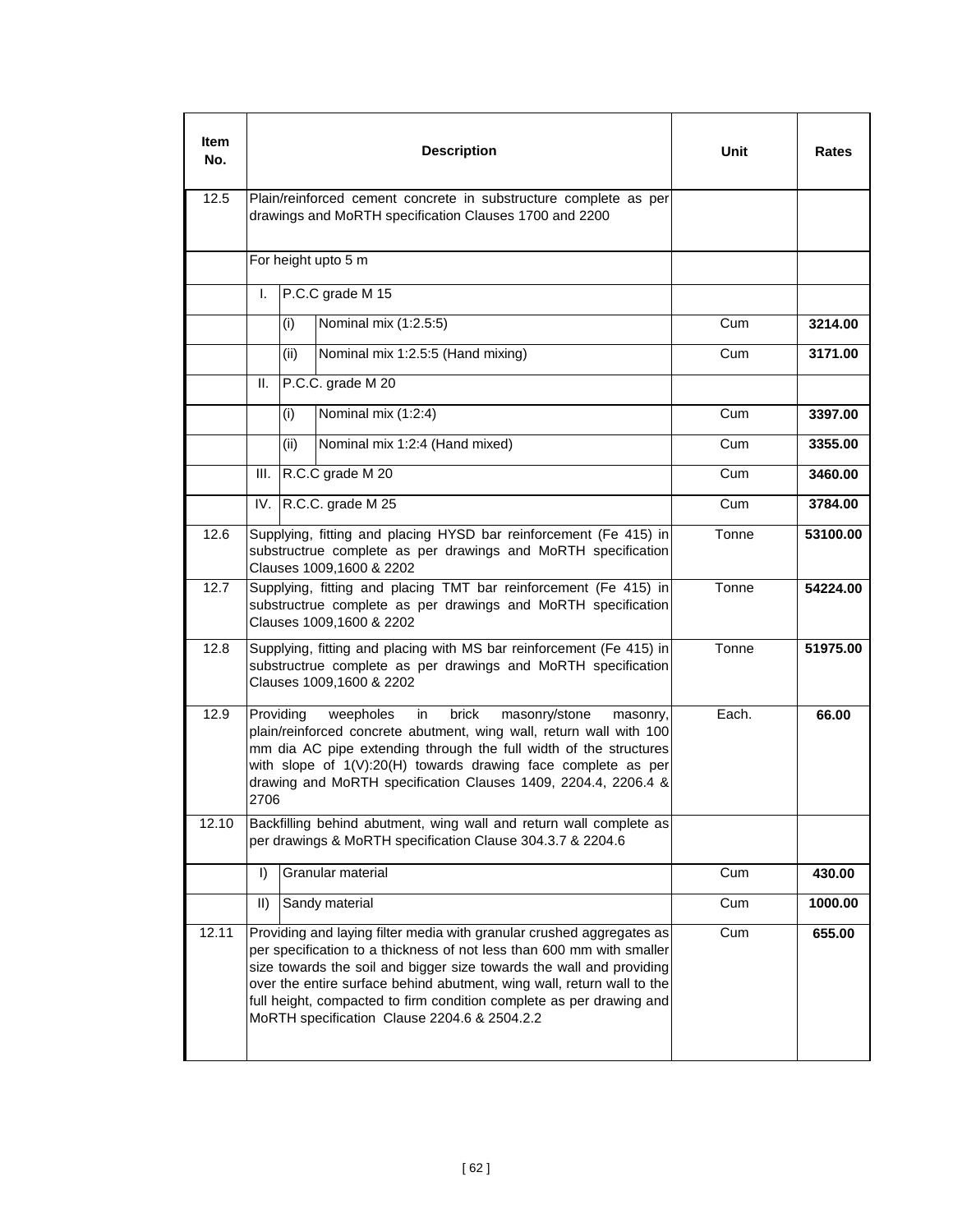| <b>Item</b><br>No. |     | <b>Description</b>                                                                                                                                                                                                                              | Unit  | <b>Rates</b> |  |  |  |
|--------------------|-----|-------------------------------------------------------------------------------------------------------------------------------------------------------------------------------------------------------------------------------------------------|-------|--------------|--|--|--|
| 12.12              |     | Cucm<br>0.90<br>Supplying, fitting and fixing in position true to line and level<br>elastomeric bearing conforming to IRC:83 (Part-II) Section IX<br>complete, including all accessories as per drawings and MoRTH<br>specification Clause 2005 |       |              |  |  |  |
| 12.13              |     | Providing PCC M-20 architectural coping on the top of wing wall,<br>return wall etc. complete as per drawing and MoRTH specification<br>Clauses 1313, 1411 and 2206.6                                                                           |       |              |  |  |  |
|                    | (A) | 150 mm thick                                                                                                                                                                                                                                    | Sqm   | 602.00       |  |  |  |
|                    | (B) | 75 mm thick                                                                                                                                                                                                                                     | Sqm   | 306.00       |  |  |  |
|                    | (C) | 50 mm thick                                                                                                                                                                                                                                     | Sqm   | 204.00       |  |  |  |
| 12.14              |     | Providing pressure relief pipes 100 mm dia in bottom slab of box cell<br>on a filter media base of 500 mm x 500 mm as per drawing and<br>MoRTH specification Clause 2705                                                                        | Each. | 280.00       |  |  |  |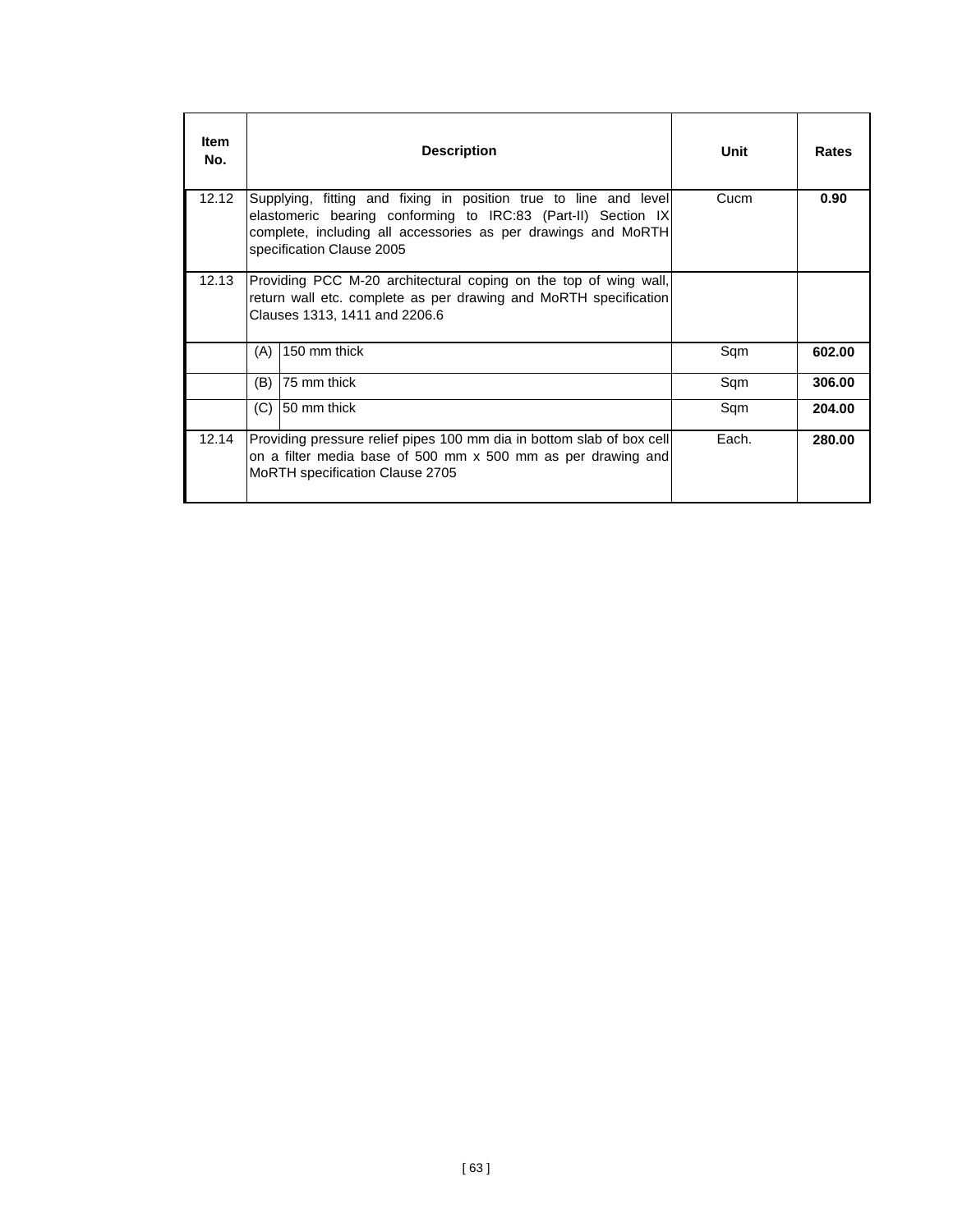| <b>Item</b><br>No. |                                                                                                                                                                                                                                                                                                                                                   |  | <b>Description</b>                                                                                                                                    | Unit  | <b>Rates</b> |  |  |
|--------------------|---------------------------------------------------------------------------------------------------------------------------------------------------------------------------------------------------------------------------------------------------------------------------------------------------------------------------------------------------|--|-------------------------------------------------------------------------------------------------------------------------------------------------------|-------|--------------|--|--|
|                    | <b>Chapter 13 - SUPERSTRUCTURE</b>                                                                                                                                                                                                                                                                                                                |  |                                                                                                                                                       |       |              |  |  |
| 13.1               | 2304                                                                                                                                                                                                                                                                                                                                              |  | Providing and laying reinforced cement concrete in superstructure as<br>per drawing and MoRTH specifications Clauses 1700, 2302 and                   |       |              |  |  |
|                    | I.                                                                                                                                                                                                                                                                                                                                                |  | R.C.C grade M 20                                                                                                                                      |       |              |  |  |
|                    | (i)                                                                                                                                                                                                                                                                                                                                               |  | For nominal mix 1:2:4                                                                                                                                 | Cum   | 3775.00      |  |  |
|                    | (ii)                                                                                                                                                                                                                                                                                                                                              |  | For nominal mix 1:2:4 (Hand mixed)                                                                                                                    | Cum   | 3693.00      |  |  |
|                    | (iii)                                                                                                                                                                                                                                                                                                                                             |  | For design mix RCC M 20                                                                                                                               | Cum   | 3775.00      |  |  |
|                    | Ш.                                                                                                                                                                                                                                                                                                                                                |  | R.C.C Grade M 25                                                                                                                                      | Cum   | 4056.00      |  |  |
|                    | III.                                                                                                                                                                                                                                                                                                                                              |  | R.C.C. Grade M 30                                                                                                                                     | Cum   | 4548.00      |  |  |
| 13.2               | Supplying,                                                                                                                                                                                                                                                                                                                                        |  | fitting, and placing HYSD bar reinforcement in<br>superstructure complete as per drawing and MoRTH specifications<br>Clauses 1009,1600 and 2302       | Tonne | 53881.00     |  |  |
| 13.3.              | and<br>placing TMT<br>Tonne<br>Supplying,<br>fitting,<br>bar<br>reinforcement<br>in<br>55006.00<br>superstructure complete as per drawing and MoRTH specifications<br>Clauses 1009,1600 and 2302                                                                                                                                                  |  |                                                                                                                                                       |       |              |  |  |
| 13.4               | Supplying, fitting, and placing MS bar reinforcement in superstructure<br>Tonne<br>complete as per drawing and MoRTH specifications Clauses<br>1009,1600 and 2302                                                                                                                                                                                 |  |                                                                                                                                                       |       |              |  |  |
| 13.5               | Providing and laying cement concrete wearing course M 30 grade<br>Cum<br>including reinforcement complete as per drawing and MoRTH<br>specifications Clauses 1700 and 2702.2                                                                                                                                                                      |  |                                                                                                                                                       |       |              |  |  |
| 13.6               | Construction of R.C.C. railing of M 25 grade in cast-in-situ with 20<br>Rmt<br>mm nominal size aggregate, true to line and grade, tolerance of<br>vertical railing post not to exceed 1 in 500, centre-to-centre spacing<br>between vertical posts not to exceed 2000 mm as per drawing and<br>MoRTH specifications Clauses 1700, 1500 and 2703.3 |  |                                                                                                                                                       |       |              |  |  |
| 13.7               | Providing fitting and fixing mild steel railing complete as per drawing<br>Rmt<br>and MoRTH specifications Clause 2703.2                                                                                                                                                                                                                          |  |                                                                                                                                                       |       |              |  |  |
| 13.8               | Providing and fixing in position pipe railing consisting of IS Rolled<br>Rmt<br>steel joist posts designation IS MB 100 (100x75) at 2.5 m interval<br>and three rows of 50 mm dia steel pipes (light) including fixing in<br>position on bridge deck complete as per drawing and MoRTH<br>specifications Clause 2703.2                            |  |                                                                                                                                                       |       |              |  |  |
| 13.9               |                                                                                                                                                                                                                                                                                                                                                   |  | Brick masonry work in cement mortar 1:3 in parapet excluding<br>pointing and plastering as per drawing and MoRTH specifications<br>Clauses 1300, 1500 | Cum   | 3880.00      |  |  |
| 13.10              | Clause 2705                                                                                                                                                                                                                                                                                                                                       |  | Drainage spouts complete as per drawing and MoRTH specifications                                                                                      | Each. | 942.00       |  |  |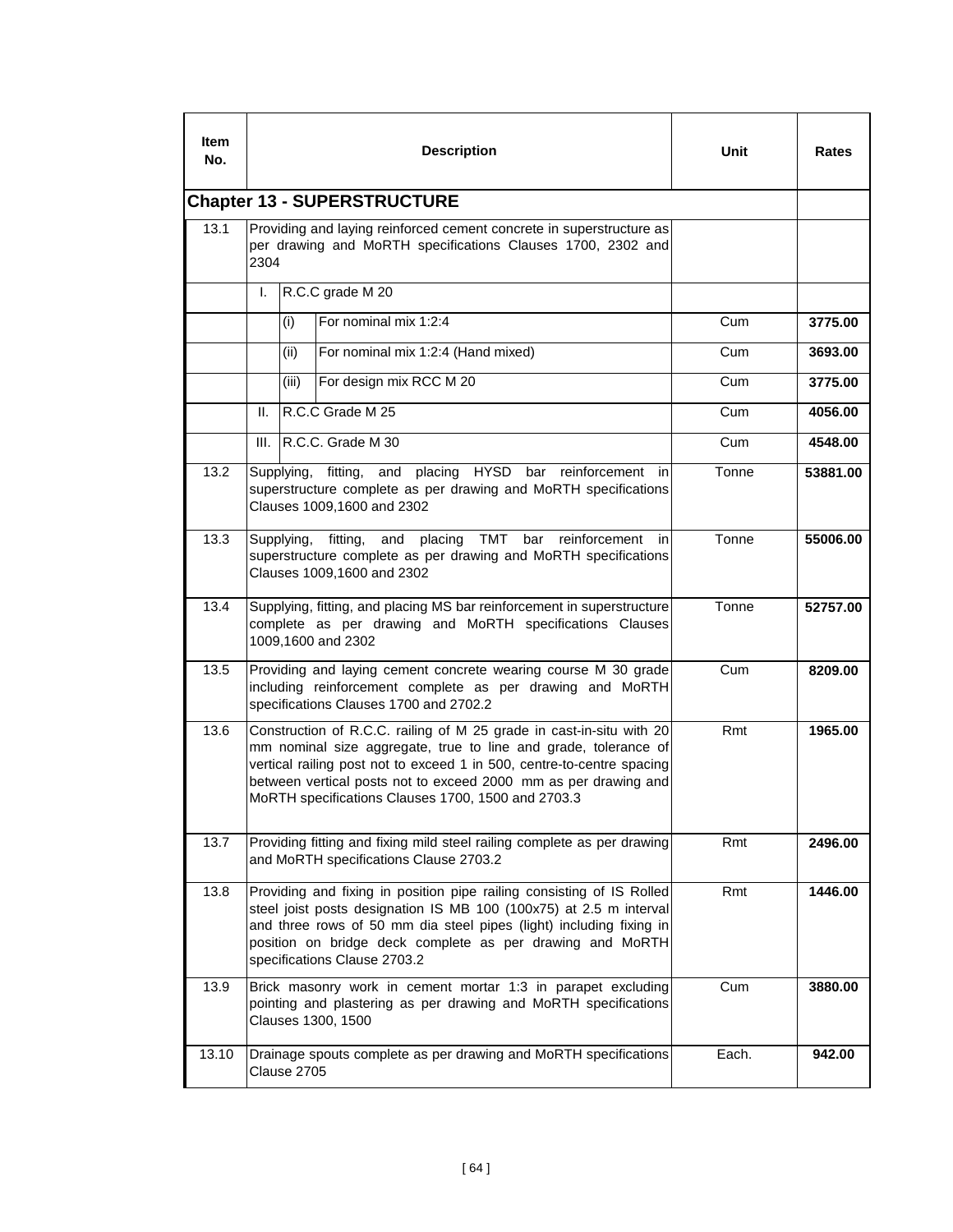| <b>Item</b><br>No. |                                                                                                                                                                                                                                                                                                                                                                                                         | <b>Description</b>                                                                                                                                                                                                                                                                                                                                                                     | Unit    | Rates   |  |  |  |
|--------------------|---------------------------------------------------------------------------------------------------------------------------------------------------------------------------------------------------------------------------------------------------------------------------------------------------------------------------------------------------------------------------------------------------------|----------------------------------------------------------------------------------------------------------------------------------------------------------------------------------------------------------------------------------------------------------------------------------------------------------------------------------------------------------------------------------------|---------|---------|--|--|--|
| 13.11              |                                                                                                                                                                                                                                                                                                                                                                                                         | P.C.C. M 15 ordinary grade (1:2.5:5) levelling course below approach<br>slab complete as per drawing and MoRTH specifications Clauses<br>1700 and 2704                                                                                                                                                                                                                                 |         |         |  |  |  |
|                    | (i)                                                                                                                                                                                                                                                                                                                                                                                                     | Nominal mix (1:2.5:5)                                                                                                                                                                                                                                                                                                                                                                  | Cum     | 3020.00 |  |  |  |
|                    | (ii)                                                                                                                                                                                                                                                                                                                                                                                                    | Nominal mix 1:2.5:5 (Hand mixing)                                                                                                                                                                                                                                                                                                                                                      | Cum     | 2982.00 |  |  |  |
| 13.12              |                                                                                                                                                                                                                                                                                                                                                                                                         | Reinforced Cement Concrete M 25 grade approach slab including<br>reinforcement and formwork complete as per drawing and MoRTH<br>specifications Clauses 1700 and 2704                                                                                                                                                                                                                  | Cum     | 7080.00 |  |  |  |
| 13.13              | Providing and laying of an elastomeric slab seal expansion joint<br>Rmt<br>16732.00<br>complete as per approved drawing and approved specifications to be<br>installed by manufacturer/supplier or their authorised representative<br>compliance to the manufacturer's instructions for<br>ensuring<br>installlation and as per MoRTH specifications Clause 2605 & 2610                                 |                                                                                                                                                                                                                                                                                                                                                                                        |         |         |  |  |  |
| 13.14              |                                                                                                                                                                                                                                                                                                                                                                                                         | Rmt<br>Providing and laying of compression seal joint consisting of steel<br>armoured nosing at two edges of the joint gap suitably anchored to<br>the deck concrete and a preformed chloroprene elastomer or closed<br>cell foam joint sealer compressed and formed into the joint gap with<br>special adhesive binder as per drawing, and MoRTH specifications<br>Clause 2609 & 2610 |         |         |  |  |  |
| 13.15              | Providing and laying a buried expansion joint, covered with 12 mm<br>thick, 200 mm wide galvanised weldable structrual steel plate as per<br>IS:2062, placed symmetrical to centre line of the joint, resting freely<br>over the top surface of the deck concrete, welding of 8 mm dia, 100<br>mm long galvanised nails spaced 300 mm c/c along the centre line of<br>the plate, as per specifications. | Rmt                                                                                                                                                                                                                                                                                                                                                                                    | 1493.00 |         |  |  |  |
| 13.16              |                                                                                                                                                                                                                                                                                                                                                                                                         | <b>Filler Joint</b>                                                                                                                                                                                                                                                                                                                                                                    |         |         |  |  |  |
|                    | $\mathbf{D}$                                                                                                                                                                                                                                                                                                                                                                                            | Providing and fixing 2 mm thick corrugated copper plate in<br>expansion joint as per drawing and MoRTH specifications<br>Clause 2604                                                                                                                                                                                                                                                   | Rmt     | 3340.00 |  |  |  |
|                    | $\parallel$                                                                                                                                                                                                                                                                                                                                                                                             | Providing and fixing 20 mm thick compressible fibre board in Rmt Per Cm Depth<br>expansion joint complete as per drawing and MoRTH<br>specifications Clause 2604                                                                                                                                                                                                                       |         | 11.00   |  |  |  |
|                    | III)                                                                                                                                                                                                                                                                                                                                                                                                    | Providing and fixing in position 20 mm thick premoulded joint Rmt Per Cm Depth<br>filler in expansion joint for fixed ends of simply supported<br>spans, covered with sealant complete as per drawing and<br>MoRTH specifications Clause 2604                                                                                                                                          |         | 12.00   |  |  |  |
|                    | IV)                                                                                                                                                                                                                                                                                                                                                                                                     | Providing and fillling joint sealing compound as per drawings<br>and MoRTH specifications with coarse sand and 6 per cent<br>bitumen by weight Clause 2604                                                                                                                                                                                                                             | Rmt     | 22.00   |  |  |  |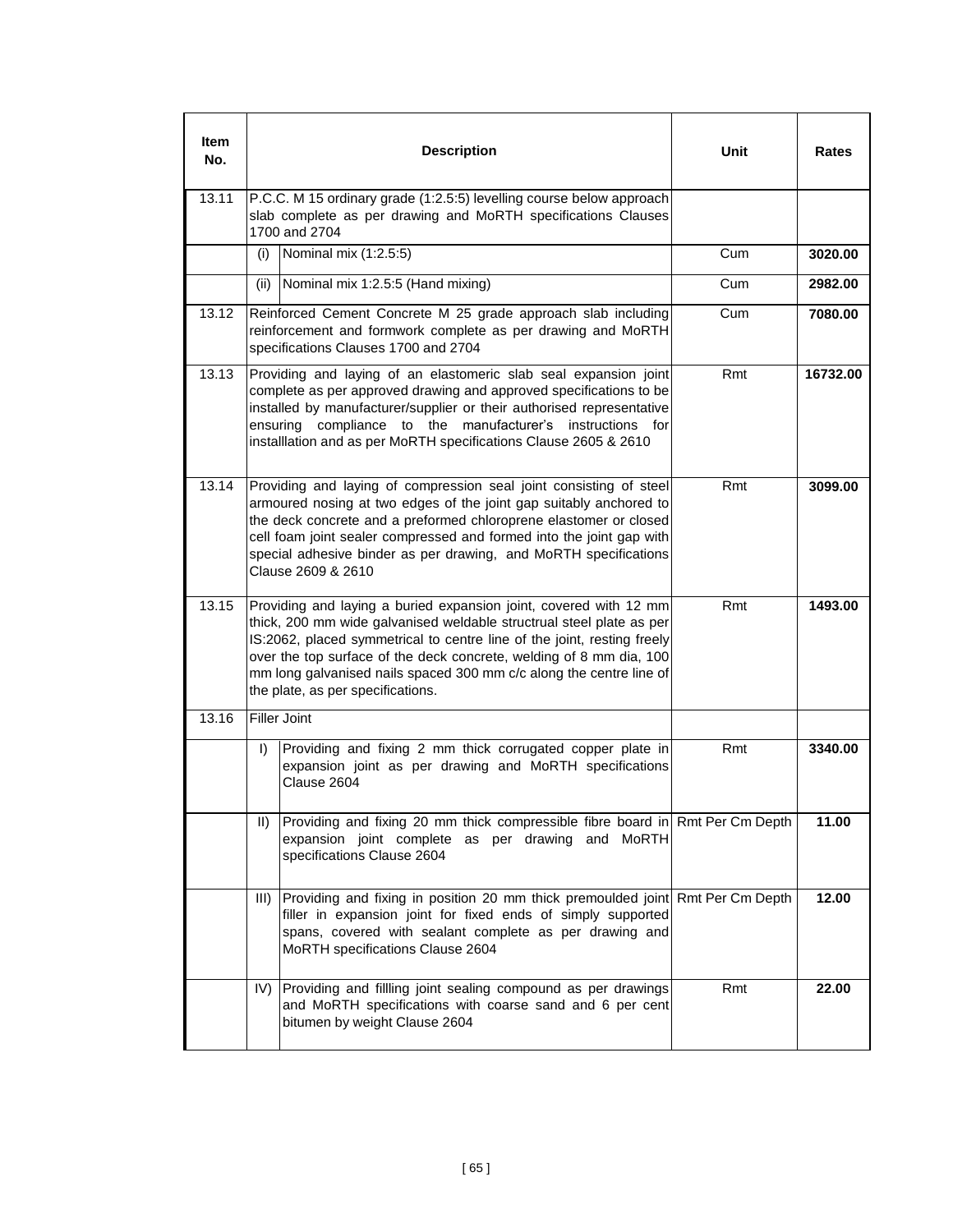| Item<br>No. |                                                                                                                                                                                                            | <b>Description</b>                                                                                                                                                                                                            | Unit | Rates   |  |
|-------------|------------------------------------------------------------------------------------------------------------------------------------------------------------------------------------------------------------|-------------------------------------------------------------------------------------------------------------------------------------------------------------------------------------------------------------------------------|------|---------|--|
| 13.17       |                                                                                                                                                                                                            | Stone masonry in cement mortar 1:3 for parapet complete as per<br>drawing and MoRTH specifications Clauses 1400                                                                                                               |      |         |  |
|             | I.                                                                                                                                                                                                         | Random rubble masonry                                                                                                                                                                                                         | Cum  | 3286.00 |  |
|             | Ш.                                                                                                                                                                                                         | Coursed rubble masonry (1st sort)                                                                                                                                                                                             | Cum  | 3837.00 |  |
| 13.18       |                                                                                                                                                                                                            | Pointing with cement mortar (1:3) on brickwork in parapet as per<br>MoRTH specifications Clauses 1312.3                                                                                                                       | Sqm  | 73.00   |  |
| 13.19       |                                                                                                                                                                                                            | Plastering with cement mortar (1:3) 15 mm thick on brickwork in<br>parapet as per MoRTH specifications Clauses 1312.4                                                                                                         | Sqm  | 120.00  |  |
| 13.20       |                                                                                                                                                                                                            | Providing and laying parapet with PCC M 15 as per drawing &<br>MoRTH specifications Clauses 1700 & 2300                                                                                                                       |      |         |  |
|             | I.                                                                                                                                                                                                         | Nominal mix 1:2.5:5 (Hand mixing)                                                                                                                                                                                             | Cum  | 3280.00 |  |
|             | Ш.                                                                                                                                                                                                         | Nominal mix (1:2.5:5)                                                                                                                                                                                                         | Cum  | 3322.00 |  |
| 13.21       | Providing bituminous wearing coat comprising of 20 mm thick premix<br>carpet with 5 mm thick seal coat Type B for culverts as per drawing<br>and MoRTH specifications Clauses 2702.1 and 500               |                                                                                                                                                                                                                               |      |         |  |
|             | i.                                                                                                                                                                                                         | Rate for wearing coat as per item No. 5.9 of Chapter 5                                                                                                                                                                        | Sqm  |         |  |
|             | ii.                                                                                                                                                                                                        | Rate for seal coat Type B as per item No. 5.12 of Chapter 5                                                                                                                                                                   | Sqm  |         |  |
| 13.22       |                                                                                                                                                                                                            | Providing bituminous wearing coat comprising of 50 mm thick<br>bituminous macadam overlaid by 20 mm thick premix carpet with 5<br>mm thick seal coat Type B as per drawing and MoRTH specifications<br>Clauses 2702.1 and 500 |      |         |  |
|             | i.                                                                                                                                                                                                         | Rate for BM layer may be analysed as per item No 5.3 of<br>Chapter 5                                                                                                                                                          | Cum  |         |  |
|             | ii.                                                                                                                                                                                                        | Rate of 20 mm premix carpet wearing course as per item<br>No.5.9 of Chapter 5                                                                                                                                                 | Sqm  |         |  |
|             | iii.                                                                                                                                                                                                       | Rate of seal coat Type B as per item No. 5.12 of Chapter 5                                                                                                                                                                    | Sqm  |         |  |
| 13.23       | Brickwork in arches in cement mortar 1:4 complete including<br>Cum<br>8400.00<br>centering and shuttering excluding pointing and plastering as per<br>drawing and MoRTH specifications Clauses 1300 & 1500 |                                                                                                                                                                                                                               |      |         |  |
| 13.24       | Coursed rubble stone masonry arch (Ist sort) in cement mortar (1:4)<br>Cum<br>8223.00<br>complete including centering etc. complete as per drawing and<br>MoRTH specifications Clauses 1405.1.4 and 1500   |                                                                                                                                                                                                                               |      |         |  |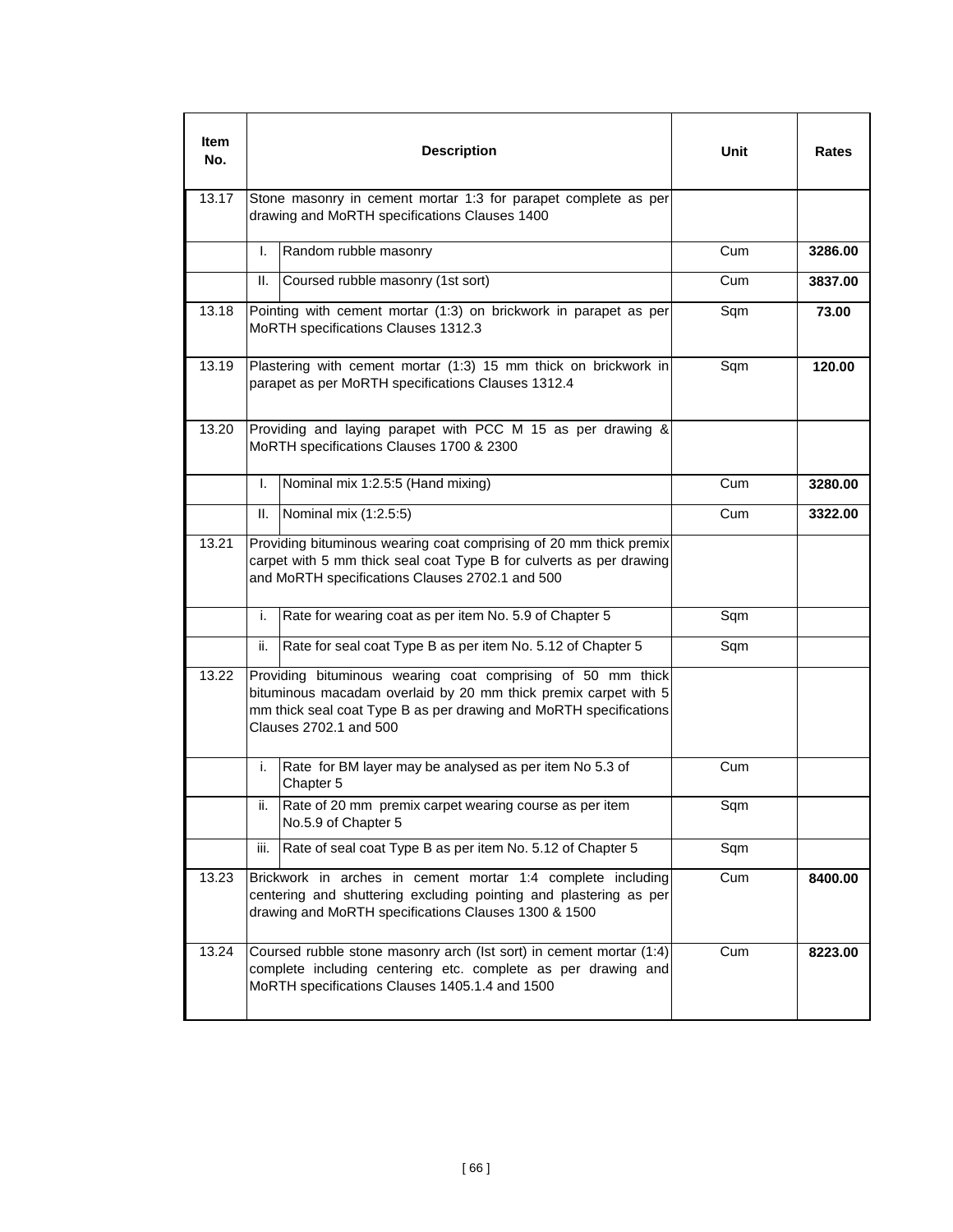| <b>Item</b><br>No. |              | <b>Description</b>                                                                                                                                                                                                                                | Unit    | Rates   |
|--------------------|--------------|---------------------------------------------------------------------------------------------------------------------------------------------------------------------------------------------------------------------------------------------------|---------|---------|
| 13.25              |              | Providing & Laying reinforced cement concrete arch complete<br>including centering and shuttering excluding reinforcement as per<br>drawings and MoRTH specifications Clauses 1700, 1500 and 2300                                                 |         |         |
|                    | L.           | RCC grade M20 (1:2.4) nominal mix                                                                                                                                                                                                                 | Cum     | 5288.00 |
|                    | Ш.           | IRCC Grade M 25                                                                                                                                                                                                                                   | Cum     | 5654.00 |
| 13.26              |              | Providing steel R.S.Js/built-up steel sections including cutting,<br>welding/rivetting, hoisting, fixing in position for composite girders with<br>shear connectors complete with painting as per drawing and MoRTH<br>specifications Clause 1900 |         |         |
|                    | $\mathsf{A}$ | Steel section                                                                                                                                                                                                                                     | Quintal | 6188.00 |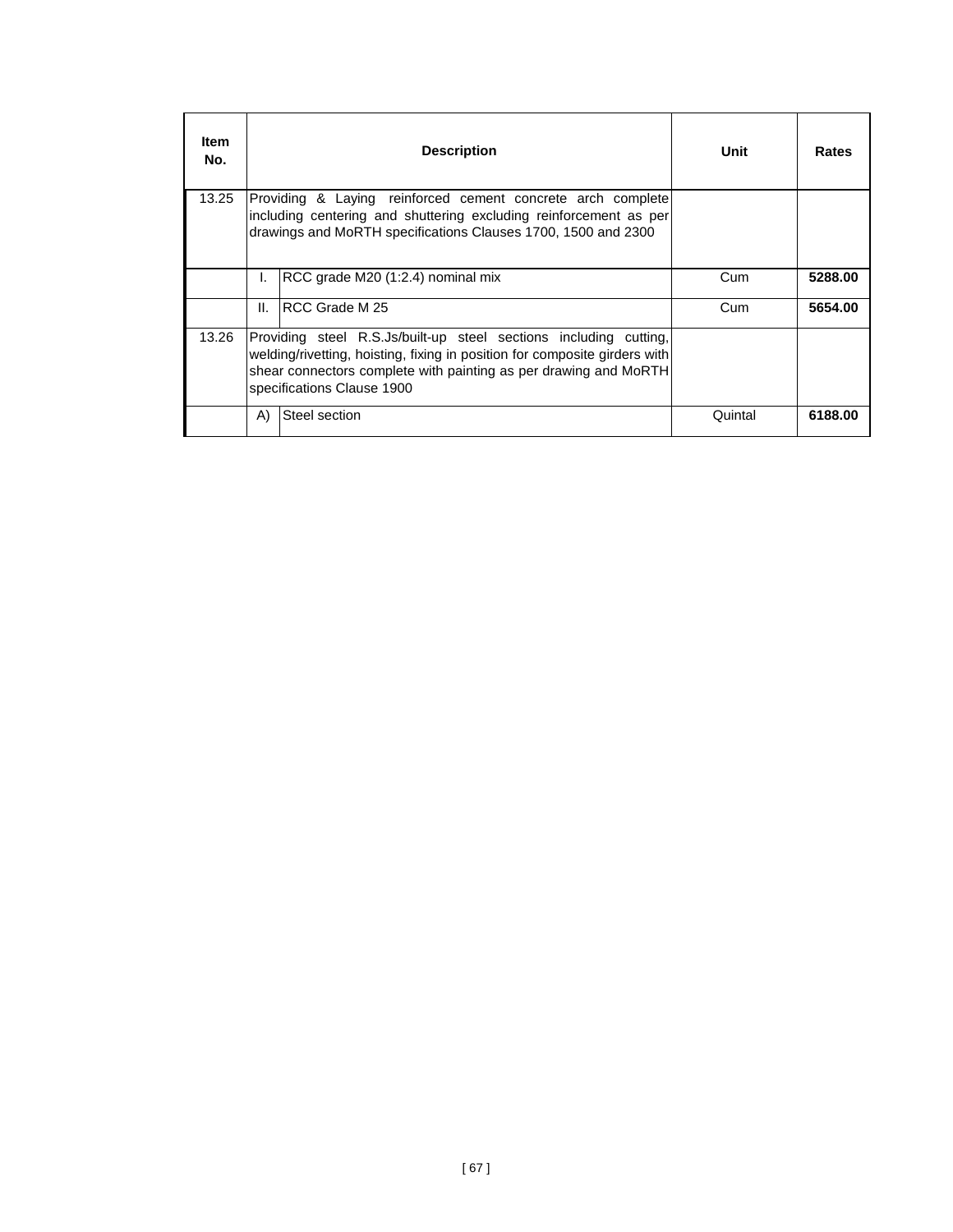| ltem<br>No. |                                                                                                                                                                                                                                                               | <b>Description</b>                                                                                                                                                                                                                                                                                                                                   | Unit | <b>Rates</b> |  |  |  |
|-------------|---------------------------------------------------------------------------------------------------------------------------------------------------------------------------------------------------------------------------------------------------------------|------------------------------------------------------------------------------------------------------------------------------------------------------------------------------------------------------------------------------------------------------------------------------------------------------------------------------------------------------|------|--------------|--|--|--|
|             |                                                                                                                                                                                                                                                               | <b>Chapter 14 - PROTECTION WORKS</b>                                                                                                                                                                                                                                                                                                                 |      |              |  |  |  |
| 14.1        |                                                                                                                                                                                                                                                               | Providing and laying boulder apron for bed protection with stone<br>boulders of minimum size and weight as per Clause 5.3.7.2 of<br>IRC:89, no fragment weighing less than 25 kg laid dry complete as<br>per drawing and MoRTH specifications Clause 2503.2                                                                                          | Cum  | 695.00       |  |  |  |
| 14.2        |                                                                                                                                                                                                                                                               | Providing and laying of boulder apron laid in wire crates with 4 mm<br>Cum<br>dia GI wire conforming to IS:280 and IS:4826 in 100 mm x 100 mm<br>mesh (woven diagonally) including 10 per cent extra for laps and<br>joints laid with stone boulders weighing not less than 25 kg each as<br>per drawing and MoRTH specifications Clause 2503.3      |      |              |  |  |  |
| 14.3        | Providing and laying of apron with cement concrete blocks of size as<br>Cum<br>3204.00<br>per Clause 5.3.7.2 of IRC:89, cast-in-situ and made with nominal mix<br>of M-15 grade cement concrete as per drawing and MoRTH<br>specifications Clause 1700 & 2505 |                                                                                                                                                                                                                                                                                                                                                      |      |              |  |  |  |
| 14.4        |                                                                                                                                                                                                                                                               | Single bamboo palasiding / walling of whole 2nd class bamboo (Jati<br>or Bethua) 75mm dia and closely packed & driven including fitting<br>fixing with half bamboo kamis horizontally in three rows with cane or<br>tying with wire complete and struts 1.5 m apart longitudinally and<br>providing brush wood as per drawing and Clause 6 of IRC:89 |      |              |  |  |  |
|             | A).<br>Driven at least 900 mm below ground and 1200 mm above<br>ground                                                                                                                                                                                        |                                                                                                                                                                                                                                                                                                                                                      | Rmt  | 647.00       |  |  |  |
|             | Driven at least 900 mm below ground and 900 mm above<br>B)<br>ground on average                                                                                                                                                                               |                                                                                                                                                                                                                                                                                                                                                      | Rmt  | 557.00       |  |  |  |
| 14.5        | Providing and laying pitching on slopes laid over prepared filter<br>media as per drawing and MoRTH specifications Clause 2504.2.1                                                                                                                            |                                                                                                                                                                                                                                                                                                                                                      |      |              |  |  |  |
|             | I.                                                                                                                                                                                                                                                            | Stone/Boulder                                                                                                                                                                                                                                                                                                                                        | Cum  | 695.00       |  |  |  |
|             | Ш.                                                                                                                                                                                                                                                            | Cement concrete blocks of size as per Table 1700.6 cast in<br>cement concrete of grade M 15                                                                                                                                                                                                                                                          |      |              |  |  |  |
|             |                                                                                                                                                                                                                                                               | Concrete grade M 15<br>a)                                                                                                                                                                                                                                                                                                                            | Cum  | 3204.00      |  |  |  |
|             | Ш.                                                                                                                                                                                                                                                            | Brick pitchng set in cement mortar 1:4                                                                                                                                                                                                                                                                                                               | Cum  | 3435.00      |  |  |  |
| 14.6        | Providing and laying filter material underneath pitching in slopes<br>Cum<br>complete as per drawing and MoRTH specifications Clause 2504.2.2                                                                                                                 |                                                                                                                                                                                                                                                                                                                                                      |      |              |  |  |  |
| 14.7        |                                                                                                                                                                                                                                                               | Providing and laying flooring laid over cement concrete bedding<br>complete as per drawing and MoRTH specification Clause 2505                                                                                                                                                                                                                       |      |              |  |  |  |
|             | I.                                                                                                                                                                                                                                                            | Rubble stone laid in cement mortar 1:3                                                                                                                                                                                                                                                                                                               | Cum  | 2823.00      |  |  |  |
|             | Ш.                                                                                                                                                                                                                                                            | Cement conrete blocks grade M 15                                                                                                                                                                                                                                                                                                                     | Cum  | 3172.00      |  |  |  |
|             | III.                                                                                                                                                                                                                                                          | Brick on edge laid in cement mortar (1:3)                                                                                                                                                                                                                                                                                                            | Cum  | 4090.00      |  |  |  |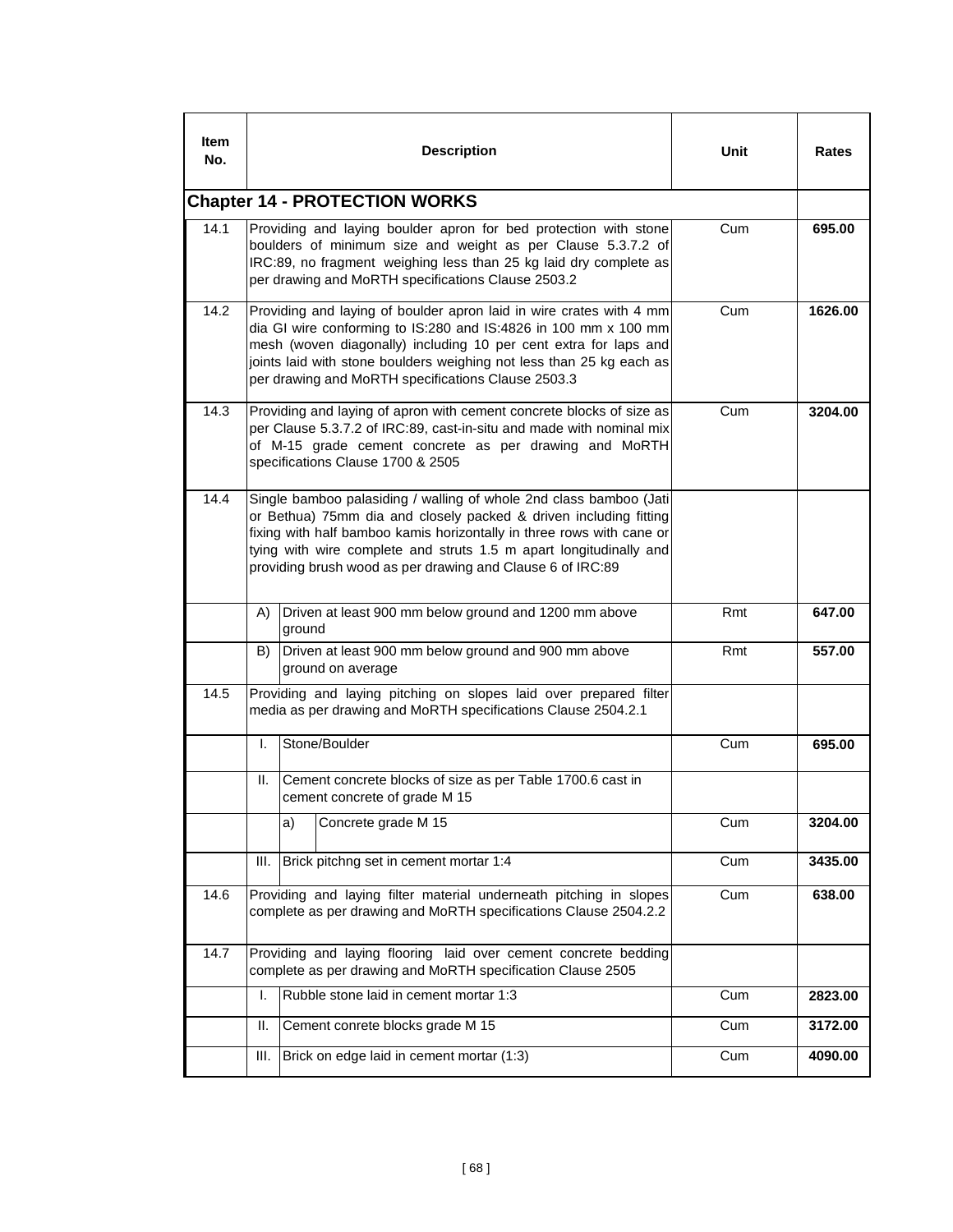| <b>Item</b><br>No. |      | <b>Description</b>                                                                                                              | Unit | Rates   |
|--------------------|------|---------------------------------------------------------------------------------------------------------------------------------|------|---------|
| 14.8               |      | Providing and laying of dry rubble flooring complete as per drawings<br>and MoRTH specifications Clause 2506                    | Cum  | 1325.00 |
| 14.9               |      | Providing and laying curtain walls complete as per drawing and<br>MoRTH specification Clause 2507                               |      |         |
|                    | I.   | Brick masonry in cement mortar (1:4)                                                                                            | Cum  | 3520.00 |
|                    | Ш.   | Coursed rubble masonary (2nd sort) in cement mortar (1:4)                                                                       | Cum  | 3252.00 |
|                    | III. | Cement concrete grade M 10                                                                                                      | Cum  | 3160.00 |
| 14.10              |      | Construction of flexible apron 1 m thick comprising of loose stone<br>boulders weighing not less then 25 kg beyond curtain wall | Cum  | 705.00  |
| 14.11              |      | Construction of toe walls for protection of slopes as per drawing and<br>MoRTH specifications Clause 2507.1                     |      |         |
|                    | L.   | Random rubble masonry in case of stone pitching laid with<br>cement mortar (1:5)                                                | Cum  | 2765.00 |
|                    | Ш.   | Brick masonry in cement mortar 1:4 in case of brick pitching                                                                    | Cum  | 3375.00 |
|                    | III. | Cement concrete grade M 10 in case of concrete block pitching                                                                   | Cum  | 3160.00 |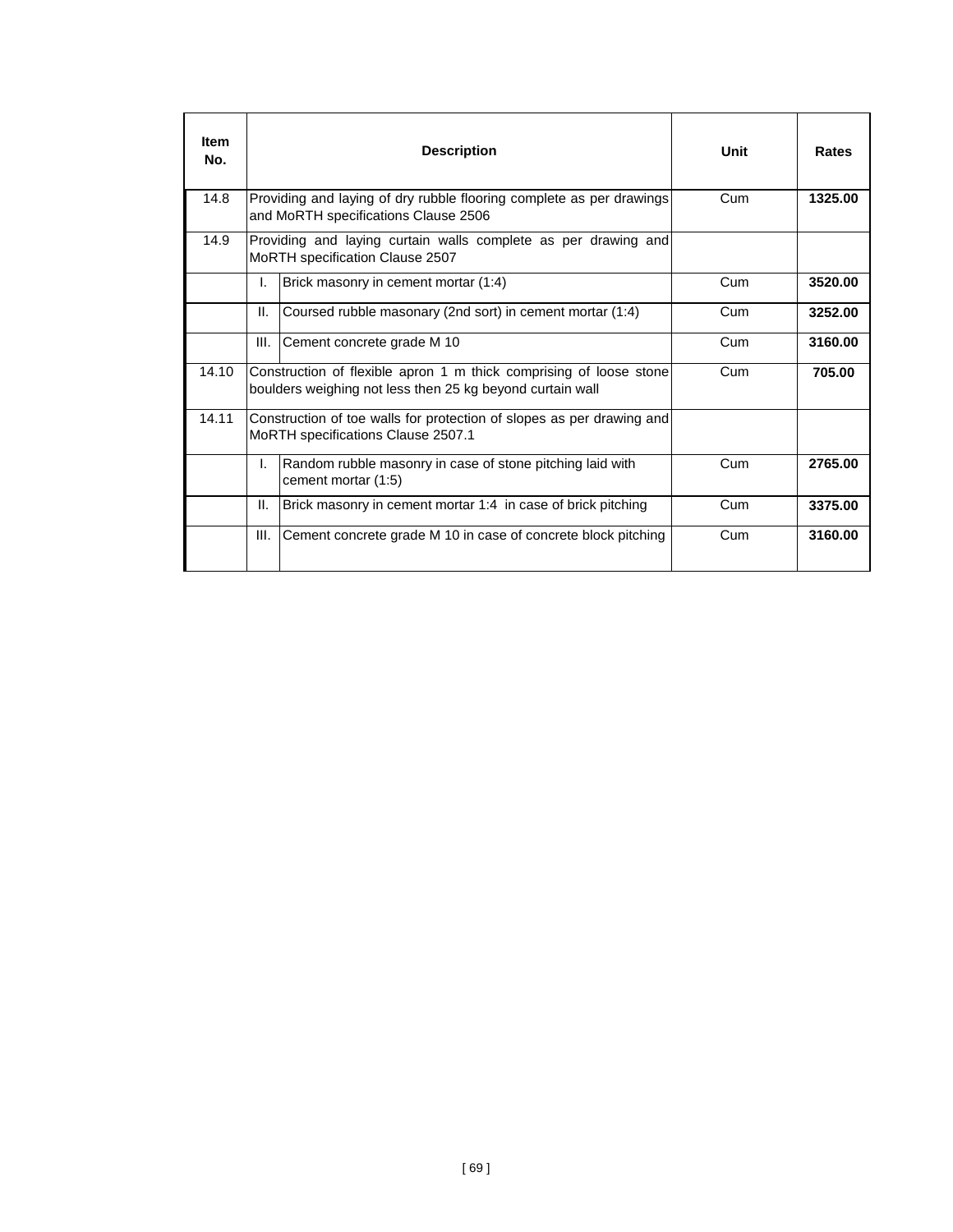| Item<br>No. | <b>Description</b>                       |                                                                                                                                                                                                                                                                                                                                                             |                                                                                                                                                                                                                                                                                                   | Unit | Rates   |  |
|-------------|------------------------------------------|-------------------------------------------------------------------------------------------------------------------------------------------------------------------------------------------------------------------------------------------------------------------------------------------------------------------------------------------------------------|---------------------------------------------------------------------------------------------------------------------------------------------------------------------------------------------------------------------------------------------------------------------------------------------------|------|---------|--|
|             | <b>Chapter 15 - MAINTENANCE OF ROADS</b> |                                                                                                                                                                                                                                                                                                                                                             |                                                                                                                                                                                                                                                                                                   |      |         |  |
| 15.1        |                                          |                                                                                                                                                                                                                                                                                                                                                             | <b>Restoration of Rain Cuts</b>                                                                                                                                                                                                                                                                   |      |         |  |
|             | i)                                       | Restoration of rain cuts with soil, moorum gravel or a mixture of<br>these, clearing the loose soil, benching for 300mm width laying<br>fresh material in layers not exceeding 250 mm and compaction<br>with plate compactor or power rammer to restore the original<br>alignment, level and slopes as per drawings and MoRTH<br>specifications Clause 3002 |                                                                                                                                                                                                                                                                                                   |      |         |  |
|             |                                          | А.                                                                                                                                                                                                                                                                                                                                                          | <b>Manual Means</b>                                                                                                                                                                                                                                                                               | Cum  | 150.00  |  |
|             |                                          | В.                                                                                                                                                                                                                                                                                                                                                          | <b>Mechanical Means</b>                                                                                                                                                                                                                                                                           | Cum  | 111.00  |  |
| 15.2        | 1.                                       |                                                                                                                                                                                                                                                                                                                                                             | Maintenance of Earthen shoulder (filling with fresh<br>selected soil)                                                                                                                                                                                                                             |      |         |  |
|             |                                          | Making up loss of material/irregularities on shoulders to the<br>design level by adding fresh approved selected soil and<br>compacting it with appropriate equipment at OMC upto a lead<br>of 1000 m as per MoRTH specification Clause 3003                                                                                                                 |                                                                                                                                                                                                                                                                                                   | Sqm  | 21.00   |  |
|             | 2.                                       |                                                                                                                                                                                                                                                                                                                                                             | Maintenance of Earhen shoulder (stripping of excess soil)                                                                                                                                                                                                                                         |      |         |  |
|             |                                          |                                                                                                                                                                                                                                                                                                                                                             | Stripping excess soil from the shoulder surface to achieve the<br>approved level and compacting with plate compactor at OMC<br>as per drawings and MoRTH Specification Clause 3003                                                                                                                | Sqm  | 7.50    |  |
| 15.3        |                                          |                                                                                                                                                                                                                                                                                                                                                             | Maintenace of bituminous surface road                                                                                                                                                                                                                                                             |      |         |  |
|             | i.                                       |                                                                                                                                                                                                                                                                                                                                                             | Repair to pot holes by removal of failed material, trimming the<br>sides to vertical and levelling the bottom, cleaning the same<br>with compressed air or any appropriate method filled with                                                                                                     | Cum  | 4700.00 |  |
|             |                                          |                                                                                                                                                                                                                                                                                                                                                             | 75mm B.M, applying bitumen emulsion prime coat at the bottom<br>and bitumen emulsion tack coat on sides and on bottom as per<br>MoRTH specifications Clauses 3004.2                                                                                                                               | МT   | 2136.00 |  |
|             | ii.                                      |                                                                                                                                                                                                                                                                                                                                                             | Patch repair on already filled pot holes with 75 mm BM with 20<br>mm premix carpet and seal coat Type B as per drawings and<br>MoRTH specification Clause 3004.2                                                                                                                                  | Sqm  | 141.00  |  |
|             | iii.                                     |                                                                                                                                                                                                                                                                                                                                                             | Repair to pot holes and removal of loose material, trimming of<br>sides, cleaning of surface by providing tack coat, 20 mm thick<br>pre-mix carpet and seal coat type B as per MoRTH<br>specification Clause 3004.2                                                                               | Sqm  | 156.00  |  |
|             | iv.                                      |                                                                                                                                                                                                                                                                                                                                                             | Repair to pot holes and removal of loose material, trimming of<br>sides, cleaning of surface by providing tack coat with bitumen<br>emulsion, 20 mm thick pre-mix carpet using catonic bitumen<br>emulsion and seal coat type B with bitumen emulsion as per<br>MoRTH specification Clause 3004.2 | Sqm  | 159.00  |  |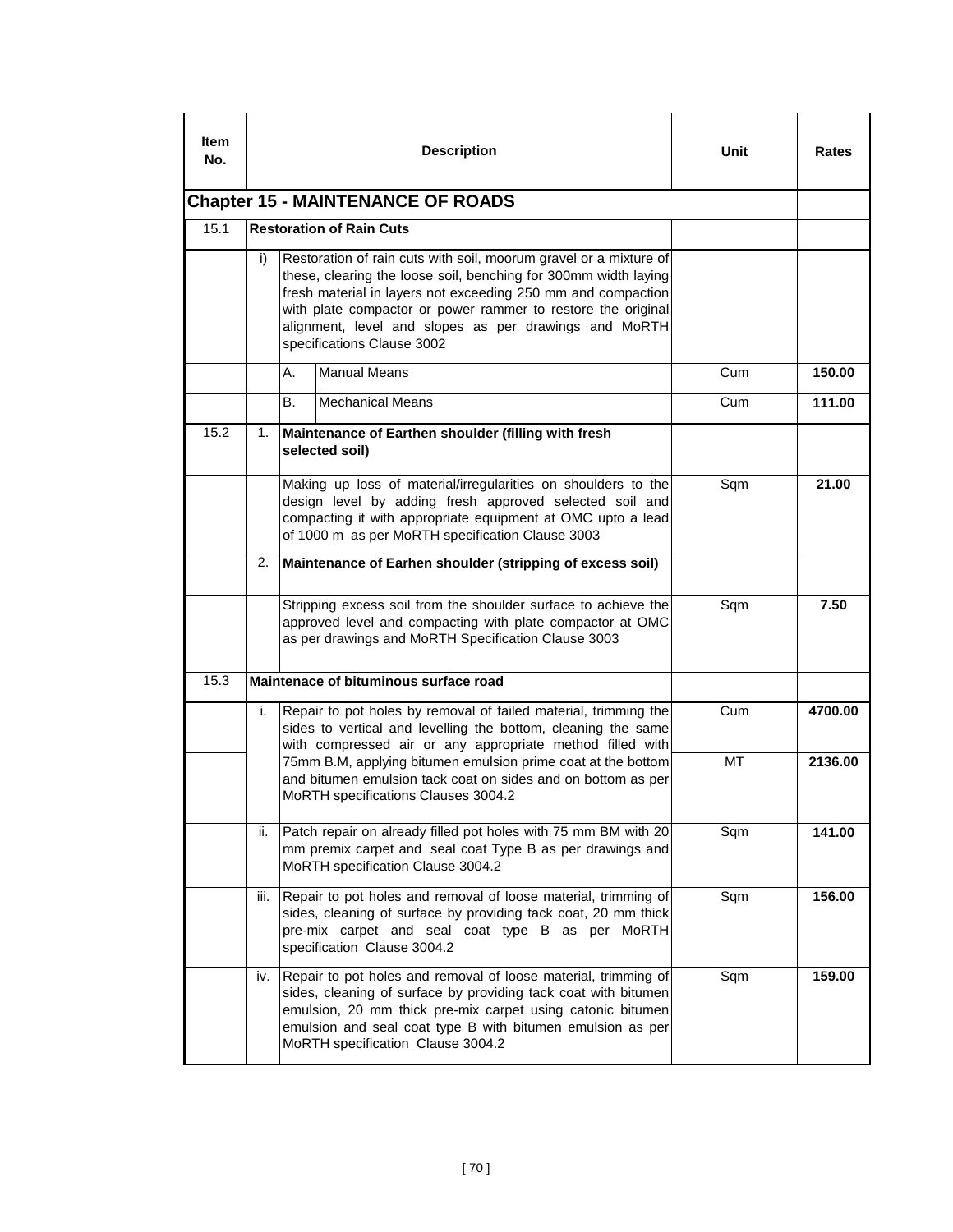| ltem<br>No. |      | <b>Description</b>                                                                                                                                                                                                                                                                                                                                    | Unit                   | Rates   |
|-------------|------|-------------------------------------------------------------------------------------------------------------------------------------------------------------------------------------------------------------------------------------------------------------------------------------------------------------------------------------------------------|------------------------|---------|
|             | vi.  | Repair to pot holes and removal of loose material, trimming of<br>sides, cleaning of surface by providing tack coat, 13mm thick<br>pre-mix carpet and seal coat type B as per MoRTH<br>specification Clause 3004.2                                                                                                                                    | Sqm                    | 124.00  |
| 15.4        |      | <b>Maintenance of Gravel Road</b>                                                                                                                                                                                                                                                                                                                     |                        |         |
|             |      | Maintenance of gravel road including making up the loss of profile,<br>rectifying corrugated surface, filling up of depressions, pot holes and<br>erosion gullies by adding fresh material and compacting it with<br>appropriate equipment or to strip excess of material from the road<br>surface as per drawings and MoRTH specification Clause 401 | Sqm                    | 121.00  |
| 15.5        |      | <b>Maintenance of WBM Road</b>                                                                                                                                                                                                                                                                                                                        |                        |         |
|             |      | Maintenance of WBM road including filling up of pot holes, ruts and<br>rectifying corrugated surface, damaged edges and ravelling as per<br>MoRTH specification Clause 404                                                                                                                                                                            | Sqm                    | 115.00  |
| 15.6        |      | <b>Maintenance of Drains</b>                                                                                                                                                                                                                                                                                                                          |                        |         |
|             |      | The maintenance of drains include erosion, repair, clearing, cleaning,<br>reshaping, regrading, deepening of side drains as well as catch<br>water drains as per MoRTH specification Clause 201 & 2800.                                                                                                                                               | m                      | 1.25    |
| 15.7        | (1)  | <b>Maintenance of Culverts</b>                                                                                                                                                                                                                                                                                                                        |                        |         |
|             |      | Maintenance of Hume pipe Culvert by way of Clearing,<br>Cleaning, Erosion repair, repairs to cracks, parapet wall and<br>protection work as per drawing and MoRTH specification<br>Clause 201 & 2800                                                                                                                                                  | One Each. Hume<br>Pipe | 950.00  |
|             | (II) | <b>Maintenance of Culverts Slab type</b>                                                                                                                                                                                                                                                                                                              |                        |         |
|             |      | Maintenance of Slab type Culverts by way of clearing,<br>Cleaning, Erosion repair, repairs to cracks, parapet walls and<br>Protection works as per drawing and MoRTH specification<br>Clasue 201 & 2800                                                                                                                                               | Culvert                | 1812.00 |
| 15.8        |      | <b>Maintenance of Causeway</b>                                                                                                                                                                                                                                                                                                                        |                        |         |
|             |      | Maintenance of Causeway by way of minor Surface repairs,<br>replacing Guide Posts, repair of flood gauges, removal of debris,<br>providing boulders and protection work and painting as per MoRTH<br>specification Clause 201 & 2800                                                                                                                  | Rmt                    | 50.00   |
| 15.9        |      | <b>Maintenance of Road Signs</b>                                                                                                                                                                                                                                                                                                                      |                        |         |
|             |      | Maintenance of road signs by way of cleaning and repainting of<br>mandatory / requlatory / cautionary / informatory and place<br>identifications sign board as perdrawings and MoRTH specification<br>Clause 800 & 3000                                                                                                                               | Km                     | 934.00  |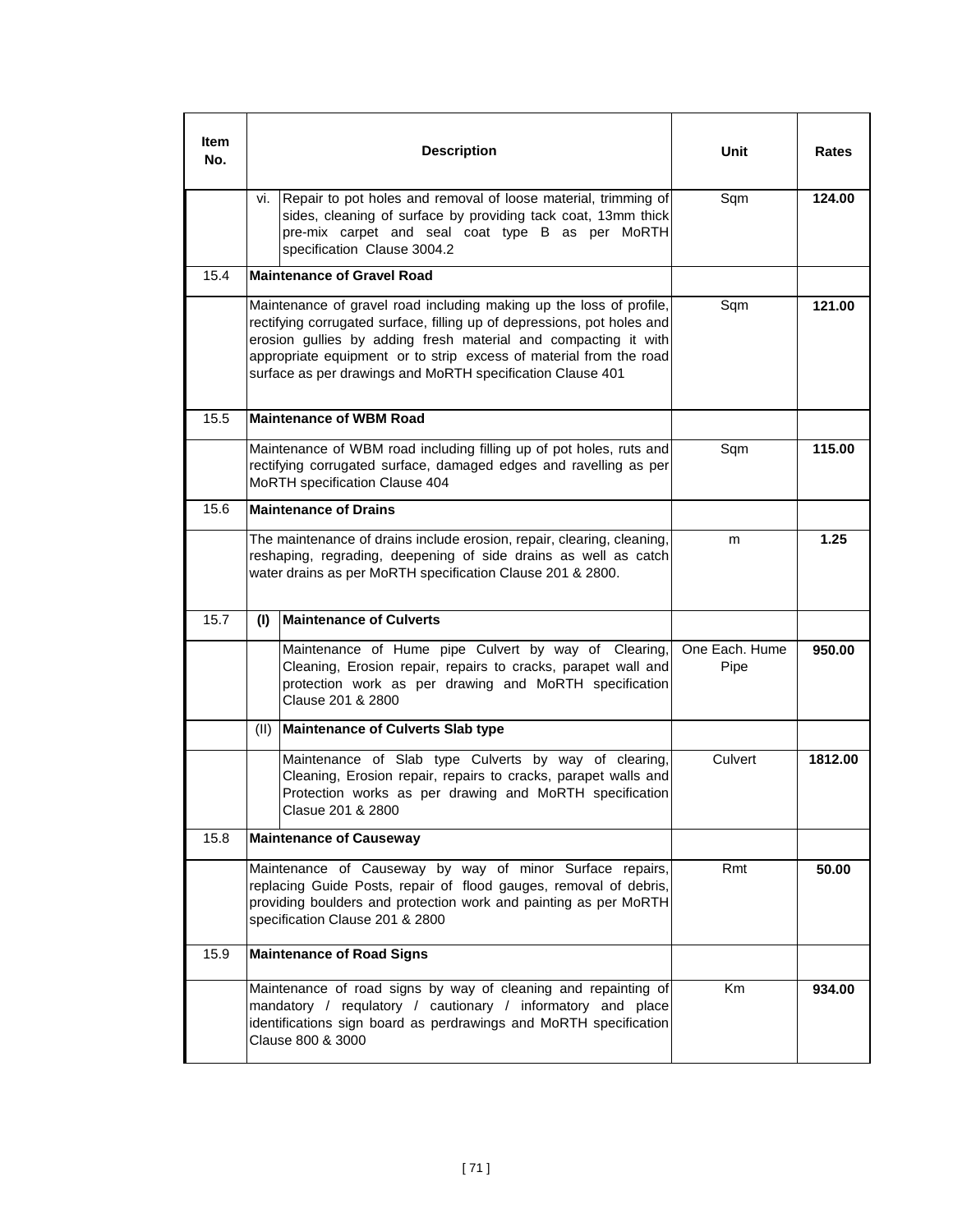| Item<br>No. |                                                                                                                                                                                                                                                    |                                       | <b>Description</b>                                                                                                                                                                | Unit     | Rates   |
|-------------|----------------------------------------------------------------------------------------------------------------------------------------------------------------------------------------------------------------------------------------------------|---------------------------------------|-----------------------------------------------------------------------------------------------------------------------------------------------------------------------------------|----------|---------|
| 15.10       |                                                                                                                                                                                                                                                    |                                       | Maintenance of steel and RCC Railing                                                                                                                                              |          |         |
|             | (i)                                                                                                                                                                                                                                                | 1900                                  | Repair of steel railing to bring it to original shape cleaning and<br>repainting as per drawing and MoRTH specification Clause                                                    |          |         |
|             |                                                                                                                                                                                                                                                    |                                       | <b>Steel Railing</b>                                                                                                                                                              | Rmt      | 231.00  |
|             | (ii)                                                                                                                                                                                                                                               |                                       | Repair of RCC railing to bring it to the original shape, cleaning<br>and repainting as per drawings and MoRTH specification<br>Clause 2800                                        |          |         |
|             |                                                                                                                                                                                                                                                    |                                       | <b>RCC Railing</b>                                                                                                                                                                | Rmt      | 1261.00 |
| 15.11       |                                                                                                                                                                                                                                                    |                                       | Maintenance of 200 metre and km stones                                                                                                                                            |          |         |
|             | Maintenance of 200 metre km stone by way of refiting of tilted stones<br>repairing with cement mortar, cleaning, repairing and lettering on 200<br>metre km stone and 5th km stone as per drawing and MoRTH<br>specification Clause 1900 and 2800. |                                       |                                                                                                                                                                                   |          |         |
|             | Painting two coats with synthetic enamel paint<br>(i)                                                                                                                                                                                              |                                       | Кm                                                                                                                                                                                | 135.00   |         |
|             | Printing letters and figures of any shade with synthtic enamel<br>(ii)<br>paint of any approved colour to give an even shade                                                                                                                       |                                       | Кm                                                                                                                                                                                | 608.00   |         |
| 15.12       |                                                                                                                                                                                                                                                    |                                       | Cutting of branches of trees shrubs and trimming of grass and weeds                                                                                                               |          |         |
|             | (i)                                                                                                                                                                                                                                                |                                       | Cutting of branches of trees and shrubs from the road way or<br>with in R.O.W including disposal of wood and leaves to<br>suitable location as per MoRTH specification Clause 201 | One Tree | 58.00   |
|             | (ii)                                                                                                                                                                                                                                               |                                       | Cutting of shrubs from the road way or with in R.O.W and<br>disposal of shrubs to suitable locations as per MoRTH<br>specifications Clause 201                                    | Each     | 3.00    |
|             | (iii)                                                                                                                                                                                                                                              |                                       | Trimming of grass and weeds from the shoulders/berms and<br>disposing off the same to suitable locations as per MoRTH<br>specifications Clause 201                                | Sqm      | 1.00    |
| 15.13       |                                                                                                                                                                                                                                                    |                                       | White washing of parapet walls of CD work and tree truncks                                                                                                                        |          |         |
|             |                                                                                                                                                                                                                                                    |                                       | White washing two coats on parapet walls and tree trunks including<br>preparation of surface by cleaning scraping etc. as per MoRTH<br>specifications Clause 800                  | Sqm      | 10.00   |
| 15.14       |                                                                                                                                                                                                                                                    |                                       | Periodical Renewal to existing bituminous surface                                                                                                                                 |          |         |
|             | 1                                                                                                                                                                                                                                                  | Open graded Premix carpet 20 mm thick |                                                                                                                                                                                   |          |         |
|             |                                                                                                                                                                                                                                                    | (i)                                   | Tack coat                                                                                                                                                                         |          |         |
|             |                                                                                                                                                                                                                                                    |                                       | Rates as per item 5.2 (ii)                                                                                                                                                        | Sqm      |         |
|             |                                                                                                                                                                                                                                                    | (ii)                                  | Pre-mix carpet using bituminous (penetration grade<br>modified bitumen) binder                                                                                                    |          |         |
|             |                                                                                                                                                                                                                                                    |                                       | Rates as per item No. 5.9                                                                                                                                                         | Sqm      |         |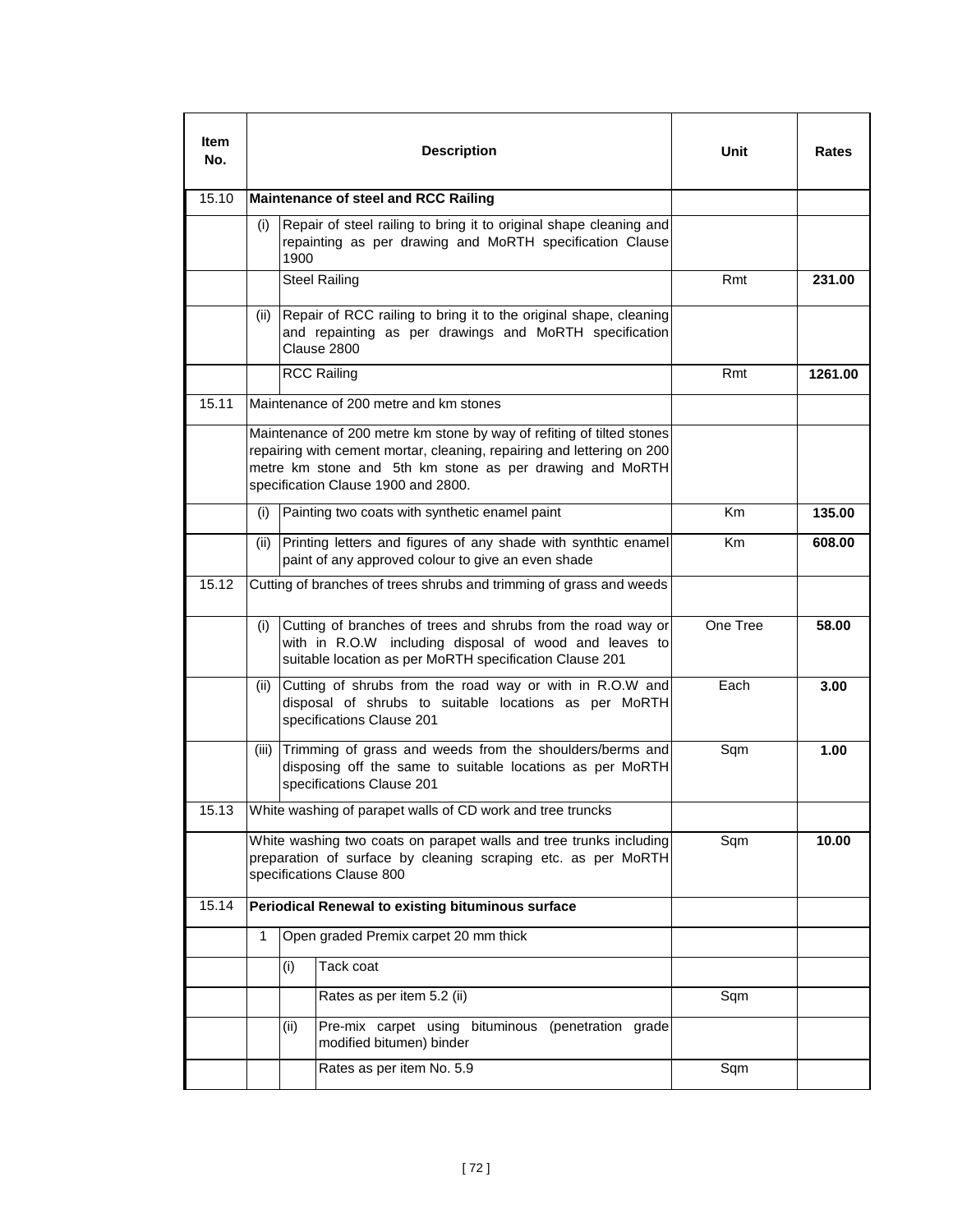| <b>Item</b><br>No. |                | <b>Description</b> |                                                                                                                                                                                                              | Unit | <b>Rates</b> |
|--------------------|----------------|--------------------|--------------------------------------------------------------------------------------------------------------------------------------------------------------------------------------------------------------|------|--------------|
|                    |                |                    | OR.                                                                                                                                                                                                          |      |              |
|                    |                | (iii)              | Premix carpet using bitumen Emulsion                                                                                                                                                                         |      |              |
|                    |                |                    | Rates as per item No. 5.10                                                                                                                                                                                   | Sqm  |              |
|                    |                | (iv)               | Seal coat Type A, B or C                                                                                                                                                                                     |      |              |
|                    |                |                    | Rates as per item No. 5.11                                                                                                                                                                                   | Sqm  |              |
|                    | $\overline{2}$ |                    | Surface dressing single coat/first coat or 2nd coat                                                                                                                                                          |      |              |
|                    |                |                    | Rates as per item No. 5.6                                                                                                                                                                                    | Sqm  |              |
| 15.15              |                |                    | Maintenance of Road Furnitures                                                                                                                                                                               |      |              |
|                    |                |                    | Painting two coats with superior grade synthetic enamel paint of<br>approved quality to give an even shade including writing lettering and<br>figures with synthetic enamel paint as per IRC specifications. |      |              |
|                    | (i)            |                    | 5th Kilometre Stone                                                                                                                                                                                          | Each | 180.00       |
|                    | (ii)           |                    | Ordinary Kilometre Stone                                                                                                                                                                                     | Each | 142.00       |
|                    | (iii)          |                    | Hectometer and Boundry Stone                                                                                                                                                                                 | Sqm  | 34.00        |
|                    | (iv)           |                    | Guide Stone, Guard Stone, Tree Guards and Posts                                                                                                                                                              | Each | 142.00       |
|                    | (v)            |                    | <b>Water Gauges</b>                                                                                                                                                                                          | Each | 142.00       |
|                    | (vi)           |                    | Number of Bridge & Culverts                                                                                                                                                                                  | Each | 59.00        |
|                    | (vii)          |                    | Traffic Sign Boards (cautionery, mandatory & informatory)                                                                                                                                                    | Each | 122.00       |
|                    |                | posts.             | (viii) Direction & Place Identification sign boards including painting of                                                                                                                                    | Sqm  | 215.00       |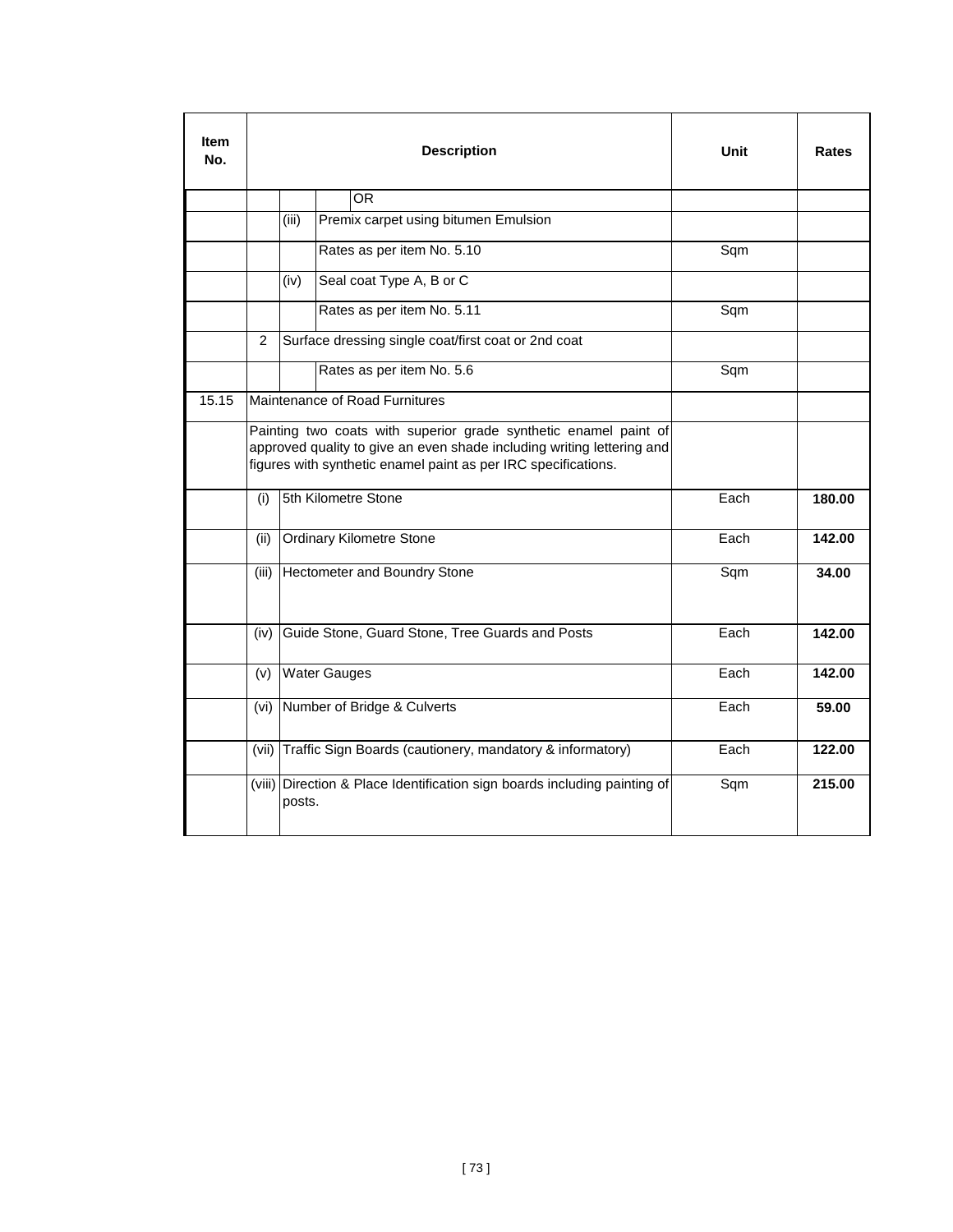| Item No. | <b>Description</b>                                                | Unit      | <b>Rates</b> |
|----------|-------------------------------------------------------------------|-----------|--------------|
| 16.1     | Removal of blown sand including taking out and disposal           |           |              |
|          | of excavated material with lead up to 50Mtr. and lift up to       |           |              |
|          | 1.5 Mtr disposed soil to be levelled and neatly dressed.          | P.Cum     | 10.00        |
| 16.2     | Dagbelling.                                                       |           |              |
| 16.2.1   | 100 mm x 100mm size                                               | P.100 Mtr | 58.00        |
| 16.2.2   | 200 mm x 100 mm size                                              | P.100 Mtr | 73.00        |
| 16.3     | Dressing of berms including digging of earth upto 10 cm<br>depth. | P.Cum.    | 13.00        |
| 16.4     | Labour charges for digging out of sludge humps on black           |           |              |
|          | topped surface including removal and disposing of the             |           |              |
|          | dismantled material aside up to 50 M lead.                        | P.Sqm     | 28.00        |
| 16.5     | Cutting of black top surface upto 30 mm depth for fixing of       |           |              |
|          | kerb / dand stone / medians including cleaning of surface         |           |              |
|          | laying bed mortar and removal of dismantled material with         |           |              |
|          | all lead and traffic diversion arrangements etc.                  | P.Sqm     | 20.00        |
| 16.6     | Scarifying old bituminous road by making 50x50mm                  |           |              |
|          | furrows criss-cross at 1.0 metre intervals at 45 degree to        |           |              |
|          | the center line of the carriageway                                | P.Sqm     | 1.70         |
| 16.7     | Cutting black top surface upto 1.5 M depth including all          |           |              |
|          | layers of crust for laying pipe line etc. and making good to      |           |              |
|          | original condition (excluding cost of bitumen)                    | P.Sqm     | 500.00       |
| 16.8     | Supplying, filling and stitching of empty cement bags             |           |              |
|          | either of plastic or jute with earth available at site, of        |           |              |
|          | weight not less than 40 Kg., including excavation etc.            |           |              |
|          | complete.                                                         | P. Bag    | 8.60         |
| 16.9     | Labour charges for making cofferdam by loading,                   |           |              |
|          | transporting earth-filled cement bags, dropping at required       |           |              |
|          | location in water including transportation by boat (if            |           |              |
|          | required) complete, excluding cost of empty cement bags.          |           |              |
| 16.9.1   | with lead upto 50 Mtr.                                            | P. Bag    | 2.20         |
| 16.9.2   | with lead 50 mtr to 100 Mtr.                                      | P. Bag    | 4.40         |
| 16.9.3   | with lead 100 mtr to 150 Mtr.                                     | P. Bag    | 4.40         |
| 16.9.4   | with lead 150 mtr to 200 Mtr.                                     | P. Bag    | 6.00         |
| 16.10    | Compacting soil at optimum moisture content with power            |           |              |
|          | road roller including watering soil at O.M.C., charges of T       |           |              |
|          | & P, cost of water and finishing of formation to required         |           |              |
|          | camber and grade etc. complete in layers not exceeding            |           |              |
|          | 15 cm. compacted thickness of :                                   |           |              |
| 16.10.1  | 95% proctor density.                                              | P. Cum    | 13.50        |
| 16.10.2  | 97% proctor density.                                              | P. Cum    | 13.50        |
| 16.10.3  | 100% proctor density.                                             | P. Cum    | 14.50        |

## **Chapter 16 - Additional Items**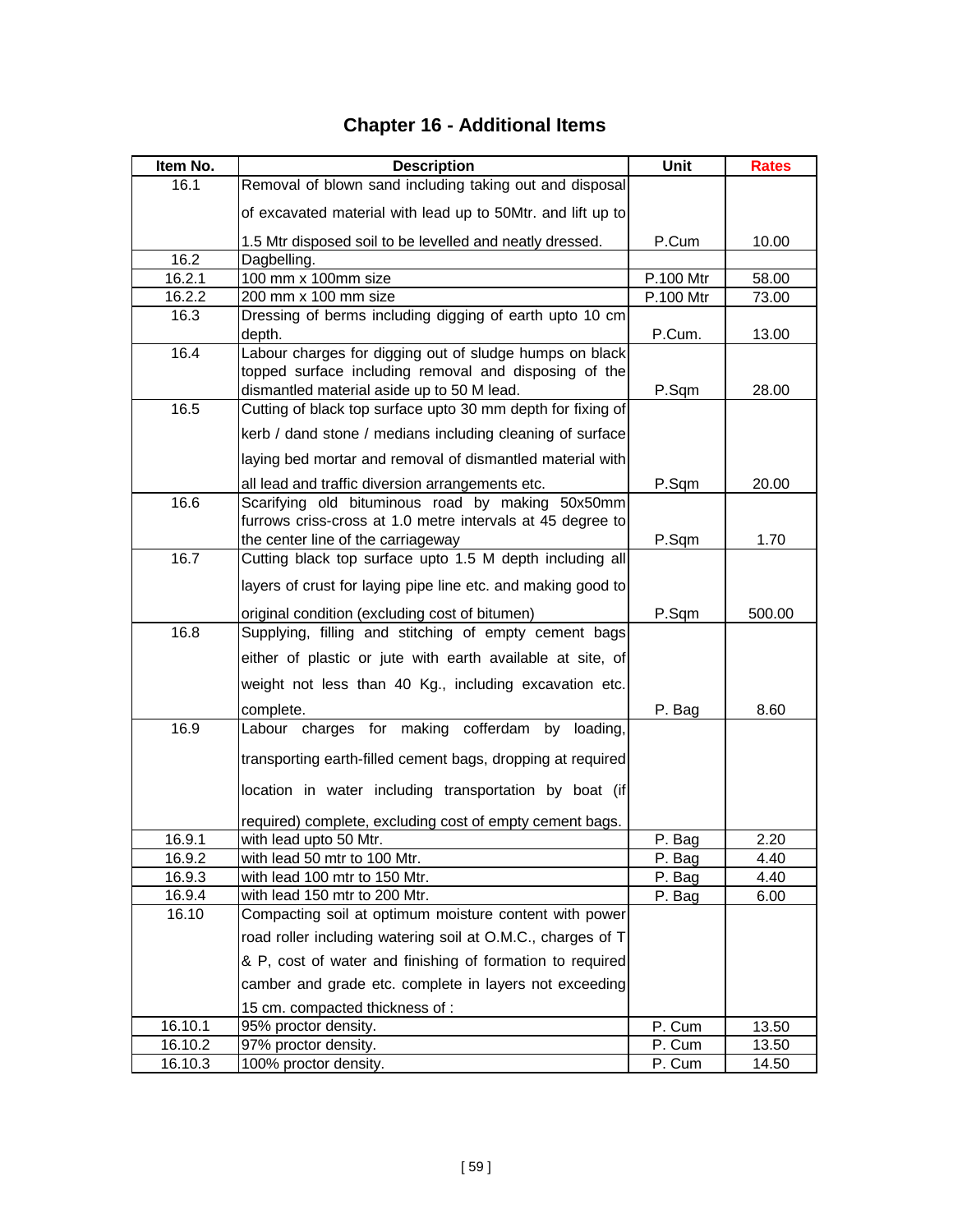| Item No. | <b>Description</b>                                                   | Unit   | <b>Rates</b> |
|----------|----------------------------------------------------------------------|--------|--------------|
| 16.11    | Supply of graded broken hard stone aggregates free from              |        |              |
|          | Katcha stuff, deleterious and oreganic matter, as per                |        |              |
|          | IRC/MoRTH Specifications, including stacking as per the              |        |              |
|          | Standard Specifications with an average lead of 20 Kms.              |        |              |
| 16.11.1  | 63mm to 45mm Crusher broken                                          | P. Cum | 555.00       |
| 16.11.2  | 53mm to 22.4mm Crusher broken                                        | P. Cum | 605.00       |
| 16.11.3  | 13.2mm/11.2mm Crusher broken                                         | P. Cum | 675.00       |
| 16.11.4  | 6.7mm Crusher broken                                                 | P. Cum | 615.00       |
| 16.11.5  | 13.2mm Crusher-broken screening (IRC Grade 'A')                      | P. Cum | 519.00       |
| 16.11.6  | 11.2mm Crusher broken Screening (IRC Grade'B')                       | P. Cum | 462.00       |
| 16.12    | Collection of binding material/mooram for W.B.M. course              |        |              |
|          | (P.I. 4 to 6), including stacking as per Standard                    |        |              |
|          | Specifications                                                       | P. Cum | 67.00        |
| 16.13    | Collection of quarry rubbish (P.I. less than 6), grading as          |        |              |
|          | per MoRTH specification's Table 400-1, including stacking            |        |              |
|          | as per the Standard Specifications with an average lead of           |        |              |
|          | 20 Kms.                                                              | P. Cum | 67.00        |
| 16.14    | Supply of Bitumen/Emulsion (bulk) at Hot Mix Plant / Work            |        |              |
|          |                                                                      |        |              |
|          | Site including kind of all taxes with all leads from refinary        |        |              |
| 16.14.1  | Bitumen Grade VG-10                                                  | P.MT   | 30623.00     |
| 16.14.2  | Bitumen Grade VG-30                                                  | P.MT   | 31683.00     |
| 16.14.3  | Modified Bitumen Grade CRMB-60                                       | P.MT   | 36948.00     |
| 16.14.4  | Bitumen Cationic Emulsion (RS-1)                                     | P.MT   | 25482.00     |
| 16.14.5  | Bitumen Cationic Emulsion (SS-1)                                     | P.MT   | 24974.00     |
| 16.15    | Supply of Bitumen/Emulsion (packed in suitable size of               |        |              |
|          | drums) at Hot Mix Plant / Work Site including kind of all            |        |              |
|          | taxes with all leads from refinary                                   |        |              |
| 16.15.1  | Bitumen Grade (VG-10)                                                | P.MT   | 35764.00     |
| 16.15.2  | Bitumen Grade (VG-30)                                                | P.MT   | 36813.00     |
| 16.15.3  | Modified Bitumen Grade CRMB-60                                       | P.MT   | 38955.00     |
| 16.15.4  | Bitumen Cationic Emulsion (RS-1)                                     | P.MT   | 31728.00     |
| 16.15.5  | Bitumen Cationic Emulsion (SS-1)                                     | P.MT   | 33205.00     |
| 16.16    | Providing and laying dense graded bituminous macadam with            |        |              |
|          | 100-120 TPH batch type HMP producing an average output               |        |              |
|          | of 75 tones per hour using crushed aggregates of specified           |        |              |
|          | grading, premixed with bituminous binder @ 4.0 to 4.5 per            |        |              |
|          | cent by weight of total mix and filler, transporting the hot mix     |        |              |
|          | to work site, laying with a hydrostatic paver finisher with          |        |              |
|          | sensor control to the required grade, level and alignment,           |        |              |
|          | rolling with smooth wheeled, vibratory and tandem rollers to         |        |              |
|          | <b>MoRTH</b><br>achieve<br>the<br>desired<br>compaction<br>as<br>per |        |              |
|          | Specifications Clause 505 complete in all respects.                  |        |              |
| 16.16.1  | Grading - I (40 mm (Nominal Size))                                   | P. Cum | 5291.00      |
|          |                                                                      | P. MT  | 2293.00      |
| 16.16.2  | Grading - II (19 mm (Nominal Size))                                  | P. Cum | 5343.00      |
|          |                                                                      | P. MT  | 2315.00      |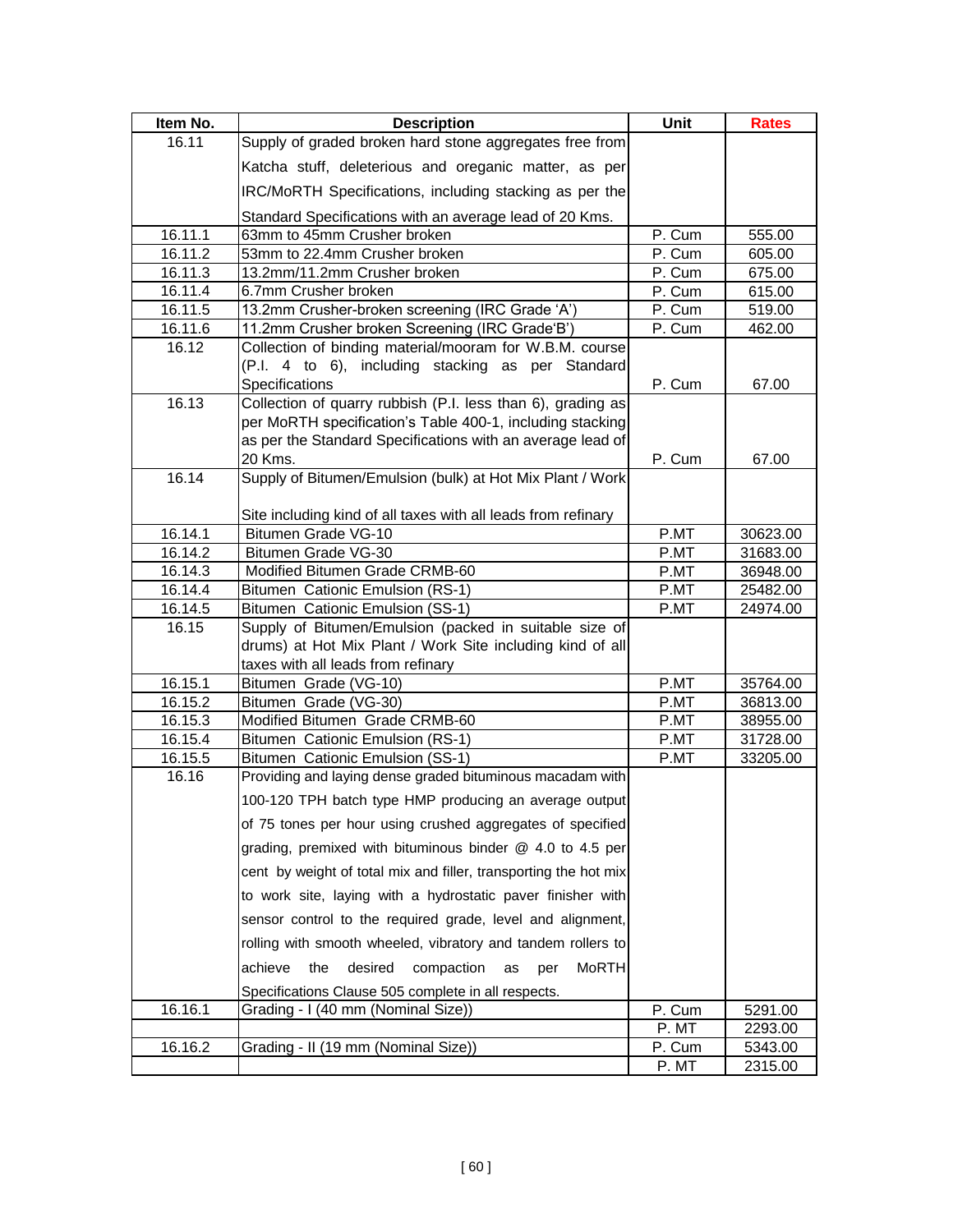| Item No. | <b>Description</b>                                          | <b>Unit</b> | <b>Rates</b> |
|----------|-------------------------------------------------------------|-------------|--------------|
| 16.17    | Providing and laying bituminous concrete with 100-120       |             |              |
|          | TPH batch type hot mix plant producing an average output    |             |              |
|          | of 75 tonnes per hour using crushed aggregates of           |             |              |
|          | specified grading, premixed with bituminous binder @ 5.4    |             |              |
|          | to 5.6 per cent of mix and filler, transporting the hot mix |             |              |
|          | to work site, laying with a hydrostatic paver finisher with |             |              |
|          | sensor control to the required grade, level and alignment,  |             |              |
|          | rolling with smooth wheeled, vibratory and tandem rollers   |             |              |
|          | to achieve the desired compaction as per MoRTH              |             |              |
|          | Specifications Clause 507 complete in all respects          |             |              |
| 16.17.1  | for Grading-I(19 mm nominal size) Bitumen (VG-10)           | P.Cum       | 6067.00      |
|          |                                                             | P. MT       | 2575.00      |
| 16.17.2  | for Grading-I (19 mm nominal size) Bitumen (VG-30)          | P.Cum       | 6204.00      |
|          |                                                             | P. MT       | 2633.00      |
| 16.17.3  | for Grading-I(19mm nominal size) Bitumen CRMB 60            | P.Cum       | 6885.00      |
|          |                                                             | P. MT       | 2922.00      |
| 16.17.4  | for Grading-II(13 mm nominal size) Bitumen (VG-10)          | P.Cum       | 6043.00      |
|          |                                                             | P. MT       | 2565.00      |
| 16.17.5  | for Grading-II(13 mm nominal size) Bitumen (VG-30)          | P.Cum       | 6180.00      |
|          |                                                             | P. MT       | 2623.00      |
| 16.17.6  | for Grading-II(13 mm nominal size) Bitumen CRMB 60          |             |              |
|          |                                                             | P.Cum       | 6861.00      |
|          |                                                             | P. MT       | 2912.00      |
| 16.18    | Labour charges for patching W.B.M. using crushed            |             |              |
|          | broken aggregates including preparation of pot hole         |             |              |
|          | scarifying & reshaping to the required grade and camber     |             |              |
|          | as per the standard specifications, spreading of material   |             |              |
|          | consolidation with mechanical drop hammer of 11.40 kg       |             |              |
|          | hand rammer or 8-10 tone power roller, spreading and        |             |              |
|          | consolidation of binding material including cost of fuel &  |             |              |
|          | lubricants and hire charges of T&P.                         | P. Cum.     | 188.00       |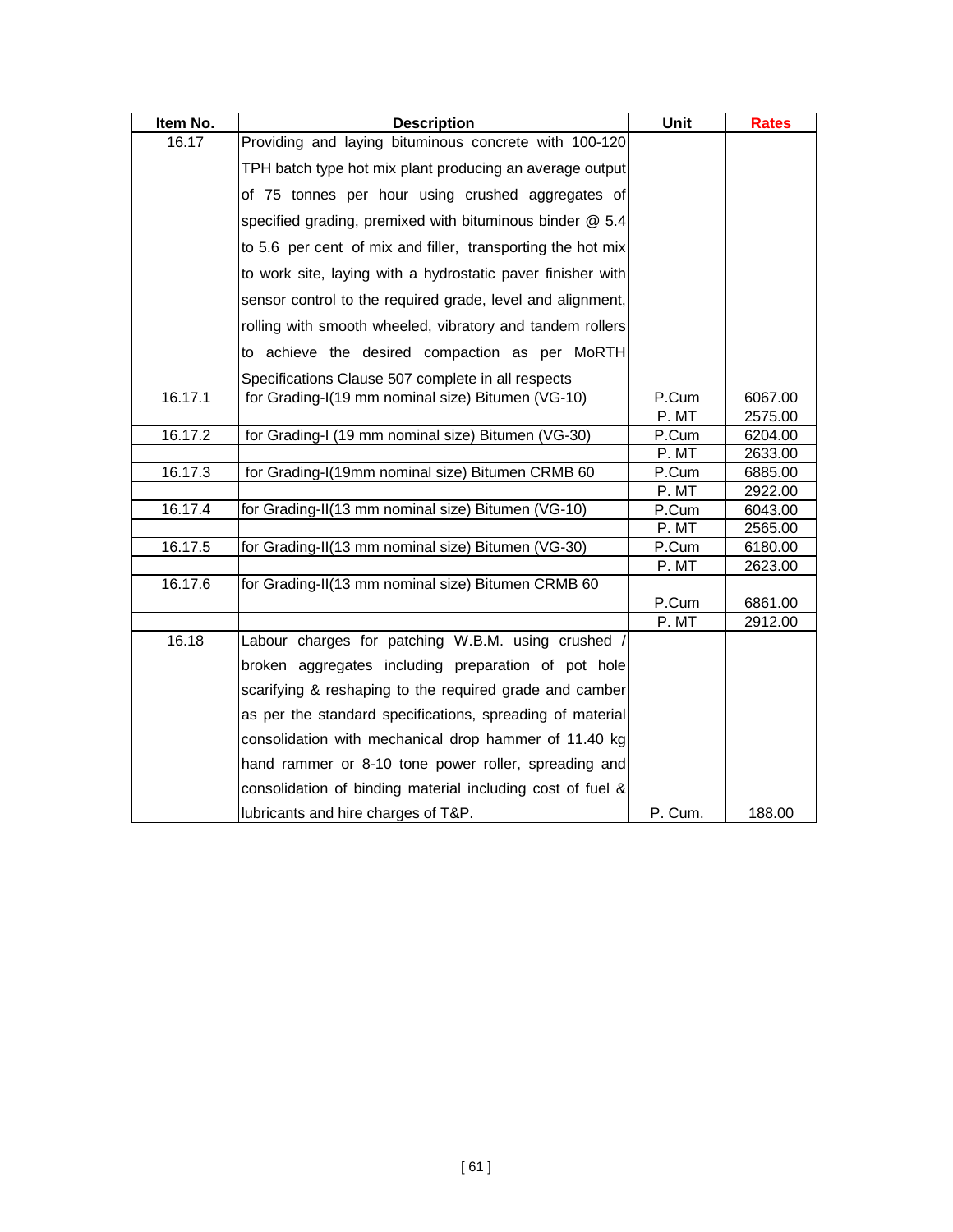| Item No.         | <b>Description</b>                                                                                                 | Unit   | <b>Rates</b> |
|------------------|--------------------------------------------------------------------------------------------------------------------|--------|--------------|
| 16.19            | Providing and laying 25 mm thick Mastic Asphalt wearing                                                            |        |              |
|                  | paving grade<br>bitumen<br>with<br>meeting<br>course<br>the                                                        |        |              |
|                  | requirements given in table 500-29, prepared by using                                                              |        |              |
|                  | mastic cooker and laid to required level and slope after                                                           |        |              |
|                  | cleaning the surface, including providing anti-skid surface                                                        |        |              |
|                  | with bitumen precoated fine grained hard stone chipping                                                            |        |              |
|                  | of 13.2 mm nominal size at the rate of 0.005 cum per 10                                                            |        |              |
|                  | sqm and at an approximate spacing of 10 cm center to                                                               |        |              |
|                  | center in both directions, pressed into surface when the                                                           |        |              |
|                  | temperature of surfaces is not less than 100 C protruding                                                          |        |              |
|                  | 1 mm to 4 mm over mastic surface, all complete as per                                                              |        |              |
|                  | Clause 516.                                                                                                        | P.Sqm. | 364.00       |
| 16.20            | Providing & laying penetration macadam patching upto 5                                                             |        |              |
|                  | cm. depth (semi grout) with 0.60 Cum. Of coarse                                                                    |        |              |
|                  | aggregate (Crusher broken) & 0.15 Cum of key aggregate<br>(as per MoRTH specification) & spreading of binder,      |        |              |
|                  | cleaning area of patch, pot holes, cut of regular shape with                                                       |        |              |
|                  | vertical side, removing all loose & disintegrated material,                                                        |        |              |
|                  | spreading & compacting of aggregate with 8-10 tonne                                                                |        |              |
|                  | power road roller including cost of aggregate, fuel,                                                               |        |              |
|                  | lubrication, hire charges machinery, T & P, including cost                                                         |        |              |
|                  | of bitumen with application of tack coat.                                                                          | P.Sqm. | 220.00       |
| 16.21            | Labour charges for premix patch work using mixed                                                                   |        |              |
|                  | material from the hot mix plant, including cleaning of                                                             |        |              |
|                  | patch/pot holes area, cutting it to regular shape vertical                                                         |        |              |
|                  | edges, removing all loose and disintigrated material,                                                              |        |              |
|                  | application of tack coat as per specifications laying of                                                           |        |              |
|                  | patching material and compacting with power roller                                                                 |        |              |
|                  | including cost of fuel, hire charges of T & P etc. complete.                                                       |        |              |
| 16.21.1          | Using Straight run bitumen                                                                                         | P.Sqm. | 19.00        |
| 16.21.2<br>16.22 | Using cationic emulsion.<br>Supply at plant site Close-graded premix surfacing                                     | P.Sqm. | 17.00        |
|                  | material for patch work with specified graded crushed                                                              |        |              |
|                  | aggregate as per Table No. 500-19 of<br>MoRTH                                                                      |        |              |
|                  | specification clause 508.2.4 premixed with (VG-10)                                                                 |        |              |
|                  | bitumen binder 5% in Hot Mix Plant (30-40tonne) including                                                          |        |              |
|                  |                                                                                                                    |        |              |
| 16.23            | cost of aggregate, binder and machines with fuel etc.<br>Carriage of mix material from Plant Site to Work Site for | P.MT.  | 2382.00      |
|                  | patch repairing work including staying of tipper at site up                                                        |        |              |
|                  | to completion of patch repair work upto 1 km.                                                                      | P.MT.  | 148.00       |
| 16.24            | Extra rate for carriage of mixed mateiral beyound 1st Km.                                                          |        |              |
|                  |                                                                                                                    |        |              |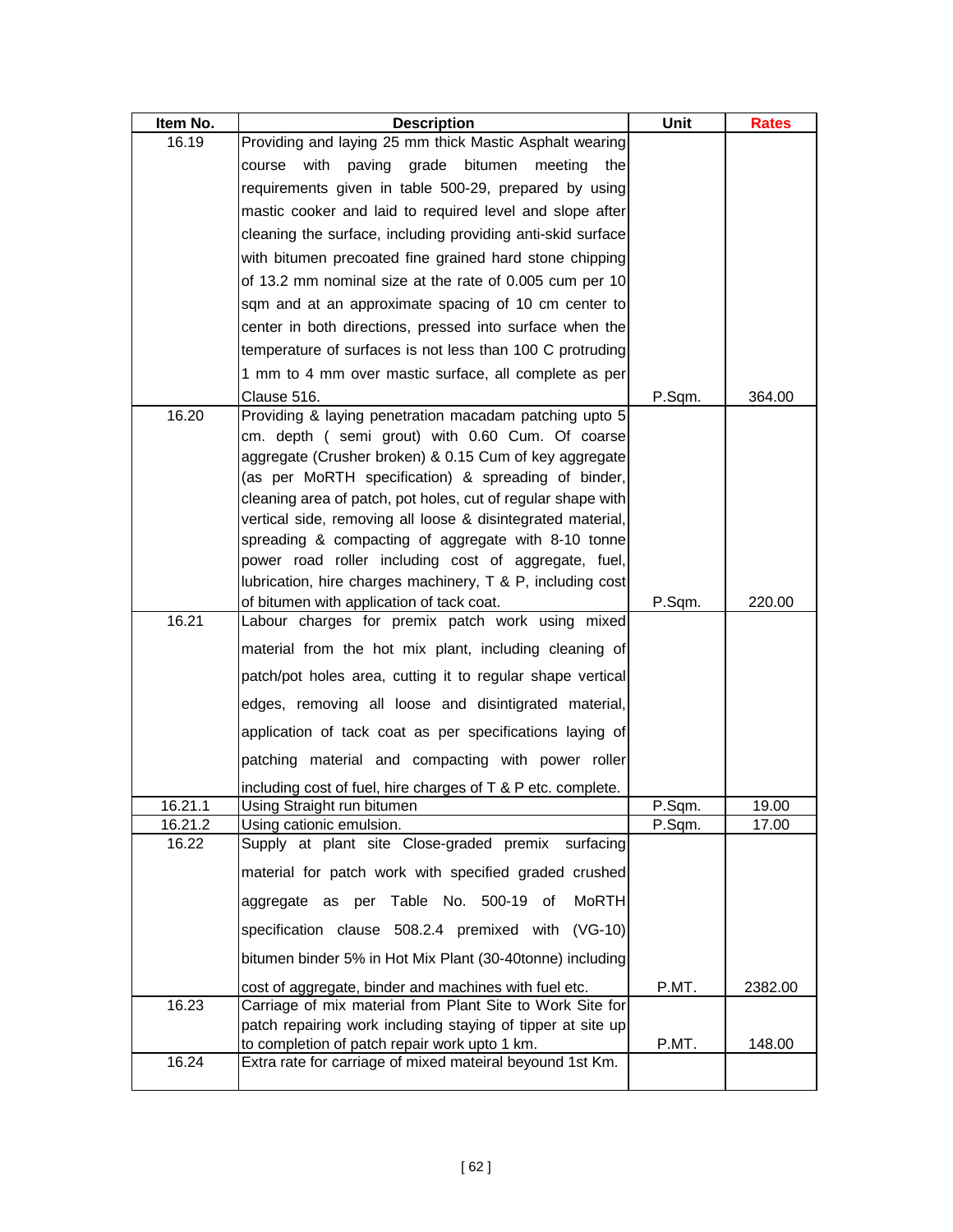| Item No. | <b>Description</b>                                             | <b>Unit</b> | <b>Rates</b> |
|----------|----------------------------------------------------------------|-------------|--------------|
| 16.24.1  | 2nd Km to 10th Km                                              | P.MT./Km    | 3.50         |
| 16.24.2  | 11th Km to 20th Km                                             | P.MT./Km    | 3.40         |
| 16.24.3  | Beyond 20th Km                                                 | P.MT./Km    | 2.90         |
| 16.25    | Providing & laying surface dressing patching using stone       |             |              |
|          | chipping 0.10 cum per 10 sqm and bitumen 10 kg per 10          |             |              |
|          | sqm including heating of binder, cleaning the area of          |             |              |
|          | patch, potholes cuts to regular shape with vertical sides,     |             |              |
|          | removing all loose & disintegrated material, application of    |             |              |
|          | binder, covering the same with stone chippings and             |             |              |
|          | compacting with 8-10 tonne power road roller including         |             |              |
|          | cost of fuel, binder, hire charges of T&P etc.                 | P.Sqm.      | 63.00        |
| 16.26    | Providing and laying Built up spray grout (BUSG)               |             |              |
|          | patching 75mm thick in two layers ( Each layer consisting      |             |              |
|          | of spreading aggreate - crusher broken @ 0.50 cum per          |             |              |
|          | 10 sqm area as per MoRTH specification, laying first layer     |             |              |
|          | after application of tack coat @ 3.75 kg per 10 sqm            |             |              |
|          | including cost of tack coat, rolling with 8-10 tonne power     |             |              |
|          | road roller, application of first spray of binder @ 15 kg per  |             |              |
|          | 10 sqm, spreading & rolling of second layer of coarse          |             |              |
|          | aggregate with 8-10 tonne power road roller, application of    |             |              |
|          | second spray of binder @ 15 kg per 10 sqm and laying           |             |              |
|          | key aggregate on the top of second layer and rolling with 8-   |             |              |
|          | 10 tonne power road roller including heating and spraying      |             |              |
|          | of binder, cleaning the area of patch, potholes cut to         |             |              |
|          |                                                                |             |              |
|          | regular shape with vertical sides, removing all loose and      |             |              |
|          | disintegrated material including cost of coarse aggregate,     |             |              |
|          | key aggregate, rolling & hire charges of machinery, T&P,       |             |              |
| 16.27    | cost of fuel, bitumen etc. complete.                           | P.Sqm.      | 241.00       |
|          | Providing and laying of cold pot hole patching mix for         |             |              |
|          | repair of road in adverse climate condition on the             |             |              |
|          | prepared surface, cleaning with hydraulic broom as per         |             |              |
|          | specification including laying in proper camber & grade        |             |              |
|          | with regular size, compaction with hand rammer/ road           |             |              |
|          | roller and transportation with all lead and lift complete in   |             |              |
|          | all respect as per direction of engineer - in - charge.        | P.Sqm.      | 793.00       |
|          |                                                                | P.Kg.       | 20.00        |
| 16.28    | Supply of cold pot hole patching mix for repair of road in     |             |              |
|          | adverse climate condition transportation with all lead and     |             |              |
|          | lift complete in all respect as per direction of engineer - in |             |              |
|          | charge.                                                        | P.Kg.       | 17.00        |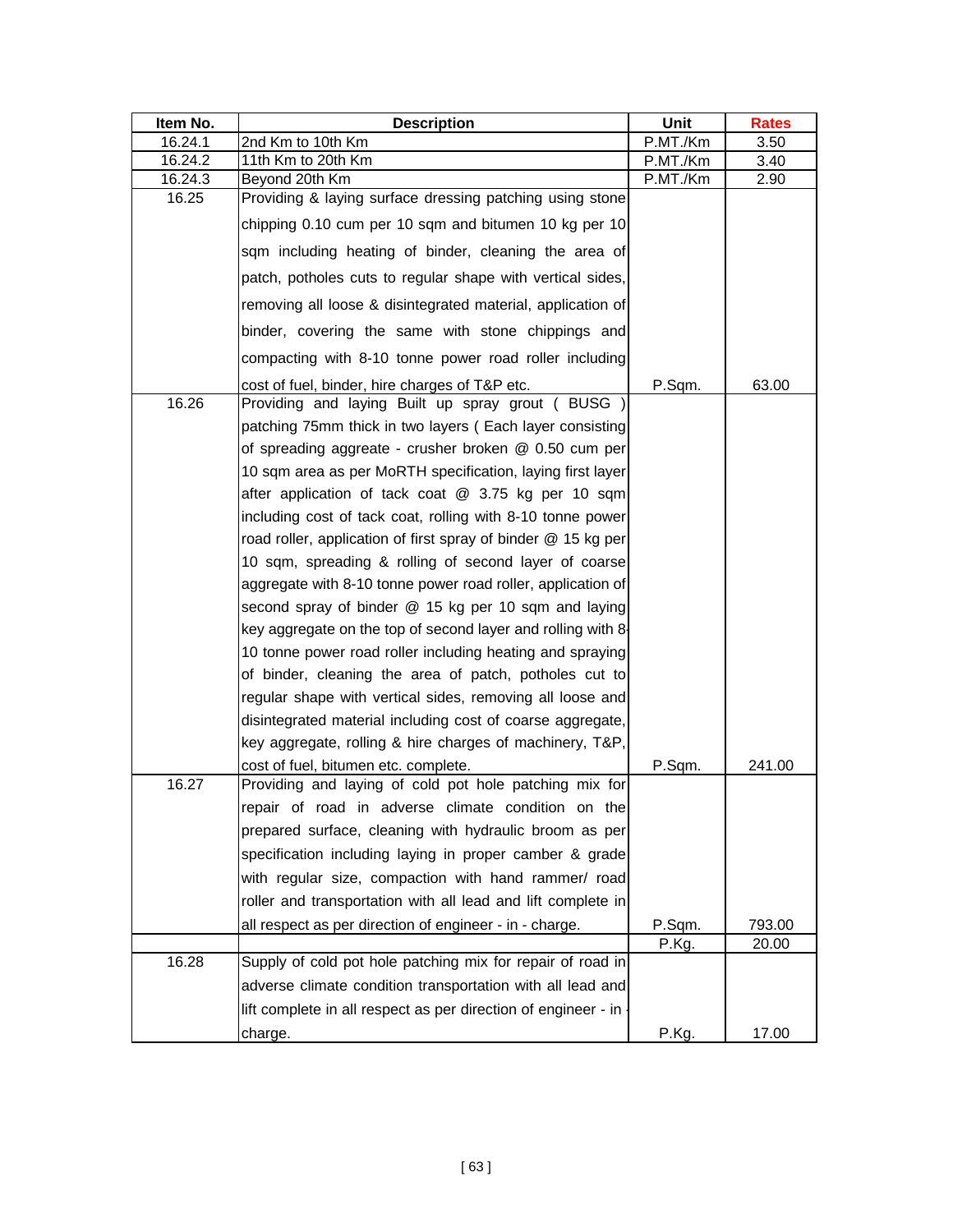| Item No. | <b>Description</b>                                                                                               | <b>Unit</b> | Rates   |
|----------|------------------------------------------------------------------------------------------------------------------|-------------|---------|
| 16.29    | Labour charges for laying of cold pot hole patching mix for                                                      |             |         |
|          | repair of road in adverse climate condition on the                                                               |             |         |
|          | prepared surface, cleaning with hydraulic broom as per                                                           |             |         |
|          | specification including laying in proper camber & grade                                                          |             |         |
|          | with regular size, compaction with hand rammer/ road                                                             |             |         |
|          | roller and transportation with all lead and lift complete in                                                     |             |         |
|          | all respect as per direction of engineer - in - charge.                                                          | P.Kg.       | 2.80    |
| 16.30    | Construction of speed breaker of IRC standard having                                                             |             |         |
|          | width of 3.70 M including cost of stone aggregate (50-                                                           |             |         |
|          | 25mm) size hire charges for roller for consolidation and                                                         |             |         |
|          | compaction and other machines required for the work                                                              |             |         |
|          | (including cost of bitumen)                                                                                      | P.Sqm.      | 169.00  |
| 16.31    | Construction of un-reinforced, dowel jointed at expansion                                                        |             |         |
|          | and construction joint only, plain cement concrete                                                               |             |         |
|          | pavement, thickness as per design, over a prepared sub                                                           |             |         |
|          | base, with 53 grade cement or any other type as per                                                              |             |         |
|          | Clause 602.2.2 M-35 (Grade), coarse and fine aggregates                                                          |             |         |
|          | conforming to IS:383, maximum size of coarse aggregate                                                           |             |         |
|          | not exceeding 25 mm, mixed in a concrete mixer of not                                                            |             |         |
|          | less than 0.2 cum capacity and appropriate weigh batcher                                                         |             |         |
|          | using approved mix design, laid in approved fixed side                                                           |             |         |
|          | formwork (steel channel, laying and fixing of 125 micron                                                         |             |         |
|          | thick polythene film, wedges, steel plates including                                                             |             |         |
|          | levelling the formwork as per drawing), spreading the                                                            |             |         |
|          | concrete with shovels, rakes, compacted using needle,                                                            |             |         |
|          | screed and plate vibrators and finished in continuous                                                            |             |         |
|          | operation<br>including<br>provision<br>of<br>contraction<br>and                                                  |             |         |
|          | expansion, construction joints, applying debonding strips,                                                       |             |         |
|          | sealant, dowel bars, near approaches<br>primer.<br>to                                                            |             |         |
|          | bridge/culvert and construction joints, admixtures as                                                            |             |         |
|          | approved, curing of concrete slabs for 14-days,                                                                  |             |         |
|          | using curing compound and water finishing to lines and                                                           |             |         |
|          | grade as per drawing and MoRTH Specification Clause<br>602 including vaccum dewatering process with all required |             |         |
|          | equipments                                                                                                       | P.Cum       | 5856.00 |
|          |                                                                                                                  |             |         |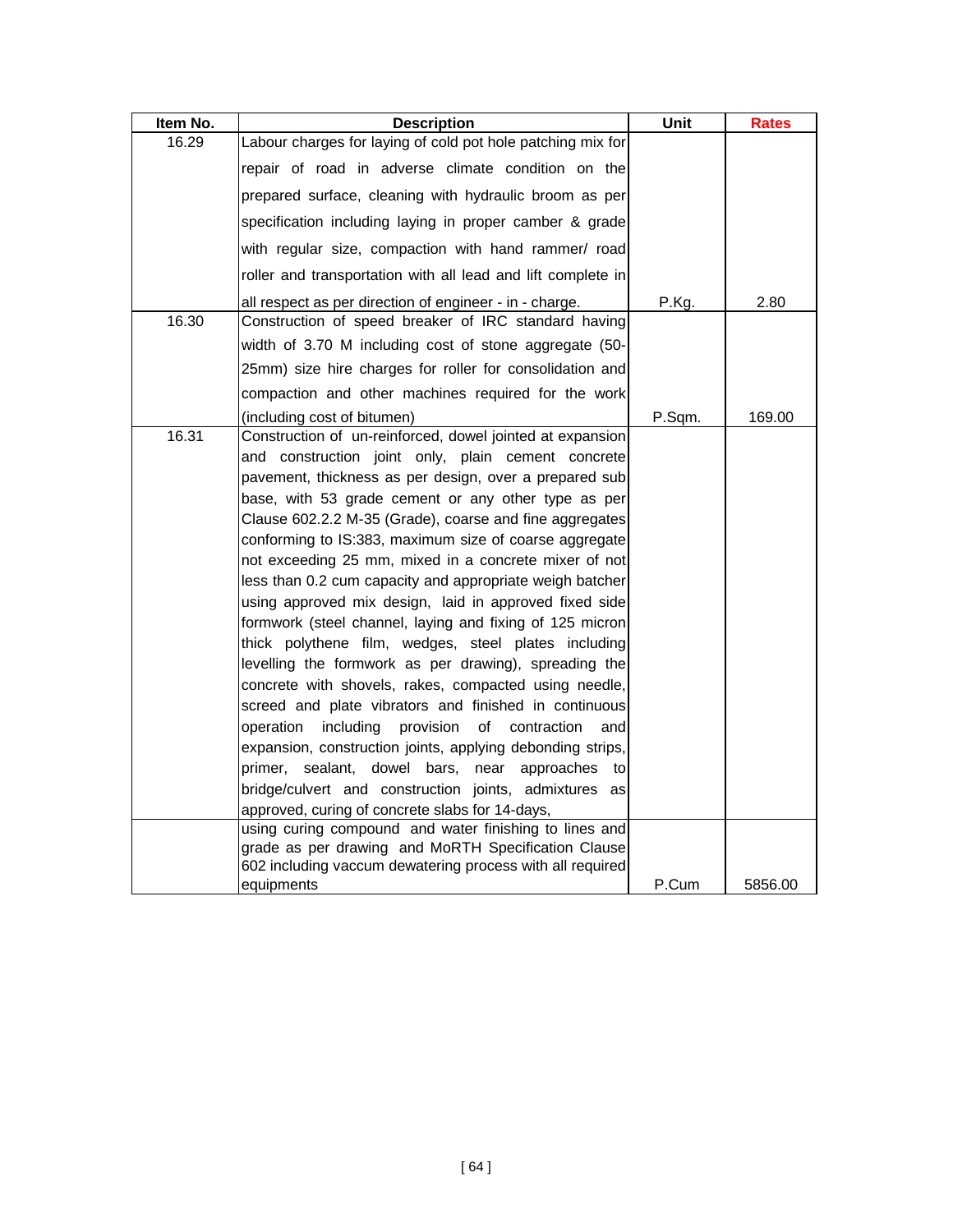| Item No. | <b>Description</b>                                                                                                    | Unit   | <b>Rates</b> |
|----------|-----------------------------------------------------------------------------------------------------------------------|--------|--------------|
| 16.32    | Construction of un-reinforced, dowel jointed at expansion                                                             |        |              |
|          | and construction joint only, plain cement concrete                                                                    |        |              |
|          | pavement, thickness as per design, over a prepared sub                                                                |        |              |
|          | base, with 53 grade cement or any other type as per                                                                   |        |              |
|          | Clause 602.2.2 M-40 (Grade), coarse and fine aggregates                                                               |        |              |
|          | conforming to IS:383, maximum size of coarse aggregate                                                                |        |              |
|          | not exceeding 25 mm, mixed in a concrete mixer of not                                                                 |        |              |
|          | less than 0.2 cum capacity and appropriate weigh batcher                                                              |        |              |
|          | using approved mix design, laid in approved fixed side                                                                |        |              |
|          | formwork (steel channel, laying and fixing of 125 micron                                                              |        |              |
|          | thick polythene film, wedges, steel plates including                                                                  |        |              |
|          | levelling the formwork as per drawing), spreading the                                                                 |        |              |
|          | concrete with shovels, rakes, compacted using needle,                                                                 |        |              |
|          | screed and plate vibrators and finished in continuous                                                                 |        |              |
|          | operation<br>including<br>provision<br>of<br>contraction<br>andl                                                      |        |              |
|          |                                                                                                                       |        |              |
|          | expansion, construction joints, applying debonding strips,                                                            |        |              |
|          | primer, sealant, dowel bars, near approaches to                                                                       |        |              |
|          | bridge/culvert and construction joints, admixtures as                                                                 |        |              |
|          | approved, curing of concrete slabs for 14-days,                                                                       |        |              |
|          | using curing compound and water finishing to lines and                                                                |        |              |
|          | grade as per drawing and MoRTH Specification Clause                                                                   |        |              |
|          | 602 including vaccum dewatering process with all required                                                             | P.Cum. |              |
| 16.33    | equipments<br>Construction of un-reinforced, dowel jointed at expansion                                               |        | 6277.00      |
|          | and construction joint only, plain cement concrete                                                                    |        |              |
|          | pavement M30 (Grade), thickness as per design, over a                                                                 |        |              |
|          | prepared sub base, with 43 grade cement as per Clause                                                                 |        |              |
|          | 602.2.2, coarse and fine aggregates conforming to                                                                     |        |              |
|          | IS:383, maximum size of coarse aggregate not exceeding                                                                |        |              |
|          | 25 mm, mixed in a in fully automatic Batching Plant and                                                               |        |              |
|          | transported to site in transit mixer for having continous                                                             |        |              |
|          | agitated mixer, manufactured as per approved mix design                                                               |        |              |
|          | including pumping of R.M.C. from transit mixer to site of                                                             |        |              |
|          | laying, with all lead and lift including cost of admixtures in                                                        |        |              |
|          | recommended portion as per IS 9103 to accelerate/ retard                                                              |        |              |
|          | setting of concrete, improve workability without impairing<br>strength and durability as per direction of Engineer in |        |              |
|          | laid in approved fixed side formwork (steel<br>charge                                                                 |        |              |
|          | channel, laying and fixing of 125 micron thick polythene                                                              |        |              |
|          | film, wedges, steel plates including levelling the formwork                                                           |        |              |
|          | as per drawing), spreading the concrete with shovels,                                                                 |        |              |
|          | rakes, compacted using needle, screed and plate                                                                       |        |              |
|          | vibrators and finished in continuous operation including                                                              |        |              |
|          | provision of contraction and expansion, construction                                                                  |        |              |
|          | using curing compound and water finishing to lines and                                                                |        |              |
|          | grade as per drawing and MoRTH Specification Clause                                                                   |        |              |
|          | 602 including vaccum dewatering process with all required                                                             |        |              |
|          | equipments                                                                                                            | P.Cum. | 6140.00      |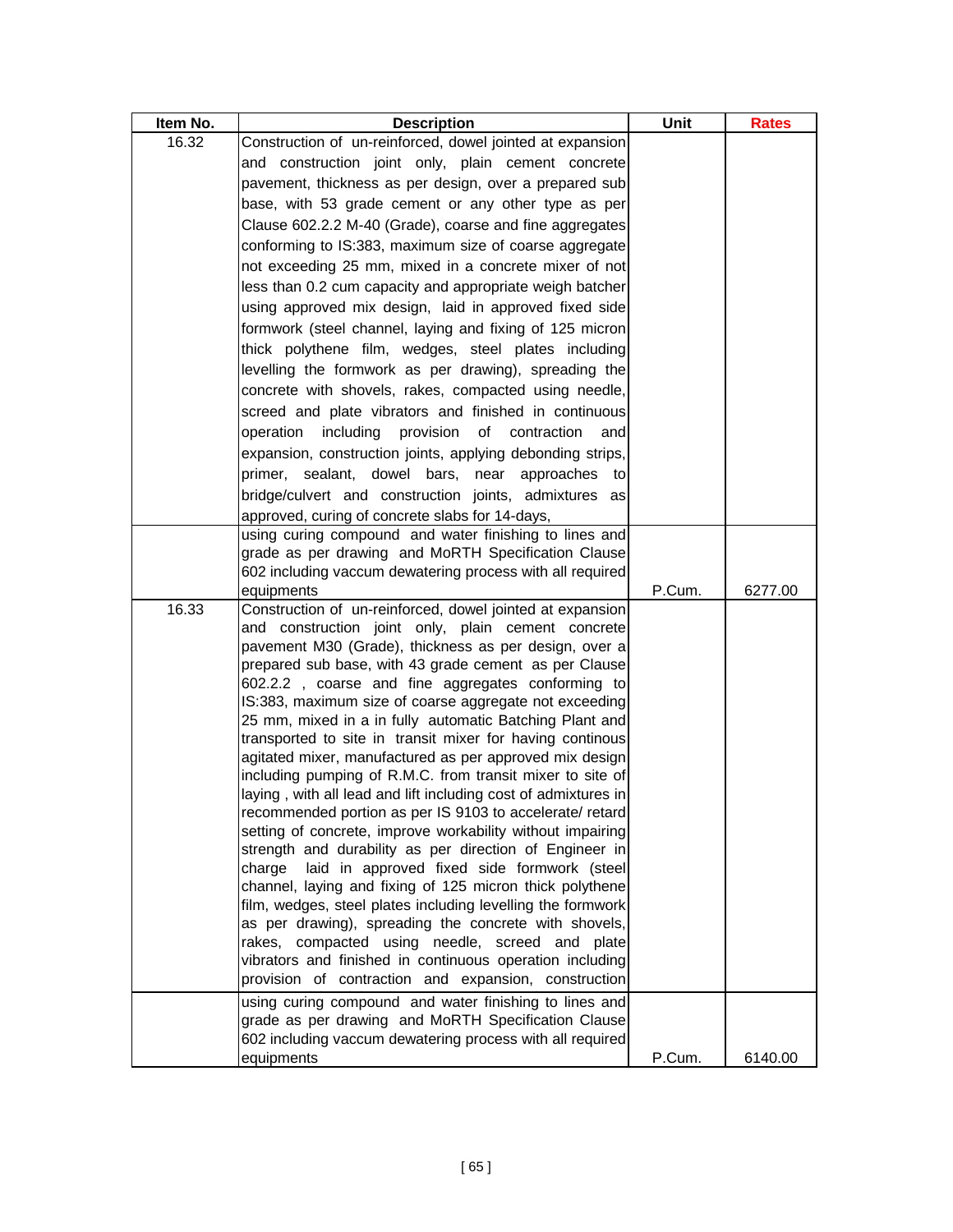| Item No. | <b>Description</b>                                                                                                         | Unit   | <b>Rates</b> |
|----------|----------------------------------------------------------------------------------------------------------------------------|--------|--------------|
| 16.34    | Construction of un-reinforced, dowel jointed at expansion                                                                  |        |              |
|          | and construction joint only, plain cement concrete                                                                         |        |              |
|          | pavement M35 (Grade), thickness as per design, over a<br>prepared sub base, with 43 grade cement as per Clause             |        |              |
|          | 602.2.2, coarse and fine aggregates conforming to                                                                          |        |              |
|          | IS:383, maximum size of coarse aggregate not exceeding                                                                     |        |              |
|          | 25 mm, mixed in a in fully automatic Batching Plant and                                                                    |        |              |
|          | transported to site in transit mixer for having continous                                                                  |        |              |
|          | agitated mixer, manufactured as per approved mix design                                                                    |        |              |
|          | including pumping of R.M.C. from transit mixer to site of                                                                  |        |              |
|          | laying, with all lead and lift including cost of admixtures in<br>recommended portion as per IS 9103 to accelerate/ retard |        |              |
|          | setting of concrete, improve workability without impairing                                                                 |        |              |
|          | strength and durability as per direction of Engineer in                                                                    |        |              |
|          | laid in approved fixed side formwork (steel<br>charge                                                                      |        |              |
|          | channel, laying and fixing of 125 micron thick polythene                                                                   |        |              |
|          | film, wedges, steel plates including levelling the formwork                                                                |        |              |
|          | as per drawing), spreading the concrete with shovels,<br>rakes, compacted using needle, screed and plate                   |        |              |
|          | vibrators and finished in continuous operation including                                                                   |        |              |
|          | provision of contraction and expansion, construction                                                                       |        |              |
|          | using curing compound and water finishing to lines and                                                                     |        |              |
|          | grade as per drawing and MoRTH specification Clause                                                                        |        |              |
|          | 602 Including vacuum dewatering process with all                                                                           |        |              |
|          | required equipments                                                                                                        | P.Cum. | 6721.00      |
| 16.35    | Providing & mixing admixture in Cement Mass Concrete                                                                       |        |              |
|          | flooring, CC Road, RCC work, Canal Lining and Shotcrete                                                                    |        |              |
|          | Non Circular with ribbed surface Structural Synthetic                                                                      |        |              |
|          | Macro Fiber 42 - 50 mm length, specific gravity of > 1.30                                                                  |        |              |
|          | and diameter 0.80 - 1.20 mm and melting point > 220                                                                        |        |              |
|          | degree centigrade @ 0.75 % - 1.00 % by cement weight in<br>design mix as per directionof Engineer-in-charge.               | P.Kg.  | 638.00       |
| 16.36    | Providing & mixing admixture in Cement Concrete                                                                            |        |              |
|          | flooring/ Cement Plaster/ Plain or RCC work, Synthetic                                                                     |        |              |
|          | Polyester Triangular Construction Fiber of length 6 mm /                                                                   |        |              |
|          | 12 mm / 18 mm with specific gravity 1.34 to 1.40 and                                                                       |        |              |
|          | diameter 10 - 40 microns and melting point > 220 degrees                                                                   |        |              |
|          | centigrade by using 125 gm fiber for 50 kgs cement used                                                                    |        |              |
|          | as per direction of Engineer-in-charge.                                                                                    | P.Kg.  | 484.00       |
| 16.37    | Providing and laying of a strip seal expansion joint                                                                       |        |              |
|          | catering to maximum horizontal movement upto 70 mm,                                                                        |        |              |
|          | complete as per approved drawings and standard                                                                             |        |              |
|          | specifications to be installed by the manufacturer/supplier                                                                |        |              |
|          | or their authorised representative ensuring compliance to                                                                  |        |              |
|          | the manufacturer's instructions for installation.                                                                          | P.Rmt. | 7584.00      |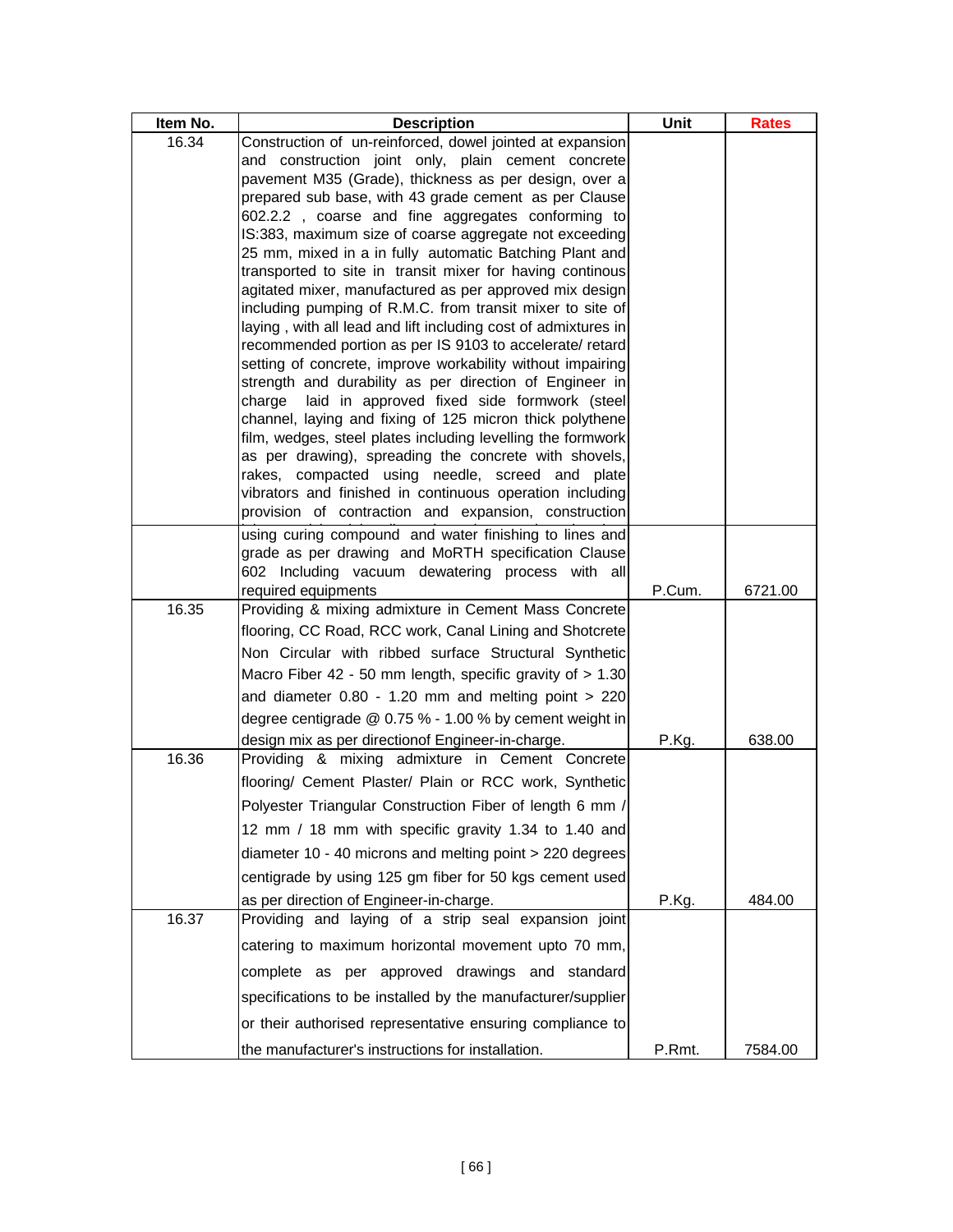| Item No. | <b>Description</b>                                           | Unit   | <b>Rates</b> |
|----------|--------------------------------------------------------------|--------|--------------|
| Note     | 1. The installation shall be done by the manufacturer or     |        |              |
|          | his authorised representative to the satisfaction of the     |        |              |
|          | Engineer.                                                    |        |              |
|          | 2. The concreting for joining the expansion joint assembly   |        |              |
|          | with the deck has not been included in this analysis as the  |        |              |
|          |                                                              |        |              |
|          | same is catered in the quantities of RCC deck.               |        |              |
| 16.38    | Expansion joint 25 mm wide and depth 200 to 300 mm           |        |              |
|          | using 25 mm thick bitumen impregnated board/SILFLEX          |        |              |
|          | (Capcel HD 100) confirming manufactures specifications,      |        |              |
|          | dowel bars 25mm M.S. rod 500 mm long @ 200 mm C/C            |        |              |
|          | with pve sleeve as per IRC 58 (1988) including required      |        |              |
|          | steel bar (16 mm dia.) chairs, making holes in board,        |        |              |
|          | placing whole assembly in groove including cost of sealing   |        |              |
|          | compound.                                                    | P.Rmt. | 1089.00      |
| 16.39    | Providing & Fixing in position bitumen impregnated board     |        |              |
|          | / SILFLEX (Capcell HD 100) confirming manufactures           |        |              |
|          | speficiations in expension joint with sealent as per IRC-15  |        |              |
|          | 2002 of size :                                               |        |              |
| 16.39.1  | 12mm thick                                                   | P.Sqm. | 627.00       |
| 16.39.2  | 18mm thick                                                   | P.Sqm. | 919.00       |
| 16.39.3  | 25mm thick                                                   | P.Sqm. | 1210.00      |
| 16.40    | Cutting of construction joint/ longitudinal joint 4 to 6 mm. |        |              |
|          | wide & 75 to 100 mm deep using mechanical concrete           |        |              |
|          | cutter including cost of diamond bit cutting wheel and       |        |              |
|          | filling of bitumen sealing compound in groove including      |        |              |
|          | cost of sealing compound.                                    | P.Rmt. | 57.00        |
| 16.41    | Supply & fixing of M-20 grade precast cement concrete        |        |              |
|          | Kerb or Dand upto 60 cm length over 20 mm thick base of      |        |              |
|          | cement mortar 1:6 including jointing earth work, painting &  |        |              |
|          | jointing with cement mortar 1:4 of size                      |        |              |
| 16.41.1  | 10 x 15 cm                                                   | P.Rmt. | 137.00       |
| 16.41.2  | 15 x 15 cm                                                   | P.Rmt. | 174.00       |
| 16.41.3  | 20 x 20 cm                                                   | P.Rmt. | 264.00       |
| 16.41.4  | 20 x 25 cm                                                   | P.Rmt. | 315.00       |
| 16.41.5  | (20 x 25) x 30 cm<br>$\overline{2}$                          | P.Rmt. | 400.00       |
| 16.41.6  | (22.5 x 25) x 30 cm                                          |        |              |
|          | $\overline{2}$                                               | P.Rmt. | 415.00       |
| 16.42    | Providing and filling joint sealing compound in CC           |        |              |
|          | Pavement/Structures as per drawings and MoRTH                |        |              |
|          | specifications with coarse sand and 6 per cent bitumen by    |        |              |
|          | weight                                                       | P.Rmt. | 15.00        |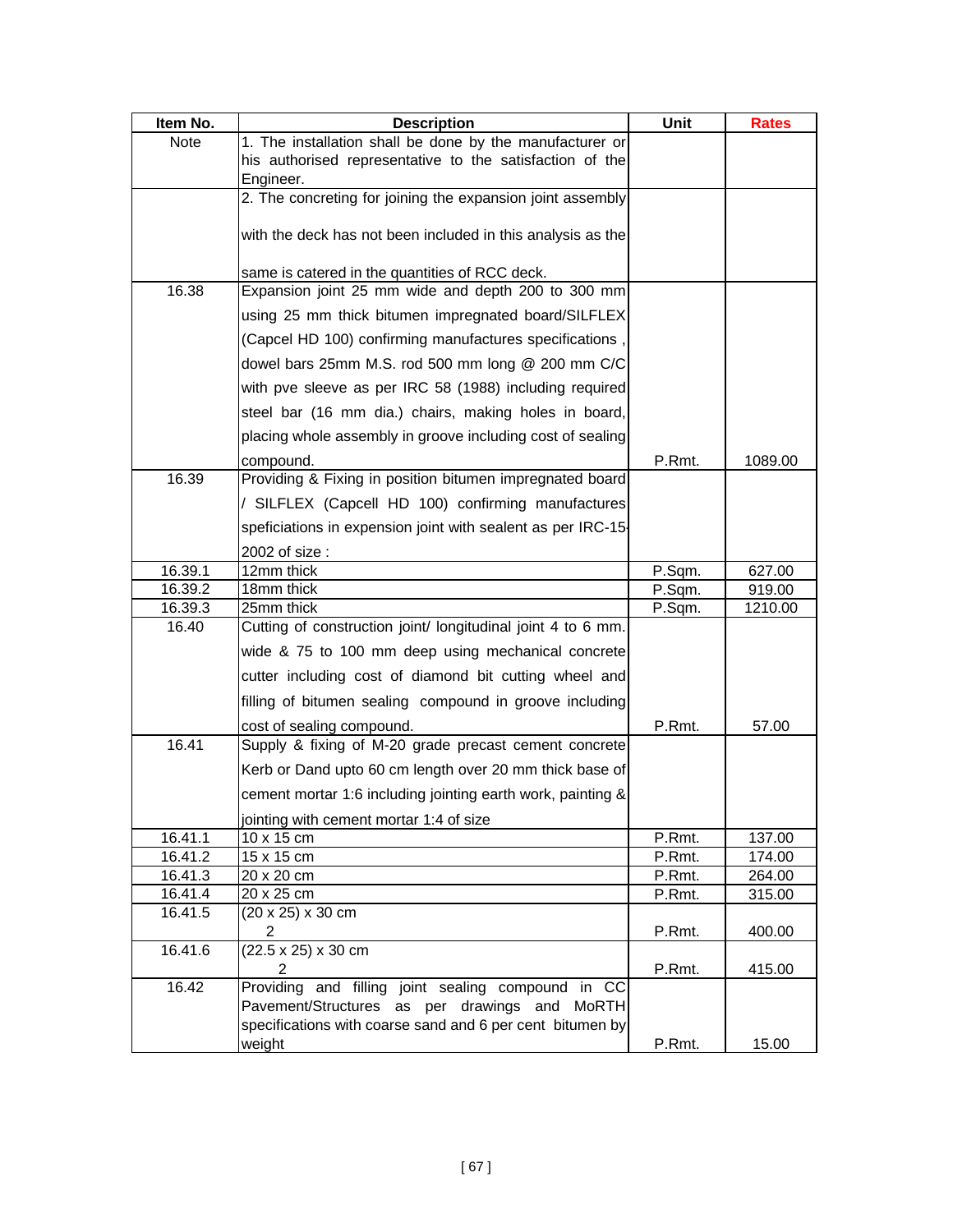| Item No. | <b>Description</b>                                                                                                  | Unit   | <b>Rates</b> |
|----------|---------------------------------------------------------------------------------------------------------------------|--------|--------------|
| 16.43    | Applying epoxy mortar over leached, honey combed and                                                                |        |              |
|          | spalled concrete surface and exposed steel reinforcement                                                            |        |              |
| 16.44    | complete as per MoRTH Specification                                                                                 | P.Sqm. | 428.00       |
|          | Removal of defective concrete, cleaning the surface                                                                 |        |              |
|          | thoroughly, applying the shotcrete mixture mechanically                                                             |        |              |
|          | with compressed air under pressure, comprising of                                                                   |        |              |
|          | cement, sand, coarse aggregates, water and quick setting                                                            |        |              |
|          | compound in the proportion as per clause 2807.1., sand                                                              |        |              |
|          | and coarse aggregates conforming to IS: 383 and table 1                                                             |        |              |
|          | of IS: 9012 respectively, water cement ratio ranging from                                                           |        |              |
|          | 0.35 to 0.50, density of gunite not less than 2000 kg/cum,                                                          |        |              |
|          | strength not less than 25 Mpa and workmanship                                                                       |        |              |
|          | conforming to clause 2807.6.                                                                                        | P.Sqm. | 178.00       |
| 16.45    | Applying pre-packed cement based polymer mortar of                                                                  |        |              |
|          | strength 45 Mpa at 28 days for replacement of spalled                                                               |        |              |
|          | concrete including removal of old damaged concrete and                                                              |        |              |
|          | all arrangement for applying it complete as per MoRTH                                                               |        |              |
|          | specifications.                                                                                                     | P.Sqm. | 707.00       |
| 16.46    | Applying Epoxy bonding of new concrete to old concrete                                                              |        |              |
|          | including removal of old damaged concrete and all                                                                   |        |              |
|          | arrangement for applying it complete as per MoRTH                                                                   |        |              |
|          | specifications.                                                                                                     | P.Sqm. | 580.00       |
| 16.47    | Providing and fixing of Reinforced Ferro cement Drain                                                               |        |              |
|          | cover designed for class "AA" loading duly marked on                                                                |        |              |
|          | cover with adequate steel reinforcement having thickness                                                            |        |              |
|          | 75 mm to 150 mm anti- corrosive bitumen painted M.S.                                                                |        |              |
|          | plate Rim and on M.S. lifting hooks admixture like                                                                  |        |              |
|          | plasticizer<br>improving<br>compound<br>bond<br>shrinkage<br>resistance compound abrasion resistant complete as per |        |              |
|          | approved design etc.                                                                                                |        |              |
| 16.47.1  | for drain Opeining Size 300 to 450 mm Standard Drain                                                                |        |              |
|          | Cover Size 600mm x 800mm x 75mm                                                                                     | P.Sqm. | 1667.00      |
| 16.47.2  | for drain Opeining Size 451 to 700 mm Standard Drain                                                                |        |              |
|          | Cover Size 1000mm x 800mm x 100mm                                                                                   | P.Sqm. | 1931.00      |
| 16.47.3  | for drain Opeining Size 701 to 1200 mm Standard Drain                                                               |        |              |
|          | Cover Size 1500mm x 600mm x 125mm                                                                                   | P.Sqm. | 2459.00      |
| 16.47.4  | for drain Opeining Size 1201 to 1500 mm Standard Drain                                                              |        |              |
|          | Cover Size 2100mm x 500mm x 150mm                                                                                   | P.Sqm. | 3509.00      |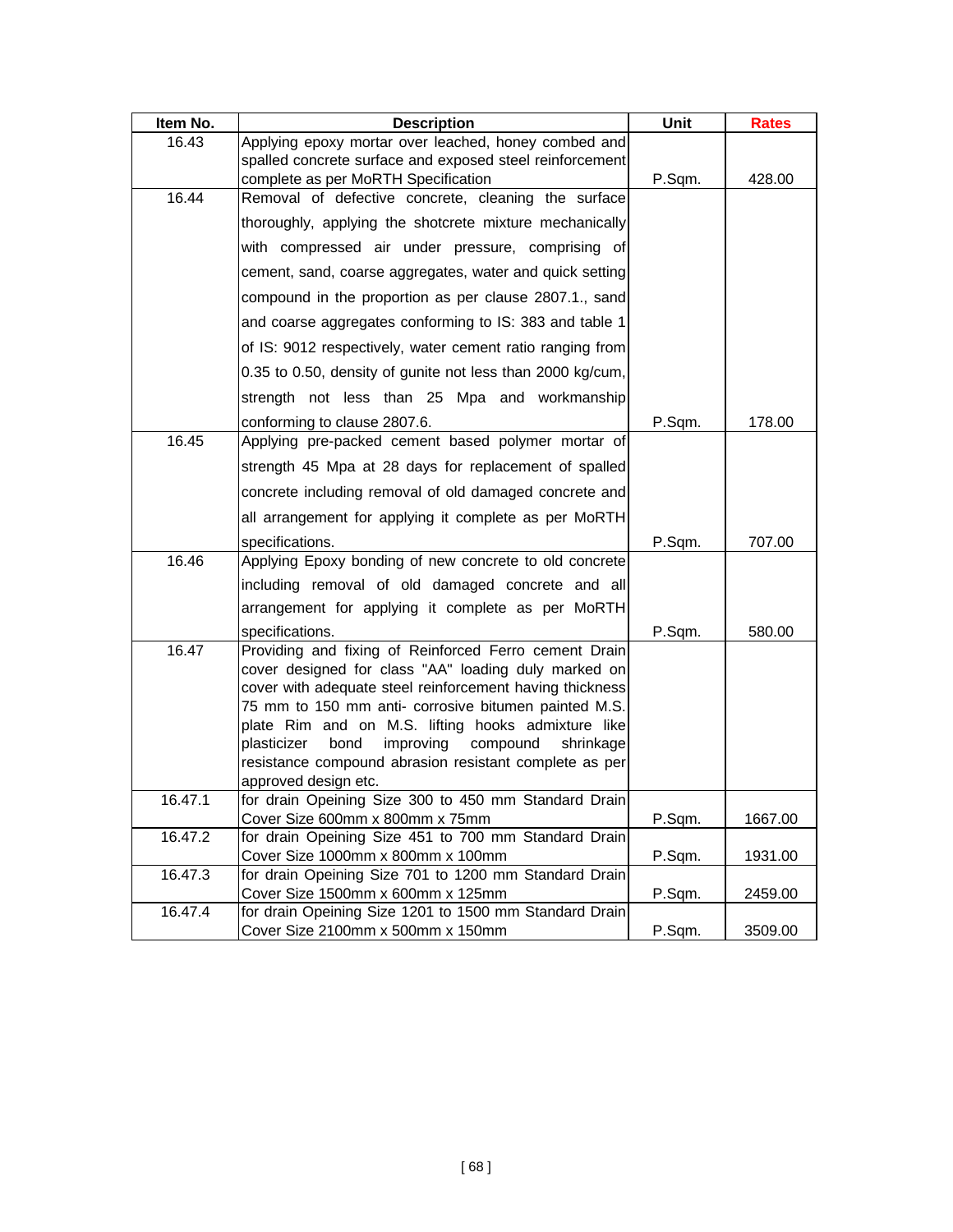| Item No.           | <b>Description</b>                                                                            | Unit             | <b>Rates</b>     |
|--------------------|-----------------------------------------------------------------------------------------------|------------------|------------------|
| 16.48              | Supply & fixing of Fiber reinforced Ferro cement drain                                        |                  |                  |
|                    | cover (light duty) designed for side drain for class "B"                                      |                  |                  |
|                    | Road loading duly marked on cover with adequate steel                                         |                  |                  |
|                    | reinforcement having thickness 50 mm to 75 mm anti                                            |                  |                  |
|                    | corrosive bitumen painted M.S. plate Rim and on M.S.                                          |                  |                  |
|                    | lifting hooks additives & admixture like plasticizer                                          |                  |                  |
|                    | shrinkage resistance compound abrasion resistant as per                                       |                  |                  |
|                    | approved drawing and design complete in all respect.                                          |                  |                  |
| 16.48.1            | for drain Opeining Size 300 to 450 mm Standard Drain                                          |                  |                  |
|                    | Cover Size 600mm x 1200mm x 50mm                                                              | P.Sqm.           | 660.00           |
| 16.48.2            | for drain Opeining Size 451 to 700 mm Standard Drain                                          |                  |                  |
| 16.48.3            | Cover Size 1000mm x 900mm x 60mm<br>for drain Opeining Size 701 to 1200 mm Standard Drain     | P.Sqm.           | 787.00           |
|                    | Cover Size 1500mm x 700mm x 70mm                                                              | P.Sqm.           | 963.00           |
| 16.48.4            | for drain Opeining Size 1201 to 1500 mm Standard Drain                                        |                  |                  |
|                    | Cover Size 1800mm x 600mm x 75mm                                                              | P.Sqm.           | 1315.00          |
| 16.49              | P & P Precast dense cement concrete (Vibro-pressed)                                           |                  |                  |
|                    | drain section block of different size as per approved                                         |                  |                  |
|                    | drawing and design and strength as per IS code: 2185 Part-                                    |                  |                  |
|                    | of<br>(5.00mm)<br>grade<br>'D'<br>proper<br>quality<br>οf                                     |                  |                  |
|                    | additive/admixture like plasticizer etc. added to produce                                     |                  |                  |
|                    | high quality and durable drain section blocks of "L" shape                                    |                  |                  |
|                    | "U" shape etc. as per approved design and drawing                                             |                  |                  |
|                    | complete with fixing and jointing in C.M. 1:4 in proper                                       |                  |                  |
|                    | grade and level complete in all respect including earth                                       |                  |                  |
|                    | work and disposal of surplus earth within 0.5 Km lead.                                        |                  |                  |
| 16.49.1            | 40mm thick                                                                                    | P.Sqm.           | 396.00           |
| 16.49.2            | Up to 60mm thick<br>Up to 80mm thick                                                          | P.Sqm.           | 528.00           |
| 16.49.3<br>16.49.4 | Up to 115mm thick                                                                             | P.Sqm.<br>P.Sqm. | 660.00<br>792.00 |
| 16.50              | Providing and fixing stone slab covering over drains                                          |                  |                  |
|                    | (Kota/Bijoliya Quarry) having thickness 75 mm to 150 mm                                       |                  |                  |
|                    | including filling of joints in cement mortar 1:3 with 50 mm                                   |                  |                  |
|                    | thick cement concrete flooring in 1:2:4 mix complete with                                     |                  |                  |
|                    | good finish as per approved drawings and specifications.                                      |                  |                  |
| 16.50.1            | for drain Opeining Size 300 to 450 mm Stone Patty drain                                       |                  |                  |
|                    | cover size 800mm x 600mm x 75mm                                                               | P.Sqm.           | 634.00           |
| 16.50.2            | for drain Opeining Size 451 to 600 mm Stone Patty drain                                       |                  |                  |
|                    | cover size 1000mm x 600mm x 100mm                                                             | P.Sqm.           | 843.00           |
| 16.50.3            | for drain Opeining Size 601 to 1000 mm Stone Patty drain<br>cover size 1500mm x 600mm x 150mm | P.Sqm.           | 964.00           |
| 16.51              | Provision of red fluorescent with white reflective sleeve                                     |                  |                  |
|                    | traffic cone made of Low Density Polyethylene (LDPE)                                          |                  |                  |
|                    | material with a square base of 390 x 390 x 35 mm and a                                        |                  |                  |
|                    | height of 770 mm, 4 kg in weight, placed at 1.5 m interval,                                   |                  |                  |
|                    | all as per BS:873                                                                             | Each             | 480.00           |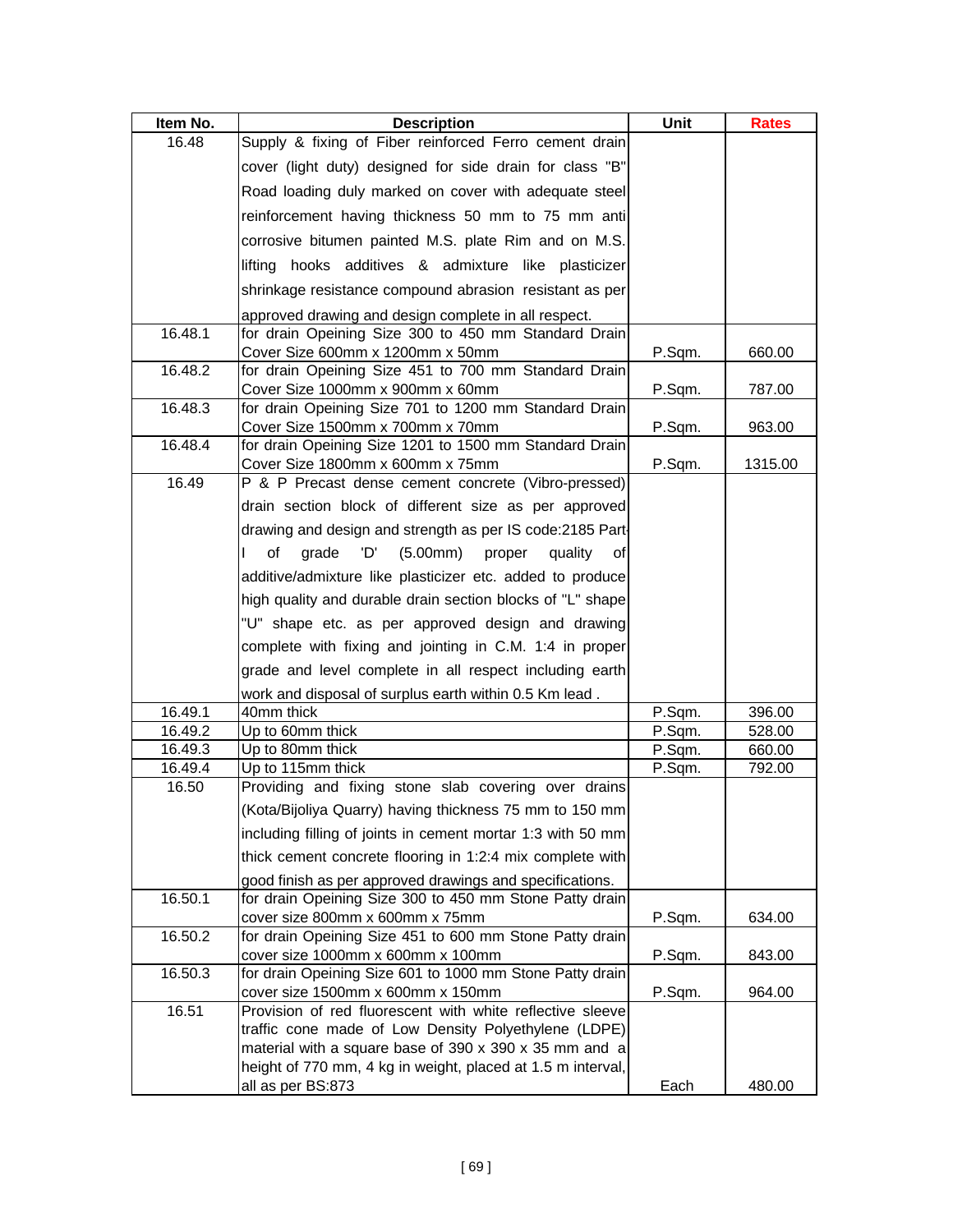| Item No. | <b>Description</b>                                                                                                                                                                                                                                                                                                                                                                                                                                                                                                                                                                                             | Unit | <b>Rates</b> |
|----------|----------------------------------------------------------------------------------------------------------------------------------------------------------------------------------------------------------------------------------------------------------------------------------------------------------------------------------------------------------------------------------------------------------------------------------------------------------------------------------------------------------------------------------------------------------------------------------------------------------------|------|--------------|
| 16.52    | Deleted                                                                                                                                                                                                                                                                                                                                                                                                                                                                                                                                                                                                        |      |              |
| 16.53    | Deleted                                                                                                                                                                                                                                                                                                                                                                                                                                                                                                                                                                                                        |      |              |
| 16.54    | Deleted                                                                                                                                                                                                                                                                                                                                                                                                                                                                                                                                                                                                        |      |              |
| 16.55    | Deleted                                                                                                                                                                                                                                                                                                                                                                                                                                                                                                                                                                                                        |      |              |
| 16.56    | Supply of Caution Diversion sign board size 1800 x 600<br>mm having centre height of 75 cm made out or 1.25 mm<br>thick M.S. sheet duly framed with angle iron size 40 x 40 x<br>5 mm fixed on two moving wheels and stands, made out<br>of 75 x 40 mm channel having two solid rubber wheels<br>mounted on ball bearings, boards is processed in stoving<br>enamel blue and machine cut sheet reflective letter and<br>arrow on one side and the other side having arrow only                                                                                                                                 |      |              |
|          | complete in all respect.                                                                                                                                                                                                                                                                                                                                                                                                                                                                                                                                                                                       | Each | 3751.00      |
| 16.57    | Supplying & Fixing route Marker reflective sign boards<br>consisting of shield marked on M.S. flat 14 gauge of size<br>40 x 60 cm and definition plate of 30 x 25 cm, 14 gauge,<br>fixed on mild steel posts of T Iron or Angle Iron for NH/SH                                                                                                                                                                                                                                                                                                                                                                 |      |              |
| 16.58    | Supply & Fixing of flood gauge (water Gauge) as per                                                                                                                                                                                                                                                                                                                                                                                                                                                                                                                                                            | Each | 1870.00      |
|          | I.R.C. 67 standard 200 cm long fixed on angle iron posts<br>50x50x6 mm, 2.6 M. long.                                                                                                                                                                                                                                                                                                                                                                                                                                                                                                                           | Each | 1770.00      |
| 16.59    | Supplying of men at work sign board (folding type) made<br>of 1.25 mm thick M.S. sheet size 900x900x900 mm<br>painted in white stove enamelled paint and reflective<br>machine cut sheet Men's emblem and letter MEN AT<br>WORK in red colours and additional attachment of size<br>150x900 mm plate for gang number and name with white<br>stoving enameled back ground both plates are fixed on a<br>folding stand of M.S. (heavy) steel tube of size 13.2 mm<br>outer dia as per IS-1239 (part-I) 1979 duly painted in grey<br>colour and both the plates are painted on back side in<br>grey enamel paint. | Each | 1320.00      |
| 16.60    | Supply of Sign Board size 120x75 made out of 1.25 mm                                                                                                                                                                                                                                                                                                                                                                                                                                                                                                                                                           |      |              |
|          | thick M.S. sheet duly framed with 33.3 mm ODMS black<br>tube medium class as per IS- 1239 (Part-I) 1979 with<br>inner support of M.S. flat 12x3 mm whole structure is fixed<br>on two posts of 42 mm ODMS black tube (Medium class)<br>as per IS-1239 processed with blue stoving enamel paint<br>and white figuring direction arrow in superior quality of<br>synthetic enamel paint                                                                                                                                                                                                                          | Each | 1843.00      |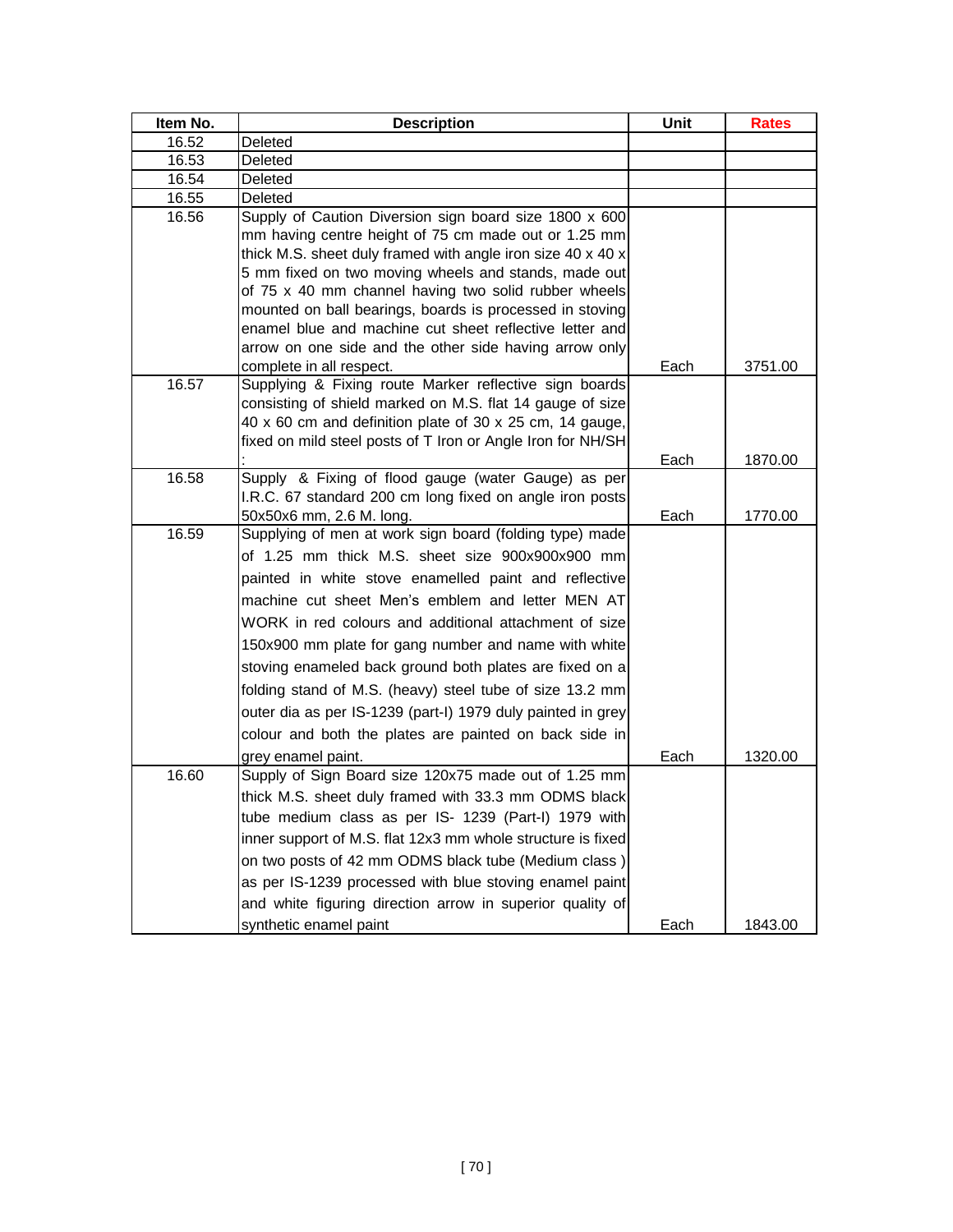| Item No. | <b>Description</b>                                                                                                     | Unit | <b>Rates</b> |
|----------|------------------------------------------------------------------------------------------------------------------------|------|--------------|
| 16.61    | Supply of 'L' type Bollard made out of 1.25 mm thick M.S.                                                              |      |              |
|          | sheet height 134 cm, welded in circular type ring section                                                              |      |              |
|          | having upper dia 15 cm. and lower dia 21 cm with another                                                               |      |              |
|          | attachment of 15x15 cm circular section with 15 cm. face                                                               |      |              |
|          | plate and hold fast at bottom, whole body is processed in                                                              |      |              |
|          | white stoving enamel and red reflective 3 hands, each of                                                               |      |              |
|          | 7.5 cm end one reflective sheet of 15 cm. dia provided to                                                              |      |              |
|          | it complete in all respect.                                                                                            | Each | 1755.00      |
| 16.62    | Suppy of Swiss Type Bollard made out of 1.25 mm thick                                                                  |      |              |
|          | M.S. sheet, total height 135 cm, the lower portion is made                                                             |      |              |
|          | in tapered circular section having upper dia 15 cm and                                                                 |      |              |
|          | lower dia 20 cm with attachment of one mandatory plate 7                                                               |      |              |
|          | mm thick M fixed with the help of 7 cm long, 30mm dia                                                                  |      |              |
|          | crome plated M.S. tube this part is fixed on the body with                                                             |      |              |
|          | another attachment of a cap 30x7 cm. whole body is                                                                     |      |              |
|          | processed in black stoving enamel and mandatory plate in                                                               |      |              |
|          | Azure blue, with one compulsory keep left arrow with                                                                   |      |              |
|          | 10mm border reflective strip each of 7.5 cm on body                                                                    | Each |              |
| 16.63    | complete in all respect.<br>Supply of Hazard Marker made out of 2 mm thick M.S.                                        |      | 2019.00      |
|          | sheet size 300x300x3 mm framed with angle iron 25x25x3                                                                 |      |              |
|          | mm and fixed on channel posts 75x40x6 mm and hold fast                                                                 |      |              |
|          | at bottom whole body is painted in white stoving enamel                                                                |      |              |
|          | and 6 Nos., 5 cm dia reflective sheet on white reflective                                                              |      |              |
|          |                                                                                                                        |      |              |
| 16.64    | background with additional border of 1.25 cm all arount it.<br>Supply of Swiss type of Hazard marker, made out of 2 mm | Each | 699.00       |
|          | thick M.S. sheet size of box is 15x15 cm with hold fast at                                                             |      |              |
|          | bottom, the body is painted in orange stoving enamel paint                                                             |      |              |
|          | with white/high intensity grade micro-prismatic type                                                                   |      |              |
|          | sheeting, on all four side.                                                                                            | Each | 963.00       |
| 16.65    | P & F Delinator with 30 cm. outer dia RCC hume pipe NP-                                                                |      |              |
|          | 2 (As per IS-458/ 1971 ) pipe 1. OM. Long 40 cm                                                                        |      |              |
|          | embedded in cement concrete (1:4:8) block of size                                                                      |      |              |
|          | 50x50x40 cm. including excavation upto 40 cm depth. The                                                                |      |              |
|          | inside of pipe shall be filled with C.C. (1:4:8) stone grit                                                            |      |              |
|          | max size 20 mm or less upto the top with semi circular                                                                 |      |              |
|          | humping. The pipes shall be painted white/black with                                                                   |      |              |
|          | enamel paint with red dots two Nos. on each side                                                                       | Each | 479.00       |
| 16.66    | Providing and fixing Central Road Fund display board size                                                              |      |              |
|          | 180-160 cm made out of 1.6 mm thick MS sheet duly                                                                      |      |              |
|          | framed with angle iron 65x65x5 mm size having 2 Nos                                                                    |      |              |
|          | posts 3 m long from ground level and 0.45 m embended in                                                                |      |              |
|          | M-15 cement concrete block 300x300x600 mm in ground                                                                    |      |              |
|          | on shoulder of road including painting & lettering as per                                                              |      |              |
|          | MoRTH specifications clause 801 with enameled paint                                                                    |      |              |
|          | complete in all respects.                                                                                              | Each | 6669.00      |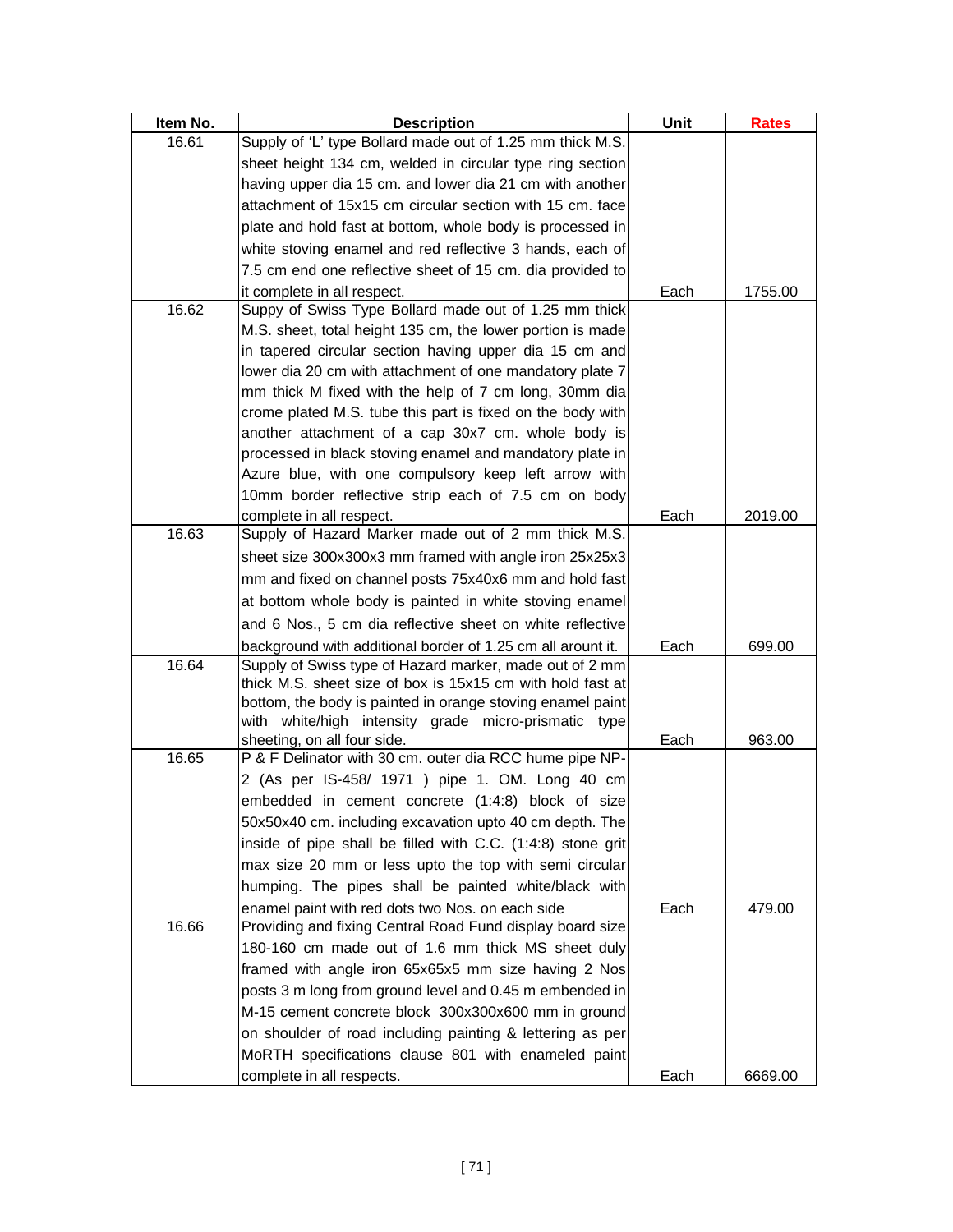| Item No.  | <b>Description</b>                                                                                                       | Unit | <b>Rates</b> |
|-----------|--------------------------------------------------------------------------------------------------------------------------|------|--------------|
| 16.67     | Supplying of Cat's Eye made of aluminium alloy size                                                                      |      |              |
|           | 75x100x22 mm having 21 biconvex lenses embedded in                                                                       |      |              |
|           | circular disk of ABS plastic on each side.                                                                               | Each | 220.00       |
| 16.68     | Supply of centerline Raised Pavement Marker (RPM) size                                                                   |      |              |
|           | 125 x75x20 mm made out of Aluminium alloy duly white                                                                     |      |              |
|           | powder coating paint with two side reflective having fixing                                                              |      |              |
|           | provision with nail complete in all respect.                                                                             | Each | 358.00       |
| 16.69     | Half bricks cirular Tree Guard in 50 class designation                                                                   |      |              |
|           | bricks, internal diameter 1.25 m and height 1.2 m above                                                                  |      |              |
|           | ground and 0.20 m below ground, bottom two courses laid                                                                  |      |              |
|           | dry and top three courses in lime mortar $1:2$ (a-lime                                                                   |      |              |
|           | putty, 2 - surkhi) or cement mortar 1 : 6 (1 cement : 6 fine                                                             |      |              |
|           | sand) and the integrated course being in dry honey comb                                                                  |      |              |
|           | as per design complete.                                                                                                  | Each | 503.00       |
| 16.70     | Painting with superior grade enamel paint of approved                                                                    |      |              |
|           | quality to give an even shade including writing lettering<br>figuring etc. complete as per IRC standers of Bollards with |      |              |
|           | 3 Nos. reflective type 7 cm wide strips including cost of                                                                |      |              |
|           | providing new strips.                                                                                                    |      |              |
| 16.70.1   | Painting old work (Labour Rate)                                                                                          | Each | 352.00       |
| 16.71.2   | Painting old work (Complete Rate)                                                                                        | Each | 600.00       |
| 16.72     | Making double drum Tree Guard Tree Guard 52 cm dia at                                                                    |      |              |
|           | middle and 75 cm at top level and 1.9 m high as per                                                                      |      |              |
|           | standard design from empty coaltar drums supplied free                                                                   |      |              |
|           | by the department including providing and fixing 4 Nos.                                                                  |      |              |
|           | legs 40 cm long of 30x30 mm M.S angle and 5 Nos. 20x3                                                                    |      |              |
|           | mm M.S. flats riveted to tree guard with rivets complete in                                                              |      |              |
|           | all respect including painting inside and outside of tree                                                                |      |              |
|           | guard with:                                                                                                              |      |              |
| 16.72.1   | One coat of coaltar / or anti corrosive paint.                                                                           | Each | 276.00       |
| 16.72.2   | Two or more coats of ready mixed paint of approved                                                                       |      |              |
|           | quality and shade over a priming coat                                                                                    | Each | 369.00       |
| 16.73     | Fixing of sign board having including excavation cement                                                                  |      |              |
|           | (30x30x60cm)<br>concrete<br>1:5:10<br>and<br>transportation                                                              |      |              |
|           | complete of size :                                                                                                       |      |              |
| 16.73.1   | <b>Two Post</b>                                                                                                          |      |              |
| 16.73.1.1 | 150x120x&120x75 cm                                                                                                       | Each | 578.00       |
| 16.73.1.2 | 60x75, 90x60 cm, 75x45 cm & 60x45 cm                                                                                     | Each | 462.00       |
| 16.73.2   | <b>Single Post</b>                                                                                                       | Each | 286.00       |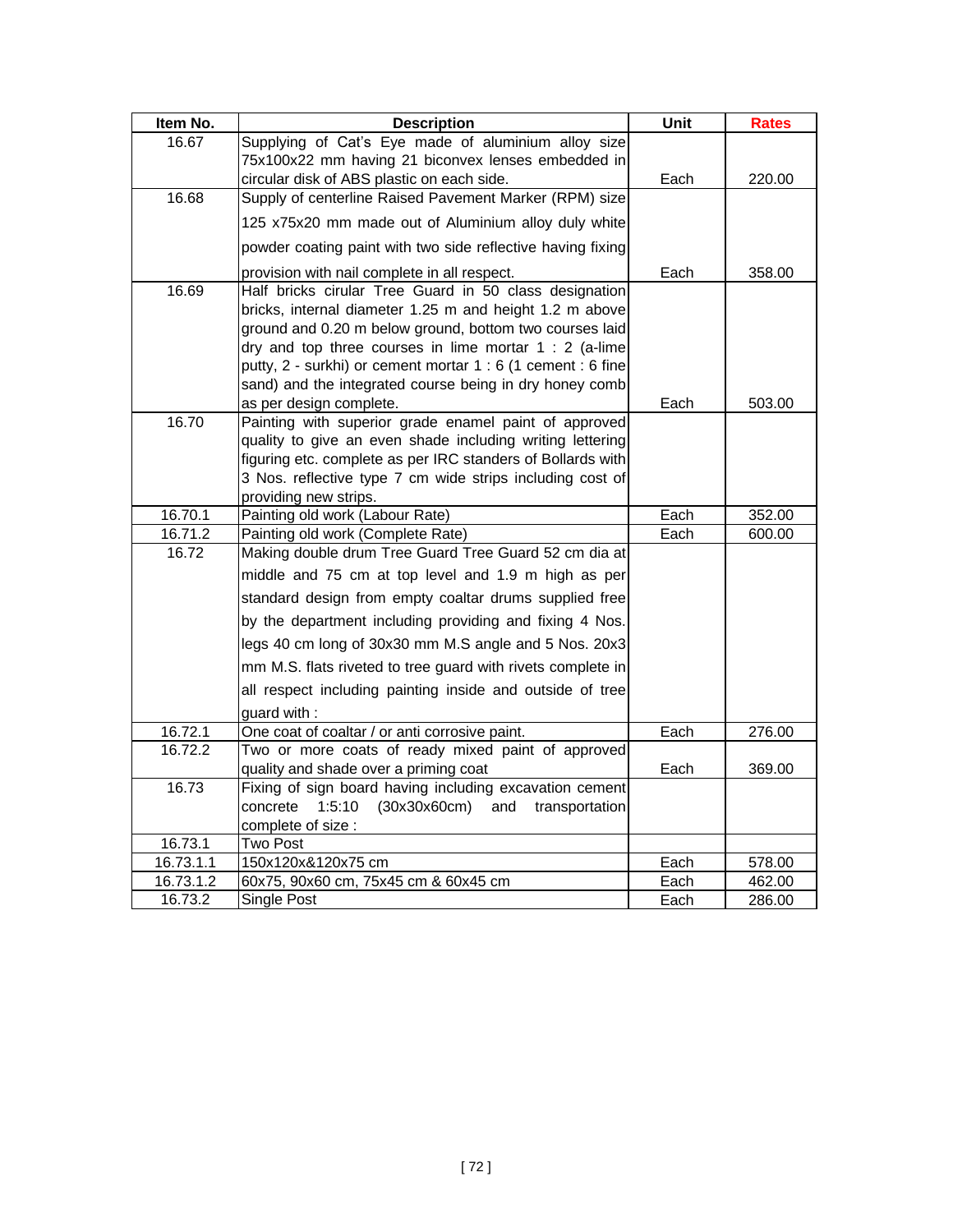| Item No.  | <b>Description</b>                                                | Unit    | <b>Rates</b> |
|-----------|-------------------------------------------------------------------|---------|--------------|
| 16.74     | Providing and erecting overhead signs with a corrosion            |         |              |
|           | resistant 2mm thick aluminium alloy sheet reflectorised           |         |              |
|           | with<br>high<br>intensity retro-reflective<br>sheeting<br>οf      |         |              |
|           | encapsulated lense type with vertical and lateral clearance       |         |              |
|           | given in clause 802.2 and 802.3 and installed as per              |         |              |
|           | clause 802.7 over a designed support system of                    |         |              |
|           | aluminium alloy or galvanised steel trestles and trusses of       |         |              |
|           | sections and type as per structural design requirements           |         |              |
|           | and approved plans                                                |         |              |
| 16.74.1   | <b>Truss and Vertical Support</b>                                 | P.MT.   | 3287.00      |
| 16.74.2   | Aluminium Alloy Plate for Over Head Sign                          | P.Sqm.  | 9349.00      |
|           | Note :- 1. The cost of excavation and foundation concrete         |         |              |
|           | for fixing of vertical support system to be worked out            |         |              |
|           | separately as per the approved drawing/design and to be           |         |              |
|           | included in the estimate.                                         |         |              |
|           | 2. Lettering and arrow marks on sign board to be provided         |         |              |
|           | separately as per actual requirement. Rates for these             |         |              |
|           | items have been included separately in this chapter.              |         |              |
| 16.75     | Barricading with sal ballies as per design including tying        |         |              |
|           | with vertical posts by coconut strings complete in all            |         |              |
|           | respect with two horizontal members and vertical supports         |         |              |
|           | upto 2.5m centre to centre and for 3 days period including        |         |              |
|           | removal and cleaning the site complete in all respect.            |         |              |
| 16.75.1   | Height 1.2m upto 1.5m above ground level                          |         |              |
| 16.75.1.1 | Labour Charge                                                     | P. Mtr. | 10.00        |
| 16.75.1.2 | Complete                                                          | P. Mtr. | 30.00        |
| 16.75.2   | Height upto 1.2m height above ground level                        |         |              |
| 16.75.2.1 | Labour Charge                                                     | P. Mtr. | 10.00        |
| 16.75.2.2 | Complete                                                          | P. Mtr. | 25.00        |
| 16.75.3   | Add extra in barricading for each subsequent day after 3<br>days. | P. Mtr. | 2.00         |
| 16.76     | Construction of Foundation / Inaugration Pedastal in 23           |         |              |
|           | cm thick Brick masonry in CM 1:4 of size 1.20m x 1.80m            |         |              |
|           | above ground level with adequate foundation including             |         |              |
|           | providing and fixing of Granite stone of size 0.75m x0.60m        |         |              |
|           | with engraving letters and figures, cement plaster, white         |         |              |
|           | washing etc. complete as per direction of Engineer in             |         |              |
|           | charge.                                                           | Each    | 9470.00      |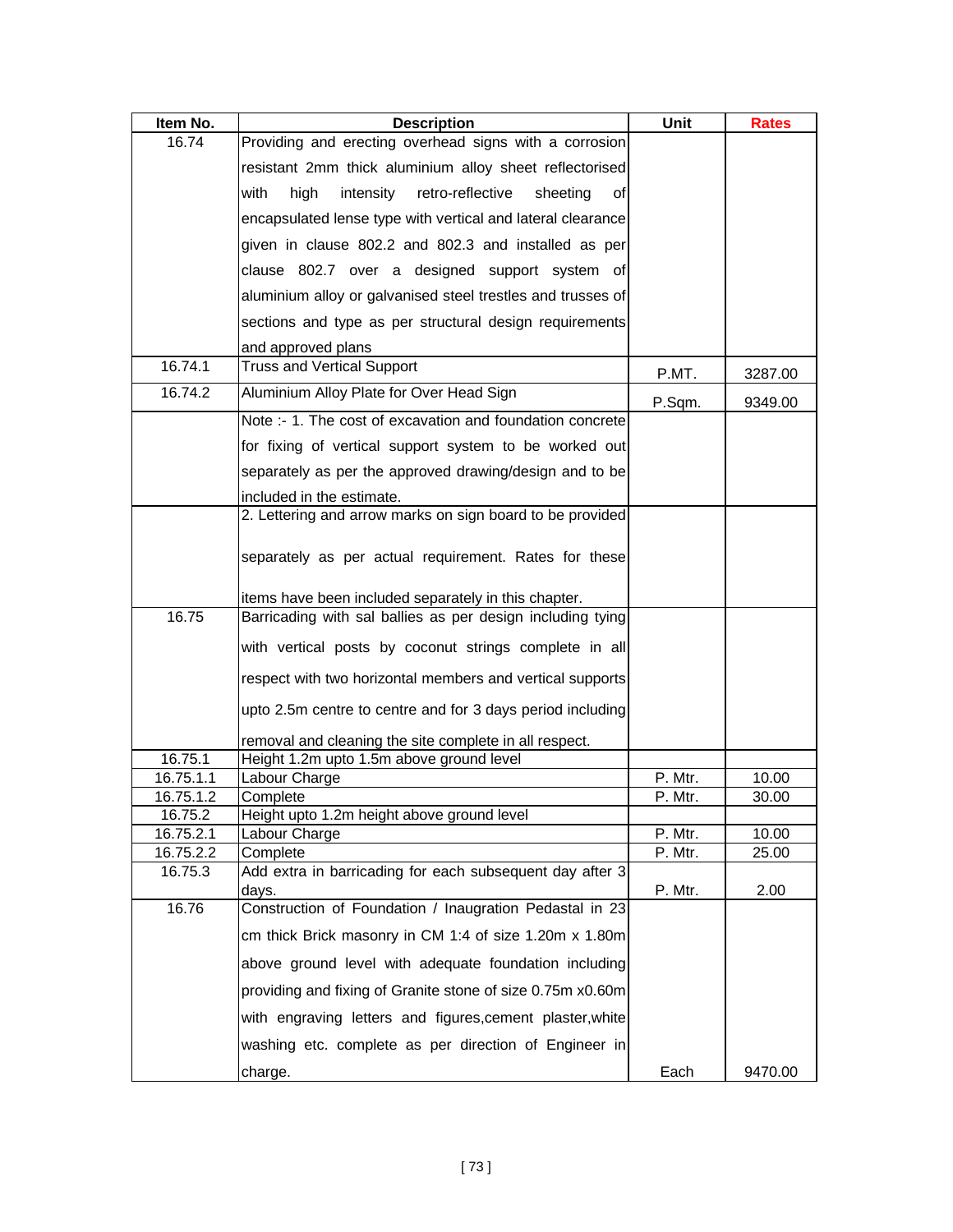| Item No. | <b>Description</b>                                                                                                        | Unit    | <b>Rates</b> |
|----------|---------------------------------------------------------------------------------------------------------------------------|---------|--------------|
| 16.77    | Supply & Planting of shady plants (Neem, Peepal,                                                                          |         |              |
|          | Goolar, Jamun, Imli or other specified) along road side                                                                   |         |              |
|          | including the following activities:-                                                                                      |         |              |
|          | 1. Preparation of soil including cleaning & removing of                                                                   |         |              |
|          | unwanted shrubs removal of stones & garbage.                                                                              |         |              |
|          | 2. Supply of plant at site of two years of age & height more                                                              |         |              |
|          | than 1.50 Mtr                                                                                                             |         |              |
|          | 3. Supply of dry manure (Farm yard manure organic)                                                                        |         |              |
|          | 4. Supply of Insecticides                                                                                                 |         |              |
|          | 5. Digging of pits size 60x60x60 cms. Including removal of                                                                |         |              |
|          | stones. Manuring application of insecticides & watering at                                                                |         |              |
|          | least 15 liter per plant after planting.                                                                                  |         |              |
|          | 6. Half brick Circular tree guard in second class bricks,                                                                 |         |              |
|          | internal dia 1.25 meter and height 1.20 meter above                                                                       |         |              |
|          | ground and 0.20 meter below ground, bottom two courses                                                                    |         |              |
|          | laid dry and top three courses in cement mortar 1:6                                                                       |         |              |
|          | (1Cement: 6 Sand) and the intermediate courses being in                                                                   |         |              |
|          | dry honey comb masonry, as per design complete.                                                                           |         |              |
|          | 7. Watering to plants.                                                                                                    |         |              |
|          | 8. Maintenance of plants by the contractor including of                                                                   |         |              |
|          | pits/bids preparation of Thavala Hoeing weeding etc. &                                                                    |         |              |
|          | application of insecticides etc. & security. If the plant die<br>during maintenance contractor has to replace same height |         |              |
|          | plant at his own cost.                                                                                                    |         |              |
|          | Note:- SD Shall be refunded after counting of plants on                                                                   |         |              |
|          | completion of defect liability period of 5 years                                                                          | P.Plant | 1275.00      |
| 16.78    | Detail survey of site with total station including plane table                                                            |         |              |
|          | survey of builtup area showing road level, boundary walls,                                                                |         |              |
|          | electric poles, adjacent building / plot details, set back,                                                               |         |              |
|          | other existing structures ( temporary or permanent ),                                                                     |         |              |
|          | sewer lines & septic tank, main plumbing lines, nalahs or                                                                 |         |              |
|          | drains water bodies/water logging areas as may be                                                                         |         |              |
|          | required depending upon the site conditions/ topography                                                                   |         |              |
|          | of the area including printout on required size paper in                                                                  |         |              |
|          | three copies & one soft copy of approved media                                                                            |         |              |
| 16.78.1  | Rate per Km. Builtupt area less than 10%                                                                                  | P.Km.   | 6678.00      |
| 16.78.2  | Rate per Hect. Builtupt area less than 10%                                                                                | P.Hect  | 3339.00      |
| 16.78.3  | Rate per Hect. Builtupt area 10% to 50%                                                                                   | P.Hect  | 6678.00      |
| 16.78.4  | Rate per Hect. Builtupt area greater than 50%                                                                             | P.Hect  | 13356.00     |